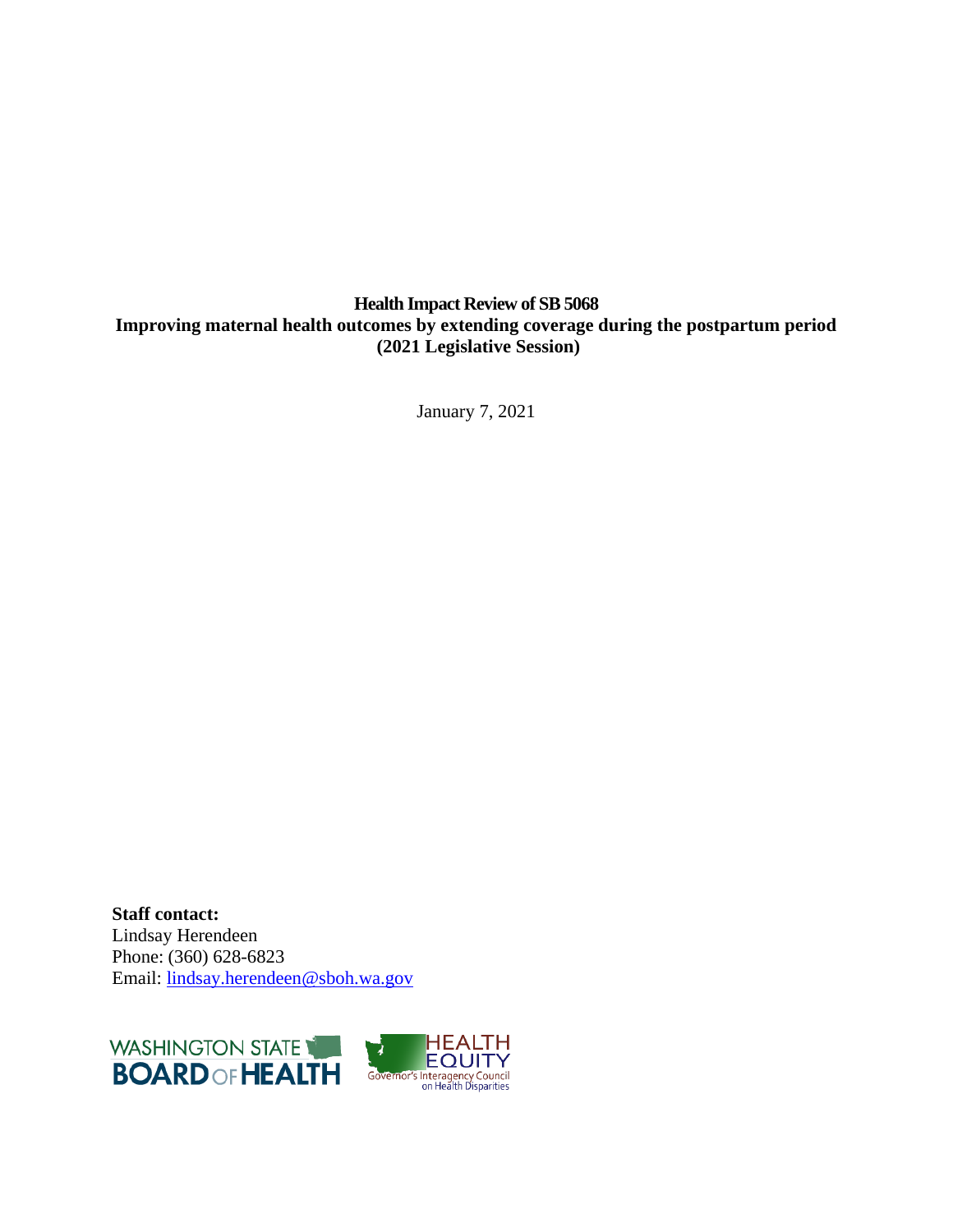# **Full review**

The full Health Impact Review report is available at: <https://sboh.wa.gov/Portals/7/Doc/HealthImpactReviews/HIR-2021-01-SB5068.pdf>

# **Acknowledgements**

We would like to thank the key informants who provided consultation and technical support during this Health Impact Review.

## **Contents**

<span id="page-1-0"></span>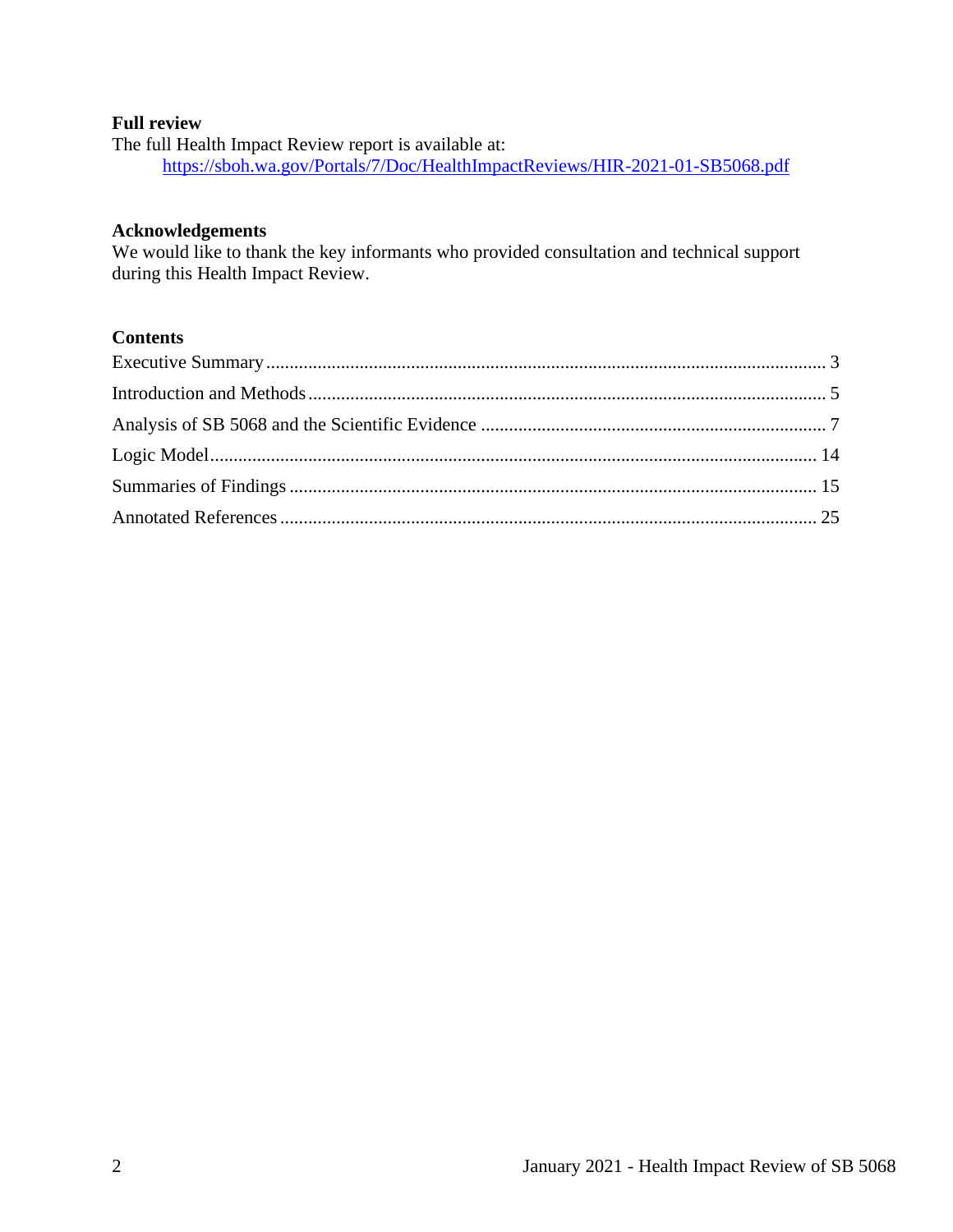# **Executive Summary SB 5068, Improving maternal health outcomes by extending coverage during the postpartum period (2021 Legislative Session)**

**Evidence indicates that SB 5068 would likely increase access to health insurance for income-eligible individuals who are postpartum, which may increase access to and use of healthcare services, improve health outcomes, and decrease health inequities.**

# **BILL INFORMATION**

**Sponsors:** Randall, Rivers

# **Summary of Bill:**

- Directs Washington State Health Care Authority (HCA) to maintain healthcare coverage for 12 months postpartum for individuals who are receiving postpartum coverage on or after the expiration date of the federal public health emergency declaration related to the Coronavirus Disease 2019 (COVID-19) pandemic.
- Directs HCA, by June 1, 2022, to provide 12 months of continuous healthcare coverage to individuals who are postpartum and reside in Washington State, have countable income equal to or below 193% of the federal poverty level, and are not otherwise eligible under Title XIX of the Federal Social Security Act regardless of a change in income during the period of eligibility.
- Specifies the amount and scope of healthcare services provided must be the same as that provided to individuals who are pregnant and postpartum under medical assistance, as defined in RCW 74.09.520 (Medical assistance—Care and services included—Funding limitations).
- Directs HCA, in collaboration with Washington Health Benefit Exchange and stakeholder and community organizations, to establish a comprehensive, culturally and linguistically appropriate community education and outreach campaign to facilitate enrollment in this program.
- Directs HCA to submit a waiver request to the federal Centers for Medicare and Medicaid Services to allow for the state to receive federal match for coverage outlined and to submit a report to the Legislature on the status of the request by December 1, 2021. Specifies that HCA shall provide coverage to all eligible individuals regardless of federal approval of the waiver request.

# **HEALTH IMPACT REVIEW**

# **Summary of Findings:**

This Health Impact Review\* found the following evidence for provisions in SB 5068:

**Strong evidence** that HCA extending coverage under Apple Health for Pregnant Women plans from 60 days to 12 months postpartum would increase access to health insurance.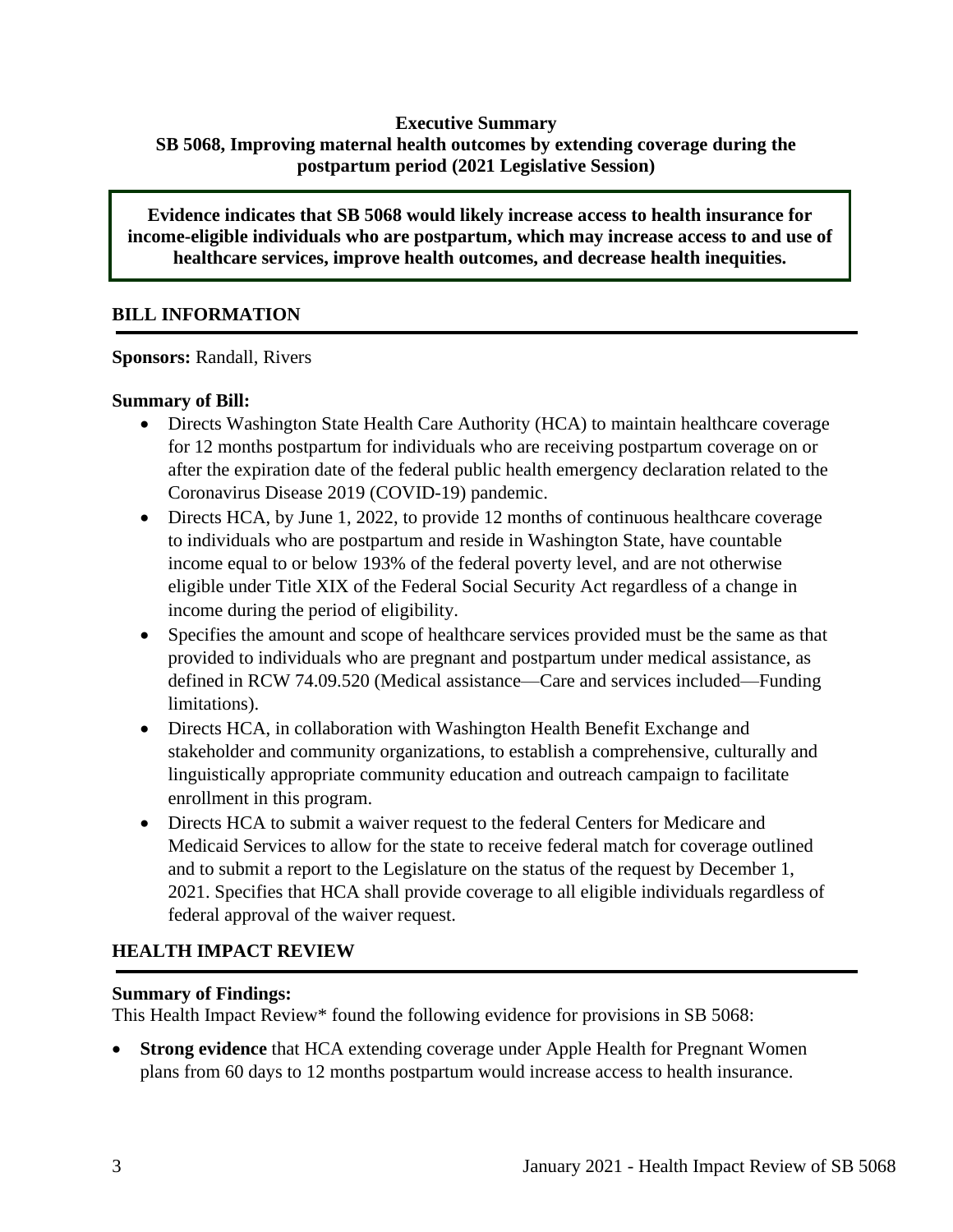- **Very strong evidence** that increased access to health insurance would improve health outcomes.
- **Very strong evidence** that increased access to health insurance would increase access to and use of healthcare services.
- **Very strong evidence** that increased access to and use of healthcare services would improve health outcomes.
- **Very strong evidence** that improved health outcomes would decrease health inequities.

# **\*UPDATE TO PREVIOUS HEALTH IMPACT REVIEW**

This review is an update to the Health Impact Review completed for SB 6128, Extending coverage during the postpartum period (2020 Legislative Session) and includes new or updated resources, information, and data that have become available. As part of this update, staff:

- Added 25 new resources, including new data and peer-reviewed research published in 2020 and 2021.
- Updated the strength-of-evidence for the first step of the pathway from "informed assumption" to "strong evidence" based on new research related to the impacts of Medicaid expansion under the 2010 Patient Protection and Affordable Care Act (ACA) on coverage for individuals who are postpartum.
- Included information about the impacts of the COVID-19 pandemic on health insurance, maternal health outcomes, and equity.
- Provided additional background information for the 2020 context.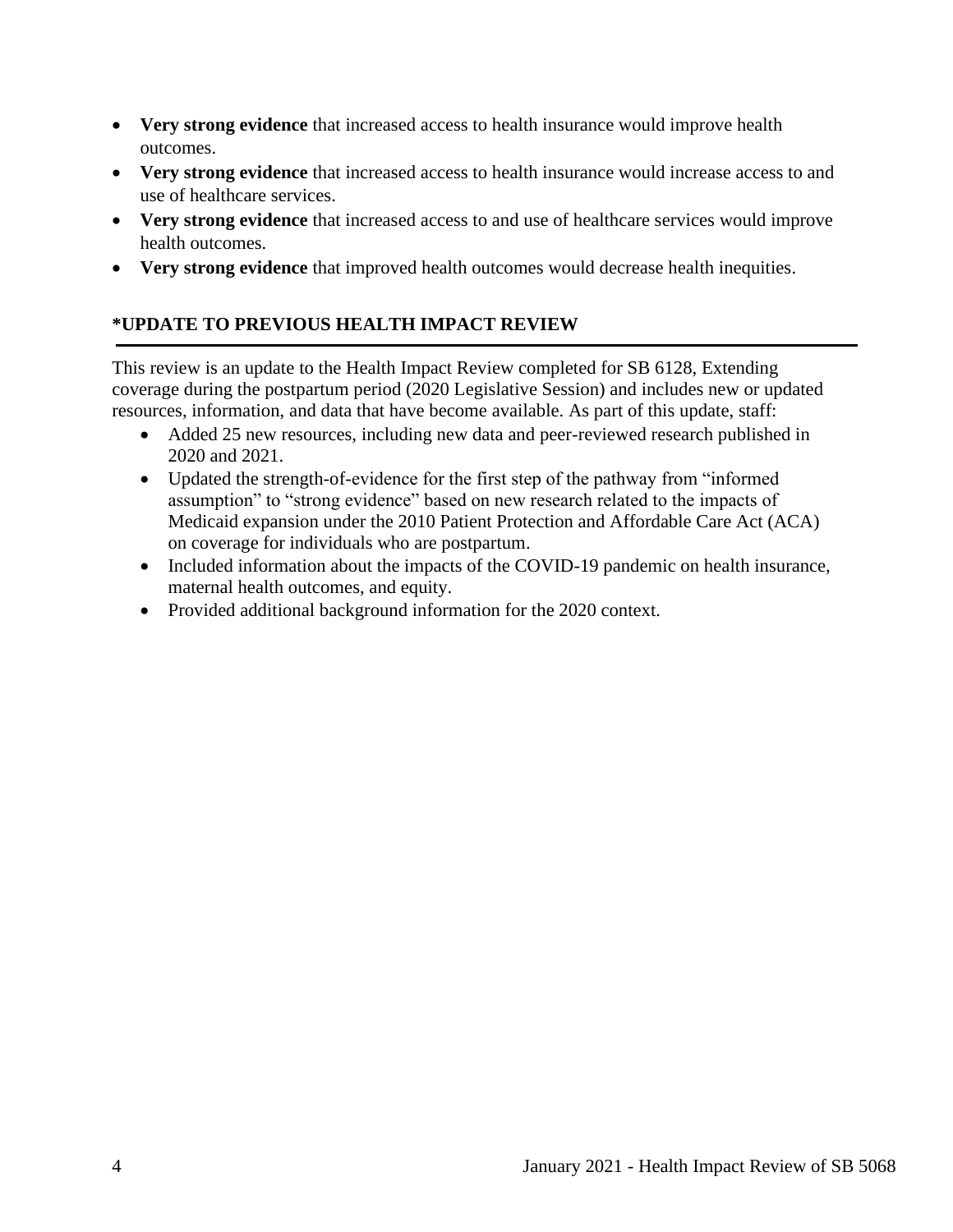## **Introduction and Methods**

<span id="page-4-0"></span>A Health Impact Review is an analysis of how a proposed legislative or budgetary change will likely impact health and health disparities in Washington State [\(RCW 43.20.285\)](http://apps.leg.wa.gov/rcw/default.aspx?cite=43.20.285). For the purpose of this review 'health disparities' have been defined as differences in disease, death, and other adverse health conditions that exist between populations [\(RCW 43.20.270\)](http://apps.leg.wa.gov/rcw/default.aspx?cite=43.20.270). Differences in health conditions are not intrinsic to a population; rather, inequities are related to social determinants (e.g. access to healthcare, economic stability, racism, etc.). This document provides summaries of the evidence analyzed by State Board of Health staff during the Health Impact Review of Senate Bill 5068 [\(SB 5068\)](https://app.leg.wa.gov/billsummary?BillNumber=5068&Year=2021&Initiative=false).

Staff analyzed the content of SB 5068 and created a logic model depicting possible pathways leading from the provisions of the bill to health outcomes. We consulted with experts and contacted key informants about the provisions and potential impacts of the bill. We conducted an objective review of published literature for each pathway using databases including PubMed, Google Scholar, and University of Washington Libraries. More information about key informants and detailed methods are available upon request.

The following pages provide a detailed analysis of the bill, including the logic model, summaries of evidence, and annotated references. The logic model is presented both in text and through a flowchart (Figure 1). The logic model includes information on the strength-of-evidence for each pathway. The strength-of-evidence has been defined using the following criteria:

- **Very strong evidence:** There is a very large body of robust, published evidence and some qualitative primary research with all or almost all evidence supporting the association. There is consensus between all data sources and types, indicating that the premise is well accepted by the scientific community.
- **Strong evidence:** There is a large body of published evidence and some qualitative primary research with the majority of evidence supporting the association, though some sources may have less robust study design or execution. There is consensus between data sources and types.
- A fair amount of evidence: There is some published evidence and some qualitative primary research with the majority of evidence supporting the association. The body of evidence may include sources with less robust design and execution and there may be some level of disagreement between data sources and types.
- **Expert opinion:** There is limited or no published evidence; however, rigorous qualitative primary research is available supporting the association, with an attempt to include viewpoints from multiple types of informants. There is consensus among the majority of informants.
- **Informed assumption:** There is limited or no published evidence; however, some qualitative primary research is available. Rigorous qualitative primary research was not possible due to time or other constraints. There is consensus among the majority of informants.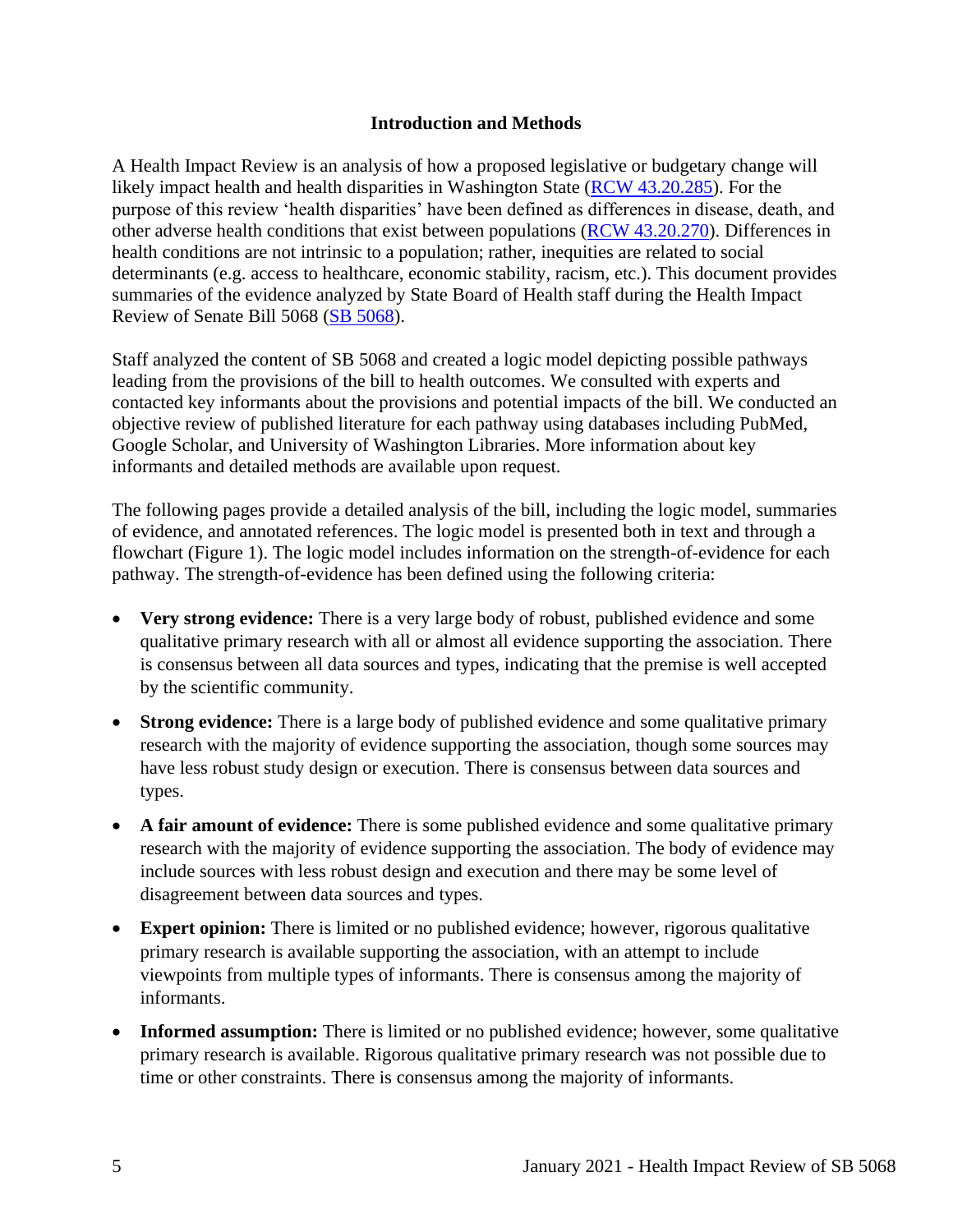- **No association:** There is some published evidence and some qualitative primary research with the majority of evidence supporting no association or no relationship. The body of evidence may include sources with less robust design and execution and there may be some level of disagreement between data sources and types.
- **Not well researched:** There is limited or no published evidence and limited or no qualitative primary research and the body of evidence has inconsistent or mixed findings, with some supporting the association, some disagreeing, and some finding no connection. There is a lack of consensus between data sources and types.
- **Unclear:** There is a lack of consensus between data sources and types, and the directionality of the association is ambiguous due to potential unintended consequences or other variables.

This review was subject to time constraints, which influenced the scope of work for this review. The annotated references are only a representation of the evidence and provide examples of current research. In some cases only a few review articles or meta-analyses are referenced. One article may cite or provide analysis of dozens of other articles. Therefore, the number of references included in the bibliography does not necessarily reflect the strength-of-evidence. In addition, some articles provide evidence for more than one research question, so are referenced multiple times.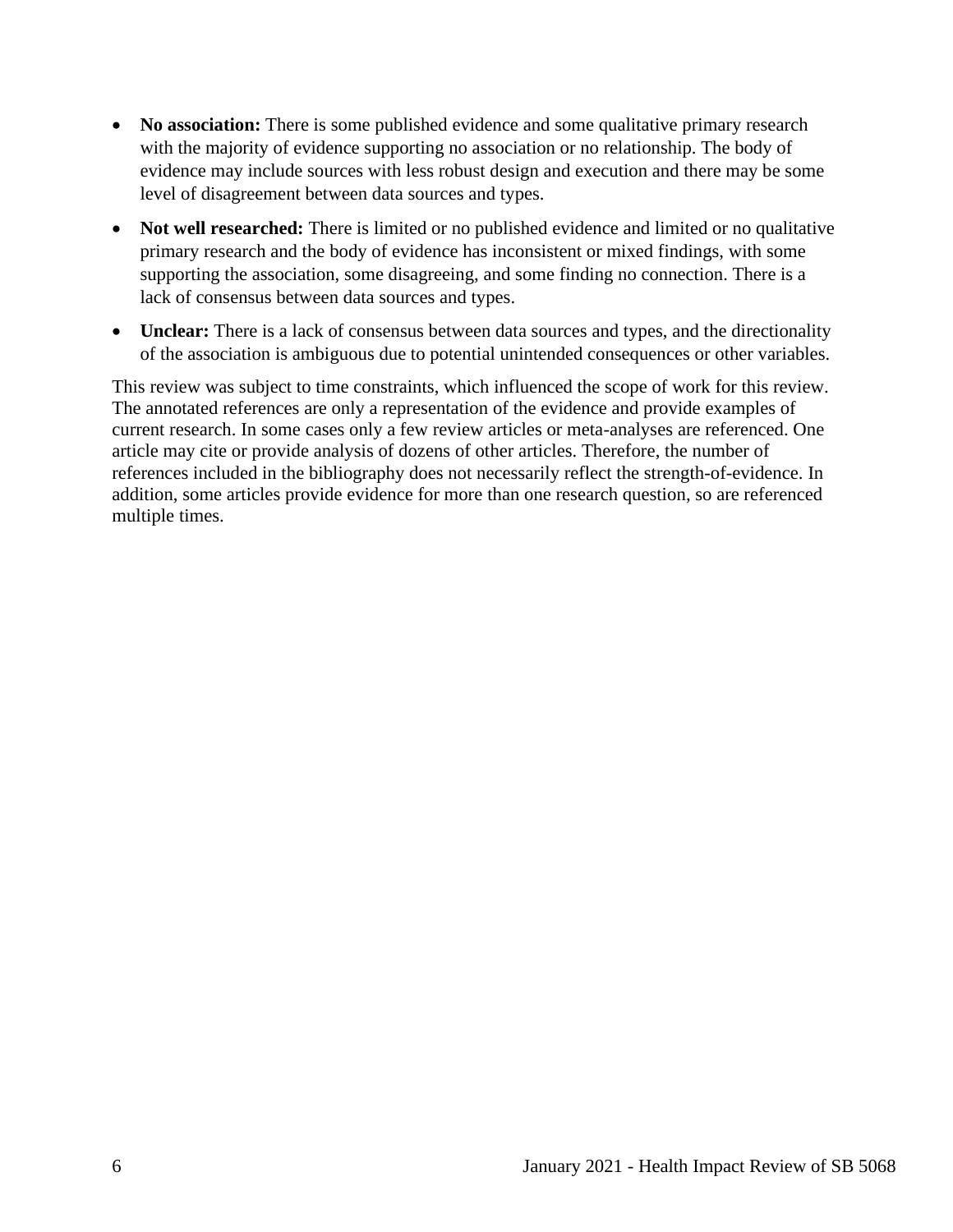# **Analysis of SB 5068 and the Scientific Evidence**

### <span id="page-6-0"></span>**Summary of relevant background information**

- The Centers for Disease Control and Prevention (CDC) defines the postpartum period as extending one year after the end of pregnancy.<sup>1</sup>
- The Personal Responsibility and Work Opportunity Act of 1996 restricted legal immigrants' access to federally-funded health insurance for the first five years they have lawful status in the U.S. (known as the five-year-bar). $2-4$
- Federal law prohibits the use of federal Medicaid dollars for the provision of care for individuals who are undocumented, Deferred Action for Childhood Arrivals (DACA) recipients, and lawfully-present individuals who have not met the five-year-bar. 5-7
- Washington State extended the Apple Health (Medicaid) program to individuals who are pregnant or postpartum, regardless of immigration status.<sup>7</sup> However, currently, only individuals who are citizens and individuals who are lawfully-present immigrants who have met or are exempt from the 5-year-bar are eligible for Apple Health for Adults coverage (personal communication, Health Care Authority (HCA), January 2020).<sup>8</sup>
- Under Apple Health, individuals who are pregnant or postpartum and meet incomeeligibility may qualify for coverage under an Apple Health for Pregnant Women plan, regardless of immigration status.<sup>7</sup> HCA specifies that, "once enrolled in Apple Health for Pregnant Women, you'll be covered for 60 days after your pregnancy end date, plus whatever days are left during the month in which the 60-day period ends...this coverage will be in effect regardless of any change in your income, and you receive this postpartum coverage regardless of how your pregnancy ends."<sup>7</sup>
- Income eligibility requirements for Apple Health for Pregnant Women include a higher income level (countable income at or below 193% of the federal poverty level) compared to requirements for Apple Health for Adults (countable income at or below 133% of the federal poverty level).<sup>7</sup>
- Individuals who receive coverage on an Apple Health for Adults plan are automatically enrolled in Apple Health for Pregnant Women upon becoming pregnant. After 60 days postpartum, individuals previously on an Apple Health for Adults plan and who meet income-eligibility may continue to qualify for Apple Health on an adult plan (personal communication, HCA, January 2020). These transitions are typically seamless for individuals (personal communication, HCA, January 2020). Alternatively, some individuals may qualify for "Family Planning Only" services for 10 additional months after 60 days postpartum. Individuals who are undocumented, DACA recipients, and individuals who have not met the 5-year-bar may continue to qualify for "Family Planning Only" services (personal communication, HCA, January 2020). However, individuals who are undocumented, DACA recipients, and individuals who are legallypresent but have not met the five-year-bar as well as individuals with incomes between 133% and 193% of the federal poverty level may no longer qualify for coverage under an Apple Health plan after 60 days postpartum.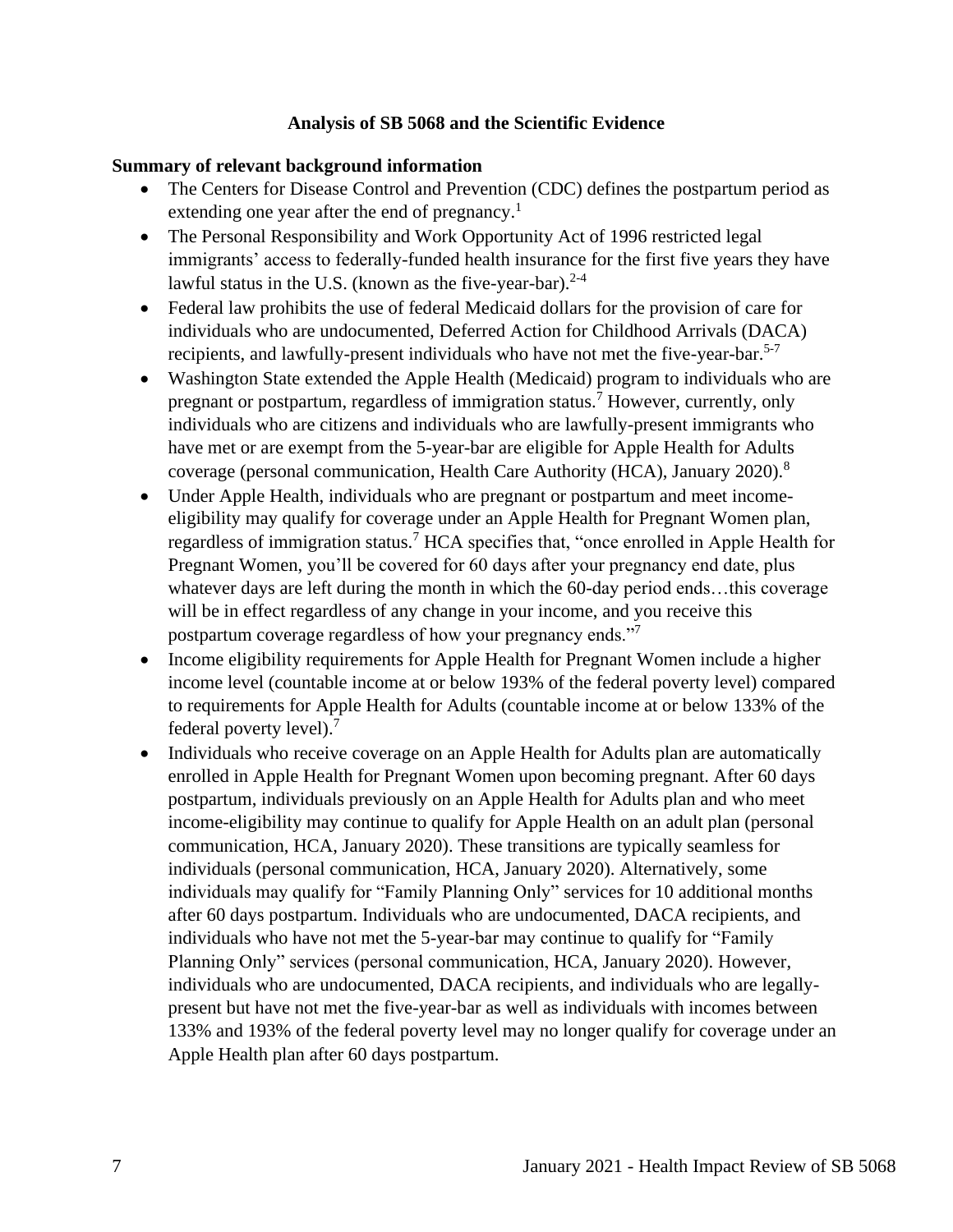- In response to the Coronavirus Disease 2019 (COVID-19) pandemic, the U.S. Secretary of Health and Human Services declared a public health emergency effective January 27,  $2020.<sup>9</sup>$
- On March 18, 2020 the Families First Coronavirus Response Act (FFCRA) was passed. In addition to other actions, FFCRA provided a 6.2% increase for the Federal Medical Assistance Percentage program in qualifying states and territories.<sup>10</sup> Among requirements to qualify for the temporary increase, states and territories must "not terminate individuals from Medicaid if such individuals were enrolled in the program as of [March 18, 2020], or become enrolled during the emergency period, unless the individual voluntarily terminates eligibility or is no longer a resident of the state."<sup>10</sup> This continuous coverage requirement must extend "through the end of the month in which the emergency period ends…regardless of any changes in circumstances or redeterminations at scheduled renews that otherwise would result in termination."<sup>10</sup>
- In compliance with federal requirements to receive assistance through the FFCRA, Washington State extended renewal and termination dates for Apple Health coverage.<sup>11</sup> Therefore, individuals who were on an Apple Health for Pregnant Women plan when the emergency order took effect may remain on the plan and "changes to rules apply during the declared emergency period and expire upon termination of the emergency period including any extensions."<sup>11</sup> Enrollment on an Apple Health for Pregnant Women plan increased by 2.86% between March 2020 and April 2020 and has continued to increase throughout  $2020$ ,<sup>12</sup> suggesting that individuals who are pregnant or postpartum have remained on coverage. However, it is unclear how many individuals may lose coverage upon the termination of the public health emergency order (personal communication, HCA, December 2020). Key informants stated that some individuals on Apple Health for Pregnant Women may not be aware of this extension and may not be accessing care or using coverage (personal communications, December 2020).
- In November 2020, the U.S. Department of Health and Human Services (HHS) released the "Action Plan to Improve Maternal Health in America."<sup>13</sup> The report outlined a number of objectives and actions related to Medicaid, including Action 3.1.1: "Support policies to allow states to extend Medicaid coverage for postpartum women with [substance use disorders] from 60 days to 365 days after birth. [HHS] will also pursue strategies to close coverage and care gaps for all postpartum women after pregnancyrelated Medicaid coverage expires."<sup>13</sup> In conjunction with this Action Plan, the U.S. Surgeon General also issued a Call to Action to Improve Maternal Health.<sup>14</sup>
- On November 8, 2019, U.S. Representative Robin Kelly (D, Illinois) introduced H.R. 4996, Helping Medicaid Offer Maternity Services Act of 2020 (Helping MOMS Act of 2020) in the U.S. House of Representatives. <sup>15</sup> The bill would allow states to extend Medicaid coverage and Children's Health Insurance Program (CHIP) coverage without a waiver for individuals who are postpartum from 60 days to one year.<sup>15</sup> This would allow states to access federal Medicaid dollars to match the cost of expansion (personal communication, January 2021). The bill passed the U.S. House of Representatives on September 29, 2020.<sup>15</sup> The bill was sent to the U.S. Senate and referred to the Committee on Finance on September 30, 2020. <sup>15</sup> Since no further action was taken was taken by the U.S. Senate in 2020, the bill would need to be reintroduced in 2021 for further action at the federal level.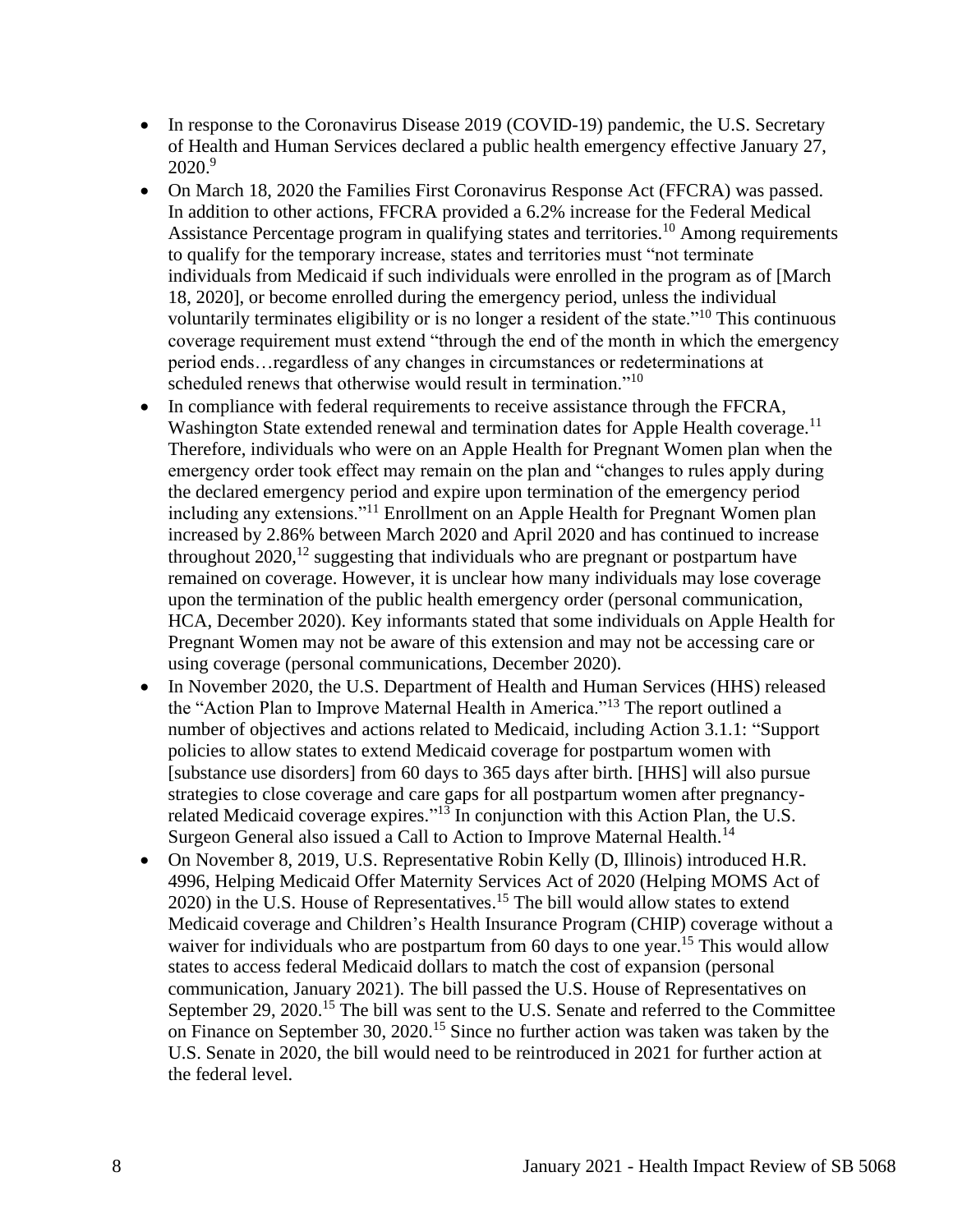- In 2016, the Washington State Legislature passed Engrossed Second Substitute Senate Bill 6534 to establish an official Maternal Mortality Review Panel (the Panel) within Washington State Department of Health (DOH) [\(RCW 70.54.450\)](https://app.leg.wa.gov/RCW/default.aspx?cite=70.54.450). The Panel is responsible for reviewing maternal deaths, identifying factors contributing to those deaths, and producing a biennial report with findings and recommendations to prevent future maternal deaths.<sup>16</sup> In 2019, the law was amended to permanently establish the Panel and the maternal mortality review in the state. The next report is scheduled for release in October 2022 and will include data from 2017-2019 (personal communication, DOH, December 2020).
- The DOH Maternal Mortality Review Panel; American Indian Health Commission; multiple national associations, including the American College of Obstetricians and Gynecologists and the American Medical Association; and many researchers have recommended extending Medicaid coverage for 12 months postpartum to improve maternal health outcomes.16-23

#### **Summary of SB 5068**

- Directs Washington State Health Care Authority (HCA) to maintain healthcare coverage for 12 months postpartum for individuals who are receiving postpartum coverage on or after the expiration date of the federal public health emergency declaration related to the Coronavirus Disease 2019 (COVID-19) pandemic.
- Directs HCA, by June 1, 2022, to provide 12 months of continuous healthcare coverage to individuals who are postpartum and reside in Washington State, have countable income equal to or below 193% of the federal poverty level, and are not otherwise eligible under Title XIX of the Federal Social Security Act regardless of a change in income during the period of eligibility.
- Specifies the amount and scope of healthcare services provided must be the same as that provided to individuals who are pregnant and postpartum under medical assistance, as defined in RCW 74.09.520 (Medical assistance—Care and services included—Funding limitations).
- Directs HCA, in collaboration with Washington Health Benefit Exchange and stakeholder and community organizations, to establish a comprehensive, culturally and linguistically appropriate community education and outreach campaign to facilitate enrollment in this program.
- Directs HCA to submit a waiver request to the federal Centers for Medicare and Medicaid Services to allow for the state to receive federal match for coverage outlined and to submit a report to the Legislature on the status of the request by December 1, 2021. Specifies that HCA shall provide coverage to all eligible individuals regardless of federal approval of the waiver request.

#### **Health impact of SB 5068**

Evidence indicates that SB 5068 would likely increase access to health insurance for incomeeligible individuals who are postpartum, which may increase access to and use of healthcare services, improve health outcomes, and decrease health inequities.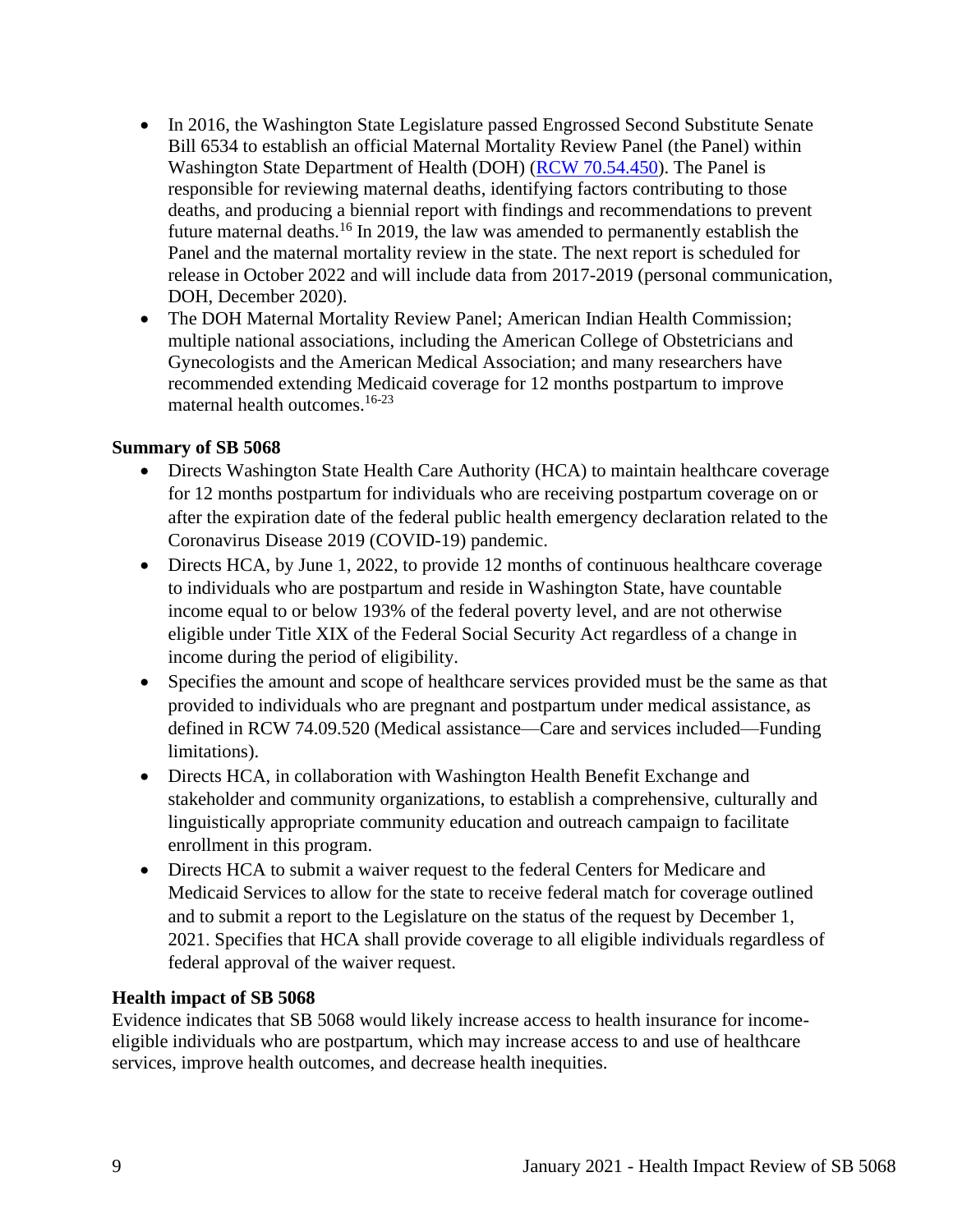# **Pathway to health impacts**

The potential pathway leading from the provisions of SB 5068 to decreased health inequities are depicted in Figure 1. There is strong evidence that HCA extending coverage under Apple Health for Pregnant Women plans from 60 days to 12 months postpartum would increase access to health insurance.19-23 There is very strong evidence and it is well-documented that access to health insurance leads to improved health outcomes<sup>22,24-36</sup> and to increased access to and use of healthcare services.<sup>24,25</sup> There is also very strong evidence that increasing access to and use of healthcare services will improve health.<sup>24,37-41</sup> In turn, since SB 5068 would increase access to health insurance for individuals who are undocumented, DACA recipients, and individuals who are legally-present but have not met the five-year-bar as well as individuals with incomes between 133% and 193% of the federal poverty level, there is also very strong evidence that SB 5068 will decrease inequities by geography,  $16,42-46$  immigration status,  $2,3,47-54$ race/ethnicity,<sup>16,18,22,44,55-67</sup> and socioeconomic status.<sup>2,16,47,55,57,68-82</sup>

#### **Scope**

Due to time limitations, we only researched the most direct connections between the provisions of the bill and decreased health inequities and did not explore the evidence for all possible pathways. For example, we did not evaluate potential impacts related to:

- Individuals who are between 60 days to 12 months postpartum who have lost coverage and may be eligible to reapply as a result of SB 5068.
- Individuals who may have lost coverage due to changes in income eligibility and may remain on coverage as a result of SB 5068.
- Additional individuals who may come into coverage or learn of the program as a result of outreach campaign efforts.

# **Magnitude of impact**

Approximately 700 individuals die each year in the U.S. due to pregnancy-related conditions.<sup>1</sup> A pregnancy-related death is a death which "occurred during pregnancy or within the first year after pregnancy from a pregnancy complication, a chain of events initiated by the pregnancy, or the aggravation of an unrelated condition by the physiologic effects of pregnancy."<sup>16</sup> From 2011 through 2015, the national pregnancy-related mortality ratio was 17.2 maternal deaths per 100,000 live births.<sup>1</sup> CDC reported, "timing of death was known for 2,990 (87.7%) pregnancyrelated deaths. Among these deaths, 937 (31.3%) occurred during pregnancy, 506 (16.9%) on the day of delivery, 556 (18.6%) 1–6 days postpartum, 640 (21.4%) 7–42 days postpartum, and 351 (11.7%) 43–365 days postpartum."<sup>1</sup> Data show the leading causes of death varied by time relative to the end of the pregnancy.<sup>1</sup> Overall, cardiovascular conditions were responsible for more than 33% of pregnancy-related deaths in the U.S.<sup>1</sup> CDC stated, "from 6 weeks postpartum (43 days) through the end of the first year (365 days), cardiomyopathy was the leading cause of death."<sup>1</sup> According to state maternal mortality review committees (MMRCs), the majority (60%) of pregnancy-related deaths are preventable.<sup>1</sup>

Findings from the 2014 through 2016 Washington State Maternal Mortality Reviews indicated, "maternal mortality rates in Washington are not increasing like they are nationally."<sup>16</sup> However, "the cohort of maternal deaths for 2014 [through] 2016 is relatively small, and slight changes could have resulted in very different percentages."<sup>16</sup> Through its review, the Panel identified 100 *pregnancy-associated deaths* (i.e., deaths that occur during pregnancy or the first year after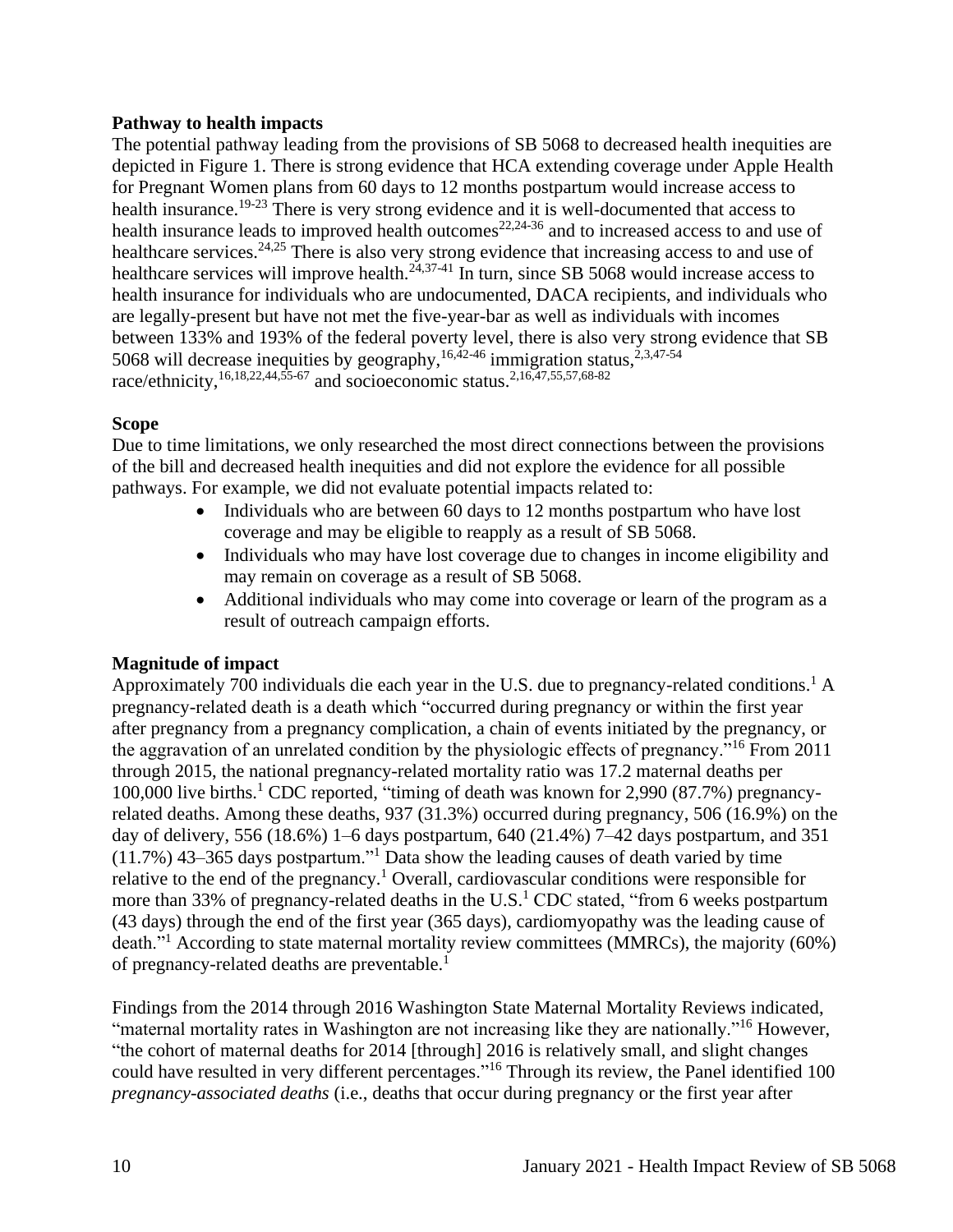pregnancy from any cause).<sup>16</sup> Of these deaths, 30 were determined by the Panel to be *pregnancyrelated*, and the Panel concluded 60% of pregnancy-related deaths were preventable.<sup>16</sup> The pregnancy-related death ratio was 11.2 deaths per 100,000 live births, and it reflects an expanded maternal mortality definition that included deaths due to suicide and accidental overdose in addition to deaths caused by other diseases and conditions.<sup>16</sup> The leading underlying cause of death among pregnancy-related deaths (n=30) were behavioral health conditions, including suicide and overdose (30%), hemorrhage (20%), and hypertensive disorders in pregnancy  $(10\%)$ .<sup>16</sup> Data show "the majority of pregnancy-related deaths occurred during pregnancy or delivery (30%) or within 42 days after the end of pregnancy (35%)."<sup>16</sup> However, deaths from behavioral health conditions occurred, on average, 157 days after pregnancy.<sup>16</sup> Of the 13 pregnancy-associated deaths from suicide, 69% occurred 43 days or more after pregnancy, "including 46% that occurred between six and 12 months after the end of pregnancy."<sup>16</sup> The panel determined that 9 (69%) of the pregnancy-associated deaths from suicide were pregnancyrelated.<sup>16</sup> Similarly, 60% of the pregnancy-associated deaths from accidental overdose occurred 43 days or more after the end of pregnancy.<sup>16</sup> The majority of these deaths involved opioids.<sup>16</sup> Of the 15 pregnancy-associated deaths from overdose, the Panel determined two were pregnancyrelated.<sup>16</sup> Preliminary data for 2017 indicate there are 32 potential pregnancy-associated deaths for the Panel to review. 16

The COVID-19 pandemic has impacted mental health concerns. Using data from PEW Research Center's American Trends Panel, researchers conducted a survey with 9,687 individuals with no prior history of mental health concerns and found that, following the declaration of COVID-19 as a national emergency, 15% of individuals surveyed experienced two or more psychological distress symptoms and 13% experienced three or more symptoms (i.e., feeling anxious, depressed, lonely; having trouble sleeping; experiencing hyperarousal when thinking about COVID-19) for at least three days over the prior week. <sup>83</sup> More specifically, 39% of individuals surveyed reported anxiety and 19% reported depressive symptoms, both of which are higher than baseline levels in the U.S. adult population  $(8.2\%$  and  $6.6\%$ , respectively).<sup>83</sup> Individuals who are pregnant or postpartum are at heightened risk for mental distress,<sup>84</sup> and a number of current studies have shown increases in prenatal and postpartum depression and anxiety resulting from the COVID-19 pandemic.<sup>84</sup> For example, a study with 900 individuals who were pregnant or postpartum in Canada found that depression increased from 15% of individuals who were pregnant or postpartum prior to the COVID-19 pandemic to 40.7% after the start of the pandemic and anxiety increased from 29% of individuals prior to the COVID-19 pandemic to 72% of individuals after the start of the pandemic.<sup>84</sup> Another study found that individuals who are pregnant or postpartum have reported "reduced access to social support networks such as partners,…family members, significant others, social networks, mothering groups, and health care professionals" as a result of the pandemic.<sup>85</sup> Lastly, changing and disparate COVID-19 guidelines and health care policies requiring postpartum separation or prohibiting or discouraging breastfeeding have had significant impacts on maternal mental health.<sup>86</sup>

Individuals in Washington State who receive coverage on an Apple Health for Adults plan are automatically enrolled in Apple Health for Pregnant Women upon becoming pregnant. In November 2020, there were approximately 18,727 individuals enrolled in an Apple Health for Pregnant Women plan.<sup>12</sup> After 60 days postpartum, individuals may qualify for "Family Planning Only" services for an additional 10 months or may qualify for Apple Health on an adult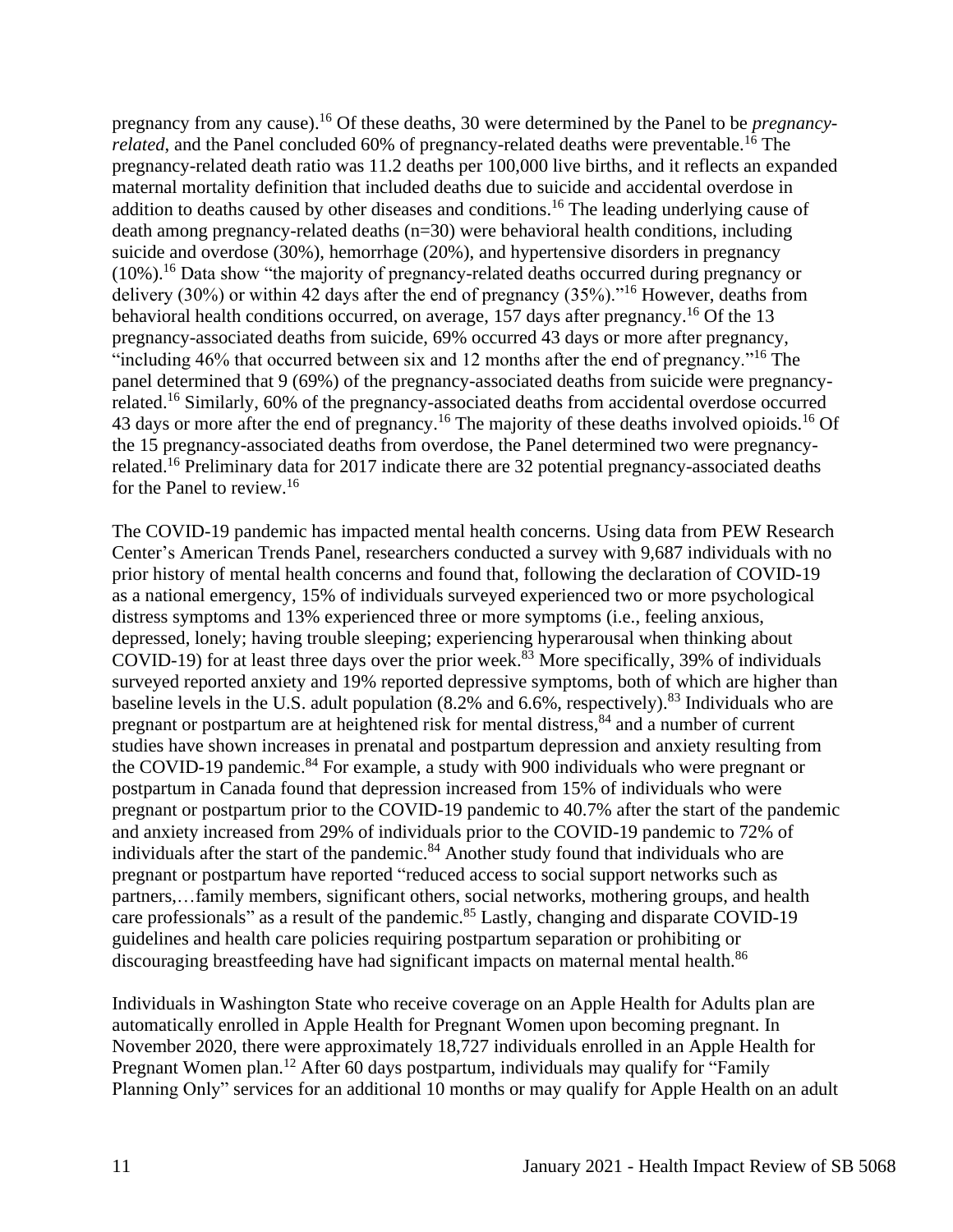plan (personal communication, HCA, January 2020). However, national research has suggested that approximately 55% of individuals enrolled in Medicaid "at the time of delivery experienced at least one month without insurance during the ensuing six months postpartum" and over half of individuals on Medicaid experience coverage lapses during postpartum insurance transitions.<sup>20,21</sup> A 2020 report by the Urban Institute found that 11.5% of individuals who are postpartum were uninsured in the U.S. and 47.4% reported being uninsured because they lost Medicaid or their medical plan stopped after pregnancy.<sup>19</sup>

SB 5068 primarily provides extended access to health insurance coverage for individuals who are undocumented, DACA recipients, and individuals who are legally-present but have not met the five-year-bar as well as individuals with incomes between 133% and 193% of the federal poverty level.

Individuals may enter and remain in the U.S. under a variety of circumstances and immigration statuses, including as legal aliens, refugees, migrants, detainees, asylum-seekers, DACA recipients, or as individuals who are undocumented.<sup>87</sup> Access to healthcare varies by immigration status, and individuals and communities experience different barriers to care based on immigration status, nativity, length of time in the U.S., and level of acculturation.<sup>48,49,53,88-90</sup> In December 2020, the Migration Policy Institute estimated there are approximately 240,000 individuals who are undocumented living in Washington State.<sup>91</sup> An estimated 32,000 individuals are eligible for DACA, and 16,160 (50%) had DACA status in June 2020.<sup>92</sup> The Washington State Office of Financial Management (OFM) estimated that, in 2017, approximately 3.5% (264,000) of the population included individuals who are undocumented.51,93 Approximately 45% of individuals who are undocumented are female (compared to 55% of individuals who are U.S. citizens).<sup>93</sup> In addition, approximately 40% of individuals who are undocumented in Washington State had a family income below 200% of the federal poverty level.<sup>93</sup> Lastly, 40.7% of individuals who are undocumented in Washington State are uninsured.<sup>51</sup> While more recent data from OFM are not available, the Migration Policy Institute estimated in December 2020 that the percentages of individuals living in poverty and lacking health insurance have grown; approximately 51% of individuals who are undocumented in Washington State have a family income below 200% of the federal poverty level and 46% of individuals who are undocumented are uninsured.<sup>91</sup>

Approximately 12.2% of Washingtonians have incomes at or below 100% of the federal poverty level; 16% of individuals have incomes at or below 125% of the federal poverty level.<sup>94</sup> Based on estimates from the 2000 Census, 1,492,788 Washingtonians have incomes at or below 200% of the federal poverty level.<sup>95</sup> In 2020, OFM reported that for Washington State, when compared with the uninsured rate of the highest income group, the uninsured rate was four times higher for those with incomes in the three lowest income groups (below 100% of the federal poverty level [FPL], 100-138% of the FPL, and 139-400% of the FPL).<sup>96</sup> While the uninsured rate in Washington State remained constant between 2018 and 2019 (at approximately 6.1%), OFM predicted that the number of uninsured in Washington State increased in 2020 as a result of the COVID-19 pandemic.<sup>96</sup> OFM estimates suggested that the uninsured rate doubled in May 2020.<sup>96</sup> However, as of December 2020, the rate has returned to pre-pandemic levels due to the increase in Medicaid enrollment and, to a lesser degree, in enrollment in Qualified Health Plans on the Exchange.<sup>96</sup> The Urban Institute has also noted that "the COVID-19 pandemic and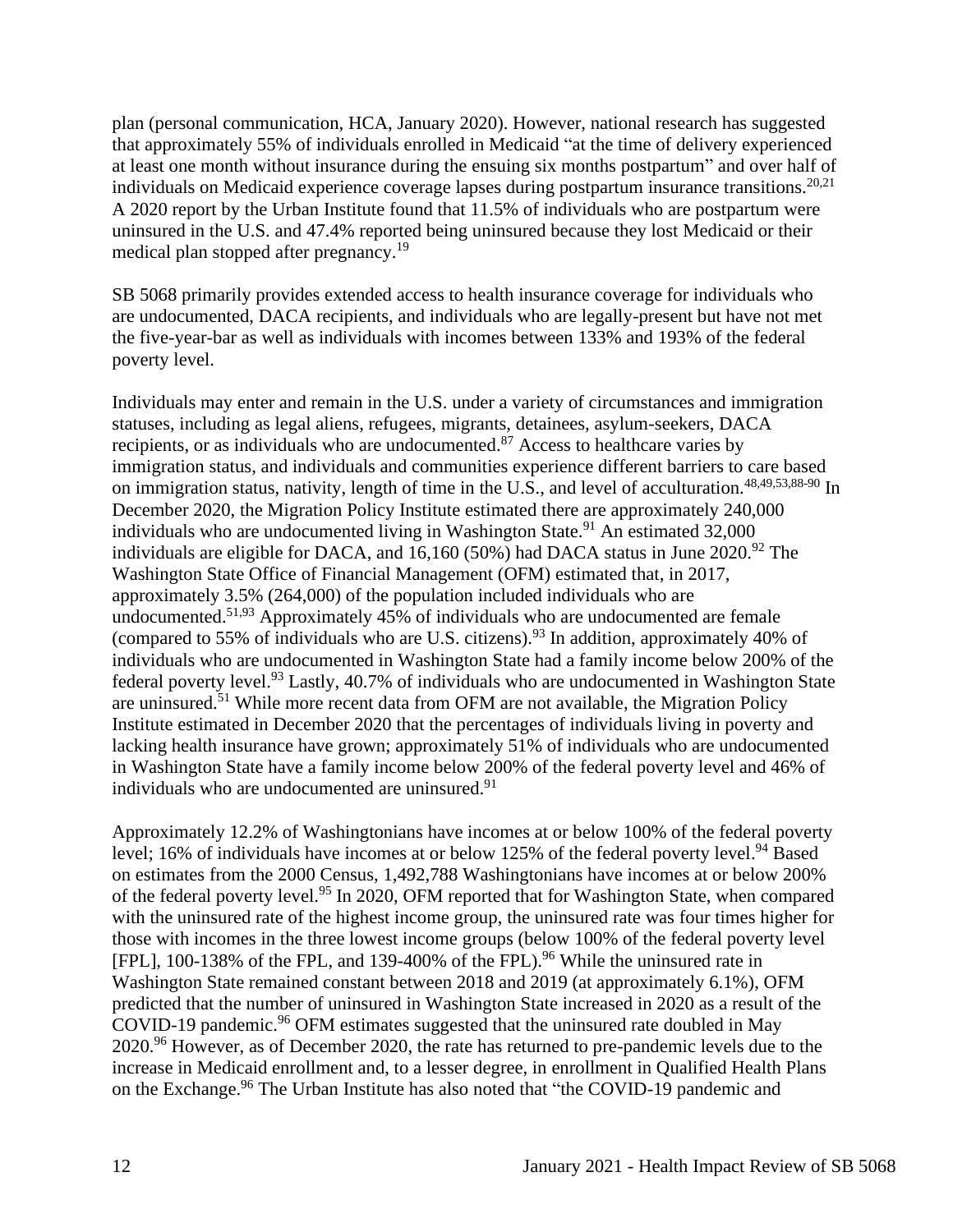ensuing economic crisis...will put even more women at risk of uninsurance and in need of affordable coverage options before, during, and after pregnancy."<sup>19</sup>

While it is not possible to predict exactly how many individuals who are pregnant or postpartum would be impacted by SB 5068, the provisions in the bill would likely increase Apple Health caseload (personal communication, HCA, January 2020). A national study examining the impact of Medicaid expansion on insurance coverage during the perinatal period in 14 states (including Washington State) compared with states that did not expand Medicaid found that, "ACA Medicaid expansions resulted in an estimated 22,000 more low-income women with continuous perinatal insurance per year (1.9 percent of all births in those states [with expansion]).<sup>"21</sup> These national data suggest that Washington State could anticipate an increase in Apple Health caseload as a result of the provisions of SB 5068. In addition, although Apple Health for Pregnant Women enrollment has increased as a result of the current Medicaid extension provisions of FFCRA, the expanded eligibility provided by SB 5068 by income and immigration status would likely increase caseload more than the increase seen as result of FFCRA. Overall, HCA estimates that extending coverage from 60 days postpartum to 12 months postpartum would cost a total of about \$26 million dollars per year, including about \$13 million dollars of state funding and \$13 million dollars of federal funding.<sup>97</sup>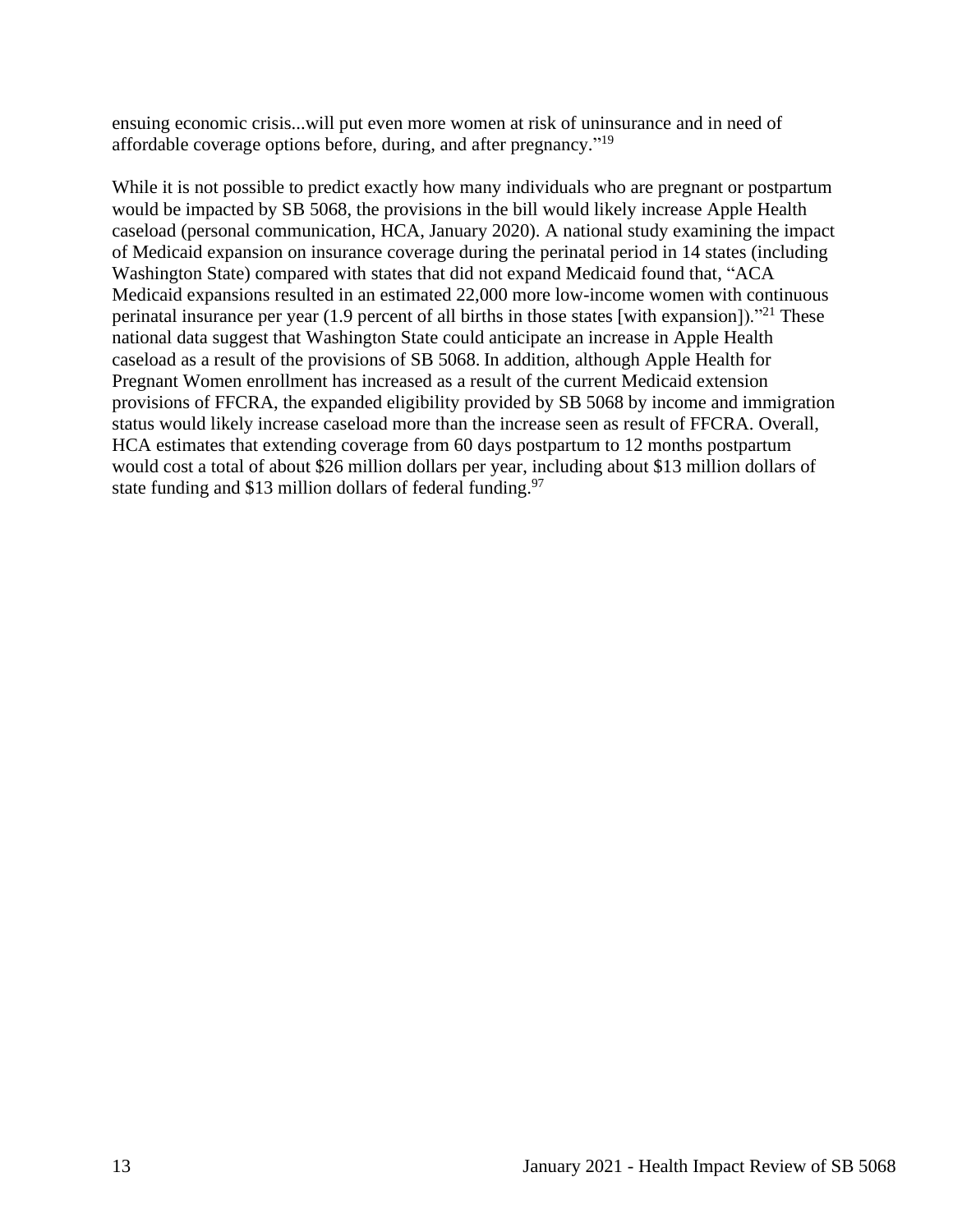

<span id="page-13-0"></span>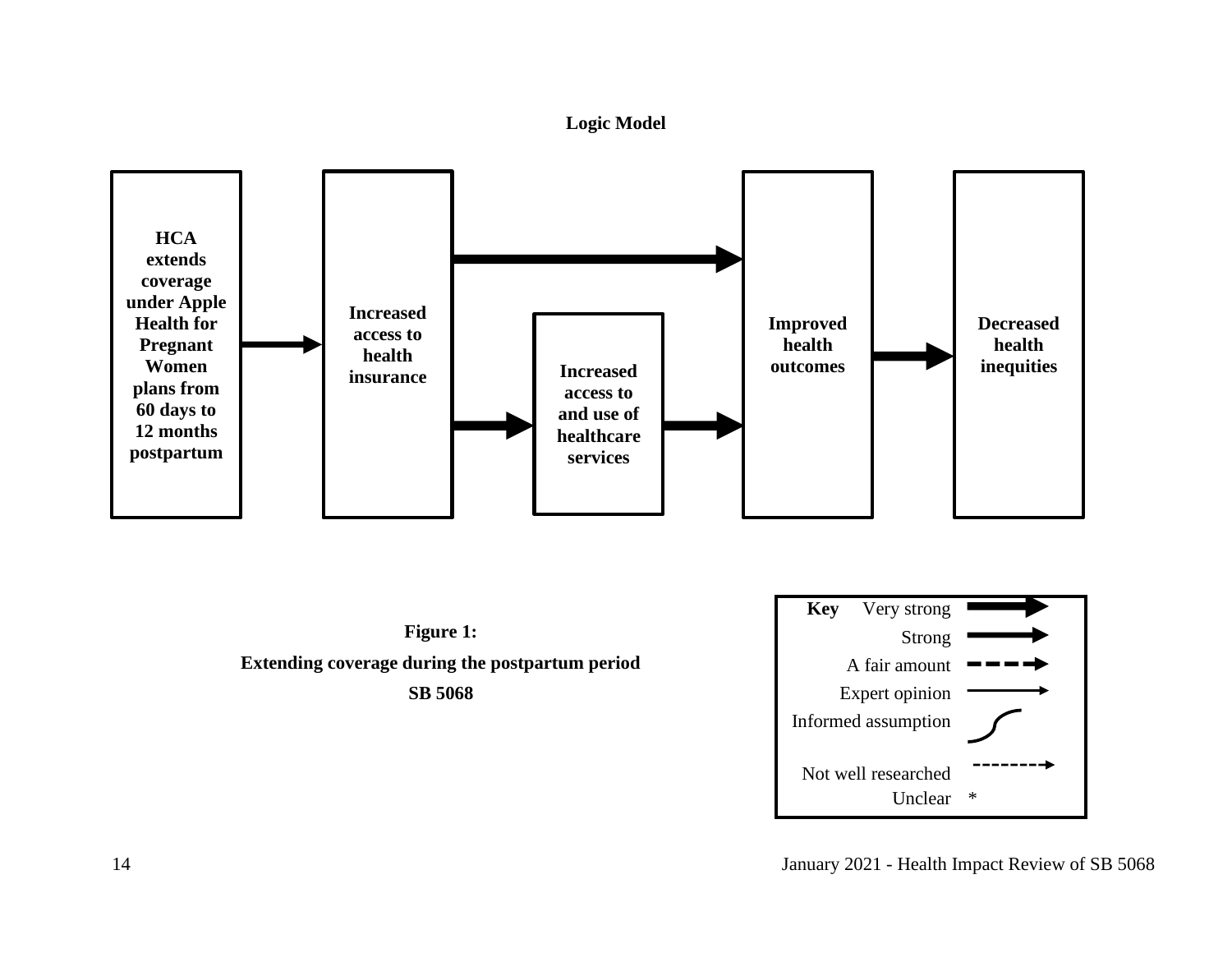#### **Summaries of Findings**

<span id="page-14-0"></span>**Will Health Care Authority extending coverage under Apple Health for Pregnant Women plans from 60 days to 12 months postpartum increase access to health insurance?** There is strong evidence that Washington State Health Care Authority (HCA) extending coverage under Apple Health for Pregnant Women plans from 60 days to 12 months postpartum would increase access to health insurance for those eligible. Specifically, this change in coverage would provide increased access to health insurance for individuals who are undocumented, Deferred Action for Childhood Arrivals (DACA) recipients, and individuals who are legallypresent but have not met the five-year-bar as well as individuals with incomes between 133% and 193% of the federal poverty level (FPL).

Immigrant communities in the U.S. have restricted access to health insurance.<sup>2,3,47-49,52,54,89,98,99</sup> Access is primarily restricted through federal and state legislation.<sup>2,3,47,52,53,98,100</sup> Federal and state legislation restricts immigrant access to health insurance coverage and care, regardless of immigration status.<sup>2,3,47,52,53,98,100</sup> The Personal Responsibility and Work Opportunity Act of 1996 restricted legal immigrants' access to federally-funded health insurance for the first five years they have lawful status in the U.S. (known as the five-year-bar).<sup>2-4</sup> However, the Act specified that Medicaid would provide emergency coverage, regardless of immigration status.<sup>3</sup> In 2002 and 2013, the federal government issued exceptions to the Act that allowed states to waive the 5 year-bar and provide Medicaid and Children's Health Insurance Program (CHIP) coverage to immigrant pregnant women and children.<sup>3</sup> While the 2010 Patient Protection and Affordable Care Act (ACA) and corresponding Medicaid expansion increased health insurance access for many communities and enabled lawfully-present immigrants to purchase and receive subsidies for private health insurance through the Health Exchanges, it continued to exclude immigrants from receiving Medicaid for five years and made individuals who are undocumented and DACA recipients ineligible for public coverage or private insurance through the marketplace.<sup>2-4,98</sup> Health coverage expansion as a result of the ACA has also been uneven across groups depending on immigration status in Washington State.<sup>51</sup>

HCA defines four citizenship and immigration status groups for the purpose of health insurance coverage eligibility. These four eligibility groups include Lawfully Present "Qualified Alien," Lawfully Present "Unqualified Alien," Not Lawfully Present (Undocumented) Immigrant, and Citizen or U.S. National.<sup>101</sup> Currently, Washington State offers Medicaid coverage to lawfully residing children and pregnant women without the 5-year wait period and to all pregnant women regardless of their immigration status.<sup>3</sup> Despite these options, individuals who are undocumented, especially adults over 18 years of age who are undocumented, have the most restricted access to health care coverage in Washington State,<sup>101</sup> and individuals who are undocumented are  $11.1$  times more likely to be uninsured as U.S.-born citizens in the state.<sup>51</sup>

While restricted access to insurance impacts all immigrant groups, a multi-country literature review of 66 articles published between 2004 and 2014 examining barriers to accessing health care for individuals who are undocumented concluded that the largest access barrier was "national policies excluding [individuals who are undocumented] from receiving health care."<sup>53</sup> The study concluded that, "because insurance was generally required for affordable care or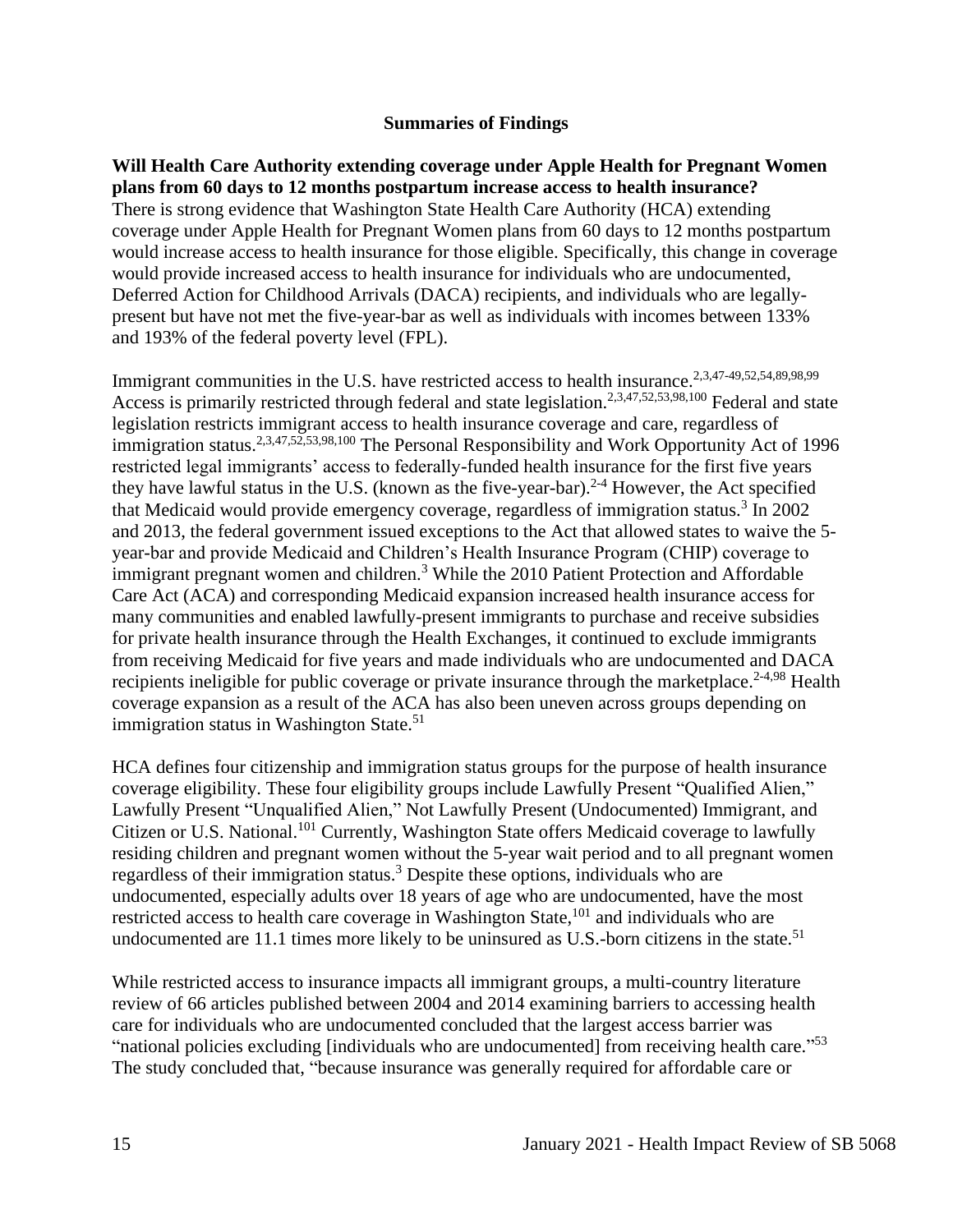required to receive services at all, these laws effectively barred access to care [for immigrants who are undocumented]."<sup>53</sup>

Therefore, while individuals who are pregnant may have access to health insurance through Apple Health for Pregnant Women, individuals who are undocumented, DACA recipients, and individuals who have not met the five-year-bar may have restricted access to insurance following 60 days postpartum.

Evidence also indicates that people of low socioeconomic status experience difficulty accessing healthcare.<sup>2,68-79</sup> While rates of health insurance coverage have increased since the passage of the ACA, studies have found that cost of care remained a barrier even for individuals with public or private health insurance coverage.<sup>73,102</sup> It has been documented that, even with Medicaid expansion, there may be a gap in coverage for individuals who may not be income-eligible for Medicaid and may not be able to afford coverage or care on the Exchanges. For example, health care reform in Massachusetts (which served as the model for the ACA) provided subsidized health insurance for individuals with incomes at or below 300% of the FPL.<sup>26</sup> Researchers found that, even after healthcare reform, individuals with incomes at or below 300% of the FPL were still less likely to report good health, to receive ambulatory health services, and to access healthcare compared to individuals with higher incomes.<sup>26</sup> The authors concluded that further interventions may be necessary to make health insurance and healthcare more affordable.<sup>26</sup>

Recent research examining the impacts of Medicaid expansion resulting from the ACA indicates that expanding income eligibility and/or continuity of plan coverage may increase access to health insurance, stability of postpartum coverage, and outpatient care.<sup>20,21</sup> A 2020 report by the Urban Institute found that individuals who lived in states with Medicaid expansion were less likely to be uninsured postpartum than individuals in states that did not expand Medicaid (11%) versus 37%).<sup>19</sup> Pregnancy Risk Assessment Monitoring System (PRAMS) data showed that Medicaid expansion decreased insurance churn between insurance and uninsurance during the perinatal period by 28% in states that expanded Medicaid under the ACA (including Washington State) compared to states without expansion.<sup>21</sup> The study authors found that the majority of this decrease was due to a decrease in churn between Medicaid and uninsurance, and data showed an increase in continuous Medicaid coverage during the perinatal period in states that expanded Medicaid compared to states that did not.<sup>21</sup> Overall, PRAMS data showed that Medicaid expansion resulted in an increased number of individuals with continuous perinatal insurance coverage and fewer individuals becoming uninsured postpartum.<sup>21</sup>

Similarly, a study of insurance coverage among individuals during the perinatal period in California found that the percentage of individuals who were uninsured postpartum decreased by 50.5% (52,000 individuals) as a result of the ACA "primarily because of substantial increases in Medicaid coverage."<sup>23</sup> Another study evaluating the impacts of Medicaid expansion on postpartum insurance coverage in Colorado found that, following Medicaid expansion, coverage increased by 1.4 additional months of coverage for women who experienced severe maternal morbidity (e.g., hemorrhage) and 0.9 additional months for women who did not experience severe maternal morbidity.<sup>20</sup> Another study found that Medicaid expansion significantly reduced maternal mortality ratios such that "the decrease…is greater when maternal mortality estimates include late maternal deaths [defined as 43 days to 1 year after the end of pregnancy], suggesting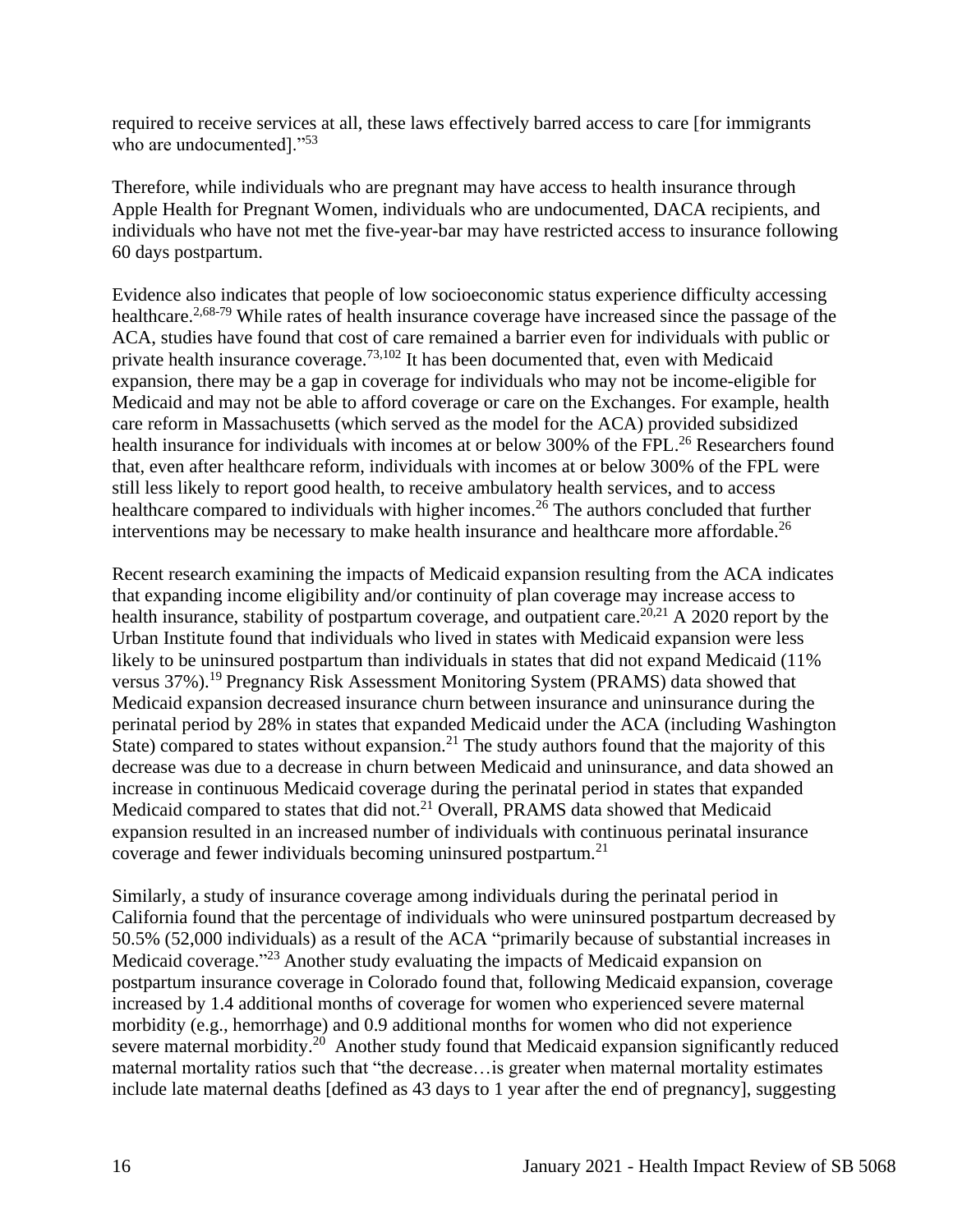that sustained insurance coverage after childbirth...could be contributing to decreasing maternal mortality."<sup>22</sup> While these studies do not examine policies that specifically extended postpartum care from 60 days to 12 months, study authors have noted that expanding pregnancy-related Medicaid coverage from 60 days to 12 months postpartum would likely produce similar results or further improve insurance coverage for individuals who are postpartum.<sup>21,23</sup>

Overall, SB 5068 primarily provides extended access to health insurance coverage for individuals who are undocumented, DACA recipients, and individuals who are legally-present but have not met the five-year-bar as well as individuals with incomes between 133% and 193% of the FPL, and it is documented that these individuals may lack access to health insurance. In addition, there is strong evidence that extending Medicaid plan coverage would increase access to health insurance for individuals who are postpartum.

# **Will increasing access to health insurance improve health outcomes?**

There is very strong evidence and it is well-documented that access to health insurance leads to improved health outcomes. Healthy People 2020 finds that individuals who are uninsured are, "more likely to have poor health status…and more likely to die prematurely" than individuals with insurance.<sup>24</sup> The author of a systematic literature review of 54 analyses (in 51 distinct studies) concluded, "[t]here is a substantial body of research supporting the hypotheses that having health insurance improves health."<sup>25</sup> In addition, evidence indicates that health insurance is associated with better general,<sup>27</sup> physical, and mental health and that this increase in health status is greatest for participants in the lowest income group  $(< 300\%$  of the FPL).<sup>26</sup> A 2019 randomized study by the National Bureau of Economic Research found that health insurance reduces mortality.<sup>28</sup>

More specifically, in a study of individuals who experienced a health shock caused by an unintentional injury or a new chronic condition, uninsured individuals reported significantly worse short-term health and were more likely to not be fully recovered and no longer in treatment at follow-up compared to those with health insurance.<sup>29</sup> Having health insurance has also been associated with improved health outcomes for a number of conditions including stroke, heart failure, diabetes, melanoma, heart attack, serious injury or trauma, and serious acute conditions with hospital admission.<sup>30-33</sup> Further, having health insurance was associated with improved management and control of diabetes, hypercholesterolemia, and hypertension.<sup>34</sup> Among patients aged 18 to 64 years old, those with insurance have been shown to have a significantly lower risk of death than uninsured patients for cervical,<sup>103</sup> head and neck,<sup>104</sup> breast, colorectal, lung, prostate, and bladder cancers and non-Hodgkin lymphoma.<sup>35,36</sup>

A recent study evaluated the impacts of Medicaid expansion under the ACA on maternal mortality.<sup>22</sup> Researchers found that Medicaid expansion significantly reduced maternal mortality ratio by 7.01 maternal deaths per 100,000 live births in states that expanded Medicaid compared to states that did not and that this decrease is partially due to sustained postpartum insurance coverage.<sup>22</sup> The study estimated "a reduction of more than 200 maternal deaths associated with Medicaid expansion when applied to the U.S. total [number of live births among adults] in 2017." 22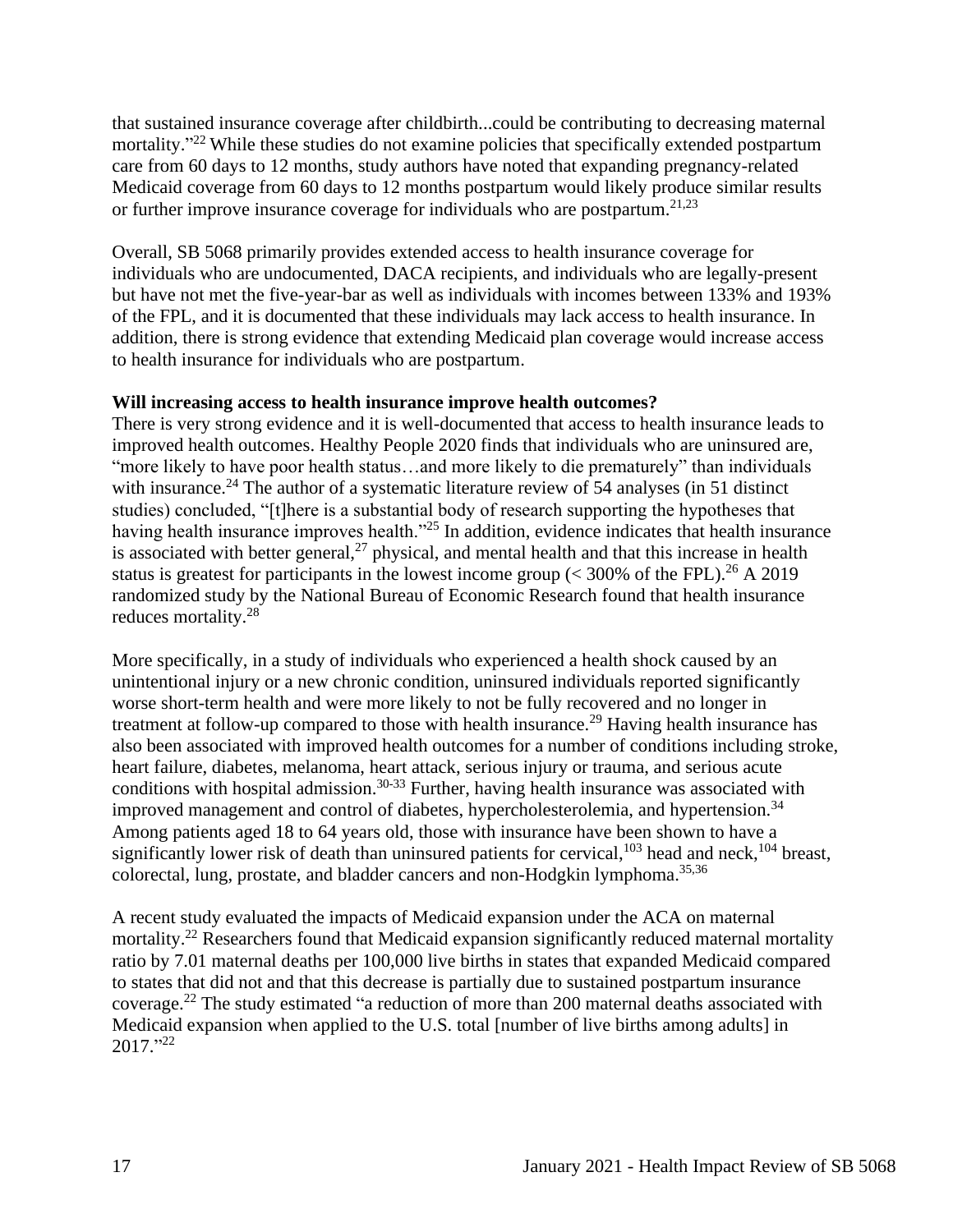Overall, it is well-documented that increasing access to health insurance would improve health outcomes, especially for individuals who would otherwise be uninsured.

# **Will increasing access to health insurance increase access to and use of healthcare services?**

There is very strong evidence and it is well-documented that increasing access to health insurance will increase access to and use of healthcare services. The Healthy People 2020 initiative noted that access to health insurance is the first step to improving access to health services generally as it provides entry into the healthcare system.<sup>24</sup> For example, individuals who are uninsured are less likely to receive medical care and more likely to be diagnosed later than individuals with insurance.<sup>24</sup> A systematic literature review of 54 analyses (in 51 distinct studies) found that 43 analyses reported a statistically significant and positive relationship between health insurance and medical care use and health.<sup>25</sup>

# *Access*

Evidence shows that lack of insurance is among the leading barriers to healthcare access.25,105,106 There is very strong evidence that having health insurance would increase access to and use of healthcare services. For example, evidence indicates that being uninsured is associated with a higher likelihood of not having a usual place for medical care and that having insurance coverage at any given time in the past year increased the likelihood that adults had a usual place for care.<sup>107-109</sup> One study estimated that adults aged 18 to 64 years of age who did not have health insurance for more than a year at the time of the survey were nearly six times more likely to not have a usual source of care compared to those who were continuously insured.<sup>110</sup> Further, evidence indicates that uninsured individuals more frequently reported delaying medical care (50.87%) and being unable to get medical care (38.87%), dental care (48.18%), mental health care (16.87%), and prescription drugs (40.23%) than insured individuals.<sup>109</sup> Research related to the COVID-19 pandemic also suggested that financial distress, loss of health insurance, or limited insurance coverage for telehealth or phone or video psychotherapy may reduce access to mental health services for individuals.<sup>83</sup>

A 2019 CDC report also found that maternal mortality review committees (MMRCs) in 13 states recognized that, in addition to other factors, system level factors contributed to preventable pregnancy-related deaths.<sup>1</sup> One MMRC identified that prevention strategies to address systemlevel factors to improve access to and coordination and delivery of quality care included extending Medicaid coverage for pregnant women to include 1 year of postpartum care.<sup>1</sup>

In addition, because coverage for individuals who are undocumented, DACA recipients, and lawfully-present individuals who have not met the five-year-bar are excluded from the ACA, safety net providers (e.g., federally qualified health centers, community health centers, community organizations) may face funding and reimbursement challenges through the ACA, which could result in further reduction in coverage and care for these individuals.<sup> $\bar{5}2$ </sup> Even after evaluating different combinations of vulnerability characteristics, such as health status, education, and region of residence, lacking health insurance had the strongest association with unmet health care needs, followed by family income and having a regular source of care.<sup>107</sup>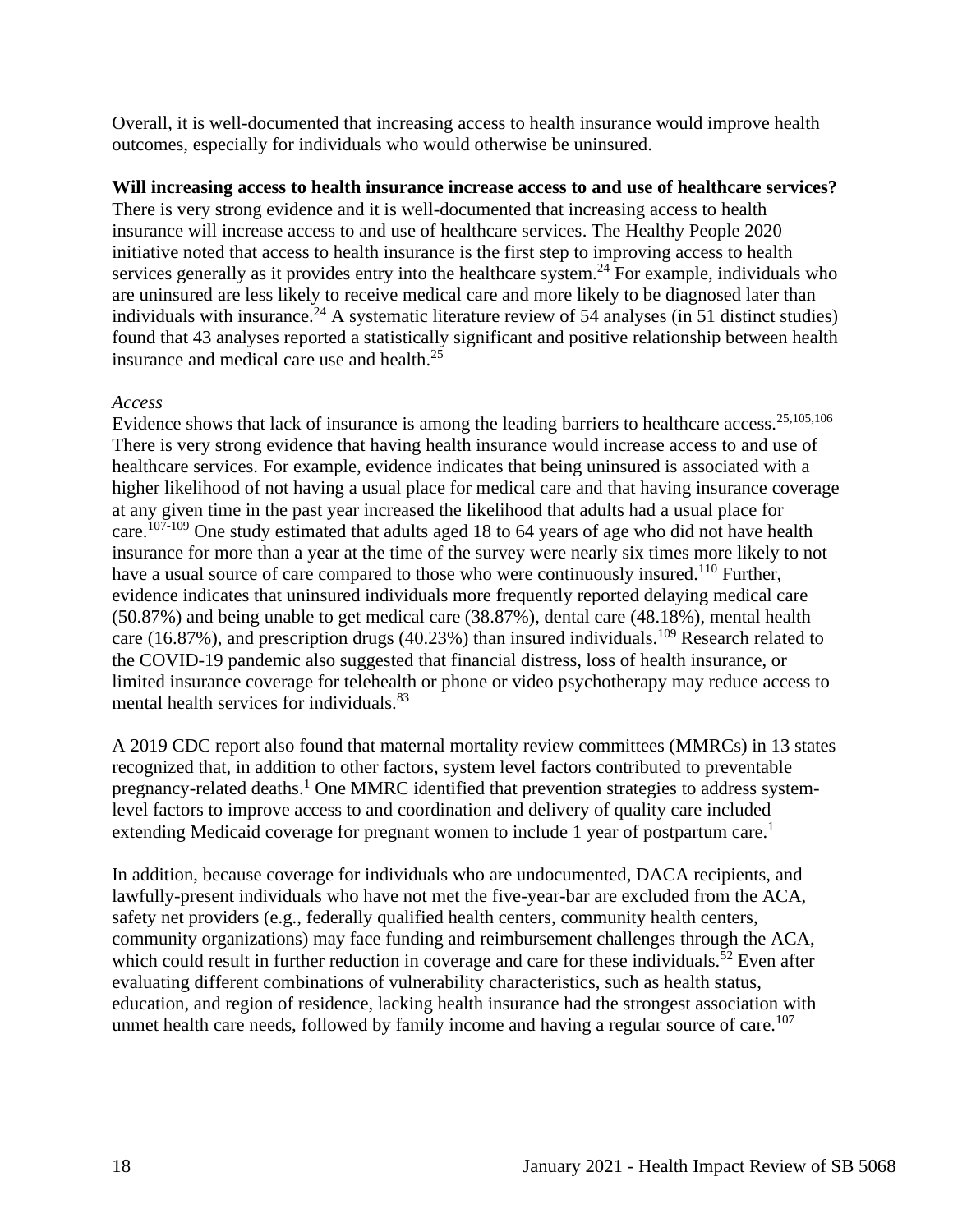### *Use*

Evidence indicates that health insurance is associated with increased use of healthcare services, such as visiting a doctor or healthcare professional.<sup>108</sup> For example, health insurance has been associated with higher rates of diagnosis of diabetes, hypercholesterolemia, and hypertension among nonelderly adults.<sup>34</sup> One study found that compared to those with continuous health insurance coverage and the same chronic conditions, persons without health insurance in the previous year were five to six times more likely to forgo needed care if they had hypertension  $(42.7\%$  versus 6.7%), diabetes (47.5% versus 7.7%), and asthma (40.8% versus 8.0%).<sup>110</sup> Further, having health insurance has been positively associated with receiving recommended preventive care.<sup>30</sup> A 2012 study, found that having health insurance was significantly associated with a greater likelihood of receiving the influenza vaccine; tetanus and diphtheria toxoid (Td) or tetanus, diphtheria, and acellular pertussis (Tdap) vaccine; and the pneumococcal vaccine (PPSV).<sup>111</sup> Further, vaccine coverage for influenza, PPSV, shingles, and human papillomavirus (HPV) were two to three times higher among those with health insurance. 111

A number of studies have used a quasi-experimental approach to evaluate use of healthcare services after statewide changes occurred following events such as the Massachusetts Health Care Reform in 2006, the Oregon Health Insurance Experiment in 2008, and Medicaid expansion. Evidence following the Oregon Health Insurance Experiment indicates that enrollment in Medicaid was associated with increased hospital admissions, outpatient visits, and prescription drug use; increased compliance with recommended preventive care; an increase in perceived access to and quality of care; and declines in exposure to substantial out-of-pocket medical expenses and medical debts.<sup>112,113</sup> Further, insured participants were more likely to receive preventive screening services for body mass index (BMI), blood pressure, smoking, Pap test, mammography, chlamydia, and diabetes.<sup>114</sup> Finally, evidence from Medicaid expansion and the health care reform in Massachusetts indicates that an increased rate of insurance coverage is associated with increased use of healthcare services, and higher rates of diagnosis of chronic health conditions, particularly among adults with low-incomes.<sup>26,115</sup> In Colorado, outpatient care use increased by 17.3% overall as a result of Medicaid expansion, and use increased 46.3% among women who experienced severe maternal morbidity.<sup>20</sup> Data from Colorado indicated the greatest increase in outpatient visits occurred 31 to 90 days postpartum, which represents the period when individuals typically transition from pregnancy-plans to other health insurance options and are at greatest risk of losing health insurance coverage.<sup>20</sup>

#### *Affordability*

Increasing access to affordable health insurance options may also increase access to and use of healthcare services. The cost of care (including clinical visits, procedures, and co-pays) is often cited as a barrier to care, and when cost is eliminated the barrier is also eliminated.<sup>116-118</sup> Further, limitations in insurance coverage<sup>119-121</sup> and insurance requirements<sup>120,122</sup> may impact cost of care.47,69,72 Individuals may also experience gaps in their coverage in the form of prohibitively high deductibles,  $123$  service exclusions,  $123-125$  or other practices that limit access to services. Health Benefit Exchange has also reported that, in Washington, premiums and deductibles continue to rise each year and, even with insurance, consumers do not access care due to high cost-sharing and deductibles. $80$  A 2020 study by the Urban Institute found that approximately 23.2% of individuals who are postpartum reported having unmet physical or mental health care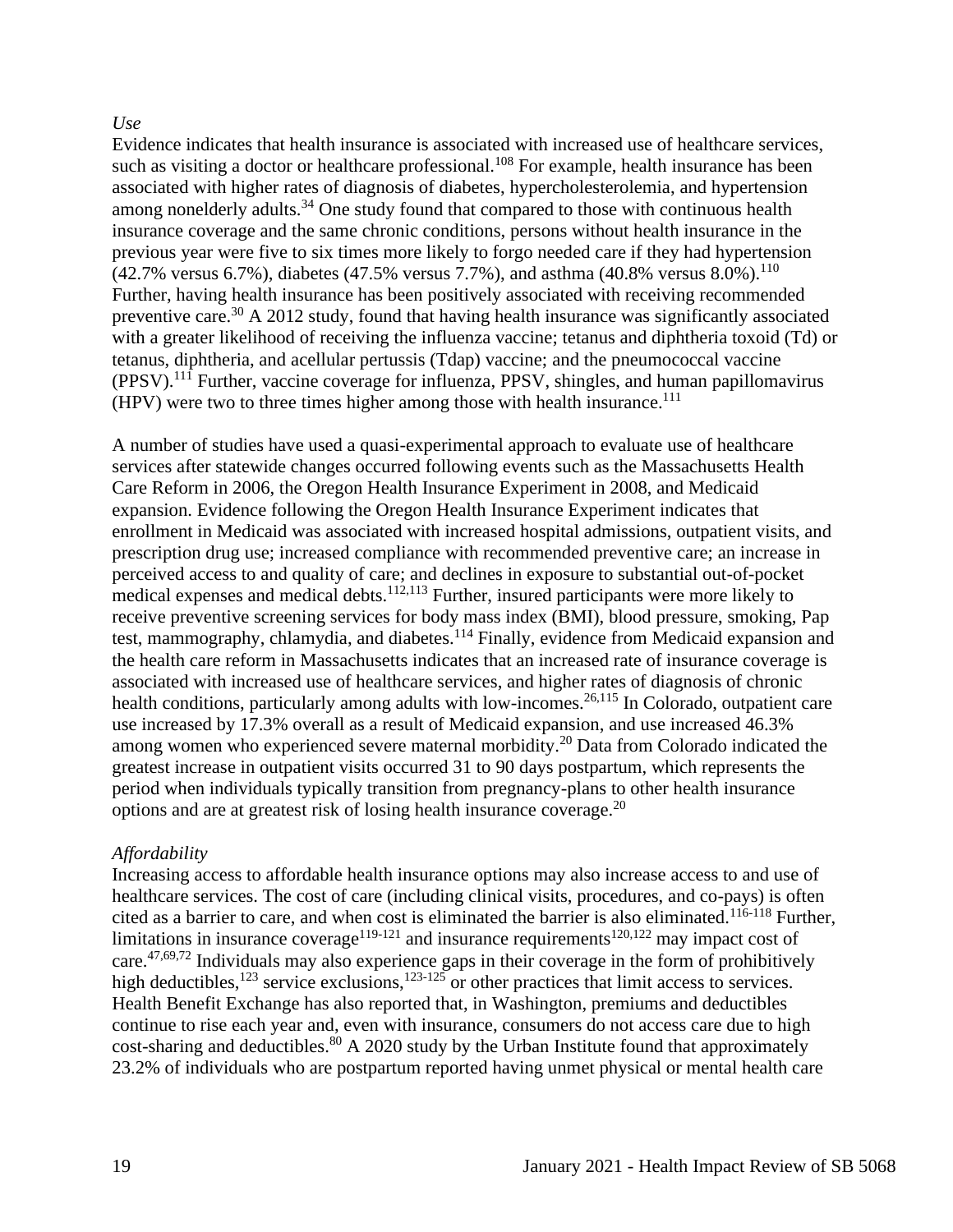needs due to cost in the past year, and about 50% reported feeling worried about being able to pay a medical bill.<sup>19</sup>

A 2016 report to Congress by the U.S. Agency for Healthcare Research and Quality concluded that 70% of care affordability measures have not changed since 2010 and inequities in care persist for low socioeconomic and uninsured populations in all healthcare priority areas.<sup>126</sup> While rates of health insurance coverage have increased since the passage of the ACA, studies have found that cost of care remained a barrier even for individuals with public or private health insurance coverage.73,102 For example, the Washington State TAKE CHARGE program was created in 2001 to expand Medicaid coverage for family planning services to families living at or below 200% of the federal poverty level.<sup>127</sup> In 2015, the program completed a survey of 338 women enrolled in TAKE CHARGE to determine the reasons women remained in TAKE CHARGE after the implementation of the  $ACA$ .<sup>127</sup> Women reported staying on TAKE CHARGE because of the lack of employer-sponsored health insurance and cost of other insurance options.<sup>127</sup>

Therefore, increasing access to health insurance will likely increase access to and use of healthcare services.

# Will increasing access to and use of healthcare services improve health outcomes?

There is very strong evidence that increasing access to and use of healthcare services will improve health. Healthy People 2020 states that access to healthcare must be improved by increasing access to health insurance coverage, health services, and timeliness of care to promote and maintain health, prevent and manage disease, reduce unnecessary disability and premature death, and achieve health equity.<sup>24</sup> There is a large body of evidence supporting the positive association between use of health services for the early detection and treatment of physical and mental health disorders<sup>37</sup> and improved health outcomes. Since there is strong consensus in the scientific literature supporting this association, we are providing only a few examples here.

Findings from Washington's maternal mortality review "revealed gaps in care and services for women after pregnancy ended, especially during the first week postpartum until nine to 12 months postpartum."<sup>16</sup> A large body of evidence shows that early identification and treatment of perinatal and postpartum depression can prevent or reverse negative effects of maternal depression for both the mother and child. $40,41$  Maternal mental health concerns and substance use are also associated with higher infant mortality rates.<sup>18</sup> In addition, other evidence has shown the efficacy of using healthcare services. For example, the U.S. Preventive Services Task Force (USPSTF) found evidence to support that screening tests for human immunodeficiency virus (HIV) are accurate and that antiretroviral therapy (ART) reduces the risk of death and sexual transmission of HIV.<sup>38</sup> Another study from USPSTF found that behavioral therapy and pharmacotherapy in combination demonstrated an 82% increase in tobacco cessation when compared to minimal intervention or usual standard of care.<sup>39</sup> While these examples do not indicate that all treatments are effective, they illustrate that evidence-based treatments are available.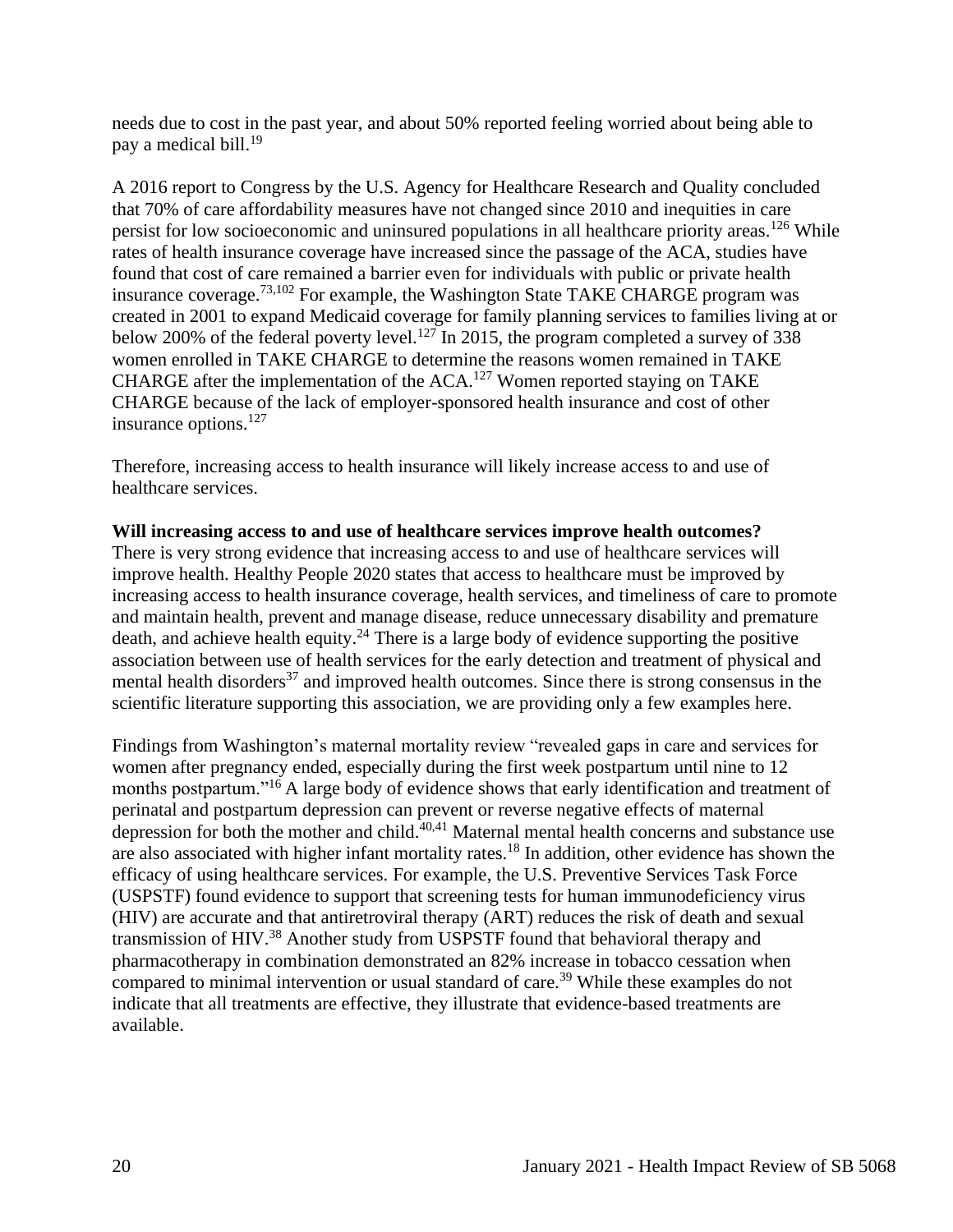#### **Will improving health outcomes decrease health inequities?**

There is very strong evidence that SB 5068 has the potential to decrease inequities by geography,<sup>16,42-46</sup> immigration status,<sup>2,3,47-54</sup> race/ethnicity,<sup>16,18,44,55-67</sup> and socioeconomic status.<sup>2,16,47,55,57,68-82</sup> Inequities are not inherent to an individual's identity. Rather, inequities are influenced by social determinants that systematically marginalize groups due to their identity. For example, maternal health outcomes are not inherent to an individual's race/ethnicity. Rather, they are influenced by social determinants of health like racism, which contributes to inequities like socioeconomic status, access to healthcare, and interactions with medical professionals.<sup>59,128</sup> In addition, the COVID-19 pandemic has illuminated many existing inequities due to systemic racism.<sup>129</sup> For example, data from CDC indicated that Black individuals are 4.5 times more likely to be hospitalized and 2 times more likely to die due to COVID-19 than white individuals.<sup>129</sup>

Inequities can be exacerbated or alleviated by intersecting identities. Women, people of color, immigrants, and individuals living in rural communities are more likely to have low-incomes and lack health insurance.<sup>47,68,96</sup> Furthermore, in Washington State, these communities also experience worse maternal health outcomes, including perinatal and postpartum depression.<sup>16</sup> Therefore, extending Apple Health for Pregnant Women may increase access to insurance and decrease inequities for these communities.

#### *Inequities by geography*

Despite declines in uninsured rates across all geographic classifications since the implementation of the ACA, urban-rural gaps still persist with higher percentages of uninsured adults in small town/rural areas compared to urban areas.<sup>42</sup> In 2015, 19% of adults (aged 18 to 64 years) living in large towns in Washington were uninsured, and 14.9% of those living in small town/rural areas were uninsured.<sup>42</sup>

Evidence indicates that rural communities are disadvantaged on multiple health and healthrelated measures.43-46 For example, in Washington State, the pregnancy-related mortality ratio was higher for those living in rural areas (15 deaths per 100,000 live births) compared to those living in urban areas (11 deaths per 100,000 live births) from 2014 through 2016.<sup>16</sup> In addition, in 2014, "the number of potentially excess deaths from the five leading causes [heart disease, stroke, chronic lower respiratory disease, cancer, and unintentional injury] in rural areas was higher than those in urban areas."<sup>45</sup> Lastly, data from 2001-2015 show nonmetropolitan/rural counties experienced higher suicide death rates (17.32 per 100,000) than in medium/small (14.86 per  $100,000$  or large metropolitan counties  $(11.92 \text{ per } 100,000)$ .<sup>46</sup>

Since individuals living in rural communities in Washington State are more likely to have lowincomes and be uninsured, there is the potential that extending Apple Health for Pregnant Women may reduce health inequities experienced by this community.

#### *Inequities by immigration status*

Overall, immigrants in the U.S. are less likely to have health insurance (due to federal and state regulations and employment in jobs less likely to provide insurance), less likely to receive preventive care, and more likely to delay seeking health services.<sup>47-50</sup> A 2019 report by OFM found that, "because of the faster health coverage gains in the citizen groups through [key ACA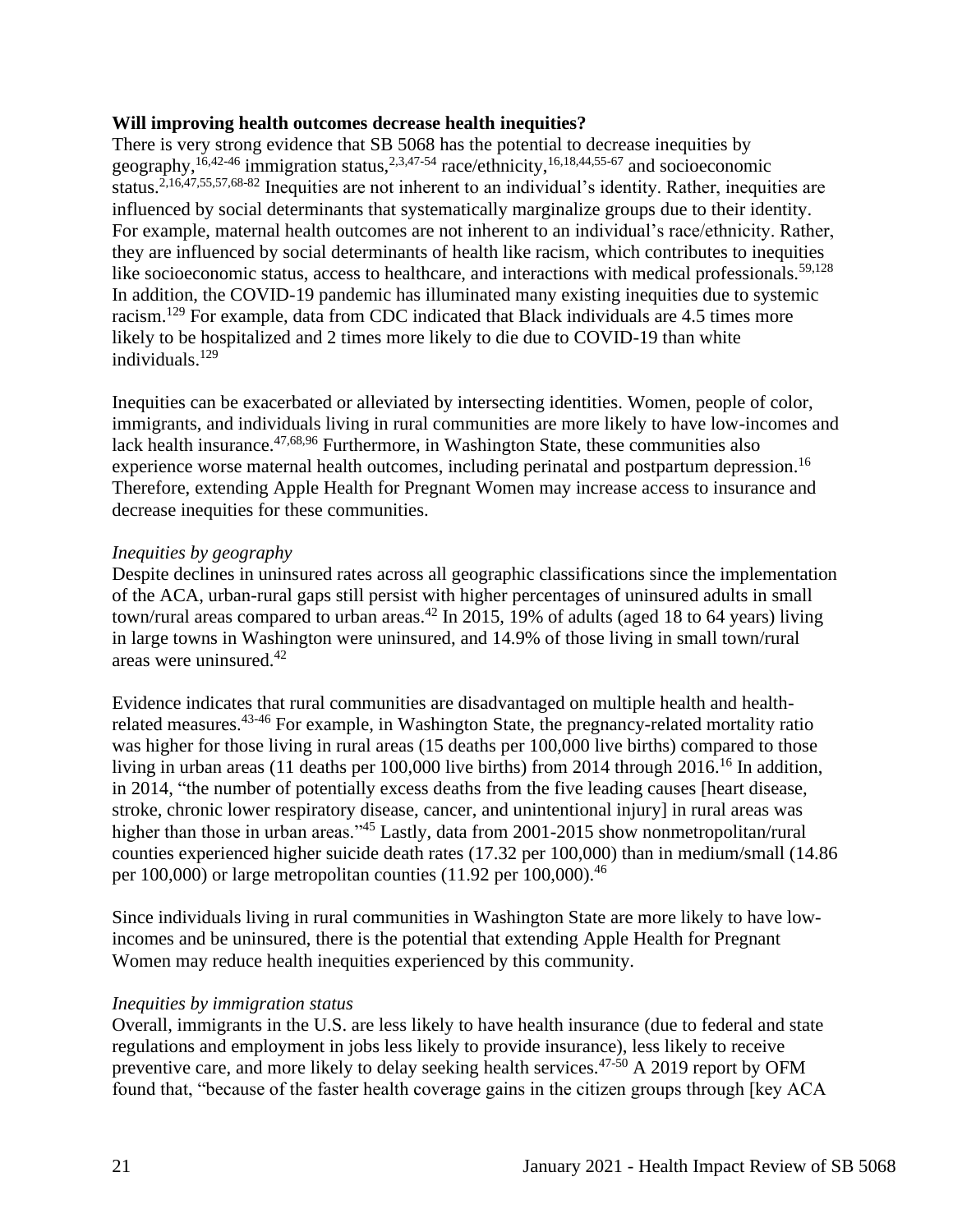coverage expansion programs], the coverage disparities between the non-citizens, particularly [individuals who are undocumented], and citizens widened."<sup>51</sup> They found that, "the gap between the [individuals who are undocumented] group's uninsured rate and that of the U.S. born citizen group more than doubled between 2013 and 2017. In 2017, [individuals who are undocumented] were 11.1 times as likely to be uninsured as U.S.-born citizens, when other population characteristics are held as equal."<sup>51</sup> While approximately 5.7% of U.S.-born citizens are uninsured,  $40.7\%$  of individuals who are undocumented in Washington State are uninsured.<sup>51</sup> Legally-present immigrants were twice as likely to be uninsured as U.S.-born citizens.<sup>51</sup> December 2020 estimates from the Migration Policy Institute suggest that these percentages have grown, and approximately 46% of individuals living in Washington who are undocumented are uninsured.<sup>91</sup>

In addition to inequities in access to health insurance, individuals who are undocumented also experience higher rates of morbidity and mortality.<sup>52</sup> For example, individuals who are undocumented have lower immunization rates, untreated mental health issues, and are less likely to follow-up for treatment for infectious diseases, tuberculosis, and  $HIV$ <sup>53</sup> A systematic review found that individuals who are undocumented "are at highest risk of depressive symptoms and are disproportionately impacted by [post-traumatic stress disorder], anxiety, and depression when compared to other documented immigrants and citizens."<sup>52</sup> Immigrants are also more likely to experience poor reproductive health outcomes, including unintended pregnancy, unintended birth, sexually transmitted infections, adverse birth outcomes, and longer durations of infertility than the general population.2,3,48,49,54 Individuals who are undocumented experience worse reproductive health outcomes than immigrants with legal status or the general population.<sup>48</sup>

Lastly, a study of insurance coverage among individuals before, during, and after pregnancy in California found that the percentage of uninsured individuals who were postpartum decreased across all racial/ethnic/nativity groups following the implementation of the  $ACA<sup>23</sup>$  However, "the decreases were smaller among non-US-born Latinx women."<sup>23</sup> The study noted that individuals who are undocumented may have been covered under a pregnancy-only plan, and may not have been eligible for other Medicaid plans following 60 days postpartum.<sup>23</sup> This study suggests that expanding postpartum Medicaid coverage from 60 days to 12 months postpartum may further reduce inequities in insurance coverage experienced by these individuals.

Since SB 5068 extends access to health insurance coverage for individuals who are undocumented, DACA recipients, and individuals who are legally-present but have not met the five-year-bar, there is very strong evidence that SB 5068 will decrease inequities by immigration status.

#### *Inequities by race/ethnicity*

Prior to full implementation of the ACA in 2014, communities of color experienced large disparities in uninsured rates.<sup>130</sup> However, uninsured rates decreased substantially among Black, Asian and Pacific Islander, and multi-racial Washingtonians following the implementation of the ACA.<sup>55</sup> Despite overall decreases in the uninsured rates among people of color, in 2019, Blacks and American Indian and Alaska Natives (AI/AN) continued to have higher uninsured rates than whites  $(7.9\%$  and  $11.2\%$ , compared to 5.1%, respectively). <sup>96</sup> In Washington State, 70% of AI/AN individuals do not receive care through a tribally- or Indian Health Service-operated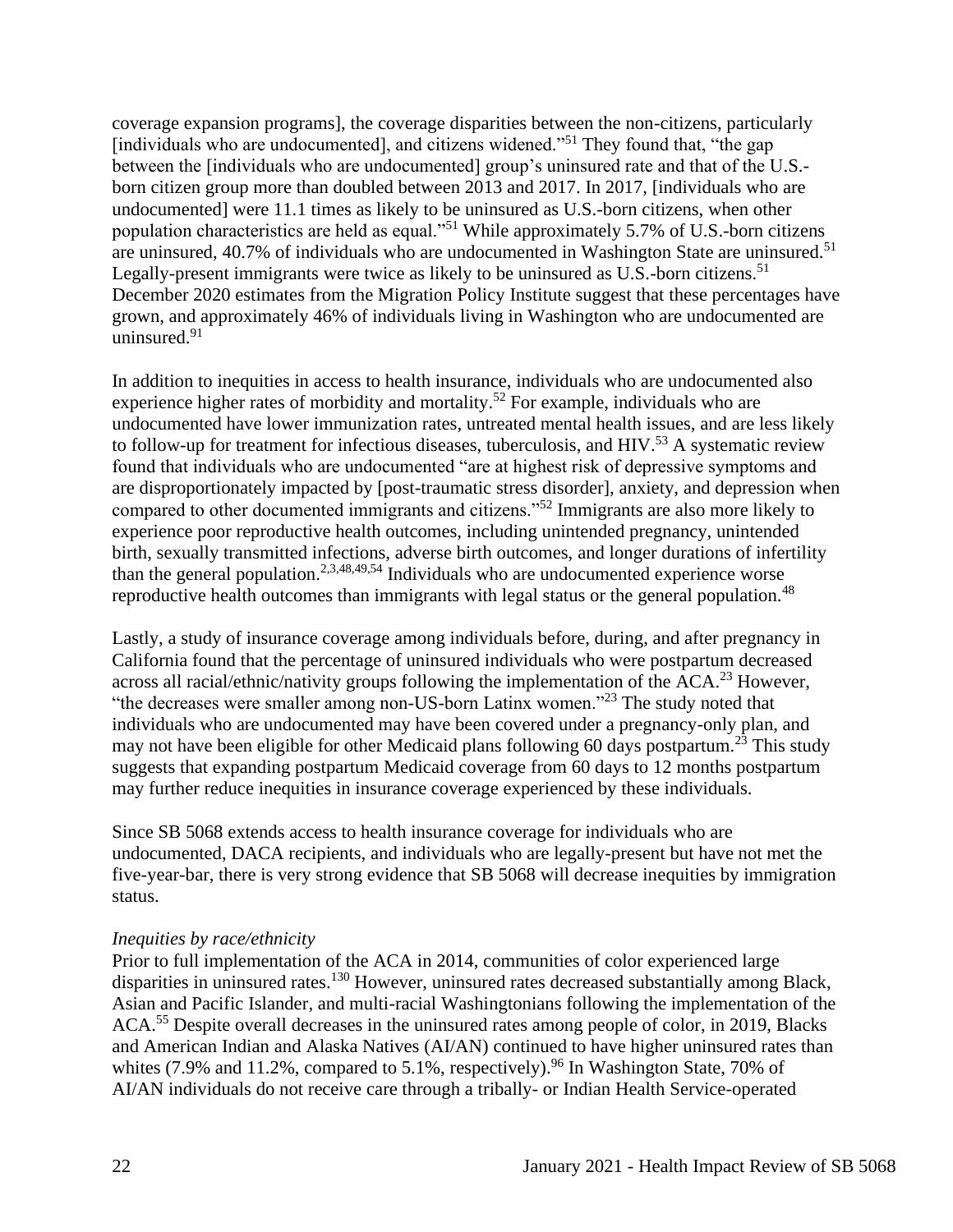clinic (personal communication, American Indian Health Commission [AIHC], January 2020). For individuals who are uninsured, this may further limit access to healthcare services (personal communication, AIHC, January 2020).

Moreover, it is well-documented that communities of color experience worse health outcomes than their counterparts for many health measures. A report by University of California Berkeley's Henderson Center for Social Justice stated, "overall, people of color rate their health status lower than [non-Hispanic] [w]hites...In general, people of color report less access to health care and poorer quality health care than [non-Hispanic] [w]hites."<sup>56</sup> In Washington, data indicate that AI/AN, Native Hawaiian and Other Pacific Islander, and Black residents experience a variety of health inequities compared to other groups in the state, including higher age-adjusted death rates and shorter life expectancies at birth.<sup>44,57-61</sup> Further, communities of color also have higher rates of tobacco use, diabetes, obesity, and poorer self-reported health and mental health.57,62-66

Specifically, AI/AN people in Washington experience high rates of coronary heart disease deaths,<sup>58</sup> stroke deaths,<sup>61</sup> prevalence of diabetes,<sup>64</sup> and poor mental health than other racial and ethnic groups.<sup>67</sup> In 2008, more than one-third of AI women on Medicaid who were pregnant or up to 1-year postpartum had a mental health diagnosis, which was 2.7 times the rate for all pregnant women on Medicaid.<sup>18</sup> Washington's Maternal Mortality Review Panel found that AI/AN women experienced higher maternal mortality ratios than any other race/ethnicity.<sup>16</sup> AI/AN women were 6.6 times more likely to die from a pregnancy-related cause compared to white women (maternal mortality ratio of 53 deaths per 100,000 live births compared to 8 deaths per  $100,000$  live births, respectively).<sup>16</sup>

Lastly, it is well-documented that racism contributes to maternal morbidity and mortality.<sup>59,128</sup> National data show that pregnancy related mortality for Black and AI/AN women is two to three times higher than for white, Hispanic, and Asian/Pacific Islander women.<sup>14</sup> Additionally, national research has shown that individuals who are Black or Hispanic are more likely to experience perinatal insurance discontinuity, reside in states that did not expand Medicaid under the ACA, and have incomes below the FPL. $^{21}$  One study found that, "Medicaid expansion effects were concentrated among non-Hispanic Black mothers, suggesting that expansion could be contributing to decreasing racial disparities in maternal mortality."<sup>22</sup> The study found that Medicaid expansion was associated with 16.27 fewer maternal deaths per 100,000 live births among Black women and 6.01 fewer maternal deaths per 100,000 live births for Hispanic women.<sup>22</sup>

Since people of color in Washington State are more likely to have low-incomes and be uninsured, and since national data indicate that Medicaid expansion under the ACA may contribute to decreased uninsured rates, there is the potential that extending Apple Health for Pregnant Women may reduce health inequities experienced by race/ethnicity, especially for AI/AN individuals.

#### *Inequities by socioeconomic status*

Evidence indicates that people of low socioeconomic status experience difficulty accessing healthcare.<sup>2,68-79,130</sup> In 2020, OFM reported that for Washington State, when compared with the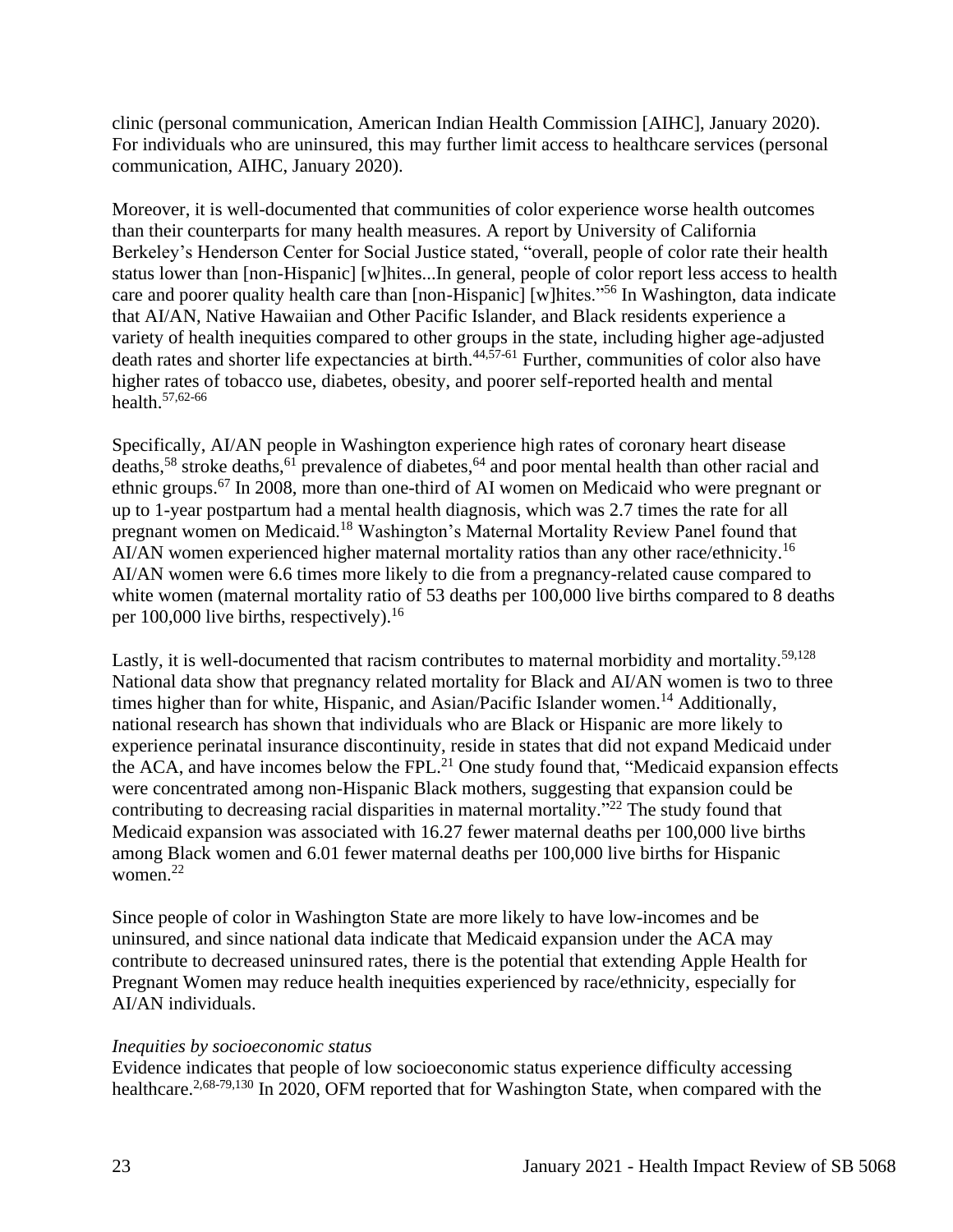uninsured rate of the highest income group, the uninsured rate was four times higher for those with incomes in the three lowest income groups (below 100% of the FPL, 100-138% of the FPL, and 139-400% of the FPL).<sup>96</sup> In addition, the Health Benefit Exchange reported that individuals spend a large percentage of their income on health coverage. For example, individuals with incomes at 139% to 150% of the FPL with a federal subsidy spend 14% of their income on health insurance premiums plus deductibles.<sup>80</sup> Individuals in this income group that do not receive a federal subsidy spend 76% of their income on health insurance premiums plus deductibles.<sup>80</sup>

A report by the U.S. Agency for Healthcare Research and Quality stated, "more than half of measures show that [low-income] households have worse care than high-income households" and that "significant disparities continue for people [with low-incomes] compared with highincome people who report they were unable to get or were delayed in getting needed medical care due to financial or insurance reasons."<sup>74</sup> Significant correlations exist between lower income and a number of health indicators including worse overall self-reported health, depression, asthma, arthritis, stroke, oral health, tobacco use, women's health indicators, health screening rates, physical activity, and diabetes.  $81$  Further, 2015 data indicate that age-adjusted death rates were higher in Washington census tracks with higher poverty rates.<sup>57</sup> Household income was the strongest predictor of self-reported health status in Washington in 2016, even after accounting for age, education, and race/ethnicity.<sup>82</sup> Findings from Washington's Maternal Mortality Review indicated that women who had Medicaid coverage were disproportionately represented among all pregnancy-associated deaths.<sup>16</sup> Moreover, data show, "the majority of women who died by suicide received insurance coverage from Medicaid."<sup>16</sup>

There is strong consensus in the scientific literature that improving health outcomes for lowincome populations would help decrease health inequities by income. In addition, since SB 5068 extends access to health insurance coverage for individuals with incomes between 133% and 193% of the FPL, there is very strong evidence that SB 5068 will decrease inequities by socioeconomic status.

Overall, there is very strong evidence that SB 5068 has the potential to decrease health inequities by geography, immigration status, race/ethnicity, and socioeconomic status.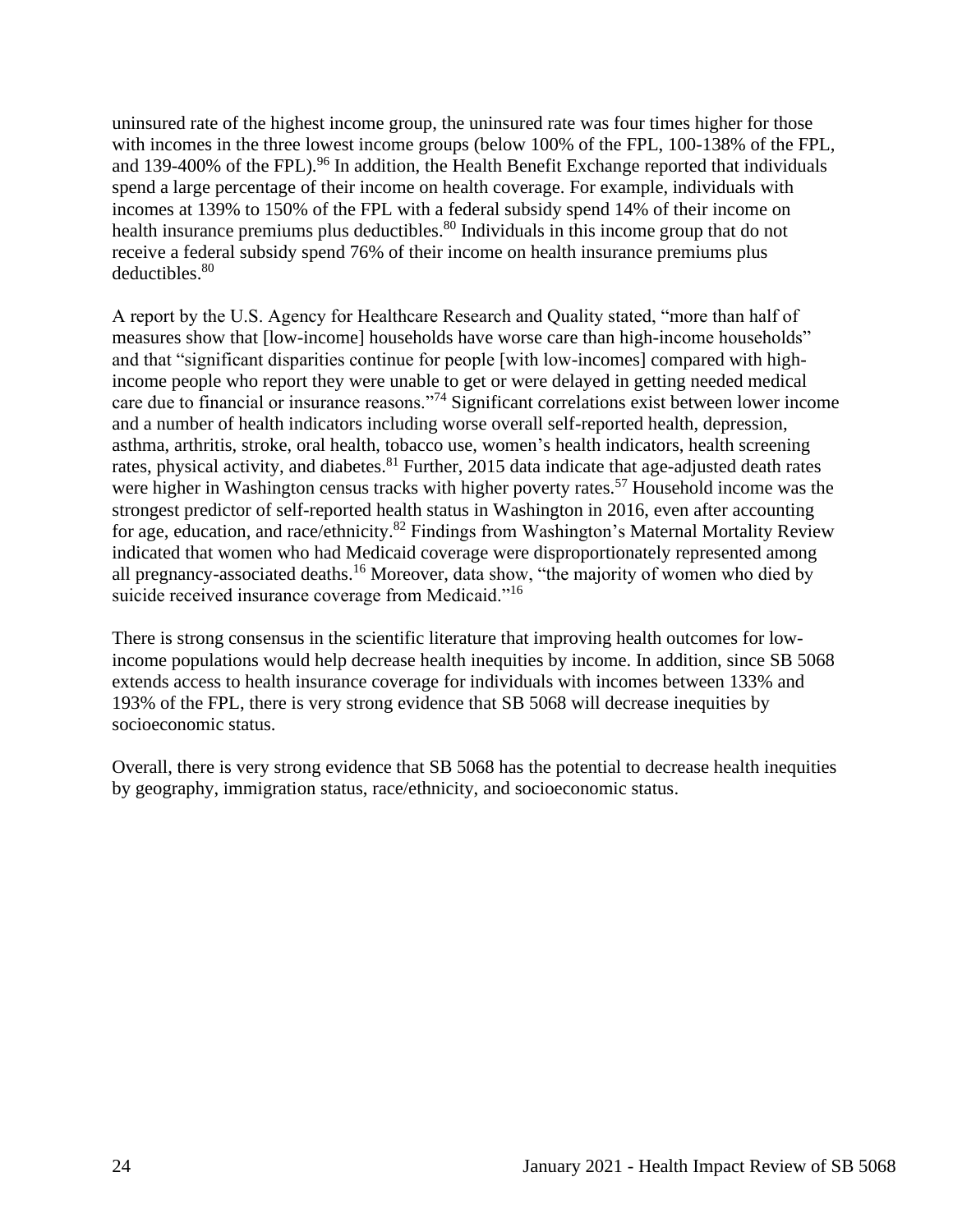#### **Annotated References**

# <span id="page-24-0"></span>1. **Petersen Emily E. , Davis Nicole L. , Goodman David , et al.** *Vital Signs:* **Pregnancy-Related Deaths, United States, 2011-2015, and Strategies for Prevention, 13 States, 2013- 2017.** *U.S. Department of Health and Human Services/Centers for Disease Control and Prevention.* **2019;68(18):423-430.**

In the U.S., approximately 700 women die from pregnancy-related complications every year. This CDC Morbidity and Mortality Weekly Report reports findings based on the CDC's national Pregnancy Mortality Surveillance System (PMSS) for 2011-2015. Authors calculated pregnancyrelated mortality ratios (pregnancy-related deaths per 100,000 live births; PRMRs) overall and by sociodemographic characteristics; and the distribution of pregnancy-related deaths by timing relative to the end of pregnancy and leading causes of death. National data show, "For 2011– 2015, the national PRMR was 17.2 per 100,000 live births. Non-Hispanic black (black) women and American Indian/Alaska Native [AI/AN] women had the highest PRMRs (42.8 and 32.5, respectively), 3.3 and 2.5 times as high, respectively, as the PRMR for non-Hispanic white (white) women (13.0)." Nationally, among pregnancy-related deaths for which timing of death is known (87.7%, N=2,990 deaths), 31.3% of deaths occurred during pregnancy, 16.9% on the day of delivery, 18.6% 1-6 days postpartum, 21.4% 7-42 days postpartum, and 11.7% 43-365 days postpartum. Cardiovascular conditions were responsible for >33% of pregnancy-related deaths. Data show, "Other leading causes of pregnancy-related death included other noncardiovascular medical conditions (14.3%), infection (12.5%), and obstetric hemorrhage (11.2%). The cause of death could not be determined for 6.7% of pregnancy-related deaths." Of those deaths that occurred "From 6 weeks postpartum (43 days) through the end of the first year (365 days), cardiomyopathy was the leading cause of death." Among 251 pregnancy-related deaths reviewed by 13 maternal mortality review committees, a determination was made for 232 (92.4%). Of these, 139 (60%) deaths were determined to be preventable and did not differ significantly by race/ethnicity or timing of death. Maternal mortality review committees identified an average of three to four contributing factors and two to three prevention strategies per pregnancy-related death. Authors categorized contributing factors and prevention strategies "at the community, health facility, patient, provider, and system levels and include improving access to, and coordination and delivery of, quality care." Specifically, "MMRC identified prevention strategies addressing system-level factors included developing policies to ensure that women deliver at a health facility with an appropriate level of maternal care and extending Medicaid coverage for pregnant women to include 1 year of postpartum care." Authors note that "no single intervention is sufficient; reducing pregnancy-related deaths requires reviewing and learning from each death, improving women's health, and reducing social inequities across the life span, as well as ensuring quality care for pregnant and postpartum women." Limitations of this report include: 1) errors in reported pregnancy status on death certificates; 2) inconsistencies in reporting race/ethnicity data (other than non-Hispanic white and non-Hispanic black) on death certificates; 3) limited information concerning injury deaths (e.g., drug overdoses, suicides, homicides) or cancer-related deaths make it difficult to determine if a death is pregnancy-related; and 4) not all preventable deaths reported by maternal mortality review committees had a prevention strategy to address contributing factors.

#### 2. **Dehlendorf C., Rodriguez M. I., Levy K., et al. Disparities in family planning.**  *American Journal of Obestrics & Gynecology.* **2010;202(3):214-220.**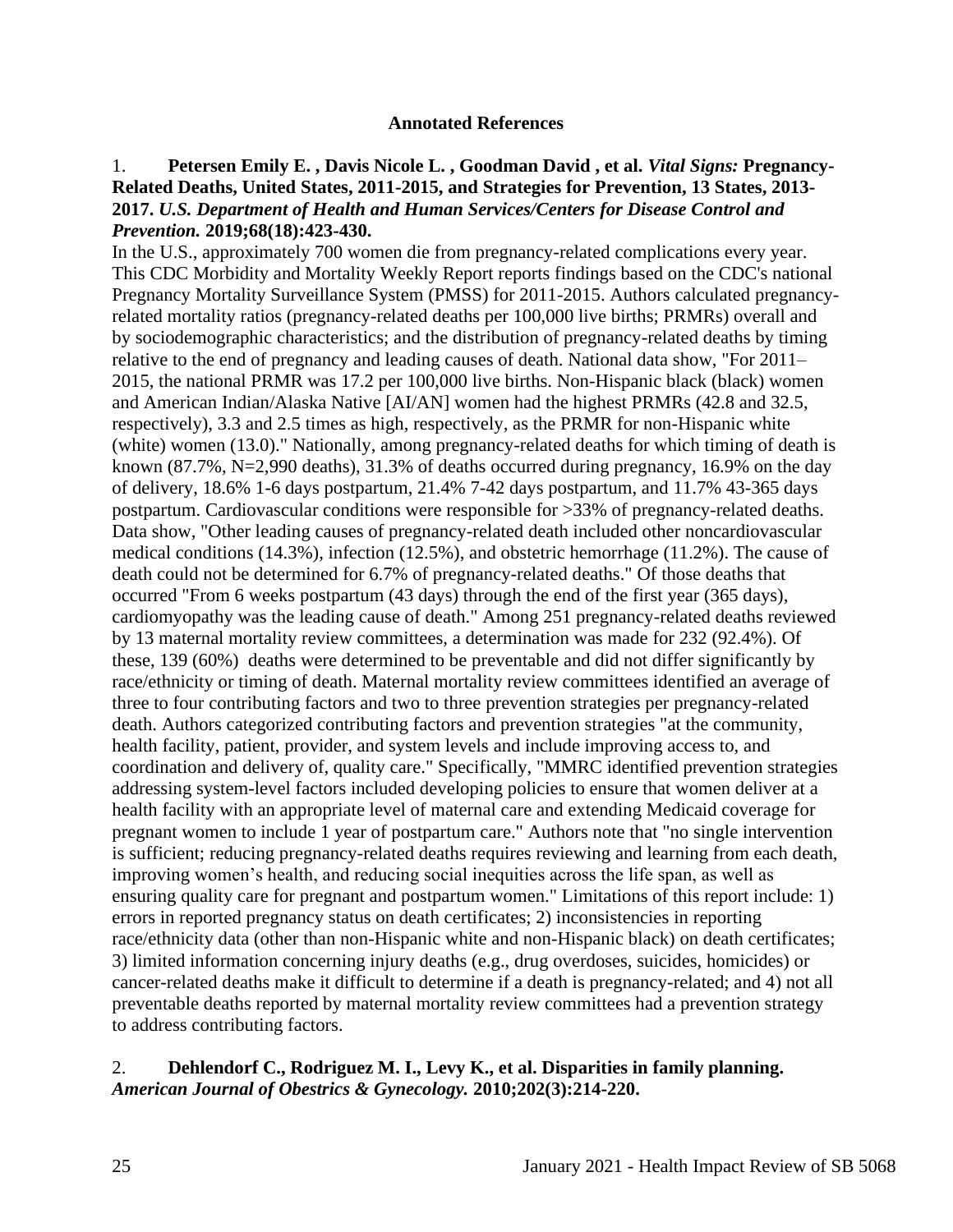Dehlendorf et al. provide a descriptive summary of reproductive health disparities by race/ethnicity and socioeconomic status, and the barriers women of color and women of low socioeconomic status experience in accessing family planning services. They present background information that minority women and those with lower socioeconomic status are more likely to experience poor reprodutive health outcomes, including unintended pregnancy, unintended births, abortions, and teen pregnancies. They also state that low socioeconomic status has also been associated with earlier initiation of sexual intercourse, and adolescent pregancy and childbirth, and state that "undesired or mistimed pregnancies...significantly impact the course of a woman's life, and disparities in the ability to plan pregnancies as desired can contribute to the cycle of disadvantage experienced by vulnerable populations." Delendorf et al. present the barriers to accessing family planning services using a framework developed by Kilbourne 2006 to examine barriers related to patient preferences and behaviors, health care system factors, and provider-related factors. Patient preferences and behaviors include barriers such as health literacy; education level; culturally-based myths and misinformation; historical trauma and discrimination; cultural and familial differences in communication, attitudes, and practices related to reproductive health; and culturally and linguistically appropriate care and services. Health care system factors include, changes in federal and state legislation and funding (including Title X, Medicaid expansion and the Hyde Amendment), insurance status, insurance coverage of contraception, and cost of care (e.g. abortions). Dehlendorf et al. also state that "immigrants often face unique challenges accessing family planning services due to language and insurance coverage barriers." Immigrants also face barriers due to legislative changes and the Personal Responsiblity and Work Opportunity Act of 1996 which, "restricted legal immigrants' access to publically financed health care for their first 5 years of residence." Dehlendorf et al. explain that immigrants are only elgible for "Emergency Medicaid" which only covers acute illnesses and obestric deliverty, not preventive services like contraception. Providerrelated barriers to care include provider biases and discrimination. Dehlendorf et al. also present five potential solutions to reduce disparities in access to care: 1. Provide universal converage for contraceptive methods (similar to the Family PACT program in California); 2. Provide public funding for abortion services; 3. Increase training related to abortions in obstetrics and gynecology and family medicine residency programs; 4. Provide information about birth control options in ways that are culturally and linguistically appopriate; and 5. Train providers to provide quality and patient-centered family planning care to all women.

#### 3. **Hasstedt K. Toward Equity and Access: Removing Legal Barriers to Health Insurance Coverage for Immigrants.** *Guttmacher Policy Review.* **2013;16(1):2-8.**

Hasstedt outlines curent and historic federal legislation restricting immigrants' access to health insurance and health care in the United States. The 1996 Personal Responsiblity and Work Opportunity Reconciliation Act states that individuals who immigrated to the United States after 1996 are ineligible for Medicaid or the Children's Health Insurance Program (CHIP) for the first five years they have "lawful status," effectively creating a "five year ban" on federally-funded health insurance. The act does specify that Medicaid will provide emergency coverage, including costs related to labor and delivery, regardless of immigration status. Also, in 2002 and 2013, the federal government issued exceptions to the law that allow states waive the 5 year ban and provide Medicaid and CHIP coverage to immigrant pregnant women and children. Washington State currently offers coverage to lawfully residing children and pregnant women without the 5 year wait period, and to all pregnant women regardless of their immigration status. While the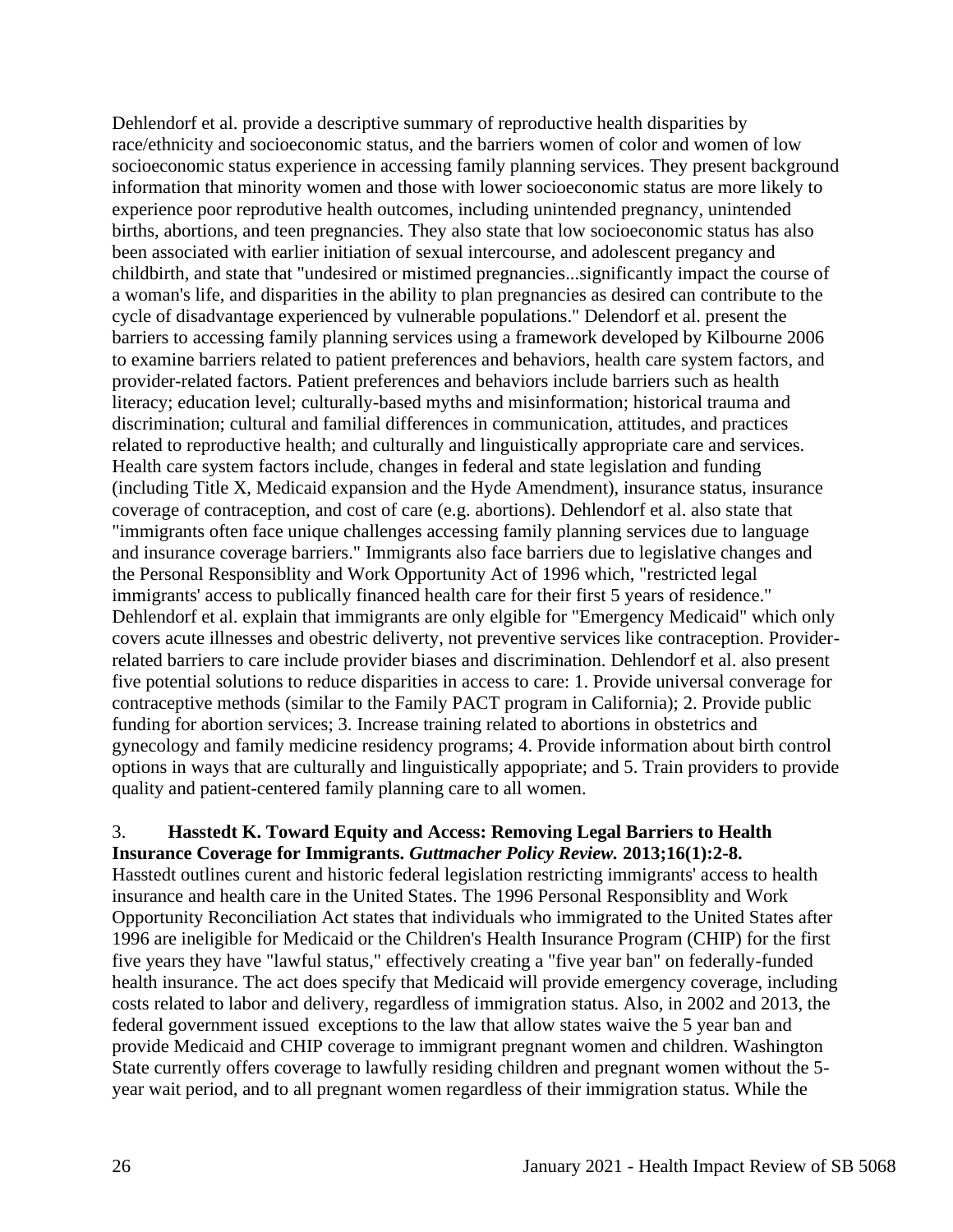Affordable Care Act (ACA) does not address the five-year-ban, it does enable lawful immigrants to purchase and recieve subsidies for private health insurance through the exchanges. Undocumented immigrants remain ineligible under the ACA to purchase private insurance, and grantees under the Deferred Action for Childhood Arrivals (DACA) program are ineligble for public and private health insurance. DACA grantees and undocumented immigrants are only eligible for Medicaid in states that do not use federal dollars to fund their Medicaid program and provide coverage regardless of immigration status, or for priviate insurance coverage obtained outside the exchanges. In addition, "immigrants are overrepresented in low-wage jobs that are unlikely to offere employer-sponsored health coverage." As a result, approximately 45% of noncitizen immigrant women of reproductive age are uninsured, compared to 24% of naturalized immigrants, and 18% of U.S. born women. The author concludes that current policies greatly hinder immigrants to access health insurance and health care.

## 4. **Raymond-Flesch M., Siemons R., Pourat N., et al. "There is no help out there and if there is, it's really hard to find": a qualitative study of the health concerns and health care access of Latino "DREAMers".** *J Adolesc Health.* **2014;55(3):323-328.**

Raymond-Flesch et al. completed nine focus groups with 61 Latino immigrants in California who qulified for the Deferred Action for Childhood Arrivals (DACA) program. The Affordable Care Act excluded DACA recipients from obtaining Medicaid or private insurance through the Health Care Exchanges. The purpose of the focus groups was to understand DACA recipients' access to health care and current health conditions. The authors also identified evidence-based policy changes to address the health needs of undocumented immigrant communities (including DACA recipients). The study was the first to examine the health needs of DACA recipients. The authors identified a number of barriers to accessing health care generally, including cost of care, competing financial priorities (e.g. food, tuition, rent), lack of knowledge about the health care system, low health literacy, long wait times and delays getting appointments, lack of provider knowledge and sensitivity about immigration status and health needs of immigrants, lack of a consistent medical home, lack of a driver's license, fear of discrimination, and fear of deportation or consequences for future citizenship. The authors recommend training providers in culturallysensitive and trauma-informed care, educating providers about immigration law and status, strengthening relationships between providers and community-based organizations, creating local health care and insurance options for undocumented individuals, and educating DACAelgible youth about health care options.

# 5. **Congress 111th. The Patient Protection and Affordable Care Act.** *Public Law 111- 148***2010.**

Subpart B--Eligiblity Determinations of the Patient Protection and Affordable Care Act outlines requirements related to citizenship and immigration status to access health coverage.

# 6. **Health Coverage for immigrants. 2020; Available at:**

**[https://www.healthcare.gov/immigrants/coverage/.](https://www.healthcare.gov/immigrants/coverage/) Accessed.**

Through HealthCare.gov, the U.S. Centers for Medicare & Medicaid Services provides eligibility information for health insurance coverage by immigration status.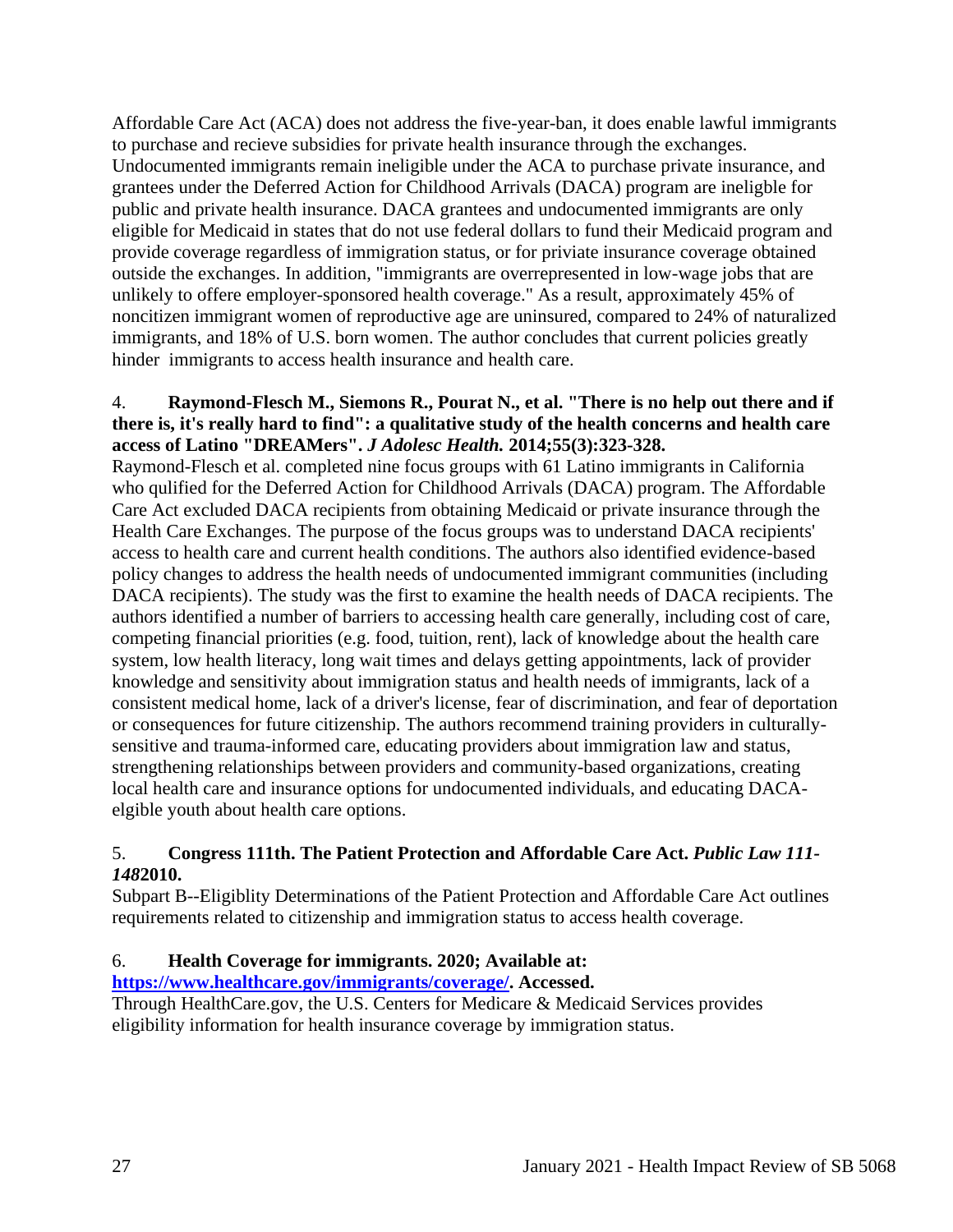# 7. **Apple Health (Medicaid) coverage: Eligilbity. 2020; Available at: [https://www.hca.wa.gov/health-care-services-supports/apple-health-medicaid-](https://www.hca.wa.gov/health-care-services-supports/apple-health-medicaid-coverage/eligibility)**

# **[coverage/eligibility.](https://www.hca.wa.gov/health-care-services-supports/apple-health-medicaid-coverage/eligibility) Accessed.**

Health Care Authority provides eligiblity requirements for Apple Health programs, including program eligiblity for adults, children, and by immigration status.

# 8. **Authority Washington State Health Care. Citizenship and Alien Status Guide. 2018.**

The Washington State Health Care Authority provides an overview of potentially eligible programs based on four immigration status groups: 1) U.S. citizens; 2) Lawfully-present qualified immigrants; 3) Lawfully present non-qualified immigrants; and 4) individuals who are undocumented. This summary also provides further definitions and clarifications for immigration status categories for the purpose of health insurance coverage.

# 9. **Public Health Emergency. 2020; Available at:**

**[https://www.phe.gov/emergency/news/healthactions/phe/Pages/2019-nCoV.aspx.](https://www.phe.gov/emergency/news/healthactions/phe/Pages/2019-nCoV.aspx) Accessed.** In response to the COVID-19 pandemic, the U.S. Secretary of Health and Human Services declared a public health emergency effective January 27, 2020.

# 10. **Services U.S. Centers for Medicare and Medicaid. Families First Coronavirus Response Act -- Increased FMAP FAQs. 4/13/2020 2020.**

In addition to other actions, the Families First Coronavirus Response Act (FFCRA) (March 18, 2020) provided a 6.2% increase for the Federal Medical Assistance Percentage program in qualifying states and territories. This document provides guidance to states and territories about eligibility.

# 11. **Public health emergency and Apple Health. 2020; Available at:**

**[https://www.hca.wa.gov/health-care-services-and-supports/program-administration/public](https://www.hca.wa.gov/health-care-services-and-supports/program-administration/public-health-emergency-and-apple-health)[health-emergency-and-apple-health.](https://www.hca.wa.gov/health-care-services-and-supports/program-administration/public-health-emergency-and-apple-health) Accessed 12/21/2020.**

In response to the COVID-19 pandemic, Washington State issued a Public Health Emergency Order. As part of this order, renewal and termination dates were extended for Apple Health coverage.

# 12. **Authority Washington State Health Care. Apple Health client eligibility dashboard. 2020.**

This Washington State Health Care Authority data dashboard shows total numbers of eligible clients enrolled over time on each of the Apple Health plans in the state.

# 13. **Services U.S. Department of Health and Human. Healthy Women, Healthy Pregnancies, Healthy Future: Action Plan to Improve Maternal Health in America. 2020.**

As part of this Action Plan to Improve Maternal Health in America, the U.S. Department of Health and Human Services outlined three goals to acheieve in the next 5 years: 1) Reduce the maternal mortality rate by 50%; 2) Reduce the rate of low-risk cesarean deliveries by 25%; and 3) Control blood pressure in 80% of women of reproductive age with hypertension. HHS aims to accomplish these goals by improving prevention and treatment; prioritizing quality improvement; optimizing postpartum health; and informing using data and research to inform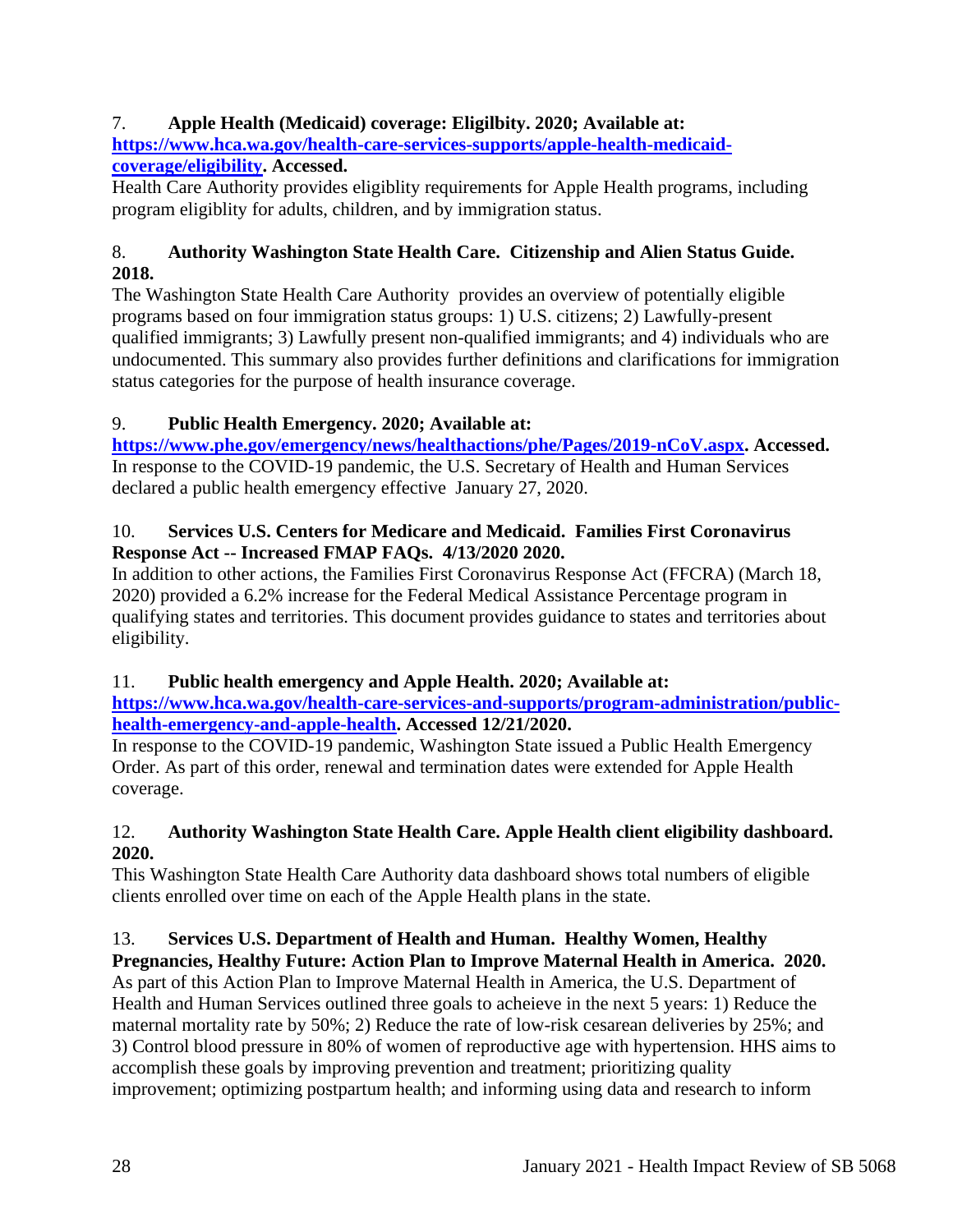future interventions. This report provides an overview of the current state of maternal morbidity and mortality in the U.S.; presents targets and actions to acheieve progress to improve maternal morbidity and mortality; presents challenges; and outlines recent efforts to improve maternal health. Specific to Medicaid, the report states that efforts to "close [Medicaid] coverage and care gaps for postpartum women have potential to improve health outcomes." They outline a number of objectives and actions related to Medicaid, including Action 3.1.1: "Support policies to allow states to extend Medicaid coverage for postpartum women with [substance use disorders] from 60 days to 365 days after birth. The Departmetn will also pursue strategies to close coverage and care gaps for all postpartum women after pregnancy-related Medicaid coverage expires."

# 14. **Services U.S. Department of Health and Human. The Surgeon General's Call to Action to Improve Maternal Health. 2020.**

In conjunction with U.S. Department of Health and Human Services' Action Plan to Improve Maternal Health in America, the U.S. Surgeon General issued a Call to Action to Improve Maternal Health.

# 15. **Congress 116th. H.R. 4996 - Helping Medicaid Offer Maternity Services Act of 2020 (Helping MOMS Act of 2020). 2020.**

On November 8, 2019, Representative Robin Kelly (D, Illinois) introduced in the U.S. House of Representatives, H.R. 4996, Helping Medicaid Offer Maternity Services Act of 2020 (Helping MOMS Act of 2020). The bill would allow states to extend Medicaid coverage and Children's Health Insurance Program (CHIP) coverage for individuals who are postpartum from 60 days to one year. In addition, the bill would require the Medicaid and CHIP Payment and Access Commission to provide a report coverage barriers and recommendations for improvement related to coverage of doula services under stae Medicaid programs. Lastly, the bill would adjust the Medicaid Drug Rebate Program. The bill passed the U.S. House of Representatives on September 29, 2020.

# 16. **Health Washington State Department of. Report to the Legislature Washington State Maternal Mortality Review Panel: Maternal Deaths 2014-2016. Tumwater, Washington: Washington State Department of Health; October 2019 2019.**

Washington State law (RCW 70.54.450) created the state's Maternal Mortality Review Panel (the Panel) and requires that it submit a report to the Secretary of the Department of Health (DOH) and health committees of the Washington State Senate and House of Representatives. This 2019 report to the Legislature examines maternal deaths between 2014 and 2016 and includes data from the previously published (2017) report. Authors note, "the growing understanding of the complex role that behavioral health issues play in pregnancy led the Panel to examine maternal deaths from suicide and substance overdose for this report." The review was based on birth, hospitalization, and medical records, autopsies, and other available records. While Washington has historically tracked maternal mortality rates, "the most comprehensive review to date [in Washington] was conducted for deaths that occurred in 2014 through 2016." Overall, the Panel found "maternal mortality rates in Washington are not increasing like they are nationally." These maternal mortality reviews identified 100 pregnancy-associated deaths (i.e., "a death during pregnancy or within one year of the end of pregnancy from any cause") in 2014-2016. Of these, 30 deaths were determined by the Panel to be pregnancy-related (i.e., "death occurred during pregnancy or within the first year after pregnancy from a pregnancy complication, a chain of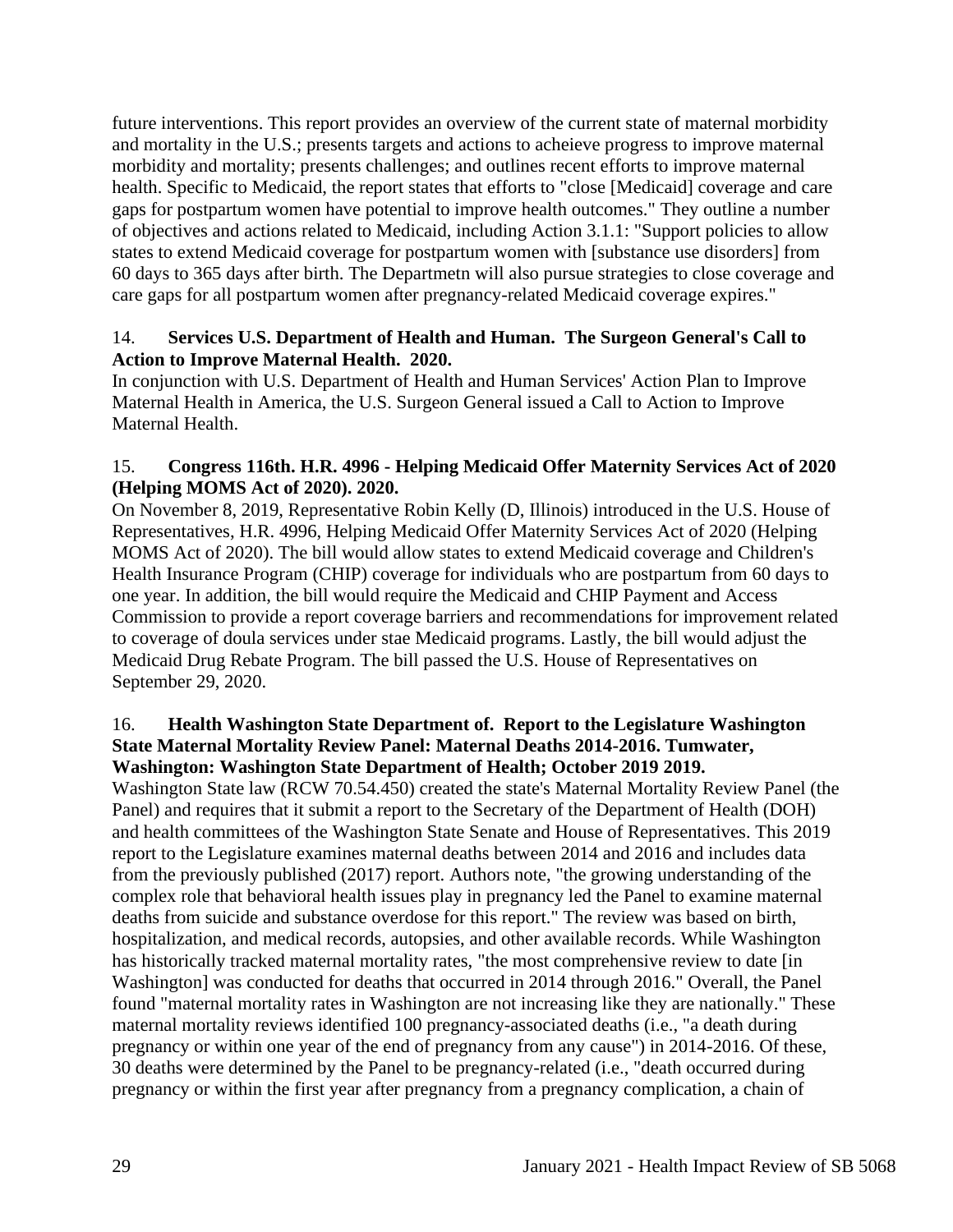events initated by pregnancy, or the aggravation of an unrelated condition by the physiologic effects of pregnancy"). For the period of 2014-2016, the state pregnancy-related death ratio was 11.2 deaths per 100,000 live births. Women 30 years older had the highest maternal mortality ratio. American Indian and Alaska Native (AI/AN) women experienced higher maternal mortality ratios (53 deaths per 100,000 live births) than any other race/ethnic group (Non-Hispanic White: 8 deaths per 100,000 live births; Non-Hispanic Black: 9 deaths per 100,000 deaths; Asian or Native Hawaiian or other Pacific Islanders: 14 deaths per 100,000 live births; Hispanic: 17 deaths per 100,000; Multi racial: 19 deaths per 100,000 live births). "Women with private health insurance during or up to one year after pregnancy experienced the lowest pregnancy-related maternal mortality ratios [6 deaths per 100,000 live births] among all groups of insurance type." Those with unknown coverage experienced the highest pregnancy-related maternal mortality ratio (23 deaths per 100,000 live births), and those with Medicaid coverage had a pregnancy-related maternal mortality ratio of 18 deaths per 100,000 live births. The Panel found 69% of deaths from suicide reviewed were pregnancy-related; about half of the natural deaths were pregnancy-related; 13% of those due to accidental substance overdose were pregnancy-related; and none of the deaths due to other injuries were pregnancy-related. Data show "the leading underlying cause of death among pregnancy-related deaths (N=30) were behavioral health conditions, including suicide and overdose (30%, n=11), hemorrhage (20%, n=6) and hypertensive disorders in pregnancy (10%, n=3)." The Panel reported, "pregnancyrelated deaths from behavioral health conditions consisted of suicide and accidental substance overdose from diagnoses of substance use disorder, and depression or other mental health conditions [...] Hemorrhage deaths were caused by cervical laceration, ectopic pregnancy, uterine rupture or other hemorrhage (not otherwise specified). Among the deaths due to hypertensive disorders in pregnancy the Panel identified preeclampsia, eclampsia, and HELLP syndrome (a life-threatening pregnancy complication usually considered to be a variation of preeclampsia that can lead to liver rupture or stroke.)" Reviews found, "more than one third of the pregnancyrelated deaths occurred during pregnancy (20%) or within 24 hours of a delivery (17%). One third of the pregnancy related deaths (33%) occurred within 42 days after the end of pregnancy, and 30 percent occurred beyond 43 days after the end of pregnancy." While deaths due to hemorrhage and hypertensive disorders of pregnancy occurred on avergae within one and three days from the end of pregnancy, respectively, "deaths related to behavioral health conditions occurred on average 157 days after the end of pregnancy, with a range from zero to 344 days." Data show, all those who died from pregnancy-related causes had health insurance coverage during pregnancy and through the first year postpartum, and the majority of health insurance coverage was through Medicaid. "Among the six women who died while pregnant, five were covered by Medicaid and one had unknown health insurance coverage." Finally, the Panel concluded that 60% of the pregnancy-related deaths were preventable. The Panel categorized contributing factors  $(N=112)$  to pregnancy-related deaths as related to systems of care (39%), provider (25%), patient/family (25%), community (6%), or facility (4%) level. Factors identified as contributing to preventable pregnancy-related deaths include "access to health care services, gaps in continuity of care (especially postpartum), gaps in clinical skill and quality of care (including delays in diagnoses, treatment, referral, and transfer), and lack of care coordination at the provider, facility, and systems levels." The review found preventable pregnancy-related deaths from behavioral health conditions were impactedby contributing factors related to knowledge (100%); access/barriers to care (67%); mental health conditions (56%); care/case coordination or management (56%); continuity of care (56%); clinical skill/quality of care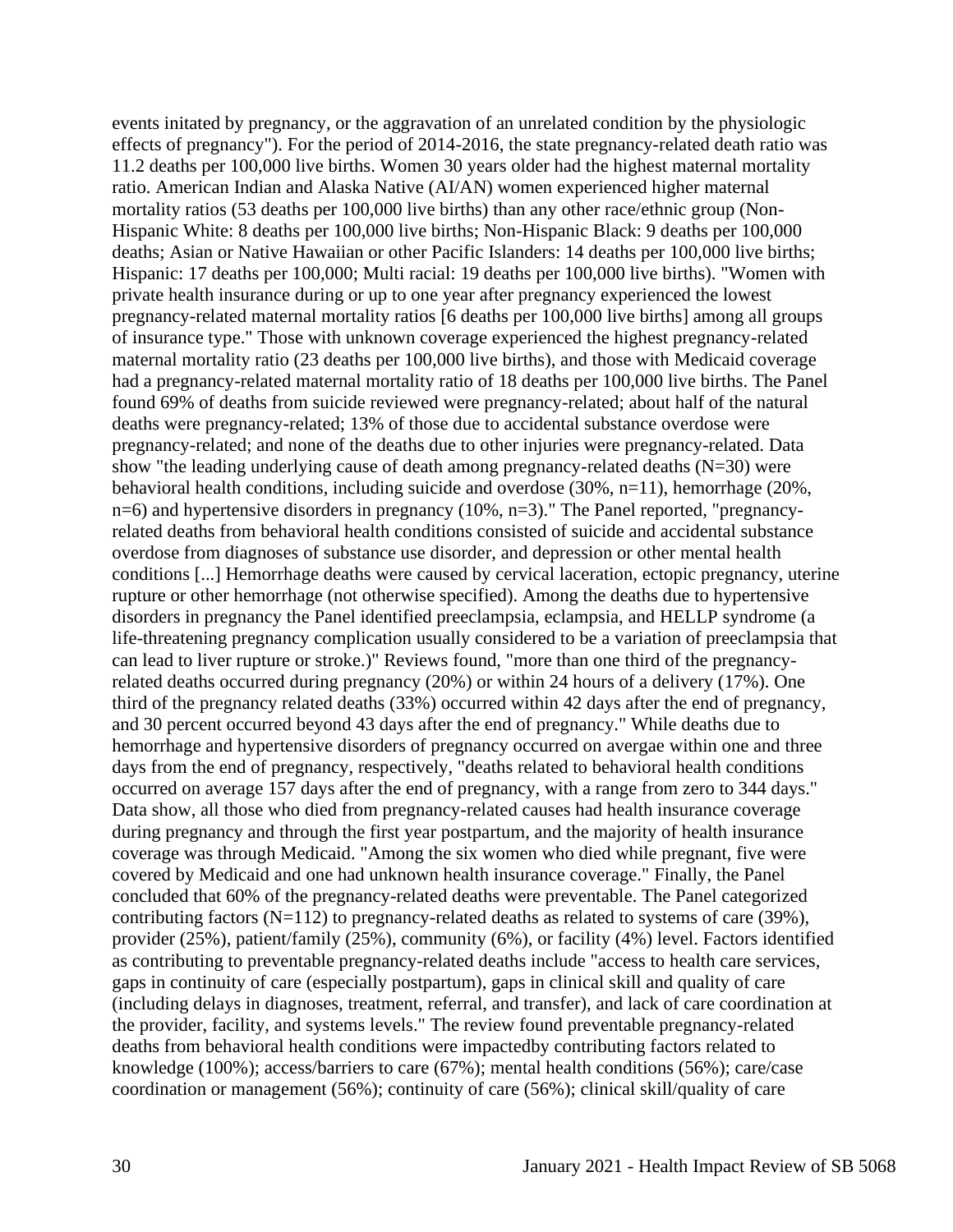(44%); screening/assessment (44%); community outreach/resources (44%); communication (33%); and social support/isolation (22%). Panel recommended six actions to help prevent maternal deaths. See recommendations in the full report. Table 4 estimates the percentage of preventable pregnancy-related deaths that could have been impacted by each type of recommendation made by the Maternal Mortality Review Panel (2014-2016). As part of Priority Recommendation 3, the Panel recommends, "the Health Care Authority (HCA) should make Maternity Support Services (MSS) available to all women who have Medicaid during pregnancy and through the first year after pregnancy." Additionally, the full Maternal Mortality Review Report provides additional information on pregnancy-associated deaths. Authors recommend interpretations of data presented should be made with caution stating, "while each death is a tragecy, the cohort of maternal deaths for 2014-2016 is relatively small, and slight changes could have resulted in very different percentages." Overall, "the Panel identified several contributing factors to deaths, including gaps in postpartum follow-up care and services, breaks in continuity of care and transfer of care to other providers, and lack of social support and support structures during the first year after pregnancy." Authors state, "these factors affected women who died from suicide and substance overdose, hypertension in pregnancy, and sepsis, as well as women who experienced fetal loss, and loss due to legal removal of an infant from its mother's care."

# 17. **ACOG Statement on AMA Support for 12 Months of Postpartum Coverage under Medicaid [press release]. June 12, 2019 2019.**

In this press release, the American College of Obsetricians and Gynecologists (ACOG) expresses support of the American Medical Associations statement in support of extending federal Medicaid coverage from 60 days to 12 months postpartum. They state, "extending Medicaid coverage to 12 months postpartum [is] as way to improve maternal health outcomes following findings that many maternal deaths, including those linked to cardiovascular disease, cardiomyopathy, and overdose and suicide, occure in the postpartum period."

# 18. **State American Indian Health Commissio for Washington. Healthy Communities: A Tribal Maternal-Infant Health Strategic Plan. December 2010 2010.**

The Maternal and Infant Health (MIH) Strategic Plan (Plan) set specific, measurable goals and objectives and outlined accepted strategies to accomplish objectives. The Plan suggested model programs and promising practices identified through: (1) a review of literature and data; (2) interviews with key informants (i.e., tribal health directors and state Department of Health [DOH] personnel, Coordinators of State Maternal and Child Helath Block Grants [Title V, SSA], and others in 8 states working to improve maternal and child health through collaborations with tribes and urban Indian clinics), meetings with professional staff at tribal and urban Indian programs, and focus groups at Lummi Nation, N.A.T.I.V.E. in Spokane, and the Quinault Nation; (3) survey of Tribal and urban Indian clinic health directors; and (4) interviews with award winning tribal Women, Infants, and Children (WIC) programs. Preliminary findings and recommendations were: (1) reviewed by the MIH Workgroup and (2) tested for acceptability and informed by focus groups with teenage girls and with women who were currently or recently pregnang. Finally, the American Indian Health Commission for Washington State (AIHC) reviewed and accepted the MIH Strategic Plan for presentation, review, and discussion at the Tribal Leaders Health Summit, in November 2010. The report identified multiple barriers to AI/AN women accessing care (e.g., substance use, mental health, developmental health, distance to care, lack of transporation, limited provider availability). The report identifies six risk factors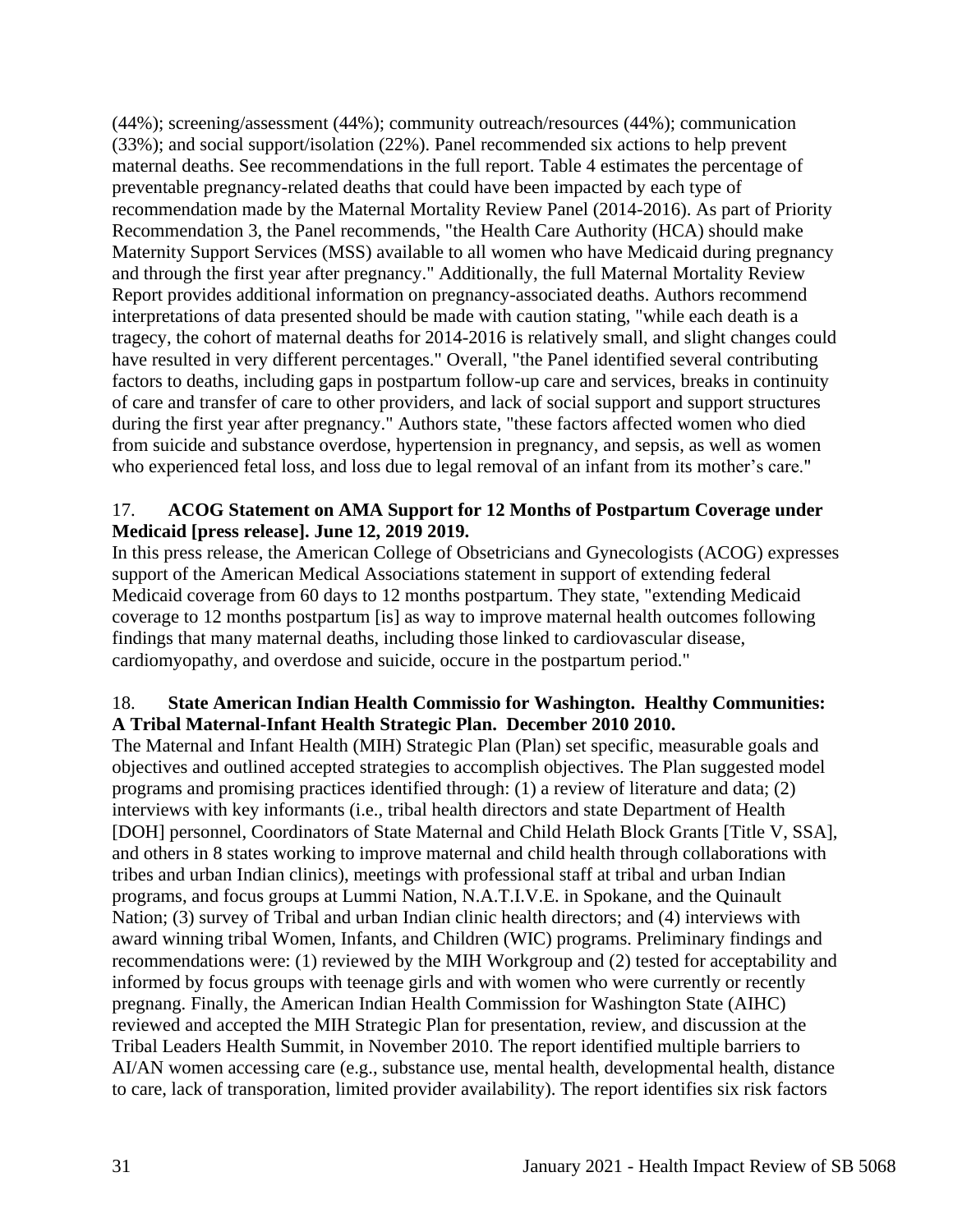to address to produce the greatest improvements in maternal and infant health for AI/ANs: 1) mental health; 2) alcohol and/or substance use; 3) smoking; 4) threatened pre-term labor; 5) history of prior low birth weight baby, preterm delivery, or fetal death; and 6) maternal nutrition and weight. For example, in 2008, AI births on Medicaid had 3.3 times the rate of maternal alcohol and/or substance use during pregnancy or 1 year postpartum compared to all Medicaid births. Among the 18% of AI pregnant women with alcohol and/or substance use, nearly 11% had low birthweight babies in 2008. "babies of women who use alcohol and other druges during their pregnancy have a rate of infant mortality 50% greater the first month of life, and more than twice as high in the remainder of the first year of life, compared to babies of women for whom there is no identified substance [use]." Additionally, "the mortality rate during the first month of life is 3.8 per 1,000 births for mothers who have no identified mental health [concerns], 6.7 per 1,000 births for mothers who have intermediate mental health [concerns], and 10 per 1,000 births for mothers who have severe mental health [concerns]." Moreover, individuals often have dual diagnoses, experiencing mental health concerns and self-medicating with alcohol or other drugs. Data (2008) from the Washington State Department of Social and Human Services show that AI are disproportionately represented among pregnant women on Medicaid with alcohol and substance use treatment needs.

# 19. **McMorrow S., Dubay L., Kenney G.M., et al. Uninsured New Mothers' Health and Health Care Challenges Highlight the Benefits of Increasing Postpartum Medicaid Coverage. Urban Institute; 2020.**

Researchers from the Urban Institute analyzed data from the 2015-2018 National Health Interview Survey and 2015-2017 data from the Pregnancy Risk Assessment and Monitoring System (PRAMS) to evaluate the impact of losing Medicaid coverage on postpartum health outcomes. Generally, they found that 11.5% of individuals who are postpartum were uninsured in the U.S. and 47.4% reported being uninsured because they lost Medicaid or their medical plan stopped after pregnancy. An additional 6% reported losing Medicaid or their medical plan becuase of a new job, change in income, or other reason. Individuals who lived in states with Medicaid expansion were less likely to be uninsured postpartum than individuals in states that did not expand Medicaid (11% versus 37%). Approximately 23.2% of individuals who are postpartum reported having unmet physical or mental health care needs due to cost in the past year. The authors also noted that "the COVID-19 pandemic and ensuing economic crisis...will put even more women at risk of uninsurance and in need of affordable coverage options before, during, and after pregnancy." The report concludes that, "if new mothers were to gain coverage through an extension of postpartum Medicaid eligibility, they could experience reduced affordability problems and an improved ability to manage chrnoic conditions during that critical period after giving birth."

# 20. **Gordon S. H., Sommers B. D., Wilson I. B., et al. Effects Of Medicaid Expansion On Postpartum Coverage And Outpatient Utilization.** *Health affairs.* **2020;39(1):77-84.**

Gordon et. al. conducted a quasi-experimental analysis of the impact of Medicaid Expansion on insurance coverage and outpatient use for women who were six months postpartum in Colorado (which expanded Medicaid coverage to include all adults with incomes below 138 percent of poverty) as compared to Utah (which did not expand Medicaid coverage). The authors hypothesized that this expanded income eligibility would improve the continuity of postpartum insurance coverage and access to postpartum care. The authors noted that "women who do not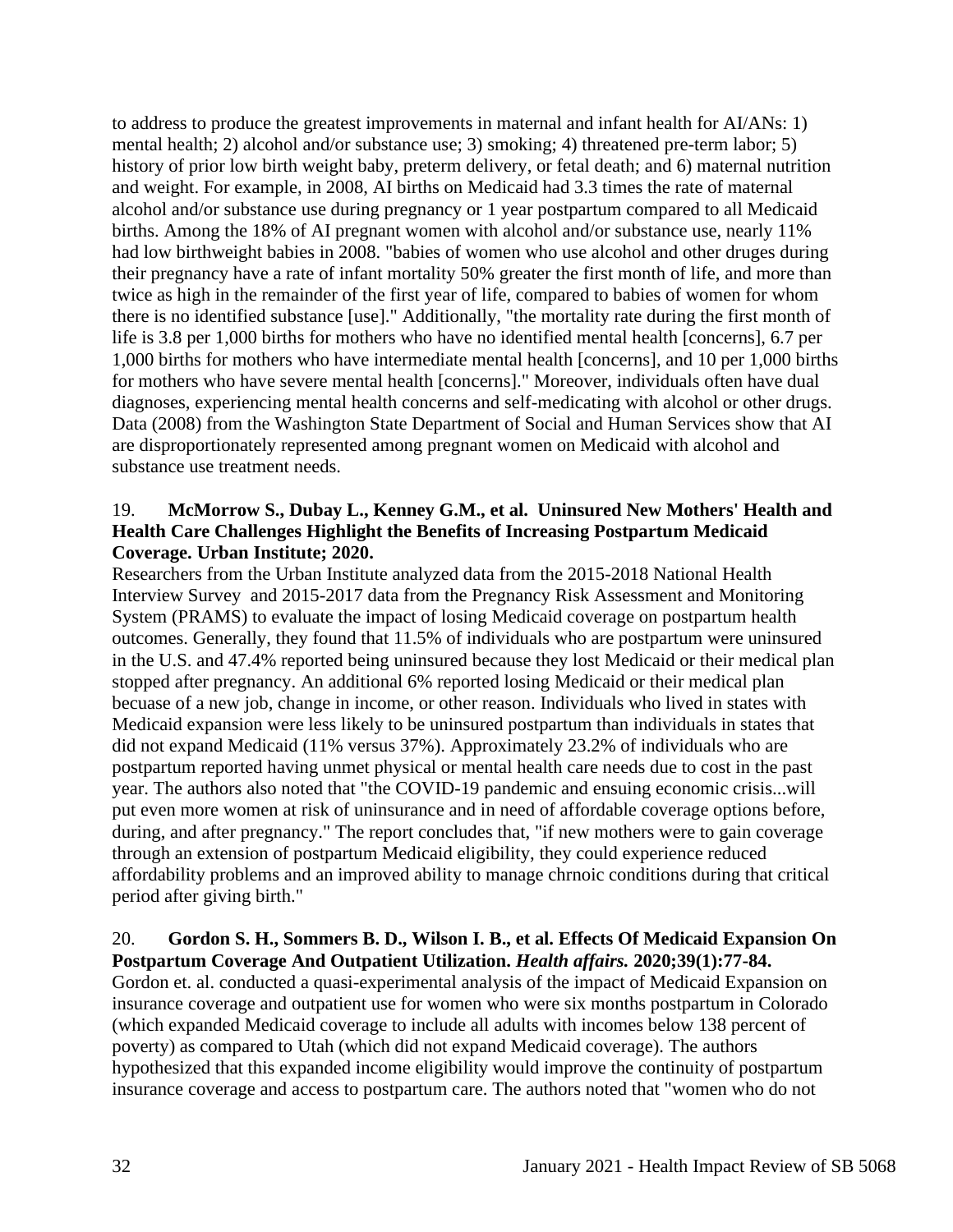recieve postpartum care are at higher risk for undiagnosed complications of pregnancy, delayed initiation of contraception, and unaddressed infant care issues." They cite evidence that 55% of individuals enrolled in Medicaid "at the time of delivery experienced at least one month without insurance during the ensuing six months postpartum." Based on longitudinal data from 2013 to 2015 Medicaid claims data for 25,805 deliveries in Utah (24,528 individuals) and 44,647 deliveries (42,144 individuals) in Colorado, the researchers concluded that, "[Medicaid] expansion may promote the stability of postpartum coverage and increase the use of postpartum outpatient care in the Medicaid program." Following Medicaid expansion in Colorado, postpartum insurance coverage increased by 1.4 months of coverage for women who experienced severe maternal morbidity (e.g. hemmorhage) and 0.9 months for women who did not experience severe maternal morbidity. In addition, outpatient use increased by 17.3% in Colorado as a rest of Medicaid expansion. Use was higher among women who had experienced severe maternal morbidity such that the percentage of outpatient visits increased by 46.3% for women experiencing severe maternal morbidity. This suggests that, "utilization gains are concentrated among a high-risk population." The greatest increases in outpatient visits occured 31-90 days postpartum, which represents the period when individuals typically transition from pregnancy-plans to other health insurance options and are at greast risk of losing health insurance coverage. They cited other research showing that "even seamless transitions between health insurers can have negative effects on health....over half of Medicaid-enrolled women experience coverage lapses during postpartum insurance transitions, and even without a gap in insurance, the process of accessing care in a new plan may impose barriers that deter utilization." Other studies have found that "Medicaid eligibility impede providers' ability to deliver adequate postpartum care." The authors noted that the generalizability of findings were limited since the evaluation included only two states. In addition, race/ethnicity and socioeconomic status were not available and authors were unable to evalaute the impacts on different communities.

# 21. **Daw J. R., Winkelman T. N. A., Dalton V. K., et al. Medicaid Expansion Improved Perinatal Insurance Continuity For Low-Income Women.** *Health affairs.* **2020;39(9):1531- 1539.**

Daw et al. evaluated 2012 to 2017 Pregnancy Risk Association Monitoring System (PRAMS) data to evaluate the impact of Medicaid expansion under the Affordable Care Act on continuity of insurance coverage among individuals who are postpartum. They examined data from 14 states that had expanded Medicaid, including Washington State. The dataset included insurance information for 47,617 women (including 31,254 individuals in states with Medicaid expansion and 16,363 individuals in states without expansion). The authors evaluated the concept of insurance churn or "moving between different insurance plans or between insurance and uninsurance." They noted that insurance churn is associated with disruptions in health care use, increased emergency department use, decreased medication adherence, and worsened selfreported quality of care. They found that Medicaid expansion decreased insurance churn between insurance and uninsurance by 28% (a 10.1 percentage point decline) in states with Medicaid expansion compared to those without expansion. In addition, they "found a 7.8 percentage point increase in continuous Medicaid coverage in expansion states relative to nonexpansion states...We also confirmed that the majority of the reduction in insured-uninsured churn was a result of reduced uninsured-Medicaid-Medicaid churn," indicating that fewer individuals who were on Medicaid became uninsured (i.e. lost Medicaid coverage). However, it increased churn between Medicaid and private insurance coverage. The authors noted that, "PRAMS does not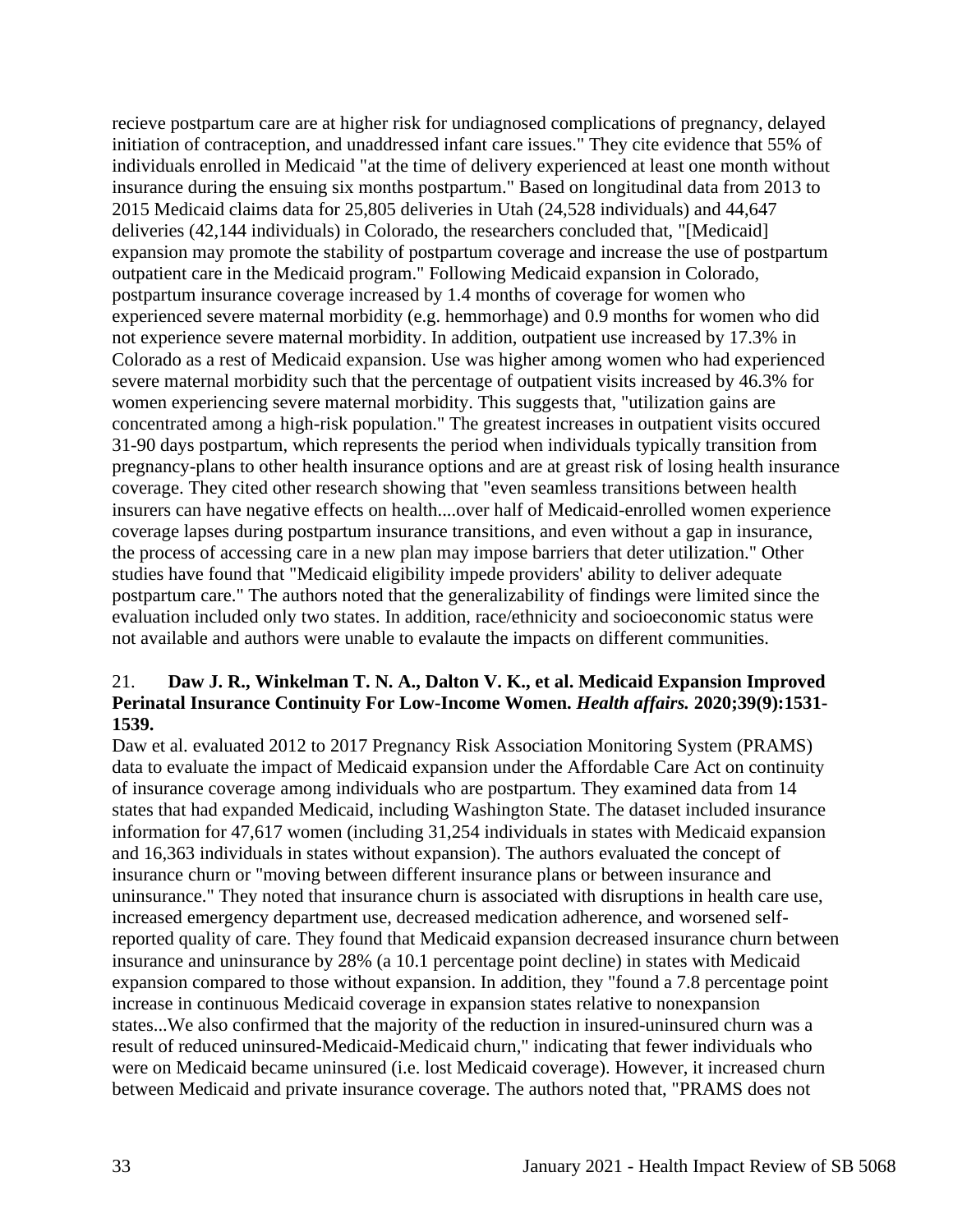contain the detail necessary to examine transitions in continuity across private insurance plans (private-private discontinuity) or Medicaid programs (Medicaid-Medicaid discontinuity. Thus, estimates of insurance disruptions are likely conservative." Overall, the authors estimated that "ACA Medicaid expansions resulted in an estimated 22,000 more low-income women with continuous perinatal insurance per year (1.9 percent of all births in those states [with expansion], 38,000 fewer low-income women experienced insured-uninsured churn (3.3 percent of all births), and 16,000 more women experienced private-Medicaid churn (1.4 percent of all births)." They concluded that, "Medicaid expansion significantly improved perinatal insurance continuity for low-income women" and that "national rates of perinatal insurance churn would be significantly reduced if all states adopted the ACA-related Medicaid expansion, which may have important implications for maternal health equity." Specifically, they concluded that individuals who are Black or Hispanic are more likely to experience perinatal insurance discontinuity, reside in non-expansion states, and have incomes below the federal poverty level. Medicaid expansion could help to improve stabilty of insurance coverage for these individuals. The authors also specifically noted that, expanding pregnancy-related Medicaid coverage from 60 days to 1 year postpartum would likely produce similar results at reducing uninsured-Medicaid churning for individuals who are postpartum.

# 22. **Eliason E. L. Adoption of Medicaid Expansion Is Associated with Lower Maternal Mortality.** *Women's Health Issues.* **2020;30(3):147-152.**

Eliason examined the National Center for Health Statistics' Underlying Cause of Death data to evaluate the impact of Medicaid expansion under the Affordable Care Act on maternal mortality. Overall, the author found that Medicaid expansion significantly reduced maternal mortality ratio by 7.01 maternal deaths per 100,000 live births in states that expanded Medicaid compared to states that did not expand Medicaid. The author also examined the impact by race/ethnicity and based on timing of maternal death. Data showed that "Medicaid expansion effects were concentrated among non-Hispanic Black mothers, suggesting that expansion could be contributing to decreasing racial disparities in maternal mortality." The author found that Medicaid expansion was associated with 16.27 fewer maternal deaths per 100,000 live births among Black women and 6.01 maternal deaths per 100,000 live births for Hispanic women. The author also compared changes in the maternal mortality ratio including and excluding deaths more than 42 days after delivery to "highlight whether the improved postpartum coverage is driving effects of Medicaid expansion on the maternal mortality ratio or if changes in maternal mortality are driven by increased preconception insurance access." The study aso found that, "the decrease in the maternal mortality ratio is greater when maternal mortality estimates include late maternal deaths [defined as 43 days to 1 year after the end of pregnancy], suggesting that sustained insurance coverage after childbirth...could be contributing to decreasing maternal mortality." Overall, "these results estimate a reduction of more than 200 maternal deaths associated with Medicaid expansion when applied to the U.S. total [number of live births among adult women] in 2017."

# 23. **Marchi K.S., Dove M.S., Heck K.E., et al. The Affordable Care Act and Changes in Women's Heatlh Insurance Coverage Before, During, and After Pregnancy in California.**  *Public Health Reports.* **2021;136(1):70-78.**

Using data from the California Maternal and Infant Health Assessment, Marchi et al. evaluated the impact of the Affordable Care Act on insurance coverage for individuals before, during, and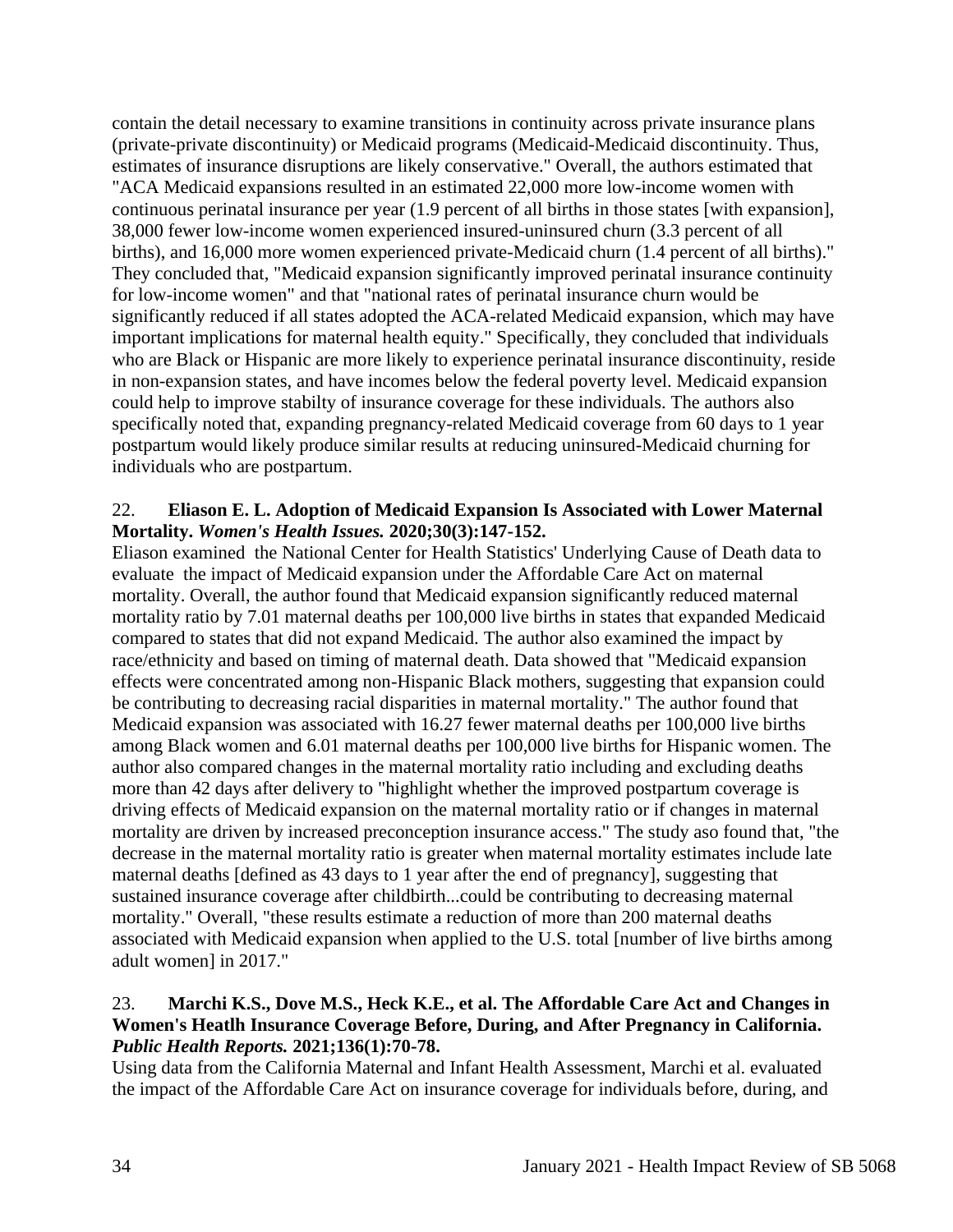after pregnancy. The dataset included approximately 47,000 individuals at each of the three stages of the study. The authors found that the percentage of uninsured individuals who were postpartum decreased by 50.5% as a result of the ACA, from 17% in 2011-2013 to 7.5% in 2017. This decrease represents nearly 52,000 fewer uninsured individuals who are postpartum. They stated that, "ACA implementation resulted in a >50% adjusted decline in the likelihood of being uninsured before pregnancy or postpartum, primarily because of substantial increases in Medicaid coverage."

# 24. **Healthy People 2020: Access to Health Services. 2018; Available at:**

# **[https://www.healthypeople.gov/2020/topics-objectives/topic/Access-to-Health-Services.](https://www.healthypeople.gov/2020/topics-objectives/topic/Access-to-Health-Services) Accessed October 2018, 2018.**

Although the Affordable Care Act of 2010 increased opportunities to access health insurance, many individuals still lack coverage. Access to health insurance and healthcare varies by race/ethnicity, socioeconomic status, age, sex, disability status, sexual orientation, gender identity, and geography. As a result, one goal of the Healthy People 2020 initiative is to improve access to healthcare by improving access to health insurance coverage, health services, and timeliness of care. Healthy People 2020 found that "access to comprehensive, quality health care services is important for promoting and maintaining health, preventing and managing disease, reducing unnecessary disability and premature death, and achieving health equity for all Americans." Barriers to accessing healthcare "lead to unmet health needs, delays in receiving appropriate care, inability to get preventive services, financial burdens, [and] preventable hospitalizations." Access to health insurance is the first step to improving access to health services generally as it provides entry into the healthcare system. Individuals who are uninsured are, "more likely to have poor health status, less likely to receive medical care, more likely to be diagnosed later, and more likely to die prematurely" than individuals with insurance. Improving access to health services includes ensuring people have a "usual and ongoing source of care (that is, a provider or facility where one regularly receives care." Patients with a usual source of care experience better health outcomes, fewer health inequities, lower health costs, and better use of preventive health services. Lastly, delay in healthcare can negatively impact health outcomes and also result in, "increased emotional distress, increased complications, higher treatment costs, and increased hospitalizations." Healthy People 2020 noted that "future efforts [to improve access to care] will need to focus on the deployment of a primary care workforce that is better geographically distributed and trained to provide culturally competent care to diverse populations."

# 25. **Hadley Jack. Sicker and poorer--the consequences of being uninsured: a review of the research on the relationship between health insurance, medical care use, health, work, and income.** *Medical Care Research Review.* **2003;60(June 2003):3S-75S.**

As part of this systematic review of literature more than 9,000 citations were screened for inclusion; 285 distinct, potentially relevant articles were identified for more detailed review; and 54 analyses (in 51 distinct studies) were included in the detailed review. The final set of studies of health outcomes were organized into three major groups: (1) studies of the relationship between insurance status and the outcomes of specific diseases or conditions, (2) studies of the relationship between insurance status and either general mortality or morbidity/health status, and (3) studies of the relationship between medical care use and mortality. "Overall, 43 analyses report statistically significant and positive relationship, and 11 have results that are not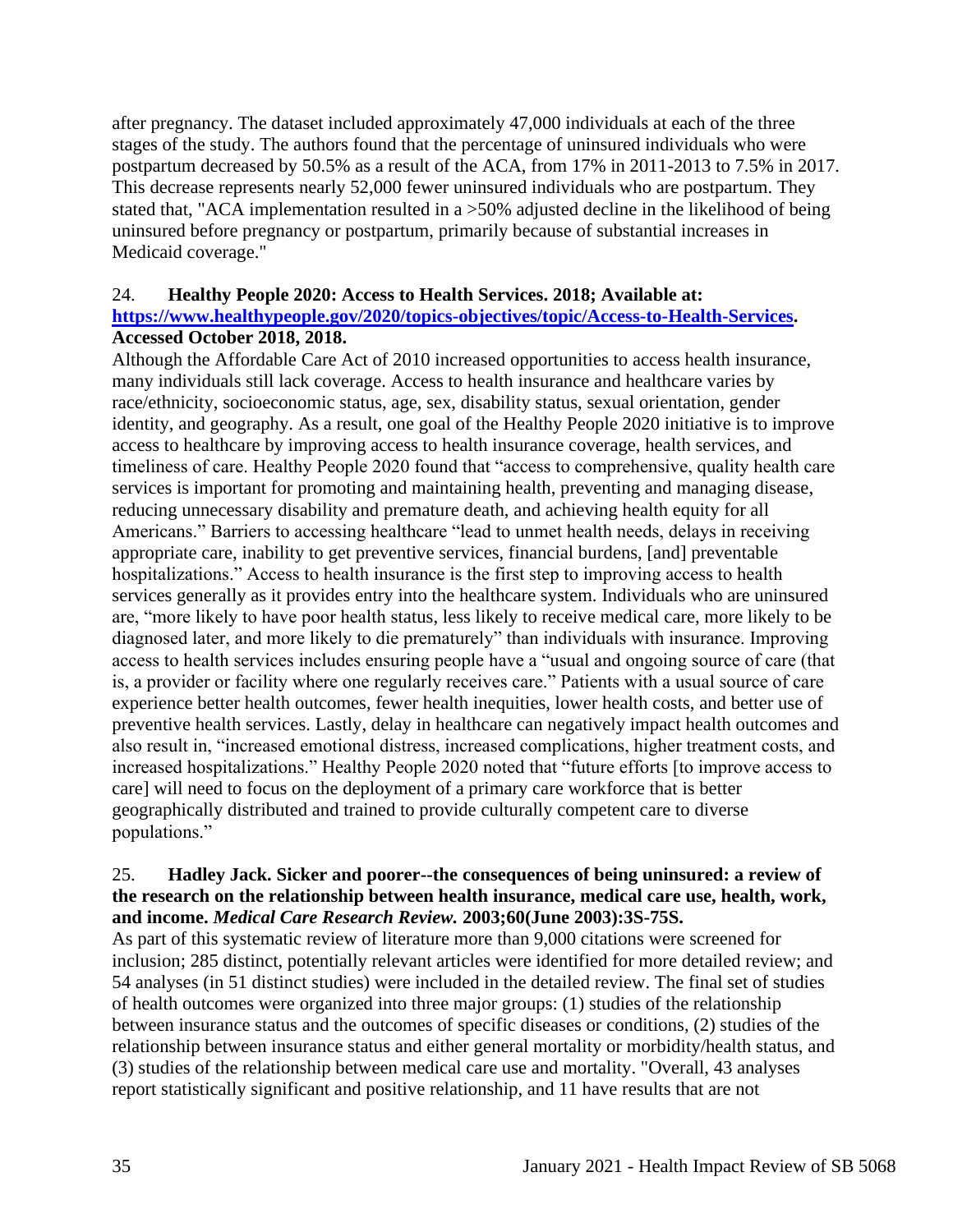statistically significant. However, of those 11, 4 have quantitative estimates that are similar to those of comparable studies with statistically significant results, and 4 provide partial results supporting a positive relationship between health insurance or medical care use and health." Despite all studies reviewed suffered from methodological flaws, "one general observation emerges: there is a substantial degree of qualitative consistency across the studies that support the underlying conceptual model of the relationship between health insurance and health." The author concludes, "there is a substantial body of research supporting the hypotheses that having health insurance improves health and that better health leads to higher labor force participation and higher income."

# 26. **Van Der Wees Philip J., Zaslavsky Alan M., Ayanian John Z. Improvements in health status after Massachusetts health care reform.** *The Milbank Quarterly.*  **2013;91(4):663-689.**

Van Der Wees et al. aimed to compare trends in the use of ambulatory health services and overall health status before and after health reform in Massachusetts. In 2006, Massachusetts underwent a health care reform that, among other provisions, established, "...an individual mandate to obtain health insurance if affordable, expanded Medicaid coverage for children and long-term unemployed adults, subsidized health insurance for low and middle-income residents, and a health insurance exchange to help higher-income residents obtain unsubsidized insurance." This study utilized data from the Behavioral Risk Factor Surveillance System (BRFSS) from 2001-2011 for Massachusetts as well as surrounding states that did not undergo reform (Connecticut, Maine, New Hampshire, Rhode Island, and Vermont). The total number of survey participants aged 18-64 that were included in this study was 345,211. The authors found that compared to residents in neighboring states, Massachusetts residents reported better general, physical and mental health, increased use of screening tests for cervical and colorectal cancer, and cholesterol, and a higher likelihood of being covered by insurance and having a personal doctor. These differences remained significant after adjusting for individual sex, age, race/ethnicity, income, employment, marital status, and education, and the annual unemployment rates in each state. In a subgroup analysis, the authors found that Massachusetts residents with an income less than 300% of the federal poverty level had the greatest increase in health status outcomes. The authors conclude that although health care reform in Massachusetts was associated with some meaningful gains, health disparities still exist for low-income residents and that further innovations, as well as federal health care reform, may be necessary.

# 27. **Baker David W., Sudano Joseph J., Albert Jeffrey M., et al. Lack of health insurance and decline in overall health in late middle age.** *The New England Journal of Medicine.* **2001;345(15):1106-1112.**

Baker et al. conducted a prospective cohort study using data from the Health and Retirement Study, a national survey of adults age 51 to 61 in the United States (n=7577). The aim of the study was to examine the relationship between health insurance, or a lack thereof, and changes in overall health from 1992-1996. The authors found that compared to continuously insured participants, continuously and intermittently uninsured participants were more likely to report a major decline in overall health between 1992-1996 (p<0.001), with the continuously uninsured being at the highest risk (adjusted relative risk, 1.63). This increased risk remained even after adjusting for sex, race and ethnicity, and income. Further, continuously uninsured participants were 23% more likely to have a new physical difficulty that affected walking or climbing stairs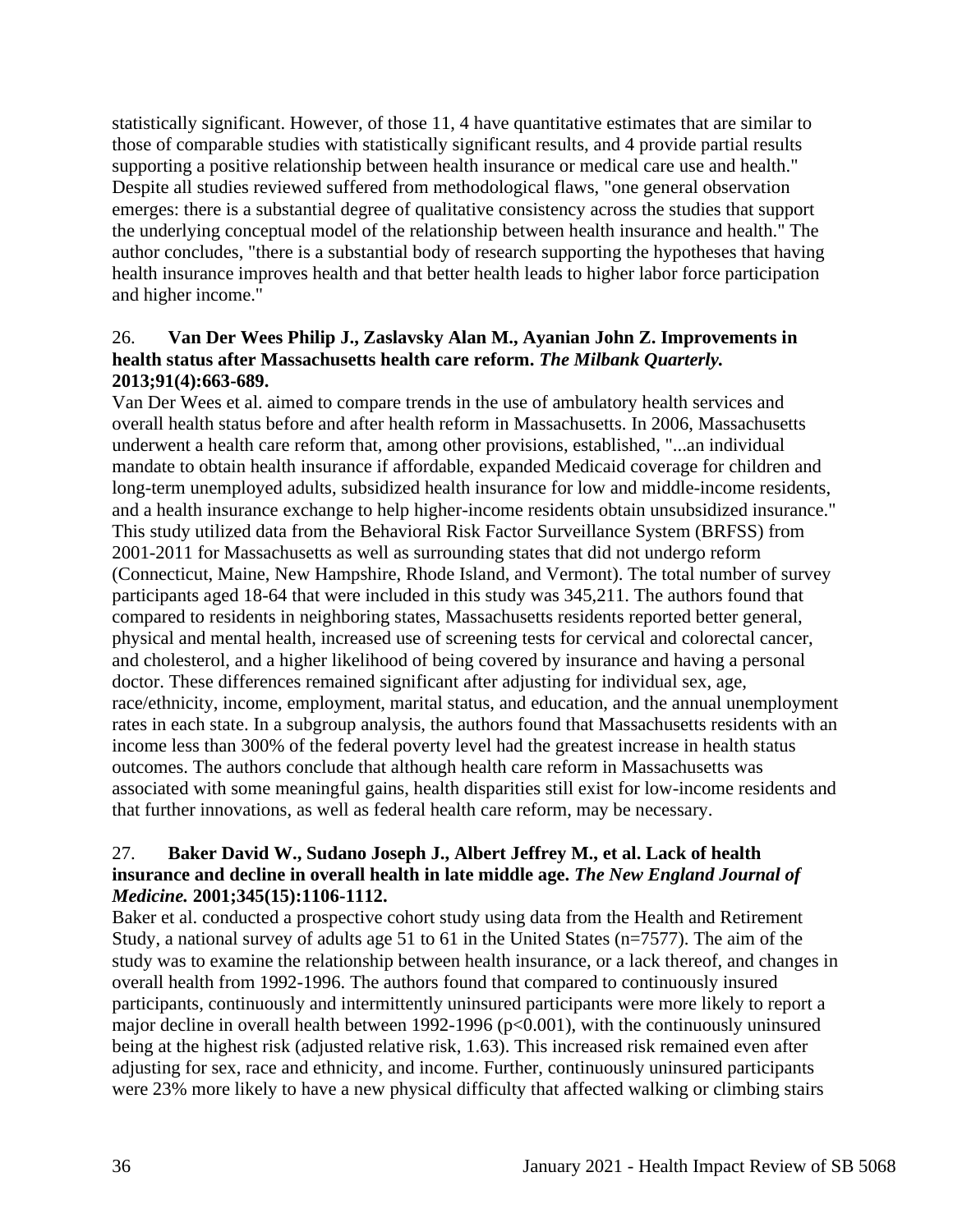than privately insured participants. The authors conclude that a lack of health insurance, even intermittently, is associated with increased risk of a decline in overall health and that further efforts are needed to reform the U.S. health insurance system, particularly for older adults.

# 28. **Goldin J., Lurie I.Z., McCubbin J. Health Insurance and Mortality: Experimental Evidence from TaxPayer Outreach. NBER Working Paper Series. National Bureau of Economic Research (NBER); 2019.**

Goldin et al. conducted a randomized study of U.S. taxpayers who paid a tax penalty for not having health insurance as required by the individual mandate provision of the Patient Protection and Affordable Care Act (ACA). Of 4.5 million U.S. households that paid the penalty, 3.9 million were randomly selected to recieve a letter from IRS. Researchers then analyzed data to determine the subsequent uptake of insurance and impact on mortality. They concluded, "our results provide the first experimental evidence that health insurance reduces mortality." Following the intervention, the "rate of mortality among previously uninsured 45-65-year-olds was lower in the treatment group than in the control by approximately 0.06 percentage points, or one fewer death for every 1,648 individuals in this population who were sent a letter. We find no evidence that the intervention reduced mortality among children or younger adults over our sample period." However, the authors note that using mortality as an outcome is more likely to impact middle aged adults than children or young adults.

## 29. **Hadley Jack. Insurance coverage, medical care use, and short-term health changes following an unintentional injury or the onset of a chronic condition.** *Journal of the American Medical Association.* **2007;297(10):1073-1085.**

Hadley used longitudinal data from the Medical Expenditure Panel Surveys from 1997-2004 to compare medical care use and short-term health changes among both insured and uninsured adults following a health shock caused by either a new chronic condition or unintentional injury. The sample included 10,485 cases of new chronic conditions and 20,783 cases of unintentional injury. In looking at the demographic characteristics of the two populations, uninsured individuals were more likely to report being in fair or poor health, have family income below 100% of the federal poverty level, and be a racial/ethnic minority. Uninsured individuals in both the injury and chronic condition groups were significantly less likely to receive care for their new condition and less likely to receive follow-up care if it were recommended. Uninsured individuals also had fewer office-based visits and prescription medicines. At the first follow-up interview, 3.5 months after the health shock, uninsured individuals with chronic conditions reported significantly worse short-term health, and uninsured individuals in the unintentional injury group were more likely to not be fully recovered and no longer in treatment. At 7 months, the difference in health change for insured versus uninsured individuals with new chronic conditions remained significant. Hadley concludes that adverse health outcomes following a health shock may continue to persist and cause deteriorating health unless the problem of uninsurance in the United States is addressed.

# 30. **Institute of Medicine. America's Uninsured Crisis: Consequences for Health and Health Care. Washington, DC: The National Academics Press; 2009.**

In this report published by the Institute of Medicine, the authors present data from two systematic reviews that were commissioned by the Institute to look at the consequences of uninsurance on health outcomes. The primary review of interest, McWilliams 2008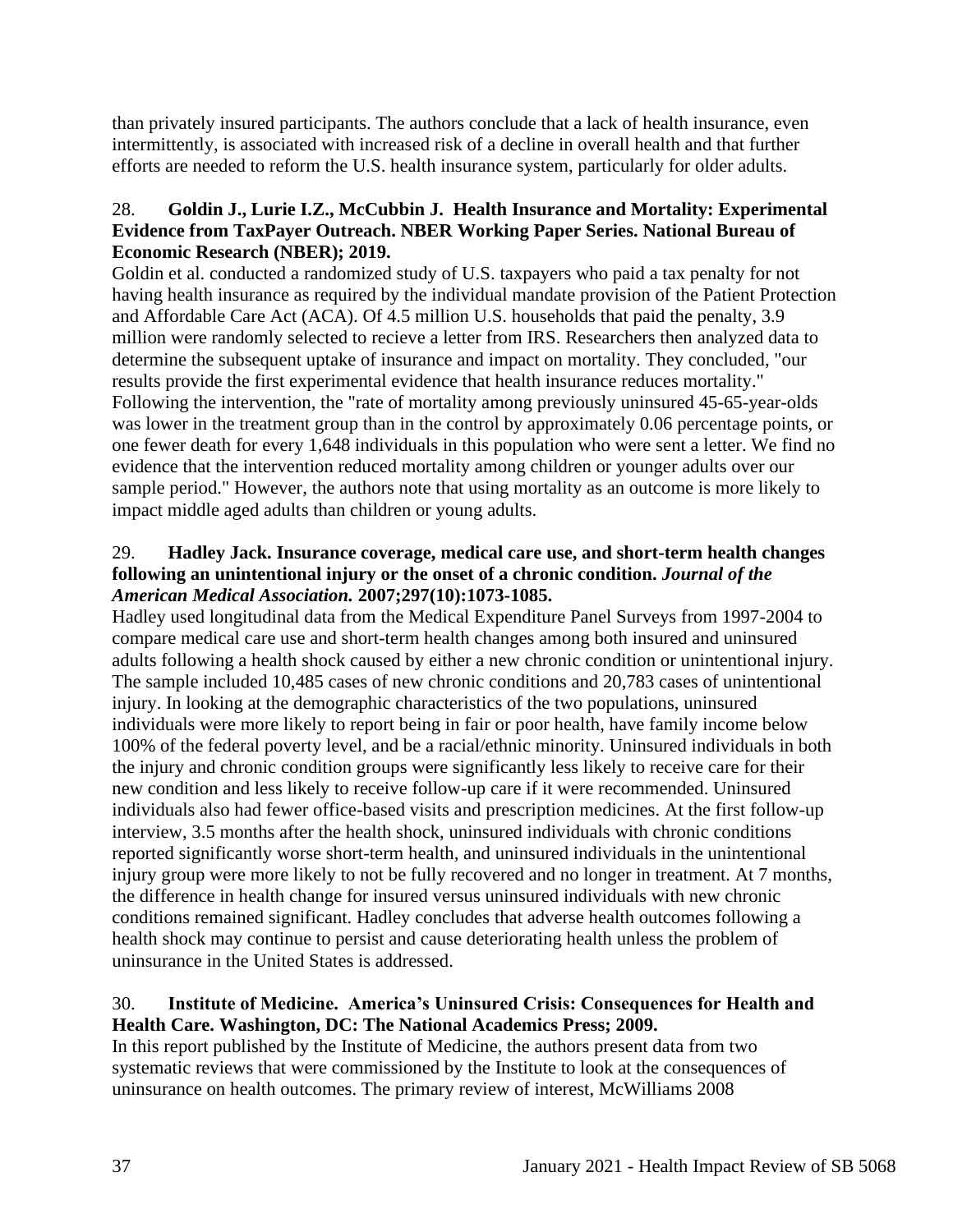(unpublished), focused on evidence from the adult U.S. population between 2002 and 2008 and resulted in a number of conclusions. First, the authors found that without health insurance, adults are less likely to receive effective preventive services and chronically ill adults are more likely to delay or forgo necessary care and medications. Next, without health insurance, adults are more likely to be diagnosed with cancer (including breast, colorectal, and others) at a later stage and are therefore more likely to die or have poorer outcomes as a result. Without insurance, adults with cardiovascular disease or cardiac risk factors are less likely to be aware of their conditions and experience worse health outcomes, including higher mortality. Further, uninsurance is associated with poorer outcomes for stroke, heart failure, diabetes, heart attack, serious injury or trauma, and serious acute conditions with hospital admission. The report concludes this section by recognizing that even with the availability of safety net health services, there is a need to close the gap in health insurance coverage in the United States.

## 31. **McManus M., Ovbiagele B., Markovic D., et al. Association of insurance status with stroke-related mortality and long-term survival after stroke.** *Journal of stroke and cerebrovascular diseases : the official journal of National Stroke Association.*  **2015;24(8):1924-1930.**

McManus et al. used data from the National Health and Nutrition Examination Survey(NHANES) to examine the association between health insurance status and long-term mortality after a stroke. The authors used data from NHANES 1999-2004 for adults aged less than 65 years with a follow-up assessment through 2006 for mortality (n=10,786 participants). The risk of mortality from stroke was not significantly different for insured versus uninsured individuals without self-reported history of stroke at the baseline interview. After adjusting for age, sex, race, BMI, poverty-to-income ratio, number of major medical conditions, history of hypertension, and NHANES cycle, uninsured individuals without stroke at baseline were 3 times more likely to die of stroke than insured individuals, although this figure did not reach statistical significance. There was also no difference in all-cause mortality according to insurance status among stroke survivors. While the authors conclude that insurance status influences the risk of mortality from stroke as well as the all-cause mortality among stroke survivors, these findings were not considered significant and further research is needed in this area.

#### 32. **Amini Arya, Rusthoven Chad G., Waxweiler Timothy V., et al. Association of health insurance with outcomes in adults ages 18 to 64 years with melanoma in the United States.**  *Journal of the American Academy of Dermatology.* **2016;74(2):309-316.**

Amini et al. analyzed data from the Surveillance, Epidemiology, and End Results (SEER) program of the National Cancer Institute (NCI) in order to investigate whether health insurance correlates with more advanced disease, receipt of treatment, and survival among persons diagnosed with melanoma. The authors included all people age 18 to 65 who were diagnosed with cutaneous malignant melanoma between January 1, 2007 and December 31, 2012 (n=61,650). Using logistic regression, the authors found that after adjusting for patient characteristics, uninsured patients compared with non-Medicaid insured patients more often presented with advanced disease, such as increasing tumor thickness and presence of ulceration, and less often received surgery and/or radiation. In the univariate analysis, the authors found that one important factor associated with worse overall and cause-specific survival was, among others, race, including Asian or Pacific Islander (p=.002 and p=.004 respectively), and insurance status (medicaid insurance  $p=.001$  and uninsured  $p=.001$ ). The authors conclude that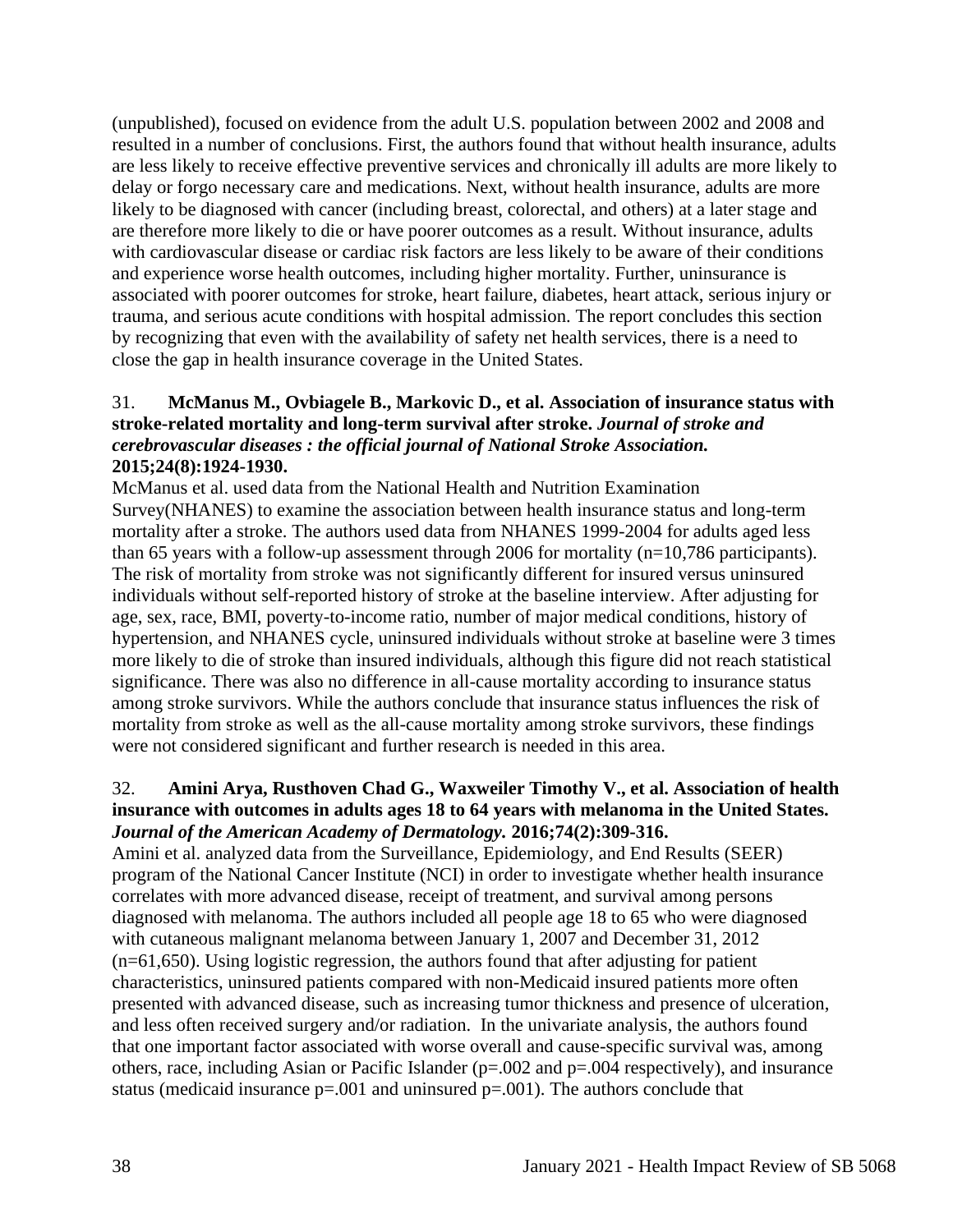socioeconomic and insurance status may contribute to the disparities in treatment and survival and that policies to address issues of access and quality of care may help improve outcomes.

33. **Baker David W., Shapiro Martin F., Schur Claudia L. Health insurance and access to care for symptomatic conditions.** *Archives of Internal Medicine.* **2000;160:1269-1274.** Baker et al. developed a list of 15 symptoms that, "...a national sample of physicians had rated as being highly serious or having a large negative effect on quality of life" to include in the 1994 Robert Wood Johnson Foundation National Access to Care Survey. The survey was administered in the spring and summer of 1994 as a follow-up to the 1993 National Health Interview Survey (n=3480). Symptoms included in the survey included, for example, shortness of breath with light work or exercise, back or neck pain that makes it difficult to walk, sit, or perform other daily activities, and loss of consciousness or fainting. Respondents were asked if they had experienced any of the 15 symptoms in the last 3 months. If respondents answered yes to any of the symptoms, they were asked whether they received medical care and if not, did they think that care would have been necessary. 16.4% of respondents (n=574) indicated experience with a new serious or morbid symptom and of these, 13.1% (n=75) were uninsured. Compared to insured participants, uninsured participants were less likely to have received medical care for their symptoms and were more likely to say that they thought medical care was needed even though they did not receive it  $(p=.001)$ . The most commonly cited reason for not receiving care even though they thought it was necessary among the uninsured was inability to pay for care (95.2%, p<.001). Further, uninsured participants said that not receiving the necessary care impacted their health (63.2%) and that because they could not receive care, they had personal, household, or work problems (57.1%). The authors conclude that even for serious and morbid symptoms, lack of health insurance is a major barrier to obtaining needed care.

# 34. **Hogan D. R., Danaei G., Ezzati M., et al. Estimating the potential impact of insurance expansion on undiagnosed and uncontrolled chronic conditions.** *Health affairs.*  **2015;34(9):1554-1562.**

Hogan et al. aimed to estimate the relationship between health insurance status and the diagnosis and management of diabetes, hyperchoesterolemia, and hypertension using a nationally representative sample of U.S. adults. The authors analyzed data from the National Health and Nutrition Examination Survey (NHANES) from 1999-2012 for adults aged 20-64. In order to account for potential confounders, the authors used a matching approach where for each uninsured participant in the sample they, "...selected as a match from the insured population an individual who was similar in terms of the following observed characteristics: sex, age, race/ethnicity, household income, marital status, current smoking status, body mass index, and survey round." The total sample included 28,157 respondents and of this, 11,548 had complete data on diabetes, 25,327 had complete data for cholesterol, and 25,576 had complete data for blood pressure. Compared to those without insurance, participants with insurance had a probability of diagnosis that was 13.5% high for diabetes and hypercholesterolemia, and 8.8% higher for hypertension. Among those with a diagnosis, having insurance was further associated with improved management and control of these conditions. The authors conclude that this study provides data to support the relationship between health insurance and diagnosis and control of a number of chronic conditions among nonelderly adults. They further conclude that because nonelderly adults are the primary target of the Affordable Care Act (ACA), these findings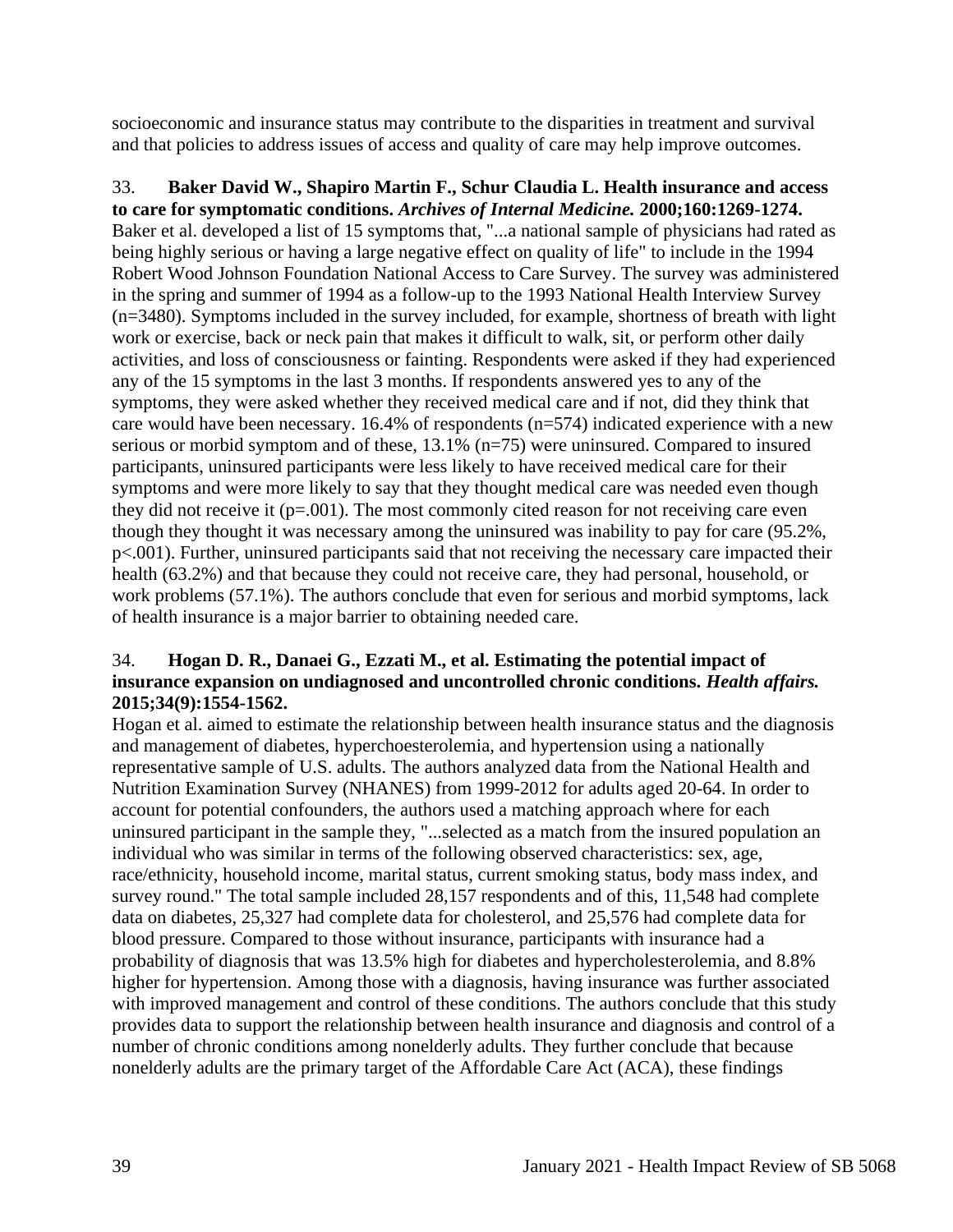suggest that the ACA could have a significant impact on the recognition and management of chronic diseases.

#### 35. **Niu X., Roche L. M., Pawlish K. S., et al. Cancer survival disparities by health insurance status.** *Cancer medicine.* **2013;2(3):403-411.**

Niu et al. utilized the New Jersey State Cancer Registry (NJSCR) to examine the association between health insurance status and survival of patients diagnosed with seven common cancers. The cohort included persons aged 18-64 with a primary diagnosis of invasive breast, cervical, colorectal, lung, prostate, and bladder cancers and non-Hodgkin lymphoma (NHL) for a total sample size of 54,002 cases. The authors found that patients without insurance had a significantly higher risk of death within 5 years of diagnosis than privately insured patients for all the examined cancer types except for cervical cancer (hazard ratios 1.41-1.97). This higher risk of death for uninsured patients remained significant after controlling for prognostic factors such as gender, age, race/ethnicity, marital status, SES, and stage of diagnosis. Similarly, patients with Medicaid also had a 21% to 198% higher risk of dying within 5 years of diagnosis than patients with private insurance for breast, colorectal, prostate, lung cancer, and NHL, even after adjusting for prognostic factors. Finally, the authors examined the 5-year cause-specific survival rates by health insurance status and cancer type for two periods of diagnosis, 1999-2001 and 2002-2004. They found that 5-year survival significantly improved or remained the same across all cancer types, except for cervical cancer, for those with private insurance while survival did not improve for those who were uninsured or Medicaid insured. The authors list a number of possible explanations for the results including, "poorer health with more comorbidity and unhealthy behaviors; no or inadequate preventive health care and management of chronic conditions prior to cancer diagnosis; barriers to receiving treatment and adhering to a treatment regimen such as high cost, inability to navigate the health care system, misinformation about and mistrust of the health care system, lack of a usual source of health care, lack of transportation, lack of time off from work; no treatment or delay in receiving treatment; not all providers accept uninsured or Medicaid insured patients; and lower quality treatment by providers primarily serving the uninsured and Medicaid insured." The authors conclude that the first step to addressing cancer survival disparities is ensuring that everyone has access to adequate health insurance, but they also acknowledge that additional measures will be needed in order to make significant strides.

36. **Cheung Min Rex. Lack of health insurance increases all cause and all cancer mortality in adults: an analysis of National Health and Nutrition Examination Survey (NHANES III) data.** *Asian Pacific Journal of Cancer Prevention.* **2013;14(4):2259-2263.** Cheung et al. utilized National Health and Nutritional Examination Survey (NHANES) III data in order to investigate the relationship between insurance status, all cause, and all cancer mortality. NHANES III was conducted between 1988-1994 and all participants were followed passively until December 31, 2006. In this time period, there were 5,291 all cause and 1,117 all cancer deaths out of a total sample of 33,994 persons. In the univariate logistic regression analysis for all cause mortality, the significant variables were age, poverty income ratio, and alcohol consumption. In the multivariate logistic regression, after controlling for additional socioeconomic, behavioral, and health status variables, the variables that remained significant predictors of all cause mortality included age, having no health insurance, black race, Mexican Americans, poverty income ration, and drinking hard liquor. When considered all together, these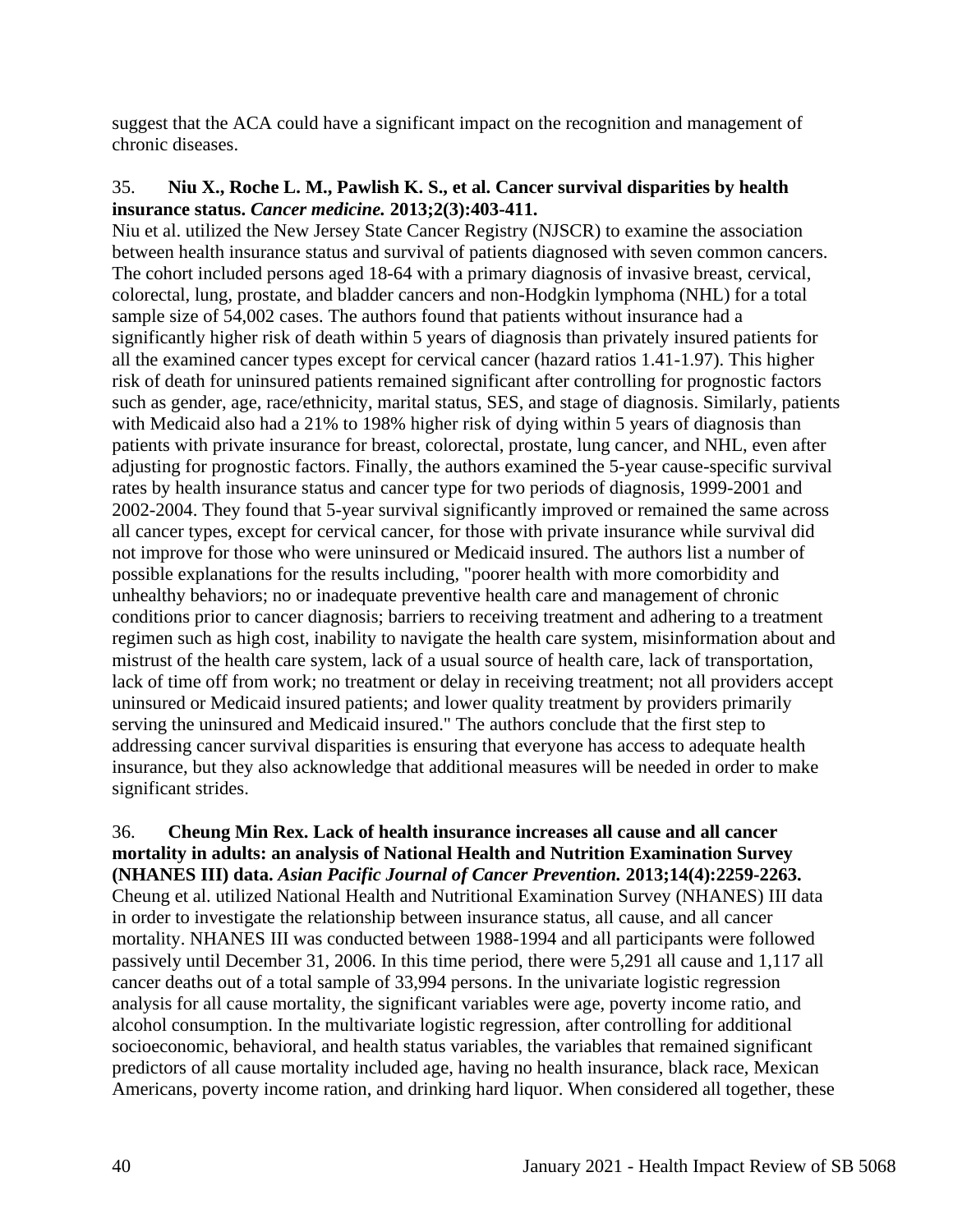variables account for a 70% increase in the risk of all cause mortality associated with having no health insurance. For all cancer mortality, the significant variables in the univariate analysis were age, drinking hard liquor, and smoking. Age, having no health insurance, black race, Mexican Americans, and smoking were the significant and independent predictors of all cancer mortality in the multivariate analysis after controlling for other potential confounders. In total, this equates to an almost 300% increased risk of all cancer death for people without any health insurance. The authors conclude that health insurance significantly impacts all cause and all cancer death and therefore universal health insurance coverage may be a way to remove this disparity in the United States.

## 37. **American Psychological Association. Evidence-Based Practice in Psychology: APA Presidential Task Force on Evidence-Based Practice. 2006;61(4):271-285.**

The American Psychological Association (APA) created a policy indicating that the evidencebase for a psychological intervention should be evaluated using both efficacy and clinical utility as criteria. The Association President appointed the APA Presidential Task Force on Evidence-Based Practice and the task force published this document with the primary intent of describing psychology"s commitment to evidence-based psychological practices. This document, though, also references many research articles providing evidence for the efficacy of a number of psychological treatments and interventions. The reference list for this document highlights the growing body of evidence of treatment efficacy from the 1970s through 2006. Note that this does not indicate that all treatments are effective, but rather than there is a very large body of evidence supporting that evidence-based treatments are available.

# 38. **R Chou, S Selph, T Dana, et al. Screening for HIV: systematic review to update the U.S. Preventive Services Task Force recommendation. Evidence synthesis No. 95.** *Agency for Healthcare Research and Quality.* **2012.**

The U.S. Preventive Services Task Force (USPSTF) is an independent panel of experts who systematically reviews the evidence and provides recommendations that are intended to help clinicians, employers, policymakers, and others make informed decisions about health care services. This review, which focused benefits and harms of screening for Human Immunodeficiency Virus (HIV) in adolescents and adults, included randomized clinical trials and observational studies. Findings indicate that screening for HIV is accurate, screening only targeted groups misses a large number of cases, and that antiretroviral therapy (ART) reduces the risk death and sexual transmission of HIV.

## 39. **CP Patnode, JT Henderson, JH Thompson, et al. Behavioral counseling and pharmacotherapy interventions for tobacco cessation in adults, including pregnant women: a review of reviews for the U.S. Preventive Services Task Force. Evidence synthesis No. 134.** *Agency for Healthcare Research and Quality.* **2015.**

The U.S. Preventive Services Task Force (USPSTF) is an independent panel of experts who systematically reviews the evidence and provides recommendations that are intended to help clinicians, employers, policymakers, and others make informed decisions about health care services. This summary focused on the effectiveness and safety of pharmacotherapy and behavioral interventions for tobacco cessation and included a total of 54 systematic reviews. The findings indicate that behavioral interventions had a significant impact on increasing smoking cessation at 6 months (risk ratio= 1.76 [95% CI, 1.58 to 1.96]), and that various pharmacotherapy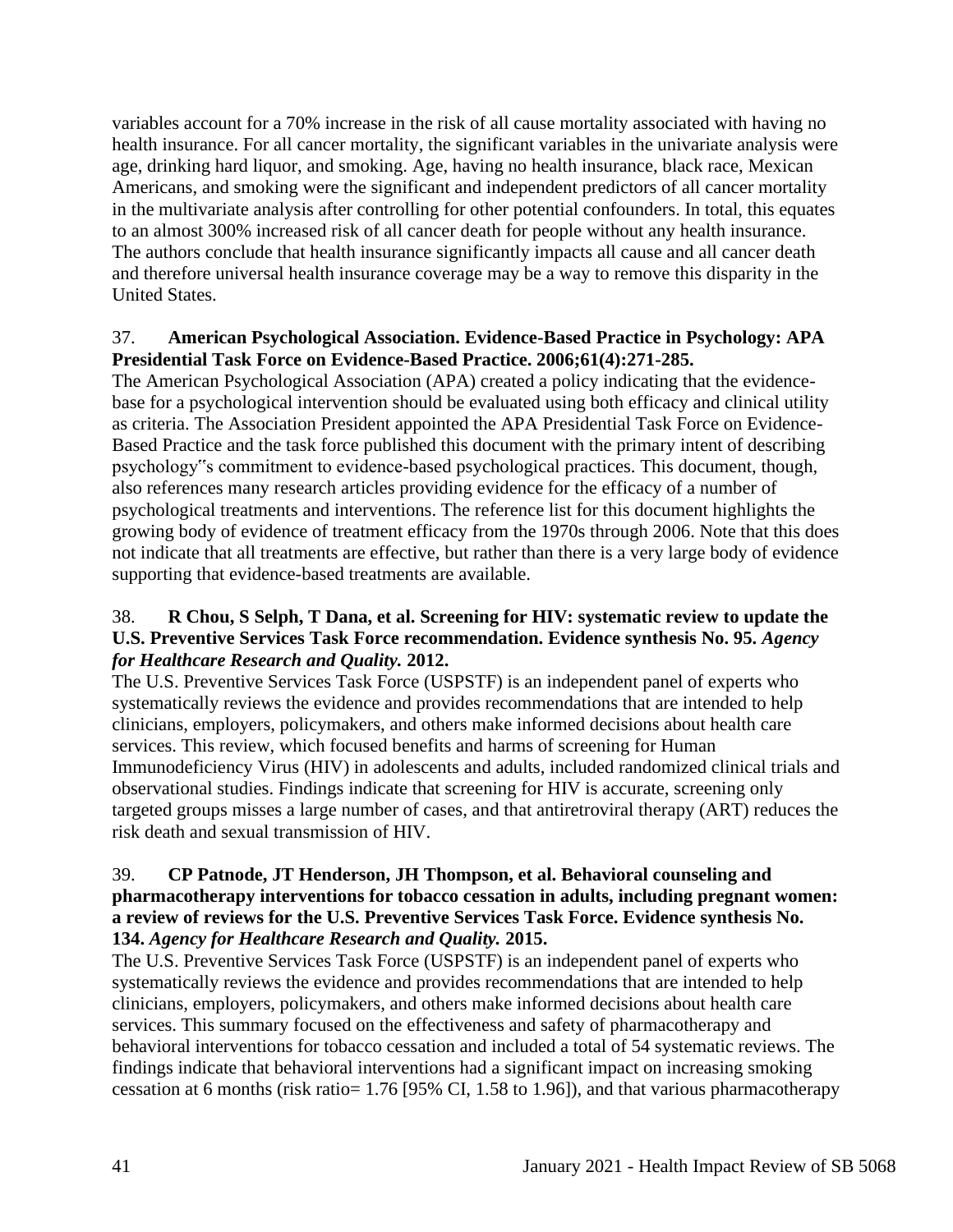interventions also demonstrated effectiveness. In combination, behavioral therapy and pharmacotherapy demonstrated an 82% increase in tobacco cessation when compared to minimal intervention or usual standard of care. The authors conclude that behavioral and pharmacotherapy interventions are effective interventions to improve rates of smoking cessation both individually and in combination.

#### 40. **Goodman Janice H. . Perinatal depression and infant mental health.** *Archives of Psychiatric Nursing.* **2019;33(2019):217-224.**

In this paper, Goodman provides an overview of maternal perinatal depression, the risk it poses to infant/early-childhood mental health, and strategies for intervention. Perinatal depression (i.e., maternal major and minor depression during pregnancy and/or during the first year postpartum) "affects up to 20% of perinatal women in the general U.S. population, with higher rates for women with history of major depression, and for low socioeconomic status and/or immigrant women." Specifically, "major features of perinatal depression include depressed mood, anxiety, compulsive thoughts, loss of control, feelings of inadequacy, inability to cope, irrational fears, fatigue, and despair" and in some cases "suicidal and/or infanticidal thoughts." Evidence shows that in the postpartum period, depression affects a mother's practical caregiving practices (e.g., less likely to breastfeed; less likely to follow infant safety recommendations; take their child to fewer well-child healthcare visits; read and sing to their infants less; and use less healthy sleep practices with their infant). The author cites a large body of research "demonstrating that maternal prenatal and postpartum depression are associated with increased risk for wide-ranging adverse child development effects that can affect mental health." For example, "perinatal depression has been associated with an increased risk for emotional problems, including depression and anxiety, starting in early childhood and persisting into young adulthood." Furthermore, negative effects are seen among children with clinically depressed mothers and children of mothers who have subclinical levels of depressive symptoms. The author cites evidence that compromised parenting is considered "the most critically important mechanism during the postpartum period by which maternal depression affects child mental health outcomes." Specifically, maternal sensitive responses to an infant's signals and communications is "one of the most crucial dimensions of mother-infant interaction and is known to predict positive outcomes in children, including attachment security." Maternal depression, especially if chronic, can disrupt appropriate maternal responses to an infant's cues, babbles, and behavior, interactions that are essential to healthy development. Evidence from a 2000 meta-analysis of studies found depressed mothers of infants were more irritable and hostile, more disengaged from their child, and had lower rates of play and other positive social interactions with their child. "In response, infants may alter their interactive behavior with a depressed mother, leading to broad range of infant deficits including poor emotional behavioral state regulation, fewer positive and more negative facial expressions, avoidance, and greater fussiness." This can lead to a negative pattern of mother-infant interaction. Evidence indicates that "hostile parenting behavior increases risk of child externalizing problems." The severity and persistence of depressive symptoms are both moderating factors that can affect the association between maternal depression, maternal behavior, and child outcomes. For example, "findings from a large observational study (Netsi et al., 2018) indicated an increased risk for adverse behavioral, cognitive, and emotional outcomes among children of women who had persistent PPD (define as depressed at both 2 and 8 months postpartum) compared with women whose PPD did not persist." Most perinatal depression treatment studies have focused exclusively on maternal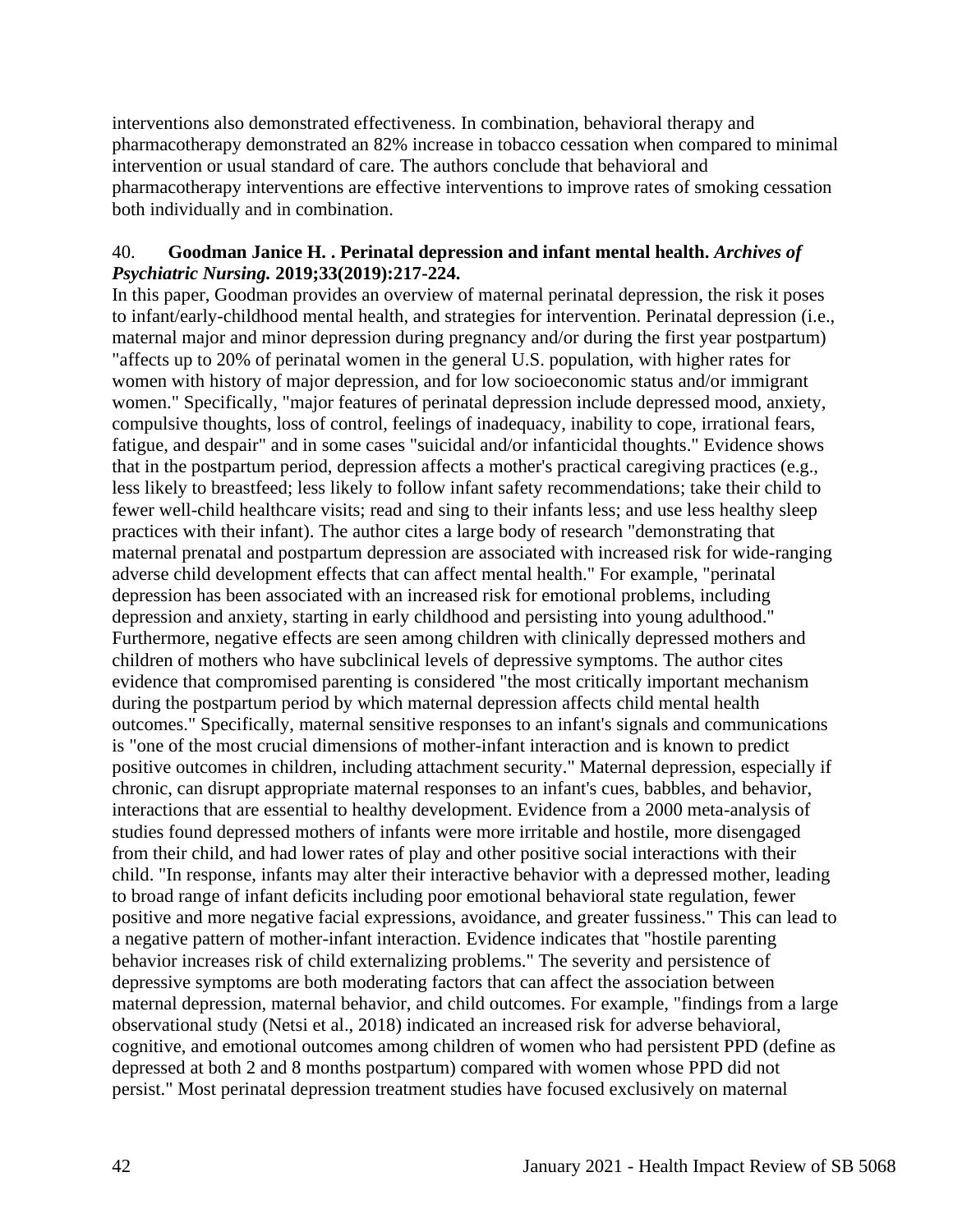depression outcomes and do not consider outcomes related to mother-infant relationship or child outcomes. However, "interventions aimed at improving the mother-infant relation ship and interaction have shown promise or effectiveness in lessening the negative consequences of maternal depression on the developing child."

#### 41. **Slomian Justine , Honvo Germain , Emonts Patrick , et al. Consequences of maternal postpartum depression: A systematic review of maternal and infant outcomes.**  *Women's Health.* **2019;15(2019):1-55.**

Slomian et al. conducted a systematic review (January 1, 2005 through August 17, 2016) to evaluate both the infant and maternal consequences of untreated maternal postpartum depression. The analysis included 122 studies that met criteria; 61 (46 cohort studies and 21 cross sectional studies) records were included for review of maternal consequences of postpartum depression; and 67 (61 cohort studies and 12 cross-sectional studies) records were included for review of infantile consequences of postpartum depression. Ninteen studies examined both infant and maternal consequences of postpartum depression. Of the maternal focused studies, 28 of 68 were conducted in the U.S. and 22 were conducted in Europe. Of the infant focused studies 27 of 73 were performed in the U.S> and 20 were performed in Europe. Results were synthesized into three categories: (a) the maternal consequences of postpartum depression, including physical health (3 studies), psychological health (6 studies), quality of life (8 studies), relationships (7 studies), and risky behaviors (i.e., addictive behavior (4 studies) and suicidal ideation (7 studies); (b) the infant consequences of postpartum depression, including anthropometry (13 studies), physical health (10 studies), sleep (3 studies), and motor development (7 studies), cognitive development (11 studies), language development (13 studies), emotional development (5 studies), social development (4 studies), and behavioral development (12 studies); and (c) mother–child interactions, including bonding (15 studies), breastfeeding (22 studies), and the maternal role (i.e., maternal behaviors (9 studies), maternal competence (2 studies), infant health care practices or utilization measures (8 studies), maternal perception of the infant's patterns (5 studies), and the risk of maltreatment (2 studies)). Of the studies focused on maternal health, "five studies showed that higher levels of depressive symptoms were associated iwth an increased prevalence of suicidal ideation." Specific to infant health consequences, "of the 10 cohort studies, 9 indicated a significant association between maternal PPD and health concerns in infants." For example, "maternal depressive symptoms at 5 months seemed to predict more overall physical health concerns for infants at 9 months and a greater proportion of childhood illnesses." Additionally, results from 7 of the 11 studies indicate a significant and negative association between maternal postpartum depressive symptoms and cognitive development in children. Specific to mother-child interactions, "a total of 11 studies demonstrated a negative effect of maternal depression on mother-to-infant bonding." Additionally, "women with depressive symptoms showed less closeness, warmth, and sensitivity and a significantly lower level of mutual attunement (with regard to emotional availability) and experienced more difficulties in their relationships with their child during the first year than women without depressive symptoms." Overall, authors conclude that "maternal [postpartum depression] seems to have many negative effects on both child (up to 3 years of age) and maternal health." Specifically, postpartum depression impacts mothers' "psychological health, quality of life, and interactions with their infant, partner, and relatives." Results also show that "the health of infants and children is intimately associated with the health of their mothers." FInally, risks are greater for children in low-income popuations.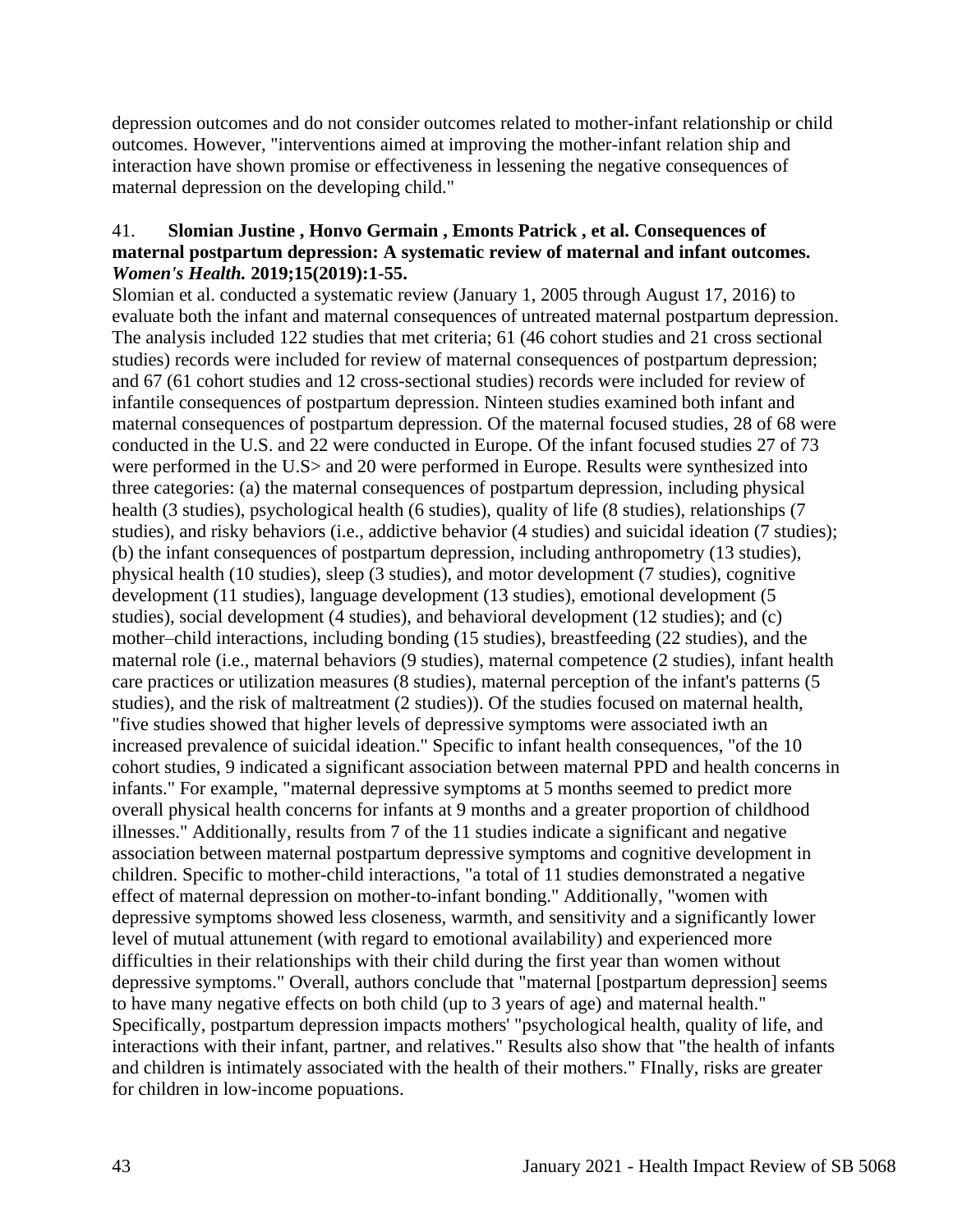# 42. **The Gap in Healthcare Insurance Coverage Washington State, 2011-2015.** *Series on Rural - Urban DIsparities***. October 2017 ed. Tumwater, Washington: Washington State Department of Health, Office of Community Health Systems; 2017.**

This Department of Health fact sheet documents rural urban disparities in health insurance coverage of adults (ages 18-64 years) from 2011 to 2015. "For large town areas, the uninsured rates declined from 24.7 percent in 2011 to 19.0 percent in 2015. For small town/rural areas, the uninsured rates declined from 30.9 percent in 2011 to 14.9 percent in 2015." However, urbanrural gaps still persist with the percent of uninsured adults increasing as the level of geography moves from urban to small town/rural areas.

# 43. **Series on Rural-Urban Disparities | Rural Washington: Closing Health Disparities. Tumwater, Washington: Washington State Departmetn of Health, Office of Community Health Systems; 2017.**

This Department of Health fact sheet reports that "[o]verall, communities in rural areas are at a disadvantage on multiple health and health-related measures." In 2015, there were statistically significantly differences ( $p \le 0.05$ ) in health outcomes for Washingtonians living in small towns/rural areas compared to urban residents. Specifically, those living in small towns/rural areas were less likely to have had an annual dental care visit and more likely to to have not received preventative screening for breast cancer or colon cancer. Additionally, based on selfreported risk factors and health outcomes, those living in small towns/rural areas were more likely to currently smoke, be obese, and to have had coronary heart disease than urban counterparts. Adults living in large towns were also more likely to currently smoke and be obese than urban counterparts. Adults living in suburban areas were more likely to smoke than urban Washingtonians. Other health related measures were not statistically significantly different. "In general, people with high behavioral risk factors profile are very likely to have actual poor health status."

# 44. **Health Washington State Department of. 2018 Washington State Health Assessment. March 2018 2018.**

The *State Health Assessment* provides an overview of health and well-being of Washington residents. It outlines the changing population trends --increasing in number, becoming more racially and ethnically diverse, and aging. It also discusses disparate health outcomes experienced by various populations within Washington.

## 45. **Garcia Macarena C., Faul Mark, Massetti Greta, et al. Reducing Potentially Excess Deaths from the Five Leading Causes of Death in the Rural United States.** *Centers for Disease Control and Prevention | Morbidity and Mortality Weekly Report.* **2017;66(2).**

This CDC MMWR, addresses the five leading causes of excess death in the United States: heart disease, stroke, chronic lower respiratory disease, cancer, and unintentional injury. in 2014, approximately 62% of all 1,622,304 deaths in the United States were related to the five leading causes of death (6). During 2014, the number of potentially excess deaths from the five leading causes in rural areas was higher than those in urban areas. Analysis found that "the percentage of potentially excess deaths from heart disease, stroke, and chronic lower respiratory disease is higher in rural than urban areas in all 10 regions of the U.S. During 2003-2012, the overall cancer-related age-adjusted deat rate decreased by 1.5% per year. However, rates declined less in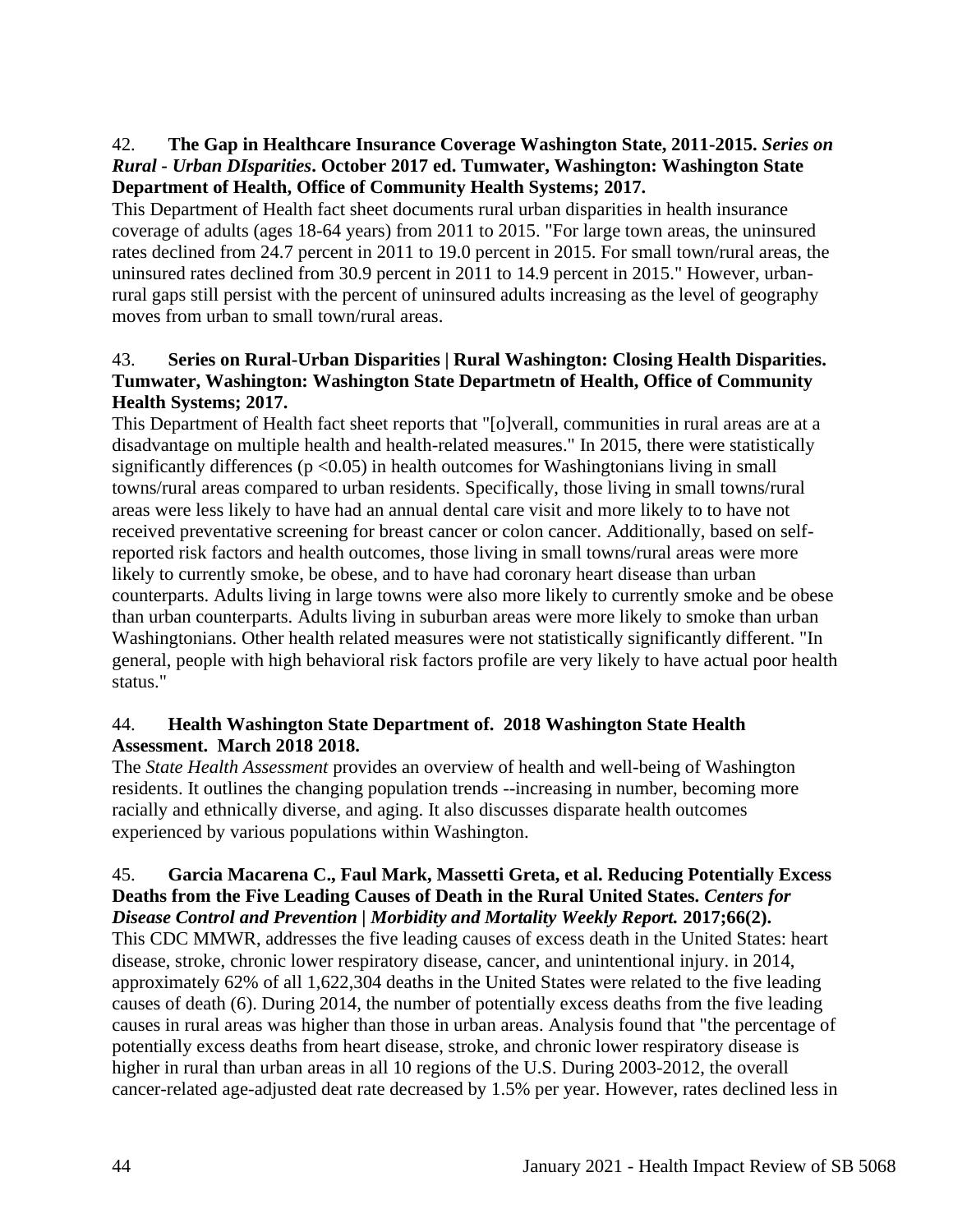rural than urban areas. Authors note that age-adjusted death rates from cancer mirrored decreases in the prevalence of risk factors like smoking tobacco. Therefore, they postulate that rural-urban difference in death rates may reflect differences in tobacco-use in rural areas and lack of access to cancer screening and other follow-up medical care. During 1999–2014, the age-adjusted death rates for unintentional injuries were approximately 50% higher in rural areas than in urban areas.

## 46. **Ivey-Stephenson Asha Z., Crosby Alex E., Jack Shane P. D., et al. Suicide Trends Among and Within Urbanization Levels by Sex, Race/Ethnicity, Age Group, and Mechanism of Death — United States, 2001–2015.** *Centers for Disease Control and Prevention | Morbidity and Mortality Weekly Report.* **2017;66(18).**

Suicide is one of the top ten leading causes of death in the U.S. This CDC MMWR reports that "suicide rates increased across the three urbanization levels, with higher rates in nonmetropolitan/rural counties than in medium/small or large metropolitan counties." Specifically, in nonmetropolitan/rural and medium/small metropolitan counties, increases in suicide rates occurred during 2001–2007 and the increases accelerated in 2007 and 2008. Authors noted the Great Recession officially began in 2007 and ended in 2009. From 2001 through 2015, 114,559 total suicide deaths were recorded in nonmetropolitan/rural areas, for an overall rate of 17.32 per 100,000 (range 15.50 to 19.74 in 2001-03 and 2013-15, respectively). Suicide death rates over the reporting period (2001-2015) were 14.86 per 100,000 for medium/small metropolitan areas and 11.92 per 100,000 for large metropolitan areas.

# 47. **Association National Family Planning & Reproductive Health. Policy Brief--Title X: Helping Ensure Access to High-Quality Care. 2015.**

Title X of the Public Health Service Act was enacted in 1970 and is known as the "national family planning progarm." It is the only federal funding source for family planning services in the United States, and provides "high-quality family planning services and related preventive health care to low-income and uninsured individuals who may otherwise lack access to health care." Funding provides care for both men and women regardless of ability to pay, insurance status, or immigration status. Approximately 70% of Title X patients have incomes below 100% of the Federal Poverty Level and 63% are uninsured. This policy brief outlines service by socioeconomic status, insurance status, race and ethnicty, and geography. It states that women, women of color, immigrant women, and women living in rural or frontier areas are less likely to have health insurance. An estimated 40% of women of reproductive age with low-incomes lacked health insurance. Of all women without health insurance, 39% are immigrants due to "policies and regulations restricting access to public and private health insurance as well as the overrepresentation of immigrants in jobs unlikely to provide health insurance."

#### 48. **Munro K., Jarvis C., Munoz M., et al. Undocumented pregnant women: What does the literature tell us?** *Journal of Immigrant and Minority Health.* **2013;15:281-291.**

Munro et al. completed a literature review of 23 articles published between 1987 and 2010 evaluating access to prenatal and obstetric health services for undocumented pregnant migrants. The authors define migrants as, "individuals who...choose to leave their home countries and establish themselves either permanently or temporarily in another country." Based on their review, the authors found that pregnant undocument migrants were more likely to be young, unmarried, engaged in low-income domestic work, and have unintended pregnancies. They were also less likely to access prenatal care than documented migrant women and women in the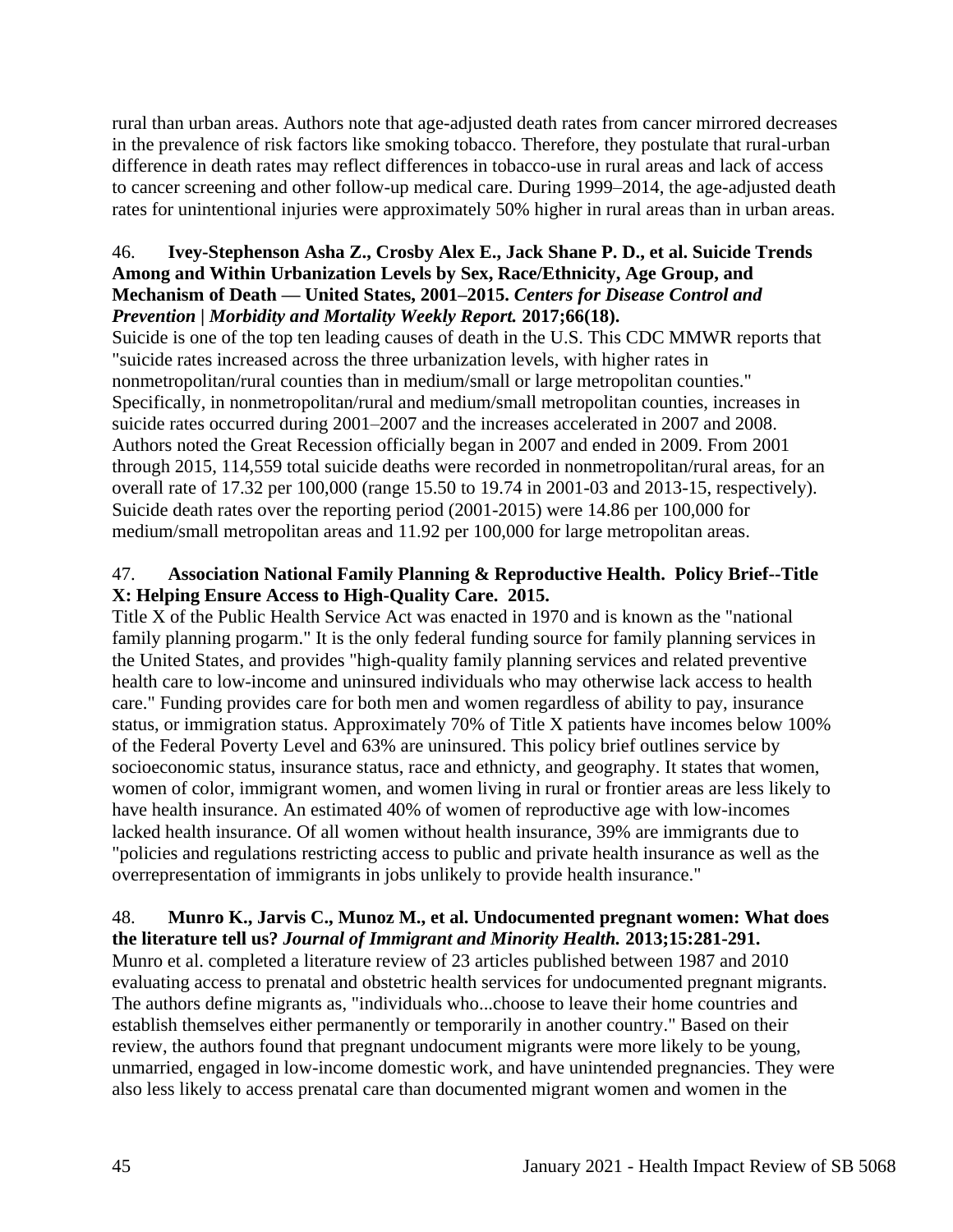general population. Reasons for not seeking care were related to lack of legal residency status, lack of health insurance, cost of care, fear of deportation, and confusion about healthcare policies. The authors did not consider strength of study design or quality of research as inclusion criteria for the literature review. In addition, articles included research completed in the United States, Canada, and Europe. Therefore, articles may be of varying quality and lower generalizability.

#### 49. **Mehta P. K., Saia K., Mody D., et al. Learning from UJAMBO: Perspectives on Gynecologic Care in African Immigrant and Refugee Women in Boston, Massachusetts.**  *Journal of Immigrant Minority Health.* **2018;20(2):380-387.**

Mehta et al. analyzed results from 6 focus groups completed with 31 Congolese and Somali female immigrants in Boston, Massachussetts to understand access to and use of gynecological services. They identifed a number of barriers to accessing reproductive health care, including fear of stigma (that seeking care means sexual promiscuity), concerns about privacy and sexual modesty, fear of discrimination, prior experiences with sexual trauma or violence, lack of providers who understand female circumcision/genital cutting, lack of partner support, lack of financial resources and cost of care, lack of insurance, attitudes and beliefs (including cultural beliefs about when to see a doctor and what constituted pain/discomfort), and environmental constraints (e.g. transportation, cultural limitations on mobility, lack of childcare). Recommendations to improve access include training providers in culturally humble communication and culturally-appropriate and trauma informed care, including understanding of female circumcision/genital cutting; providing health education about preventive care in community-based and religious settings; and developing peer support programs to reduce social stigma.

50. **Hasstedt K., Desai S., Ansari-Thomas Z. Immigrant Women's Access to Sexual and Reproductive Health Coverage and Care in the United States. Guttmacher Institute; 2018.** In this report, the Guttmacher Institute summarize evidence related to immigrant women's access to reproductive health care. They conducted a rapid literature review of 24 published articles and grey literature since 2011. They found that "existing research suggests immigration status influences women's sexual and reproductive health coverage, care, and outcomes." The authors highlight two main findings: 1) "A smaller proportion of immigrant women-- including both undocumented and those lawfully present-- have health insurance coverage and are less likely to use sexual and reproductive health services, compared with U.S.-born women." The report cites data from 2016 that 34% of noncitizen immigrant women of reproductive age in the U.S. were uninsured, compared to 9% of U.S.-born women. 2) "Among immigrant women who do obtain contraceptive care, they are signficantly more likely than their U.S.-born counterparts to visit publicly funded family planning centers." They cite data that 41% of immigrant women who obtained contraceptive coverage used safety-net family planning centers, compared to 25% of U.S.-born women. Approximately 70% of immigrant women reported safety-net providres as their usual source of care. The authors recommend improving access to reproductive health care for immigrant women by expanding insurance eligiblity, providing additional support to health care safety net providers, and supporting community health workers.

## 51. **Yen W. Health Coverage Disparities Associated with Immigration Status in Washington State's Non-elderly Adult Population: 2010-17. Washington State Health**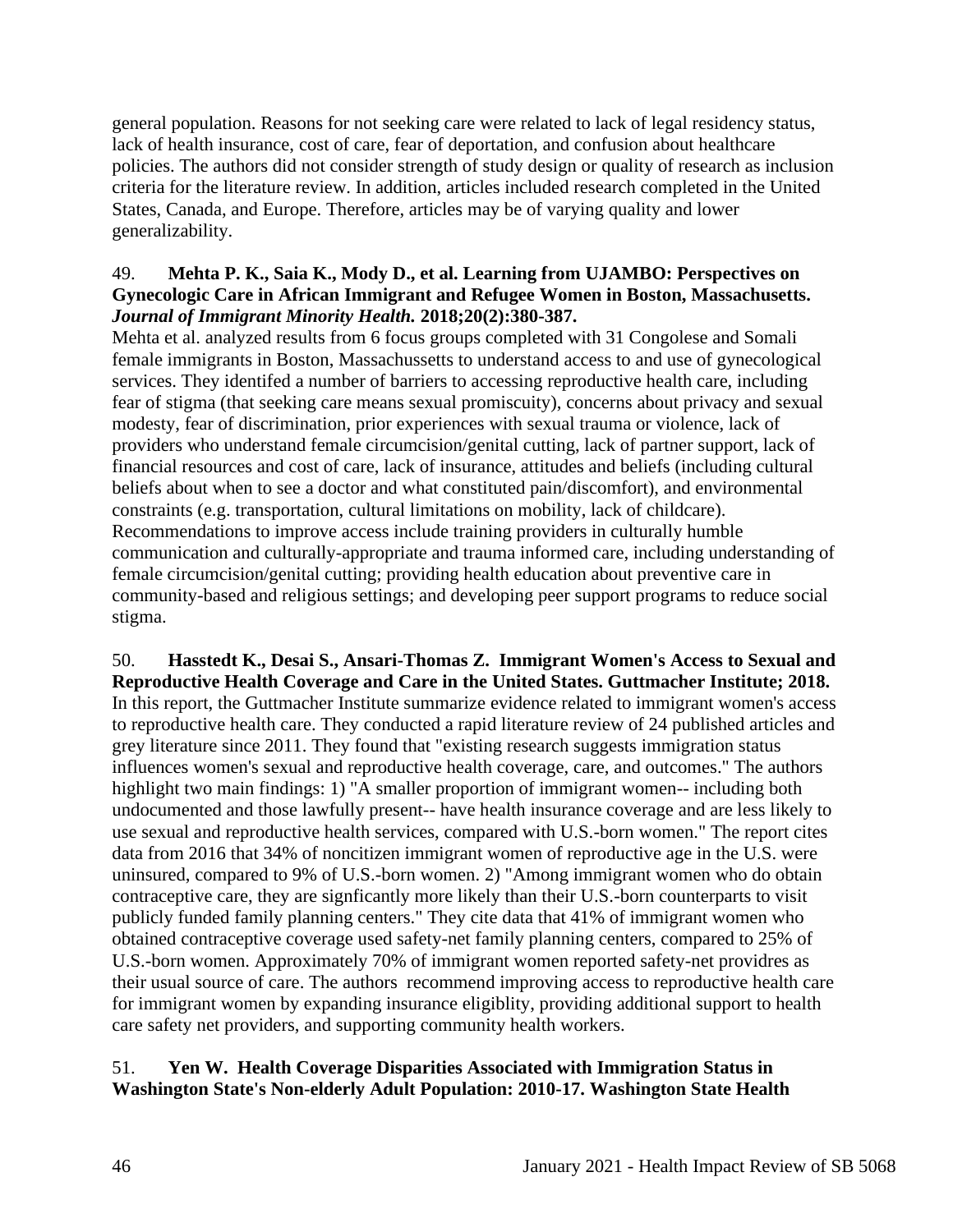#### **Services Research Project. Washington State Office of Financial Management; May 2019 2019.**

The Washington State Office of Financial Management (OFM) provided a summary of health coverage from 2010 to 2017 for four immigration groups in Washington State: U.S.-born citizens, naturalized citizens, legal immigrants, and individuals who are undocumented. Overall, they found that the percentage of individuals who were uninsured decreased across all four subgroups as a result of the Patient Protection and Affordable Care Act (ACA). Approximately 40.7% of individuals who are undocumented in Washington State are uninsured. OFM also found that, "because of the faster health coverage gains in the citizen groups through [key Affordable Care Act coverage expansion programs], the coverage disparities between the noncitizens, particularly [individuals who are undocumented], and citizens widened." The found that, "the gap between the [individuals who are undocumented] group's uninsured rate and that of the U.S.-born citizen group more than doubled between 2013 and 2017. In 2017, [individuals who are undocumented] were 11.1 times as likely to be uninsured as U.S.-born citizens, when other population characteristics are held as equal." Legally present immigrants were twice as likely to be uninsured. While approximately 5.7% of U.S.-born citizens are uninsured, 40.7% of individuals who are undocumented in Washington State are uninsured. Prior to the Affordable Care Act, legally present immigrants and individuals who are undocumented accounted for 22.1% of individuals who were uninsured in Washington State. Following the ACA, this percentage increased to 34.7% of Washington State's uninsured population. OFM concluded that, "as gains in expanding coverage among citizens become hard to achieve because of their current very low uninsured rates, new policy considerations aimed at further reducing overall uninsured and health care costs may need to search for ways to reduce the health coverage disparities associated with immigration status."

#### 52. **Martinez O., Wu E., Sandfort T., et al. Evaluating the impact of immigration policies on health status among undocumented immigrants: a systematic review.** *J Immigr Minor Health.* **2015;17(3):947-970.**

Martinez et al. completed a literature review of 40 articles published between 1990 and 2012 to determine how immigration laws impact access to health services and health outcomes for undocumented immigrants. The review included research from multiple countries, including the United States. Thirty articles were related to access to health services. The authors noted barriers including policies that limit or restrict access to insurance or care, financial barriers and cost of care, complex administrative prodecures to apply for care, fear of deportation or legal action, harrassment and discrimination from providers, institutalized discrimination, cultural differences, language barriers, low health literacy and knowledge of the health care system, presence of police checkpoints at health departments, identification requirements to recieve care, and criminalization of undocumented status. Specific to the Affordable Care Act, the atuhors note, "healthcare safety net hospitals and clinics, which are the main providers of health care and services for undocumented immigrants, might face funding and reimbursement challenges by [Affordable Care Act], making it impossible to continue providing services to undocumented immigrants. [Affordable Care Act's] exclusion and denial of participation of undocumented immigrants may lead to further marginalization of undocumented immigrants and alienation from health services..." The authors also noted recommendations from the literature. They recommend revising national policies to extend access to comprehensive primary care (including preventive care like vaccinations and infectious disease screening), prenatal care, and chronic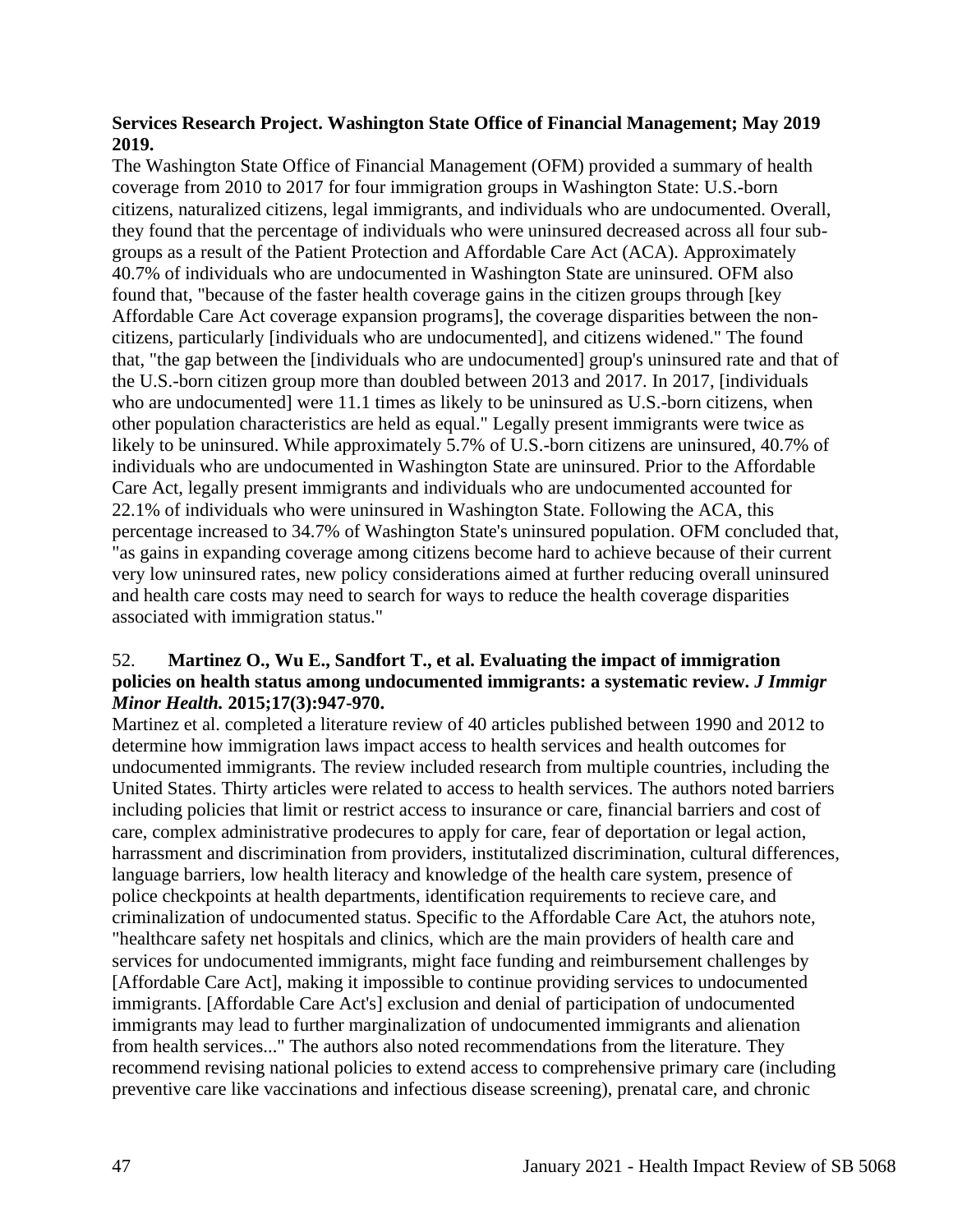disease management to decrease risk to public health and reduce the cost of emergency care. They recommend developing culturally and linguistically appopriate programs and training providers in cultural competency, linguistic competency, and cultural diversity. They also recommend that health care providers develop relationships and referral systems with community organizations to connect immigrants with information about their rights, citizenship pathways, and educational opportunities. Lastly, they recommend developing new support strategies for safety-net health care facilities (e.g. federally qualified health centers, community health centers).

53. **Hacker K., Anies M., Folb B. L., et al. Barriers to health care for undocumented immigrants: a literature review.** *Risk Management and Healthcare Policy.* **2015;8:175-183.** Hacker et al. completed a literature review of 66 articles published in the 10 years prior to this review to examine barriers to accessing health care for undocumented immigrants, and identifying strategies to address these barriers. Articles in the review included research from multiple countries, including the United States. Policy barriers to accessing health care included health insurance laws and documentation requirements to get services. Health system barriers included constraints related to work conflicts and transporation, constraints related to lack of translation services and culturally competent care, discriminantion in the clinic environment, and complex paperwork or registration systems to receive care. Individual level barriers included fear of deportation, stigma, shame about seeking services, lack of social capital, lack of financial capital to pay for services, limited health literacy or knowledge about the health care system, limited English proficiency, and cultural differences. Overall, the largest barrier identified through the review was "national policies excluding undocumented immigrants from receiving health care" with the majority of policies restricting access to health insurance. The authors state, "because insurance was generally required for affordable care or required to recieve services at all, these laws effectively barred access to care [for undocumented immigrants]." The authors identified five catetories of recommendations: 1. Change policies; 2. Extend insurance options; 3. Expand the safety net; 4. Train providers; 5. Educate undocumented immigrants on navigating the health care system. Specific to changing policy, recommendations include expanding health care access regardless of immigration or citizenship status, giving full rights to health care for all immigrants, and delaying deportation until care is completed. Recommendations related to insurance included allowing all immigrants access to a state funded health plan, providing insurance to all workers regardless of immigration status, providing a limited insurance option to preventive care or by disease, and offering sliding-scale payment systems. Safety net recommendations included expanding the capcity of clinics (e.g. federally qualified health centers, public hospitals, community health centers, state and local public health clinics) to provide care to immigrants through additional state support, and providing health education in alternative settings (e.g. faith-based organizations). Training recommendations included educating providers to understand the specific medical needs of immigrant communities, to use interpretation services, and to understand immigration laws. Health literacy recommendations included educating immigrants about the health care system and their right to health care as well as connecting immigrants with "culturally appopriate navigators in health care environments" to help navigate services. The authors note that an important limitation is that, "many of the recommendations we have identified in the reviewed articles have not been tested so it is difficult to ascertain whether or not they would be deemed successful."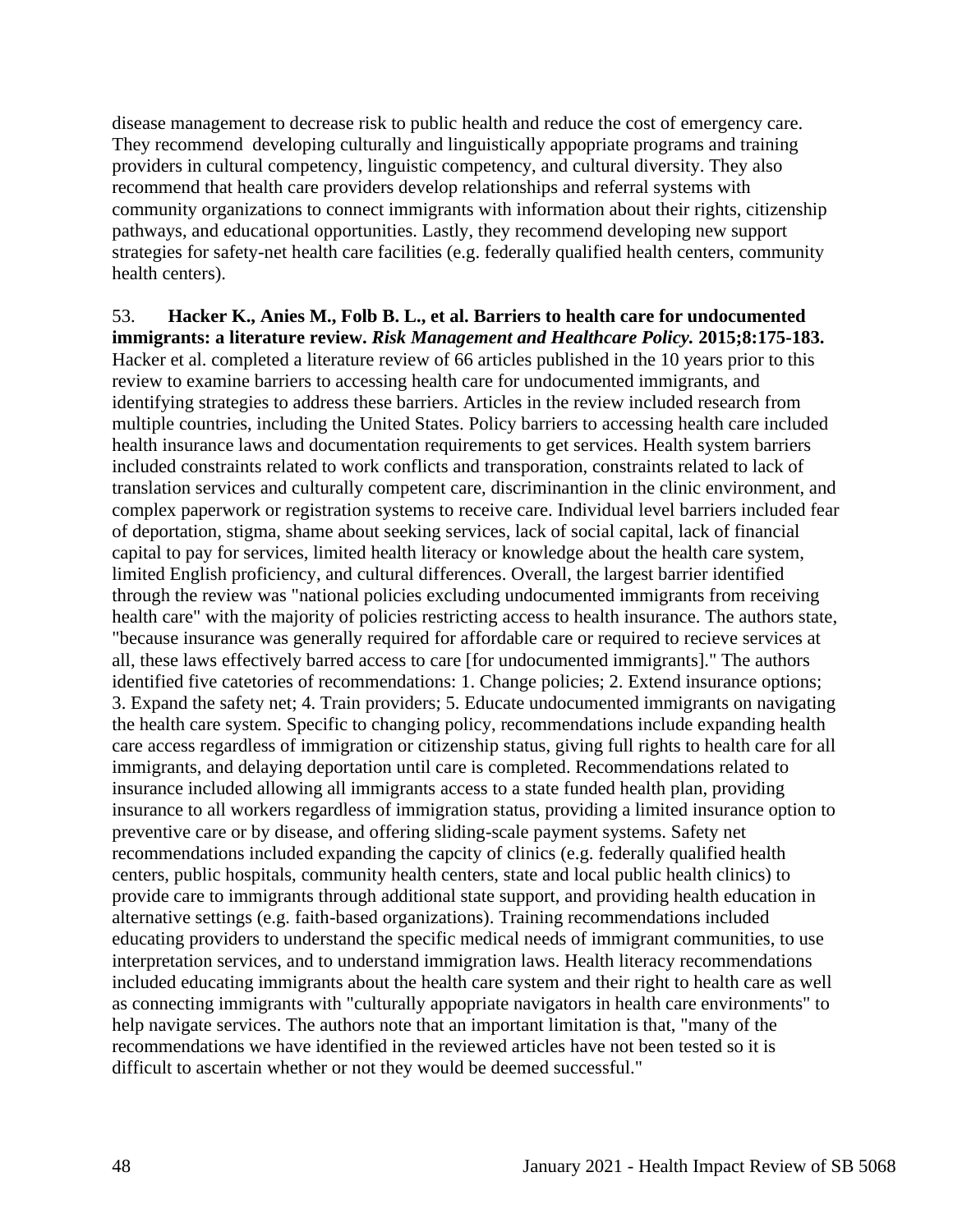#### 54. **Ho J. R., Hoffman J. R., Aghajanova L., et al. Demographic analysis of a low resource, socioculturally diverse urban community presenting for infertility care in a United States public hospital.** *Contracept Reprod Med.* **2017;2:17.**

Ho et al. summarized the literature about access to infertility care. They stated that only 24% of the demand for assisted reproductive technogies are met in the United States and that geography, income, insurance status, language and cultural barriers, and beaurocracy within the public health system all create barriers to accessessing infertility care. As part of this study, Ho et al. also recurited women who were presenting for infertility treatment at a public, county-based, low resource clinic and at a a high resource infertility clinic in San Francisco. They surveyed 87 patients and collected information related to English proficiency, parity, ethnicity, immigrant status, income level, and education level. They compared these demographics with length of infertility and infertility diagnosis to determine if there were differences by subgroup. Length of infertility served as a proxy for difficulty in accessing health services. Patients at the lowresource clinic were more likley to speak a langauge other than English, to have immigrated to the United States, to have a lower annual income, amd to have less than a college degree as compare to patients at the high resource clinic. They found that, "after controlling for age at the initiation of pregnancy attempt, lower education level, lower income, and immigrant status were significantly correlated with a longer duration of infertility." For example, the authors found that, "[patients] reporting an income [greater than or equal to] \$100,000 presented to clinic approximately 6 months earlier than those with an income [less than]  $$100,000$  ([beta] = -6.2, p= 0.04)." They also found that, "women with insufficient income to pay for [assisted reproductive technologies] services experience an insurmountable gap in access to care." They note that infertility treatments are excluded from coverage under the Affordable Care Act, and that most county, state, and federal public health programs do not cover basic infertility services. The authors state, "in the US, price is a barrier that separates those that are able to pay for standard of care treatment vs those that must accept substandard or no care in many cases." In addition to cost of care, the authors also point out that provider bias and implicit assumptions about income, patient ability to navigate the health care system, and low health literacy may also serve as barriers to recieving care.

## 55. **Yen Wei, Mounts Thea. Washington State Health Services Research Project | Three Years' ACA Impact on Washington State's Health Coverage. Washington State Health Services Research Project. Olympia, Washington: Washington State Office of Financial Management; 2018.**

This OFM research brief details the reduction of uninsured Washingtonians since the implementation of key provisions of the Patient Protection and Affordable Care Act (ACA) in 2014. The overall uninsured rate in Washington declined from 14.0 percent in 2013 prior to the ACA to 8.2 percent in 2014. It decreased to 5.4 percent in 2016 and was expected to stay approximately constant in 2017. With few exceptions, the decrease in uninsured rates was seen in all demographic groups assessed. All age groups under age 65 years (i.e., age at which individuals are eligible for Medicare) experienced declines in their uninsured rates in 2014 and 2015. "In particular, the 18-25 age group's uninsured rate declined from 24.6 percent in 2013 to 9.9 percent in 2015 and, in the 26-45 age group, from 23.7 percent to 10.1 percent." In 2016 and 2017, changes were not statistically significant. In regards to family income, both those with income below 100% of the Federal Poverty Level (FPL) and those with income at 100-138% of the FPL had uninsured rates above 25% prior to Medicaid expansion in 2013. The uninsured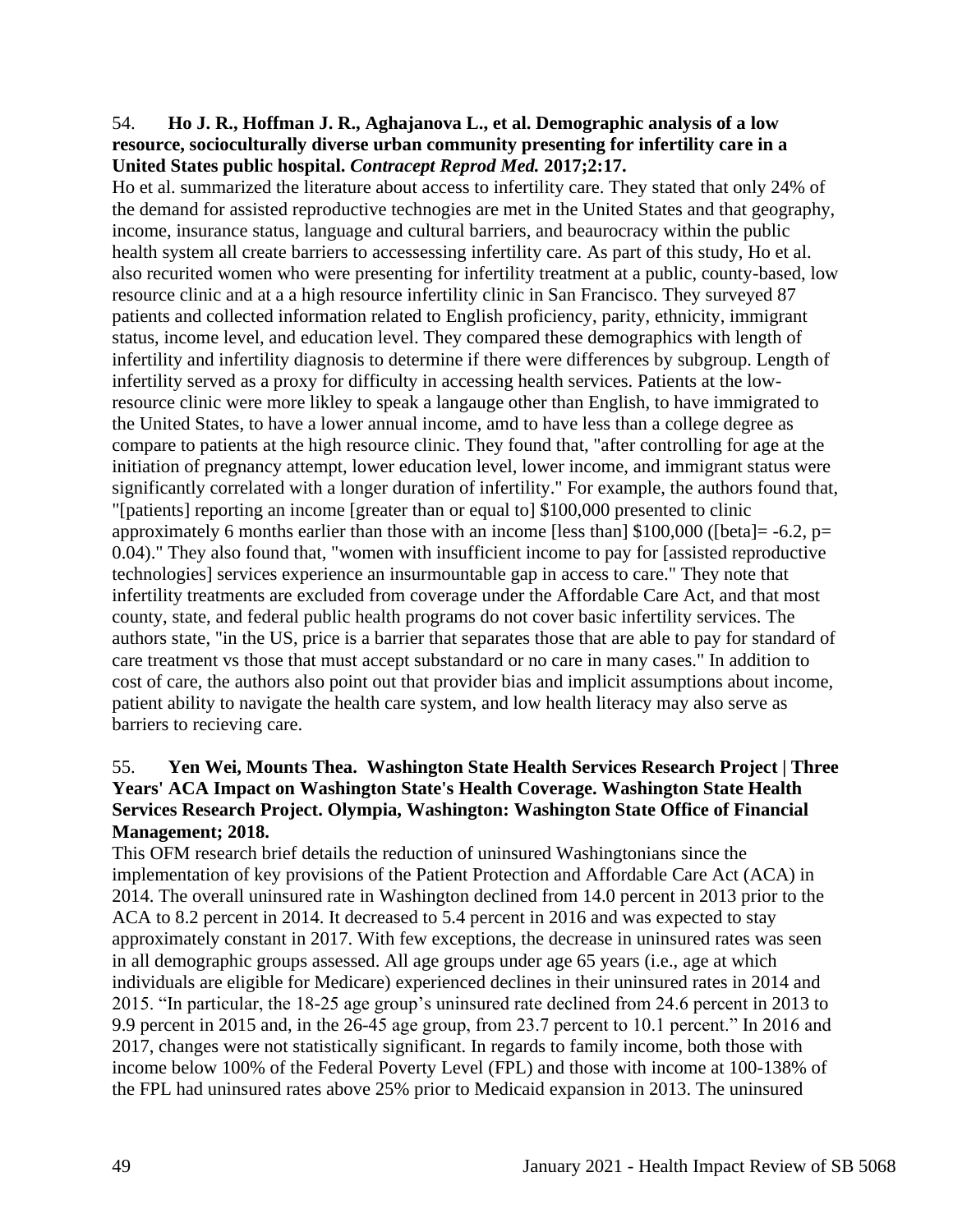rates among these two groups were approximately "10 percentage points higher than that of the next higher income group (139-400 percent FPL) in 2013." By 2017, uninsured rates among families with income ≤100-139% FPL were either statistically no different from or very close to the rate of the latter group (139-400% FPL). OFM data also show large disparities in the uninsured rates by race/ethnicity before 2014. The uninsured rates among communities of color were about two to five times as high as the rate of 7.3 percent for the white group in 2013 (Figure X).1 In 2014 and 2015, uninsured rates among black, Asian and Pacific Islanders, and multi-race groups decreased to "the same level or just slightly higher than the white group's rate, which itself declined to [5%]."1 However, American Indian/Alaska Native (AI/AN) and the nonspecified "other one-race" group, "still had high uninsured rates in 2015 despite having had remarkable drops from the high rates in 2013" (30.2% to 14.9% for AIAN and 36.6% to 21.7% for "other one-race").

#### 56. **The Henderson Center for Social Justice Berkeley Law. Equal opportunity: The Evidence- a summary of key ideas , current research, and relevant information for those who aim to promote and protect equal opportunity. University of California Berkeley; 2012.**

University of California Berkeley's Henderson Center for Social Justice provided an overview and history of equal opportunity efforts in the U.S. They use the term "equal opportunity" to include both affirmative action and equal opportunity efforts. Affirmative action and equal opportunity programs began as a result of the Kennedy Administration's Executive Order 10925, which required government contractors to "take affirmative action to ensure that applicants are employed, and that employees are treated during employment, without regard to their race, creed, color, or national origin." This report summarizes information related to contracting, education, wealth, homeownership, and other factors. It stated that "overall, people of color rate their health status lower than Whites ([non-Hispanic]). The life expectancy at birth for African Americans is five years less than for Whites...In general, people of color report less access to health care and poorer quality health care than Whites ([non-Hispanic])." The report found that, "although the effect of [state affirmative action] bans are complicated to assess, there is a recurring pattern of decreased diversity." The report presents some research on Washington State. For contracting, transportation contracts awarded to minority-owned and women-owned businesses increased under affirmative action and decreased sharply after I-200 passed in 1998. Similarly, applications and enrollment by people of color decreased at University of Washington, and to a lesser degree at other public universities. For public employment, the authors note that, "in Washington, the diversity of state employees before and after the passage of the anti-equal opportunity Initiative 200 in 1998 has not been tracked." They noted that Washington State began tracking this information in 2006, and that the current state workforce is similar in diversity to the private sector, though people of color were slightly less represented.

## 57. **Poel A. Health of Washington State Report: Mortality and Life Expectancy. Data Update 2015. Washington State Department of Health; 2015.**

Poel presents Washington state data on mortality and life expectancy. The data show that ageadjusted death rates were higher in Washington census tracks with higher poverty rates. The state data also show that American Indian/Alaska Natives, Native Hawaiian/Other Pacific Islanders, and black residents had the highest age-adjusted death rate and shortest life expectancy at birth compared to other groups in the state. Children 1-4 and 5-14 experience the lowest mortality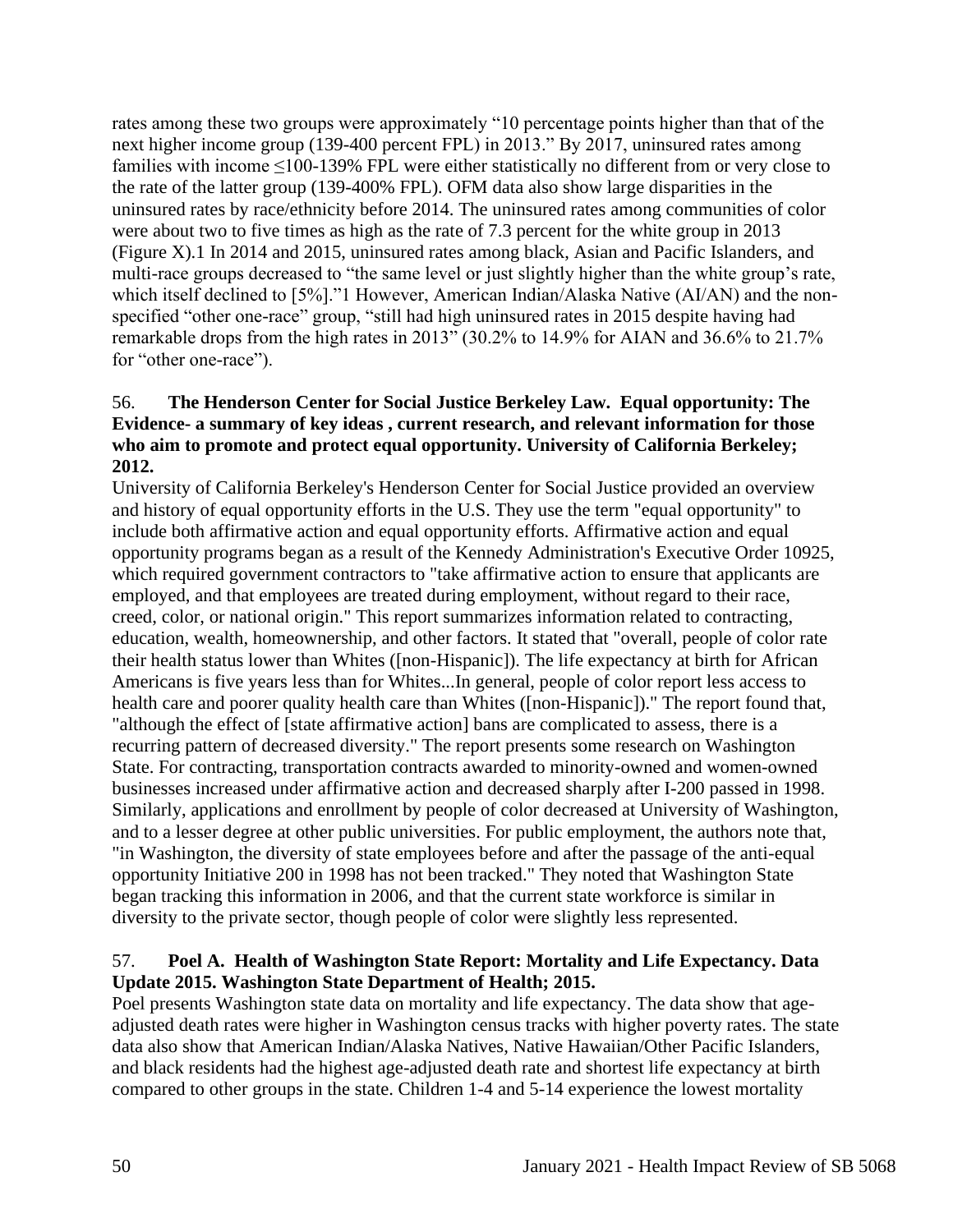rates, with no difference between sexes. However, in each of the remaining age groups, death rates among men are higher than death rates for women, including among those aged 85 or older.

#### 58. **Kemple Angela. Health of Washington State Report: Coronary Heart Disease. Tumwater, Washington: Washington State Department of Health; 17 February 2016 2016.**

Kemple presents data from Washington regarding coronary heart disease in the state. Washington data from the Behavioral Risk Factor Surveillance System (BRFSS) from 2012- 2014 combined, age-adjusted coronary heart disease death rates were 1.7 times higher for Washington residents in census tracts where less than 15% of the population were college graduates compared to rates in census tracts where 45% or more of the population were college graduates. Further, BRFSS data also show that age-adjusted diabetes prevalence is highest among Native Hawaiians and Other Pacific Islanders, American Indian/Alaska Native, and Blacks. The numbers and rates of coronary heart disease deaths in Washington increase with age. In each age group, men have higher rates than women

# 59. **Prather Cynthia, Fuller Taleria R., Marshall Khiya J., et al. The Impact of Racism on the Sexual and Reproductive Health of African American Women.** *Journal of Womens Health (Larchmt).* **2016;25(7):664-671.**

Prather et al. use the socioecological model to describe racism and its effect on African American women's sexual and reproductive health. Authors examine the historical context of racism (e.g., medical experimentation) as well as institutional racism (society), personally mediated racism (neighborhood/community), and internalized racism (family/interpersonal supports and individual). Authors concluded, "[i]n both historical and contemporary contexts, race-based mistreatment has been shown to place African American women at increased risk for HIV/STIs, pregnancy-related complications, and early mortality."

# 60. **Eichelberger Kacey Y., Doll Kemi, Ekpo Geraldine E., et al. Black Lives Matter: Claiming a Space for Evidence-Based Outrage in Obstetrics and Gynecology.** *American Journal of Public Health.* **2016;106(10):1771-1772.**

This AJPH perspective provides an overview of why authors believe the phrase "Black Lives Matter" should inform obstetric and gynecological care.

# 61. **Kemple Angela. Health of Washington State Report: Stroke. Tumwater, Washington: Washington State Department of Health; 2016.**

Kemple presents data from Washington regarding stroke in the state. Washington data from the Behavioral Risk Factor Surveillance System (BRFSS) from 2012-2014 show that among adults, the percentage of persons with stroke increased as household income decreased. This relationship was also true for education. Further, BRFSS data also show that age-adjusted diabetes prevalence is highest among those who are black and American Indian/Alaska Native. The rate for Native Hawaiian and other Pacific Islander residents is also high (81 deaths per 100,000 people), but subject to greater random variation than rates for other groups because of small numbers. Men ages 45–74 have higher stroke death rates than women, and women ages 85 and older have higher stroke death rates than men.

# 62. **Health of Washington State: Mental Health. Washington State Department of Health; 2008.**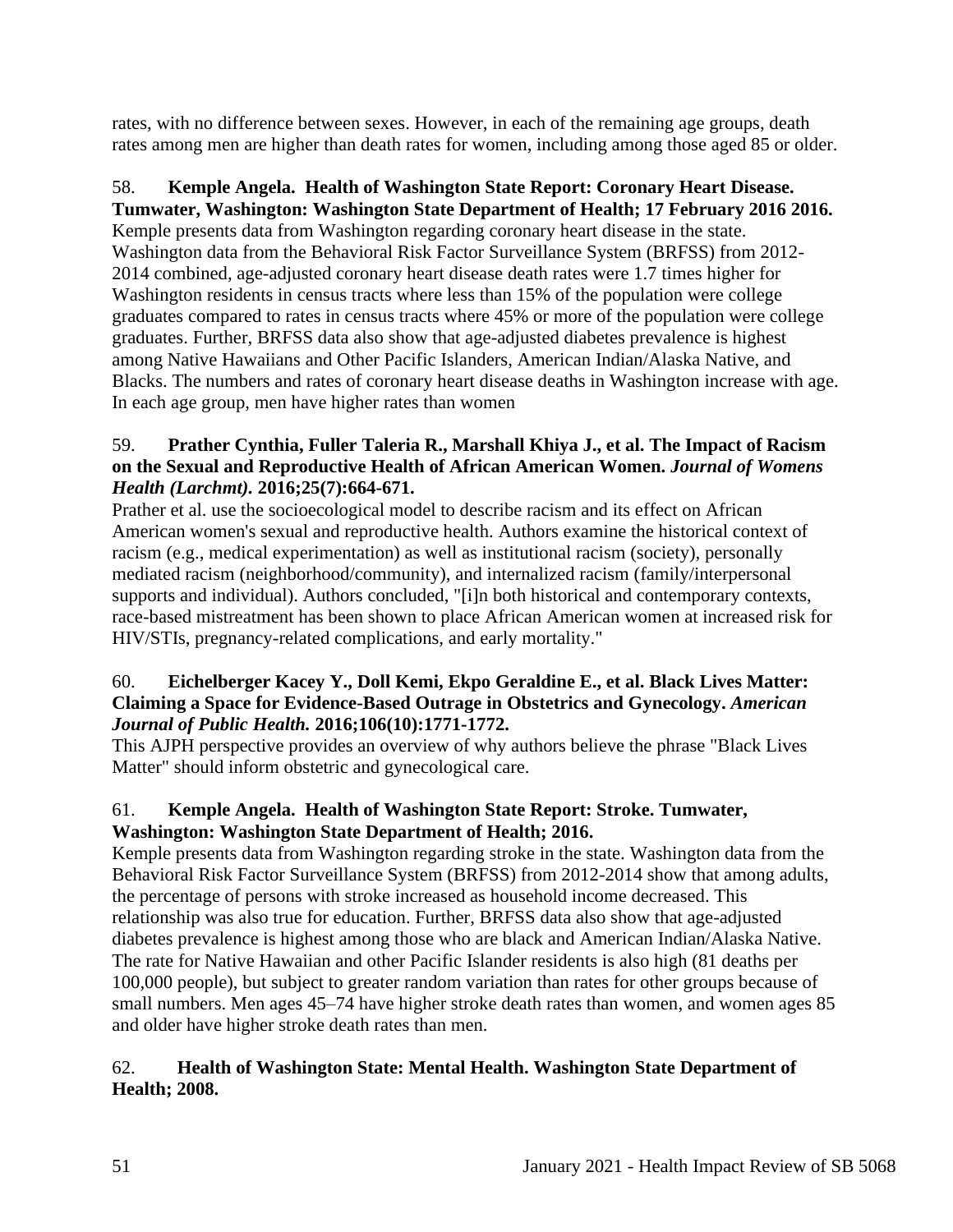Washington Behavioral Risk Factor Surveillance System (BRFSS) data from 2004-2006 indicate that American Indians/Alaska Natives and non-Hispanic Black individuals reported significantly higher rates of poor mental health compared to other groups. These relationships persisted after adjusting for additional factors such as age, income, and education. Washington BRFSS data also show an association between lower annual household income and poor mental health, a relationship that was also shown with education. It is well understood that mental health is also closely related to other areas such as employment opportunities, physical health, and substance abuse. This report also highlights a Washington State study from 2002 that reveal that 16% of individuals in the state who were receiving publicly funded mental health services had at least one felony conviction, a rate over twice that of the general population.

# 63. **Christensen Trevor, Weisser Justin. Health of Washington State Report: Tobacco Use. Washington State Department of Health; 2015.**

Christensen et al. report Washington state Behavioral Risk Factor Surveillance System (BRFSS) data from 2012 to 2014 indicate that prevalence of smoking decreases as income and levels of education increase. Further, American Indians and Alaska Natives (AI/AN) and Native Hawaiian/Other Pacific Islander populations have significantly higher smoking rates than white, black, Hispanic, and Asian populations.

# 64. **Kemple Angela. Health of Washington State Report: Diabetes. Washington State Department of Health; 2016.**

Kemple presents data from Washington regarding diabetes in the state. Washington data from the Behavioral Risk Factor Surveillance System (BRFSS) from 2012-2014 show that among adults, the percentage of persons with diabetes increased as household income decreased. This relationship was also true for education. Further, BRFSS data also show that age-adjusted diabetes prevalence is highest among those who are Hispanic, American Indian/Alaska Native, and black.

# 65. **VanEenwyk J. Health of Washington State Report: Socioeconomic Position in Washington. Washington State Department of Health; 2016.**

VanEenwyk presents data about socioeconomic position in Washington State including differences within the state as well as statewide differences compared to national data. Data indicate that compared to the United States as a whole, fewer Washington residents are living in poverty and a higher percentage of residents ages 25 and older have college degrees. However, these economic resources are not evenly distributed among all Washington residents. Females in Washington were more likely to be living in poverty than males and were also more likely to have lower wages. Further, American Indian and Alaska Native, Hispanic, and black residents had higher percentages of living in poverty and lower median household incomes compared to other groups. Data also indicated that counties in eastern Washington were more likely to have high poverty rates and high rates of unemployment than counties in western Washington.

# 66. **Ellings Amy. Health of Washington State Report: Obesity and Overweight. Washington State Department of Health; 2015.**

Ellings reports Washington state Behavioral Risk Factor Surveillance System (BRFSS) data from 2002-2014, which shows that obesity rates are the highest among low income families and that as income increases, rates of obesity decrease. Further, individuals that graduated college or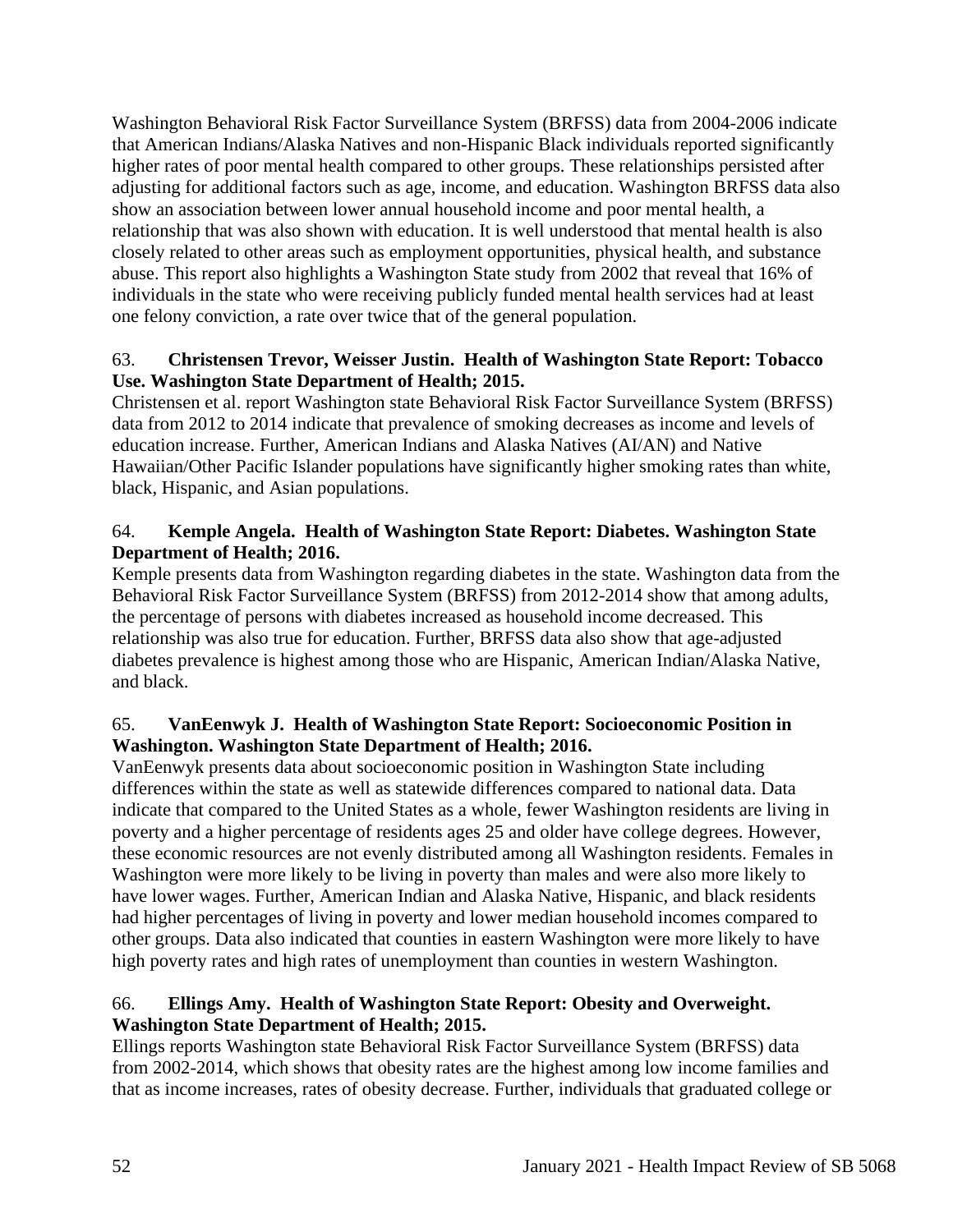attended some college had lower rates of obesity than those who had a high school education or less. Black, American Indian and Alaska Native, and Hispanic Washington residents had higher rates of obesity even after accounting for gender, income, education, and age.

# 67. **Health of Washington State Report: Mental Health. Tumwater, Washington: Washington State Department of Health; 2007.**

This document presents data from Washington regarding poor mental health in the state. Washington data from the Behavioral Risk Factor Surveillance System (BRFSS) 2004-2006 show that among adults, the percentage of adults who report 14 or more days of poor mental health in the previous month increased as household income decreased. The relationship of mental health and education is similar to that of mental health and income. American Indians and Alaska Natives reported significantly higher rates of poor mental health (19%  $\pm$ 4%) than other racial and ethnic groups.

#### 68. **Gynecologists The American College of Obstetricians and. Committee Opinion: Access to Contraception. 2015.**

In this brief, the American College of Obstetricans and Gynecologists (ACOG), Committee on Health Care for Underserved Women summarizes barriers to accesssing contraceptive care and presents recommendations to improve access. In general, ACOG recognizes that barriers to contraceptives include lack of knowledge and misperceptions by individuals, lack of knowledge about the risks and benefits of contraceptives by providers, restrictive legal rulings and legislation, costs and insurance coverage, religious and ethical beliefs, appopriate payment and reimbursement for clinician services, and unnecessary medical practices. ACOG states that the unintended pregnancy rate for low-income women is five times the rate for women in the highest income bracket. They state that low-income women are less likely to be insured, and that federal programs like Title X and Medicaid are underfunded and cannot provide coverage for all women. Specific to increasing access for low-income women, ACOG recommends continued funding for the federal TItle X family planning program and Medicaid family planning services.

# 69. **Bahn K, Kugler A, Mahoney M, et al. Linking Reproductive Health Care Access to Labor Market Opportunities for Women. Center for American Progress; 2017.**

This Center for American Progress report examines the relationships between economic status and reproductive health. The report concludes that, "women's economic empowerment, as measured by women's labor force participation, earnings, and mobility, is correlated with stronger measures of upholding reproductive rights and health care access." They found that states with better access to reproductive health care also have the greatest economic opportunity for women. Low-income women face barriers due to lack of insurance and restrictive state laws that have economic implications (e.g. requirements that women have multiple doctors offices or unnecessary waiting period before recieving an abortion result in additional costs for travel, child care, missed work, etc.). These barriers "affect those who already have the least resources and face the most barriers to recieving medical care, exacerbating economic inequality." While income is a barrier to accessing reproductive heatlh care, recieving reproductive health care also impacts a women's future economic opportunities. For example, access to contraception and abortion "has serious economic consequences for women, in both immediate costs as well as long-term effects on economic stability and progress." This suggests that the relationship between socioeconomic status and access to reproductrive health care is cumulative and cyclic.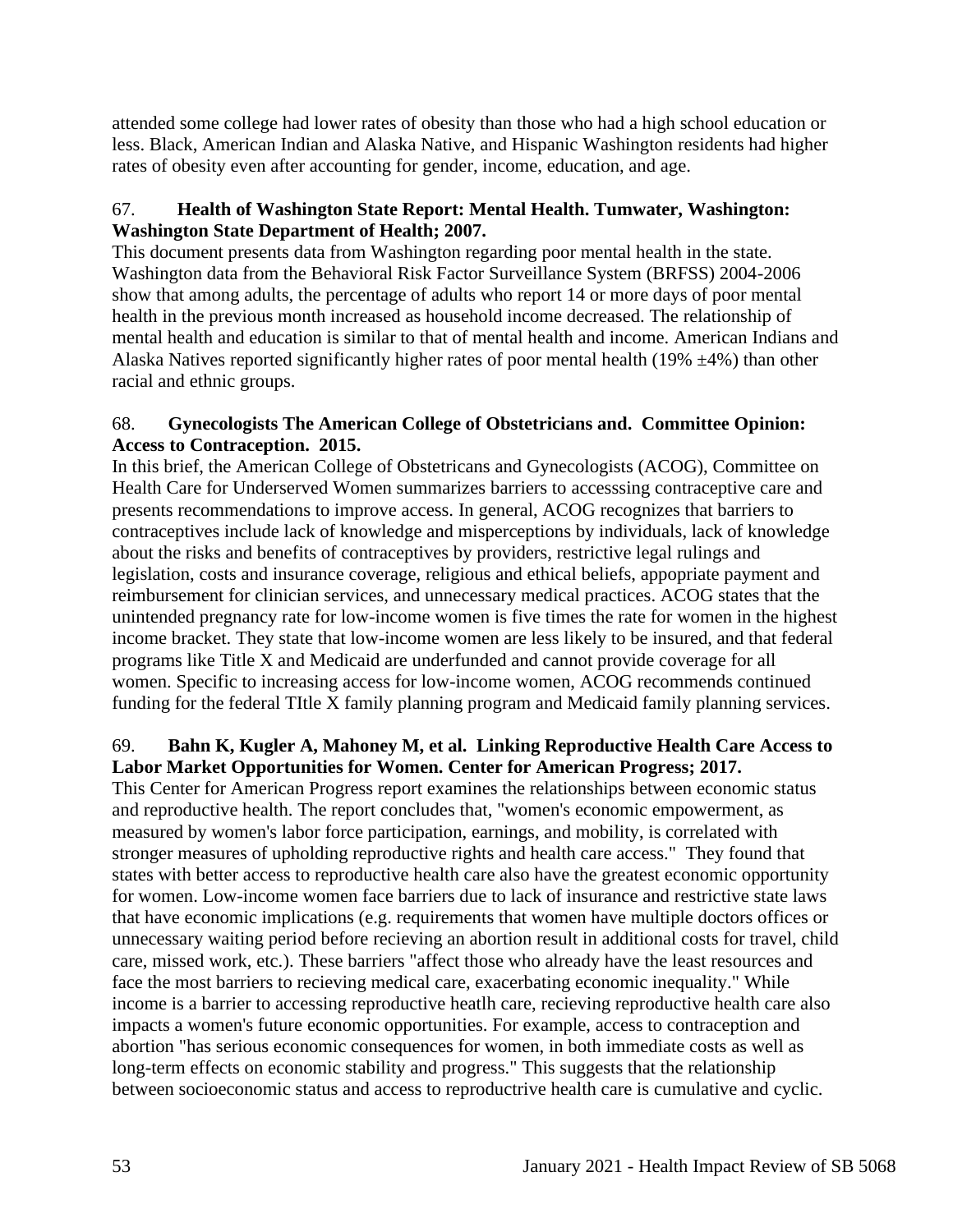#### 70. **Akinyemiju T. F., Soliman A. S., Yassine M., et al. Healthcare access and mammography screening in Michigan: a multilevel cross-sectional study.** *International Journal for Equity in Health.* **2012;11(16).**

Socioeconomic status and access to healthcare may contribute to disparities in use of available mammography screening. Women of lower socioeconomic status and women living in neighborhoods of lower socioeconomic status are less likely to have mammography screening. Akinyemiju et al. analyzed data from the 2008 Michigan Sepcial Cancer Behavioral Risk Factor Survey (modeled after the Centers for Disease Control and Prevention's Behavioral Risk Factor Surveillance Survey) with women aged 40 or older to determine risk factors, family history, screening behaviors, and cancer knowledge. Access to health care was measured by health insurance status, having a usual place of care, and having a usual healthcare provider. Socioeconomic status was measured at the individual and county levels based on measures of affluence, disadvantage, and immigration. Overall, Their analysis found that having no usual source of care reduced the likelihood of receiving a mammogram by  $54\%$  (OR= 0.46, 95% CI= 0.21-0.99), having no healthcare provider reduced the likelihood of recieving a mammogram by 68% (OR= 0.32, 95% CI= 0.15-0.69), and having no health insurance reduced the likelihood of recieving a mammogram by 73% (OR=  $0.27$ , CI=  $0.14$ - $0.54$ ). None of the county level factors (including county level socioeconomic status) were significant. The authors concluded that the primary barriers to mammography screening were lack of health insurance and not having a usual healthcare provider.

#### 71. **Henry K.A., Sherman R., Farber S., et al. The joint effects of census tract poverty and geographic access on late-stage breast cancer diagnosis in 10 US states.** *Health and Place.* **2013;21:110-121.**

Henry et. al. evaluated the impact of poverty and geographic access to mammography on stage of breast cancer diagnosis. They cite previous research showing disparities in breast cancer stage at diagnosis by race and ethnicity, insurance status, income, education, and neighborhood conditions (area socioeconomic status and residential segregation). They state that access to mammography screening plays a role in early detection of breast cancer, and assumed that latestage diagnosis of breast cancer could be indicative of disparate access to mammography services. The authors noted that stage at diagnosis is an imperfect measure of access to mammography facilities, but use this indicator due to data availability. Using state cancer registry data, Henry et. al. evaluated breast cancer data for 161,619 women aged 40 or older from 10 states (Arkansas, California, Idaho, Iowa, Kentucky, New Hampshire, New Jersey, New York, North Carolina, and Oregon). They examined the relationship between stage at breast cancer diagnosis, geographic accessibility (measured by relationships between distance from a mamography facility location and road travel times), rural/urban residence, and census tract poverty. Overall, they found that, "stage differed significantly by age, race/ethnicity, insurance, census tract poverty, rural/urban residence, travel time to the nearest mammography facility, geographic access based on our derived access score, and state." They found a direct relationship between poverty and late-state breast cancer diagnosis, such that the odds of being diagnosed with late-stage breast cancer is 1.3 times  $(95\%$  Cl= 1.26-1.34) greater in census tracts with poverty rates >20% than the odds of being diagnosed in census tracts with poverty rates <5%. They authors also found that, "after adjusting the models for census tract poverty, there was no evidence that geographic access measures were associated with late-stage diagnosis of breast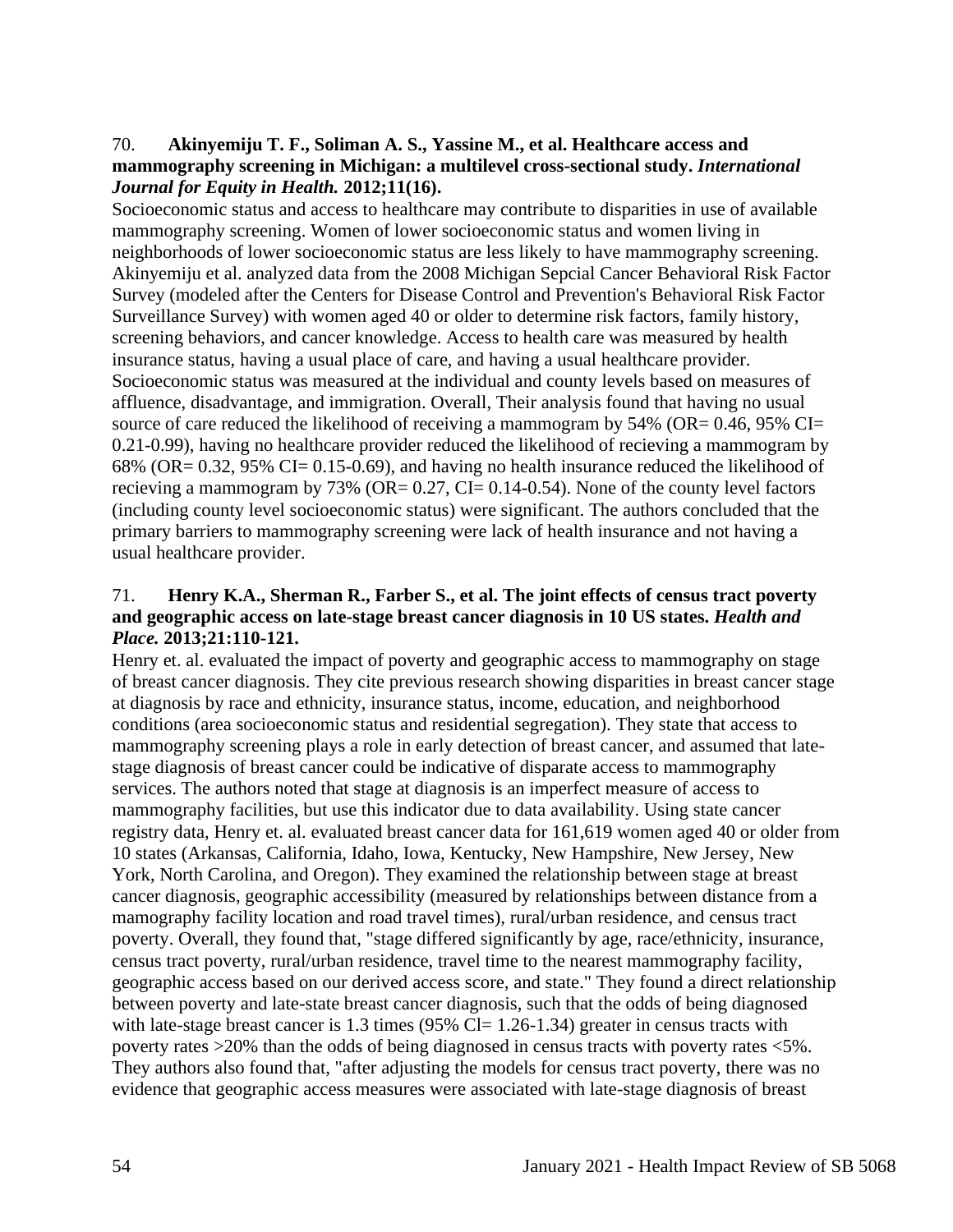cancer." They suggest that, "specific interventions, such as the introduction of mobile mammography units or new permanent facilities in rural areas may have reduced travel time to mammography facilities to a level that improves any historical disparities among rural versus urban women." Poverty remained a significant, independent predictor of late-stage diagnosis. Similarly, the authors state that increased odds of late-stage breast cancer diagnosis in high poverty areas are the same for all women regardless of geographic accessibility. Therefore, the authors concluded that women in high poverty areas and women without health insurance were at greatest risk of being diagnosed at a late stage of breast cancer.

# 72. **Zimmerman M. S. Information Poverty and Reproductive Healthcare: Assessing the Reasons for Inequity between Income Groups.** *Social Work in Public Health.*  **2017;32(3):210-221.**

Zimmerman provided a summary of the literature examining the relationship between socioeconomic status and access to reproductive health care services. Her literature review identified barriers including, women's attitudes and beliefs; knowledge of services; lack of social support; transportation; clinic environment; existing laws and legislation; cost of care; insurance status; communication with healthcare workers; gender inequality; and intimate partner violence. She states that, "it is commonly known that in the United States women who are of low-income do not access reproductive healthcare services to the same advantage as women who are of higher income." She also cites previous research suggesting that income is a greater predictor of access to healthcare than race, and that low-income women were less likely to access reproductive care than higher-income women. As part of this study, Zimmerman completed 15 in-depth interviews with women of various socioeconomic status to determine barriers to accessing reproductive healthcare services and information. She conducted semistructured interviews with women in North Carolina to learn about how women seek reproductive healthcare, their experiences, and barriers to accessing care. Ten of the interviews were completed with women with an income below 200% of the federal poverty limit. She took extensive notes during the interview process, coded and analyzed all responses, and presented results by theme, following best practices for qualitative research. Despite use of best practices, this study has three main limitations, including small sample size, low generalizability, and the use of general or theoretical questions, rather than asking specifically about personal experience. Based on her in-depth interviews, she concluded that the primary barriers low-income women face in accessing reproductive health care include: clinical staff attitudes, knowledge of care available, cost of care, and lack of insurance. Zimmerman offers two solutions to address these barriers: 1. Work with social workers to increase awareness of and education about available healthcare and services within communities: 2. Train medical providers to positively engage with patients to improve understanding.

# 73. **Phillippi J. C., Myers C. R., Schorn M. N. Facilitators of prenatal care access in rural Appalachia.** *Women and Birth.* **2014;27(4):e28-35.**

Philippi et al. completed 29 qualitative interviews with pregnant women recieving prenatal care at a birth center in rural Applachia to determine what factors facilitate access to care. The authors concluded that, "women were willing to overcome barriers to access care that met their needs." The identified a number of barriers to acessing prenatal care, including insurance status, cost of care (e.g. Private insurance had more out-of-pocket expenses than Medicaid), service availablity (e.g. women valued being able to choose the type of prenatal care they wanted), provider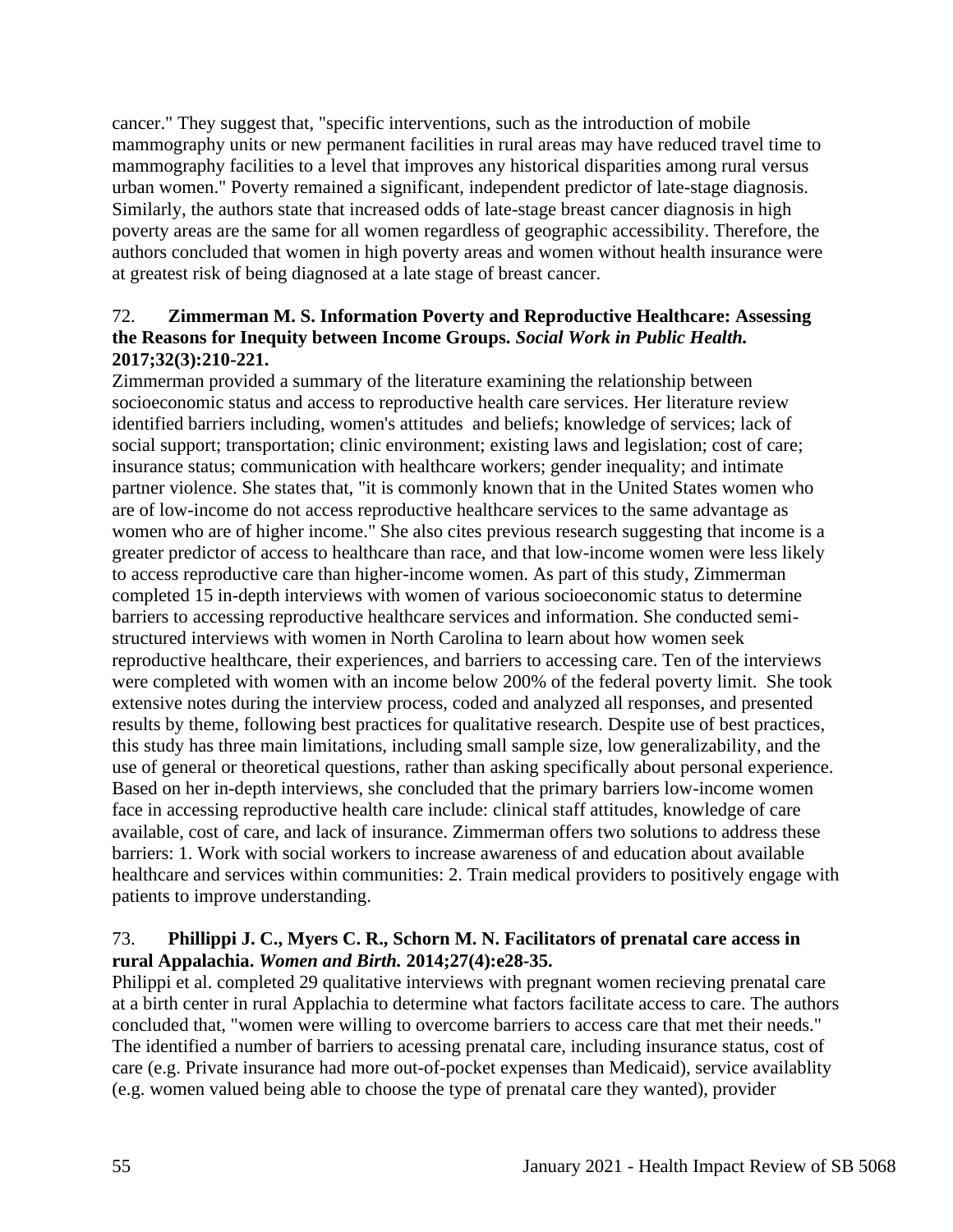availability (e.g. 20% of counties in Tennessee do not have any prenatal care provider, 39% of counties in Tennessee have provider shortages, study participants went to the only birth center in a 50 mile radius), competing priorities (e.g. other children and childcare needs, housing), transportation, work schedules, and social support. They suggest that factors that increase access include insurance (e.g. Medicaid eligibility provided greater access), patient-centered care (e.g. personalized, compassionate, not rushed, willing to answer questions), and welcoming clinic environments (e.g. minimal wait times, family-friendly). The authors align their findings with the Healthy People 2020 report that describes access as "a three step process, including: gaining entry into the health care system, accessing a place where needed services are provided, and finding a provider with whom the individual can communicate and trust."

## 74. **Quality Agency for Healthcare Research and. 2016 National Healthcare Quality and Disparities Report. Rockville, MD: U.S. Department of Health and Human Services; 2017.**

The National Healthcare Quality and Disparities Report is mandated by Congress and has been published every year since 2003. The intent of the report is to summarize the quality of healthcare recieved by people in the United States, and to identify disparities in care and access to care by priority populations. It evalutes quality of healthcare in six core areas: person-centered care, patient safety, healthy living, effective treatment, care coordination, and care affordability. The report uses four main measures for access to care: having health insurance, having a usual source of care, encoutering difficulties when seeking care, and recieving care as soon as wanted. Over time, the report has found disparities in access to care based on race and ethnicity, socioeconomic status, age, sex, disability status, sexual orientation, gender identity, and residential location. The 2016 report concluded that, while disparities in health insurance status decreased since 2014, about 70% of care affordability measures have not changed since 2010 and disparities in care persisted for poor and uninsured populations in all priority areas. The report stated, "poor people experienced worse access to care compared with high income people for all access measures except one" and "more than half of measures show that poor and lowincome households have worse care than high-income households." Further, the report concluded that "significant disparities continue for poor people compared with high-income people who report they were unable to get or were delayed in getting need medical care due to financial or insurance reasons."

## 75. **Ethics Committee of the American Society for Reproductive Medicine. Disparities in access to effective treatment for infertility in the United States: an Ethics Committee opinion.** *Fertil Steril.* **2015;104(5):1104-1110.**

The Ethics Committee of the American Society for Reproductive Medicine summarized disparities in accessing fertility treatments in the U.S. The Committee reports that approximately 11% of women and 9.4% of men of reproductive age experience difficulty with fertility, but only 38% of women experiencing fertility problems use infertility services and only 24% of the need for assisted reproductive technology (ART) is being met. They found that disparities in accessing infertility service and ART exist due to race, ethnicity, geography, and socioeconomic status. However, "economic factors are the chief contributors to disparities in access to effective treatment." Barriers include differential counseling and referrals from providers (e.g. based on assumptions about an individual's or couple's socioeconomic status, whether a person deserves to be a parent or can raise a child, marital status, and sexual orientation/gender identity), lack of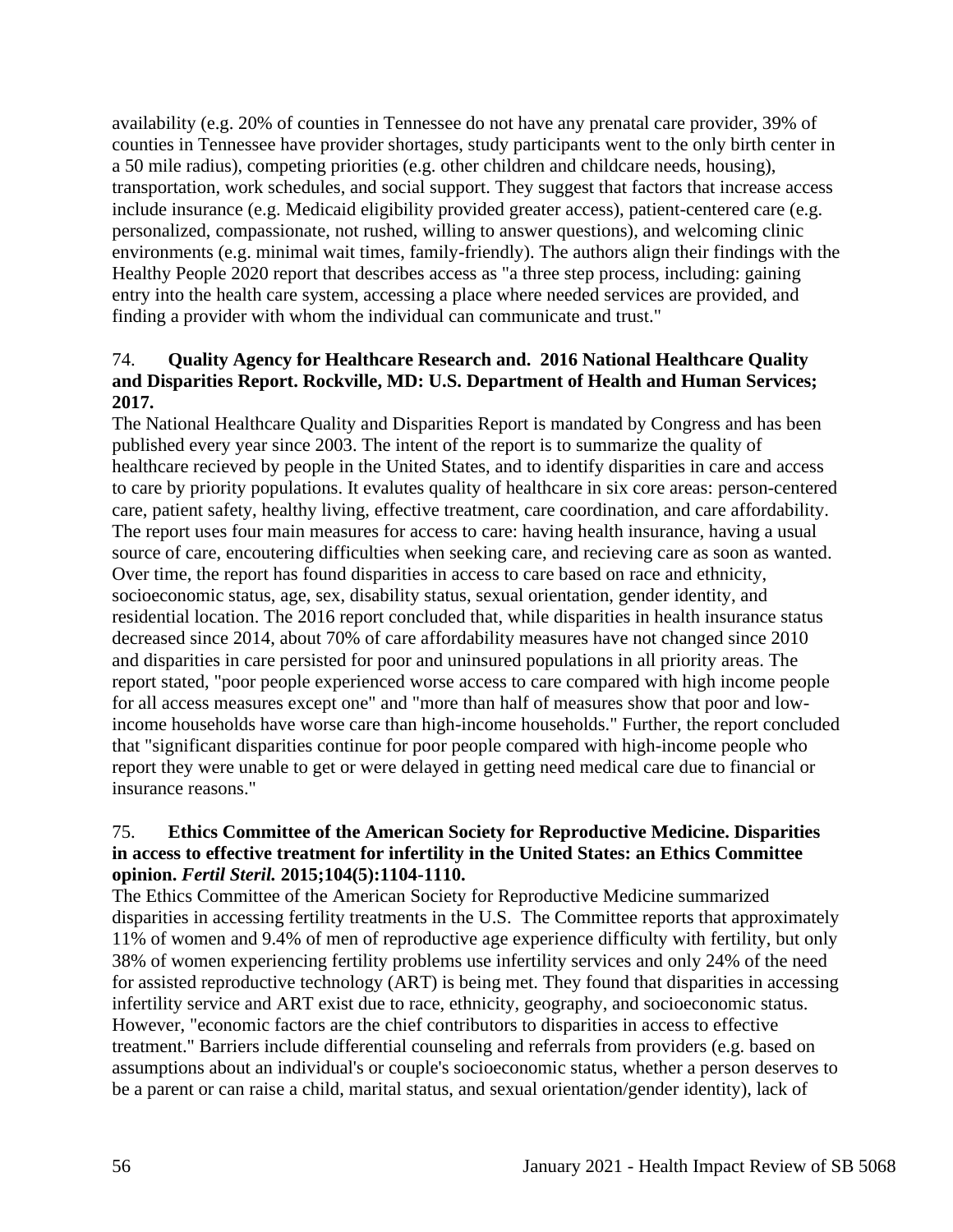health insurance coverage (e.g. the Affordable Care Act does not include infertility care as an esssential health benefit, public insurance (including Medicaid) does not cover ART), cost of care (e.g. in vitro fertilization costs can exceed \$19.000 out-of-pocket), transportation costs, ability to take time off from work, distance from clinics or providers (e.g. 16 states had 5 or fewer IVF providers, with most providers centered in areas of high median income), fear of stigmatization (e.g. aversion to being labeled as "infertile"), limited English proficiency, cultural or religious beliefs, lack of service availablity at relgiously-affilited hospitals and clinics, and lack of federal policy and restrictive state policies (e.g. some states provide mandated insurance coverage, other states require a 2-year wait period). The Ethics Committee also proposed recommendations to reduce these disparities, including increasing insurance coverage (e.g. state mandated insurance coverage has been shown to increase the use of fertility services threefold), reducing the cost of treatment, increasing partnerships between providers and non-profit organizations that can reduce costs for patients, improving provider awareness of treatment disparities, training providers in cultural competency, improving referrals to providers and institutions that can provide ART, improving data collection (e.g. race and ethnicity are only captured 65% of the time according to data from the Society for Assisted Reproductive Technology Clinic Outcomes Reporing System), and improving public education to increase understanding about prevention, signs, and treatment of infertility.

#### 76. **Todd Ana, Stuifbergen Alexa. Breast Cancer Screening Barriers and Disability.**  *Rehabilitation Nursing.* **2012;37(2):74-79.**

Authors Todd and Stuifbergen (2012) review and summarize the barriers to breast cancer screening for women with disabilities. The following categories emerged: finances, environment, physical limitations, health care providers' attitudes and lack of knowledge, and psychosocial issues. Financial: with 41% of women with disabilities living at or below the national poverty line, financial barriers are particularly salient. Lack of insurance coverage and cost were cited by many studies as barriers to receiving mammograms (yet post-ACA research may yield different results due to differences in coverage). Environmental: transportation-related barriers included unreliable or limited public transportation (especially for women in rural areas and those for whom fatigue is a barrier to daily activities), needing to schedule ahead for transportation, and relying on family members for transporation. Equipment also posed a barrier to many, especially those who cannot stand to use standard mammography equipment. Physical: those with more severe disabilities, especially motor impairments, were less likely than those without disability to receive a mammogram (13% versus 44%). Providers: many providers treat women with disabilities in a condescending manner, ignore routine female screening needs, and fail to recommend mammograms. Women with disabilities are less satisfied with their care and thus more likely to delay or forgo care in the future. Psychosocial: women with disabilities are more likely to have depression than those without disabilities (30% versus 8%), and women who are depressed are less likely to receive mammograms.

## 77. **Drew J. A., Short S. E. Disability and Pap smear receipt among U.S. Women, 2000 and 2005.** *Perspect Sex Reprod Health.* **2010;42(4):258-266.**

Drew and Short (2010) analyzed data from the National Health Interview Surveys in order to determine the relationship between disability and Pap tests. The authors selected data from the 2000 and 2005 National Health Interview Surveys. The NHIS is an annual household survey conducted in person by interviewers from the US Census Bureau. This analysis included a total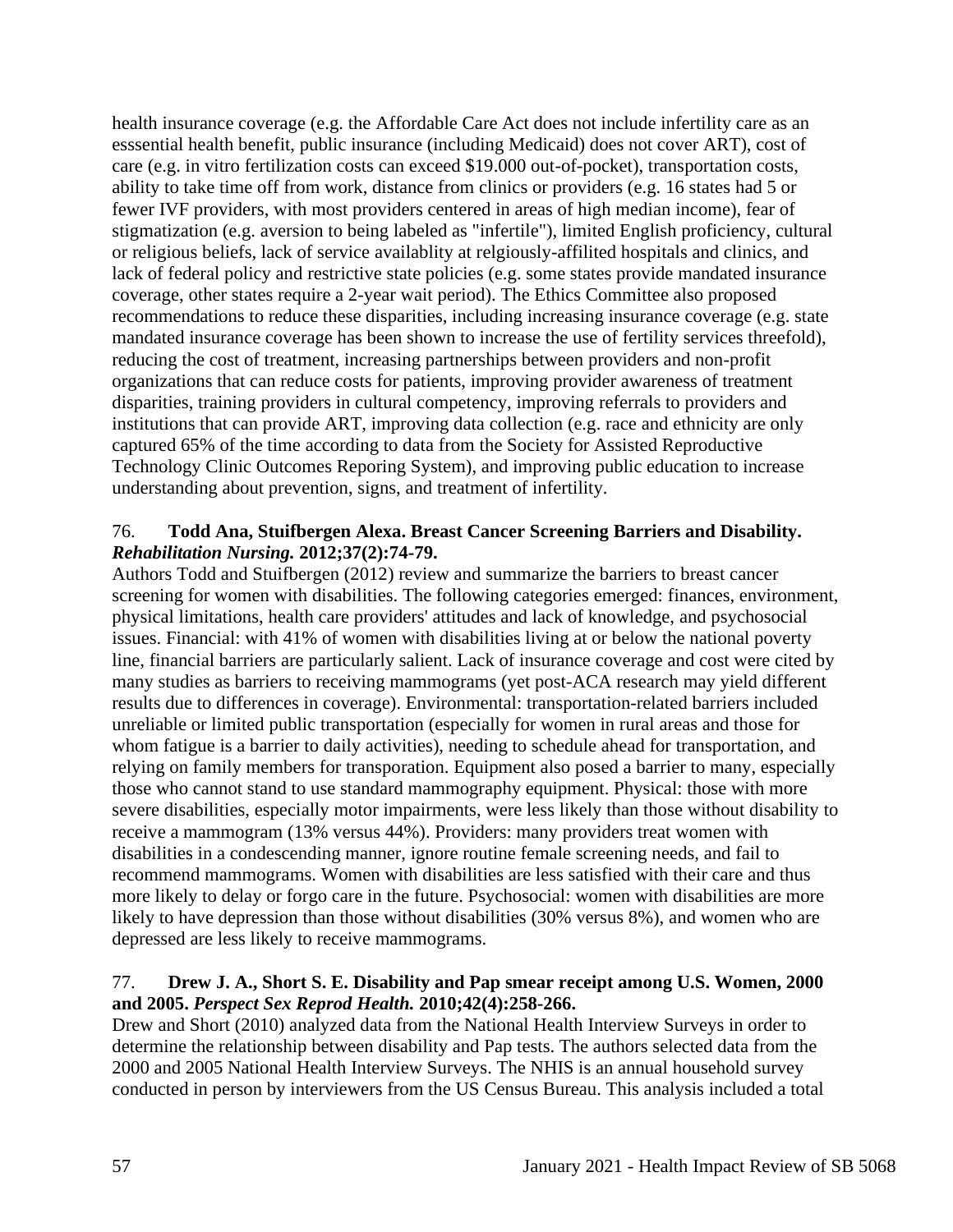of 9,661 women aged 21-64. Disability was defined in four categories: 1) mobility; 2) sensory, mental, cognitive, or social; 3) a combination of the two; and 4) physical limitations unrelated to mobility. Eighteen percent of participants reported having one or more disability, and most were mobility limitations. The findings were conflicting in this study. Those with disabilities were only 60% as likely to have a Pap test as those without disabilities. Women with both mobility and sensory/mental/cognitive/social limitations had lower rates of Pap tests than those with only mobility limitations. Having a disability, however, was positively associated with receiving recommendation for a Pap test from a physician (1.2 times as likely as those without disability). Yet disabled women who did receive a recommendation only had a 50% chance of actually receiving a Pap test. Of those who did not receive a Pap test, women with disabilities more frequently cited cost or lack of insurance as the reason compared to those who did not have a disability (31% vs 13%). The authors discuss previous research indicating that Pap test recommendation is the strongest factor in Pap test receipt, and disabled women are less likely to receive a recommendation. Yet this analysis reveals that Pap test recommendations are relatively high among disabled women although screening rates remain low.

#### 78. **Goin D., Long S.K. Health Care Access and Cost Barriers for Adults with Physical or Mental Health Issues: Evidence of Significant Gaps as the ACA Marketplace Opened their Doors. Health Reform Monitoring Survey. The Urban Institute; 2014.**

This report by The Urban Institutute summarizes data from the 2013 Health Reform Monitoring Survey related to barriers to care for adults with physical and mental health issues after the implementation of the Affordable Care Act (ACA). They cite evidence that, in 2012, approximately 35.9% of U.S. adults aged 18-64 reported that their physical health and 38.5% reported that their mental health was not good for one or more days in the last month. The report concludes that adults with physical and mental health issues face more barriers to accessing health care, even with insurance, than their healthier counterparts. They drew three conclcusions: 1. Adults with health problems reported difficulties accessing and affording health care. For adults with mental health problems, 50.8% reported trouble affording health care, compared to 37.8% of adults with no health issues. 2. Adults with health issues that also had low socioeconomic status had a harder time obtaining care. 3. Adults with health issues experienced barriers in accessing care, regardless of insurance status. For example, 29.8% of uninsured adults and 29.9% of insured adults with health issues reported difficulty accessing care; 80% of uninsured adults and 60% of insured adults with health issues reported difficulty affording care. These numbers are all significantly higher than adults without health issues.

## 79. **Sutter M. B., Gopman S., Leeman L. Patient-centered Care to Address Barriers for Pregnant Women with Opioid Dependence.** *Obstet Gynecol Clin North Am.* **2017;44(1):95- 107.**

Sutter et al. summarize literature addressing substance use during pregnancy. Estimates suggest that, between 2013 and 2014, approximately 5.3% of pregnant women used illicit drugs during prengancy, and 2% using drugs other than marijuana. These estimates likely under-report substance use by pregnant women, and drug use during pregnancy can have negative pregnancy, birth, and maternal health outcomes. Women with substance use disorders encounter many barriers to seeking prenatal care services, including unstable housing, low soecioeconomic status, job insecurity, competing financial priorities, transportation, experiences of violence (intimate partner violence), lack of social support, difficulty enrolling in Medicaid, low health literacy,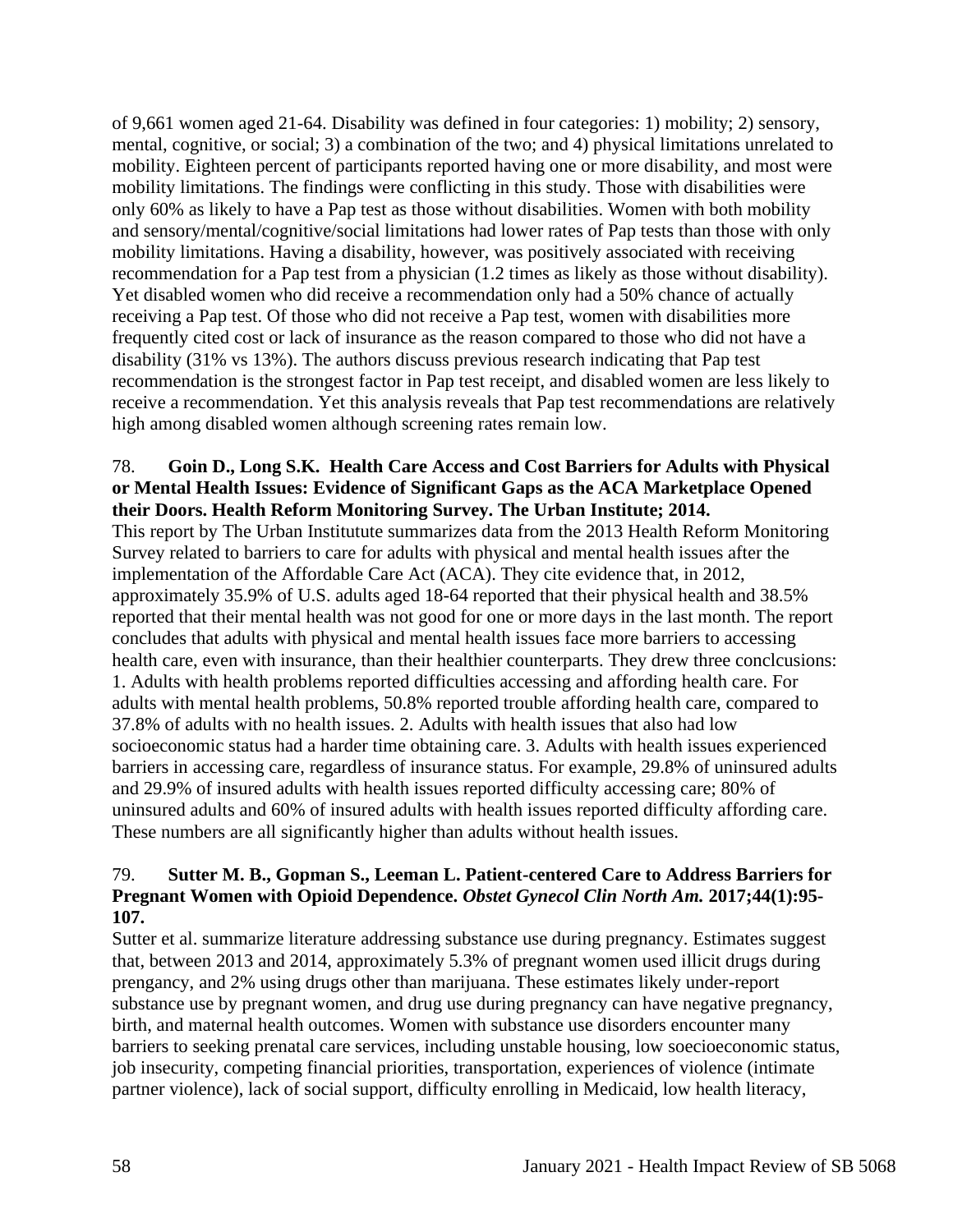mental health issues, stigma (from society and health care providers), lack of provider training (related to screening, recognition, or treatment of substance use disorders), lack of confidentiality, incarceration and/or recidivism, and fear of criminal justice involvement (including removal of children and incarceration). Homelessness during pregnancy is associated with lack of prenatal care and substance use, and is considered a contributing factor to high-risk pregnancies. The authors note, "homeless women have 2.9 times increased risk of having a preterm birth, 6.9 times for birth weight less than 2000 [grams], and 3.3 times for newborn small for gestational age" and that these odds increase more for homeless pregnant women who also have substance use disorders. The authors recommend implementing programs that are multlidisciplinary, harm-reduction focused, and trauma-informed.

# 80. **MacEwan P., Altman J. Washington Health Benefit Exchange: Presentation to Senate Health & Long-Term Care Committee. 2019.**

In this presentation to the Senate  $&$  Long-Term Care Committee, Health Benefit Exchange presented summary information about Washington's market. They report that 7 insurance issuers provide coverage on the Exchange, and 4 provide coverage off the Exchange. While there are no bare counties in Washington State, 14 counties have only one issuer, including: Asotin, Chelan, Clallam, Douglas, Ferry, Garfield, Grays Harbor, Island, Okanogan, Pacific, Pend Oreille, San Juan, Skagit, and Wahkiakum Counties. From 2017 to 2018, there was a decrease of 35,000 individuals enrolled in the private market and a decrease of 55,000 individuals enrolled in Medicaid. The greatest decrease occurred among "young invincibles" under 35 years of age, and among individuals who did not receive a federal insurance subsidy. Of individuals that disenrolled, 35% reported not being able to afford coverage. The presentation also reported the percentage of income individuals spend on health insurance premiums plus deductibles. Overall, individuals spend a large percentage of their income on health coverage. For example, individuals with incomes at 139%-150% of the federal poverty level and with a subsidy spend 14% of their income on insurance premium plus deductible; those at this income level without a subsidy spend 76% of their income on insurance premium plus deductible. Health Benefit Exchange also reports that premiums and deductibles continue to rise each year and, even with insurance, consumers do not access care due to high cost-sharing and deductibles. To address affordability, they recommend offering state procured plans through the Exchange to offer more affordable premiums, while ensuring quality of care.

# 81. **Centers for Disease Control and Prevention. Behavioral Risk Factor Surveillance System Prevalence And Trends Data: Washington-2014. 2014; Available at: [http://apps.nccd.cdc.gov/brfss/page.asp?cat=XX&yr=2014&state=WA#XX.](http://apps.nccd.cdc.gov/brfss/page.asp?cat=XX&yr=2014&state=WA#XX) Accessed**

#### **August 16, 2016.**

Behavioral Risk Factor Surveillance System (BRFSS) 2014 data from Washington state show significant correlations between lower income and a number of health indicators including: worse overall self-reported health, depression, asthma, arthritis, stroke, oral health, tobacco use, women's health indicators, health screening rates, physical activity, and diabetes.

## 82. **Serafin M. Health of Washington State Report: Self-reported Health Status. Data Update 2016. Washington State Department of Health; 2016.**

Serafin presents data from Washington state on self-reported health status. The data show that after accounting for age, education, race and ethnicity, household income was a strong predictor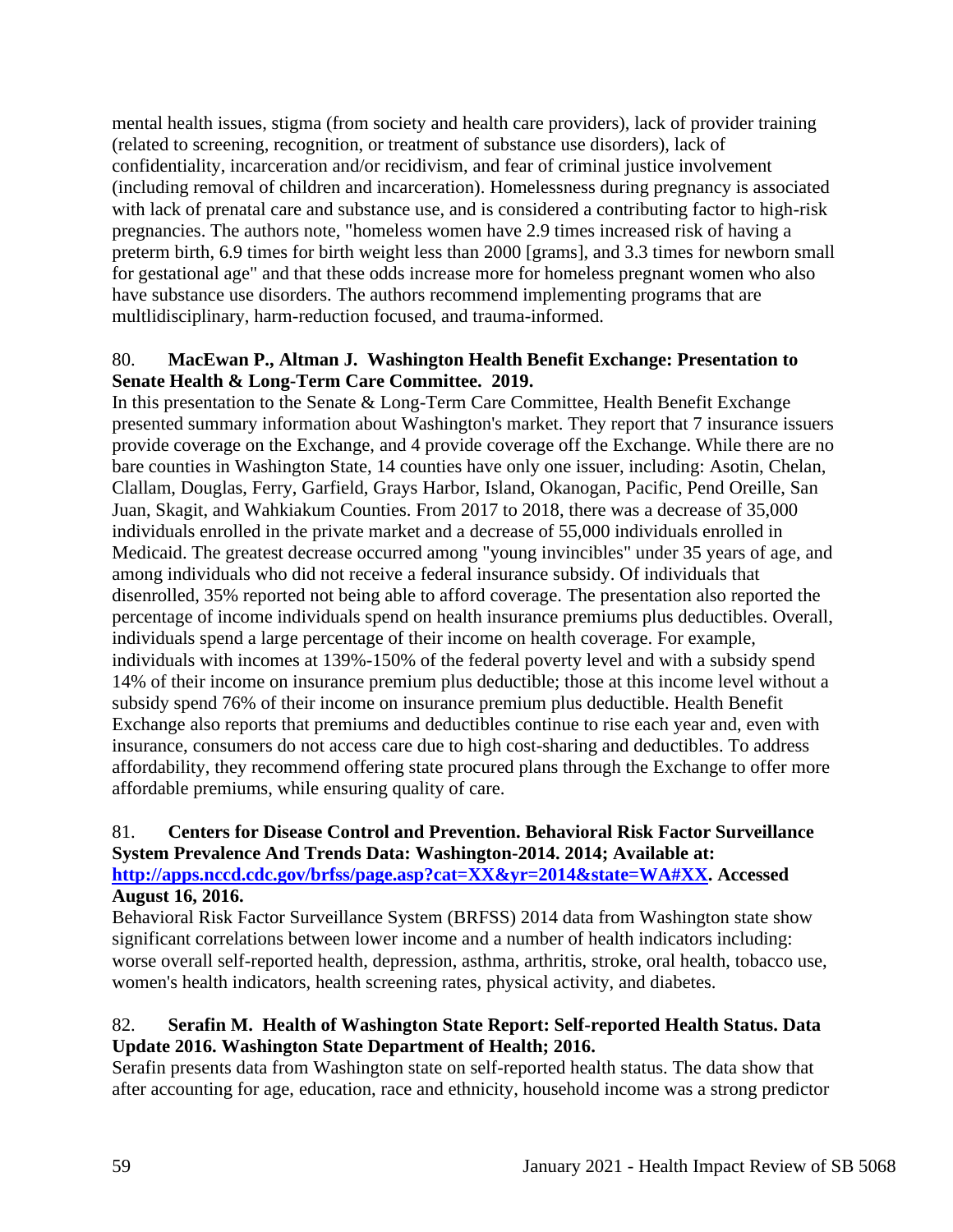of self-reported health status. Health status varied by race and ethnicity, with close to 20% of Native Hawaiian/Other Pacific Islander reporting fair or poor health.

#### 83. **Holingue C., Badillo-Goicoechea E., Riehm K. E., et al. Mental distress during the COVID-19 pandemic among US adults without a pre-existing mental health condition: Findings from American trend panel survey.** *Journal of Preventive Medicine.*  **2020;139:106231.**

Holingue et al. conducted an analysis of results from PEW Research Center's American Trends Panel, an online survey with 9,687 individuals representative of the U.S. adult population and with no prior history of mental health concerns. The survey used validated instruments to measure 5 symptoms of psychological distress. Overall, they found that 25% of individuals with no prior mental health concerns were experiencing psychological distress sysmptoms in teh early phases of the COVID-19 pandemic. Following the declaration of COVID-19 as a national emergency, 15% of individuals surveyed experienced two or more psychological distress symptoms and 13% experienced three or more symptoms (i.e. feeling anxious, depressed, lonely; having trouble sleeping; experiencing hyperarousal when thinking about COVID-19) for at least three days over the prior week. More specifically, 39% of individuals surveyed reported anxiety and 19% reported depressive symptoms, both of which are higher than baseline levels in the U.S. adult population (8.2% and 6.6%, respectively). The authors noted that financial distress, loss of health insurance, or limited insurance coverage for telehealth or phone or video psychotherapy may reduce access to mental health services for individuals.

# 84. **Davenport Margie H., Meyer Sarah, Meah Victoria L., et al. Moms Are Not OK:**

**COVID-19 and Maternal Mental Health.** *Frontiers in Global Women's Health.* **2020;1(1).** Davenport et al. completed a survey with 900 individuals who were pregnant or postpartum to determine the impacts of COVID-19 on mental health and physical activity of individuals who are pregnant or within 12 months postpartum. Participants were recruited through social media platforms. While the majority of participants (72.8%) were from within Canada, participants represented multiple countries around the world, including 6% from the U.S. Nearly all participants were impacted by COVID-19 safety measures, including 93% engaging in social distancing and 83% in self-isolation or stay at home orders. Forty two percent (380) individuals were within 12 months postpartum. The study used validated survey instruments to measure anxiety and depression (e.g. Edinburgh Postnatal Depression Scale). They found that depression increased from 15% of individuals who were pregnant or postpartum prior to the COVID-19 pandemic to 40.7% after the start of the pandemic, and anxiety increased from 29% of individuals prior to the COVID pandemic to 72% of individuals after the start of the COVID-19 pandemic. In addtion, 64% of individuals reported reduced physical activity as a result of isolation measures. The authors noted that pre-pandemic levels were also obtained through recall, and may not be wholly accurate. The authors also noted that these numbers may be low as previous research has shown that about 50% of individuals experiencing depression during and following pregnancy are undiagnosed. In addition, they note that study participants were more likely to have access to health care, were White, were married, were living in a single-family home, and were married. They stated that, "high rates of anxiety and depression are concerning as this group would not typically be considered at elevated risk of mental health disorders. Thus, these data likely underestimate the true mental health crisis for pregant and postpartum women as a result of the COVID-19 pandemic." The authors concluded that, "this highlights the strong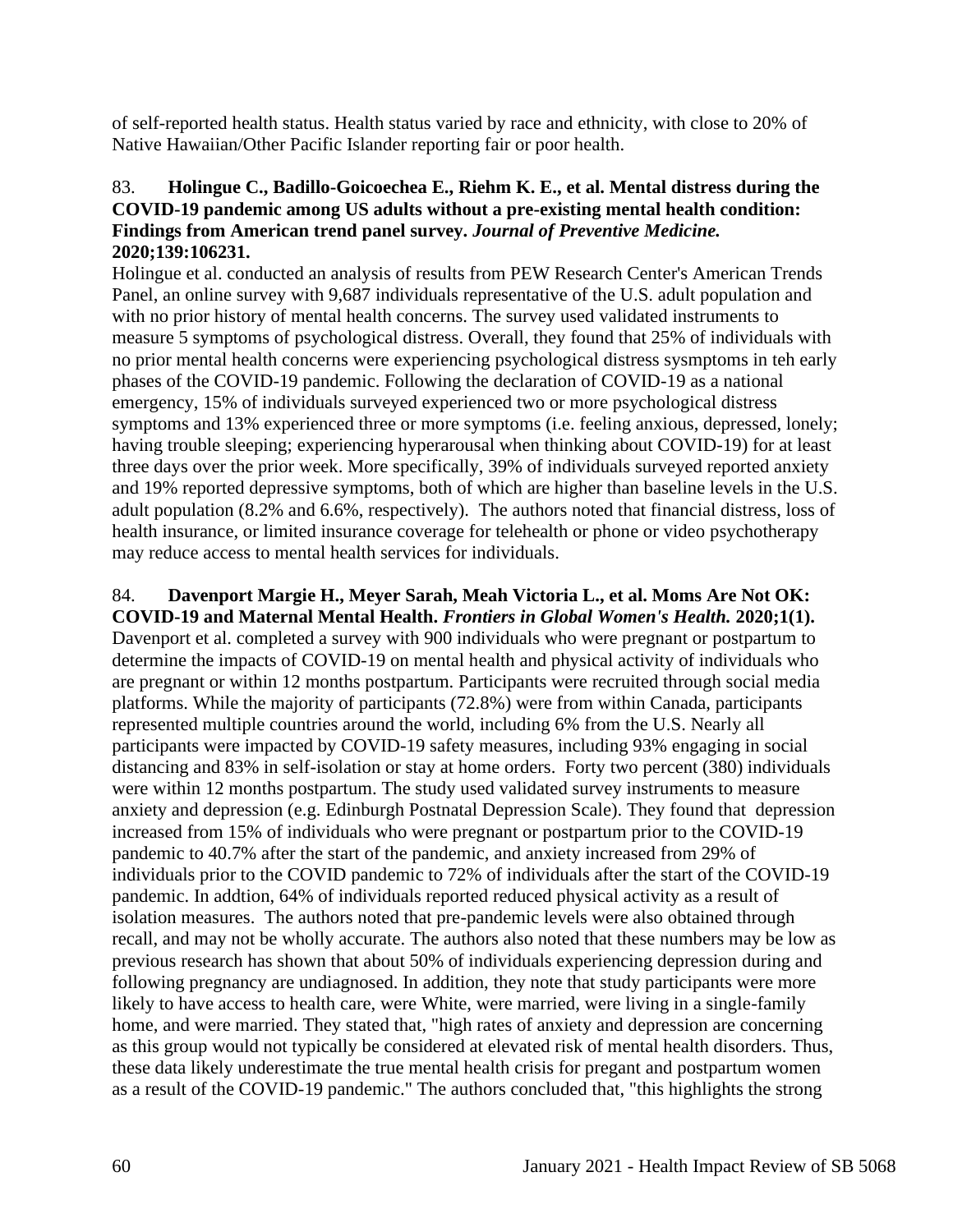need for heightened assessment and treatment of maternal mental health" as a result of the COVID-19 pandemic.

## 85. **Chivers B. R., Garad R. M., Boyle J. A., et al. Perinatal Distress During COVID-19: Thematic Analysis of an Online Parenting Forum.** *Journal of Medical Internet Research.*  **2020;22(9):e22002.**

Chivers et al. analyzed the content of an online parenting support forum in Australia to identify the impacts of COVID-19 on women who are pregnant or postpartum. They conducted thematic, sentiment, and word count analyses using qualitative research methods of 831 posts mentioning "corona," "COVID," or "pandemic" in a popular forum from January 27, 2020 through May 12, 2020 (which spanned time before and after Australia's stay home order). They identified themes related to "(1) heightened distress related to a high-risk external environment; (2) despair and anticipatory grief due to deprivation of social and family support, and bonding rituals; (3) altered family and support relationships; (4) guilt-tampered happiness; and (5) family future postponed." Overall, the majority of comments (approximately 60%) were classified as "negative" or "very negative," with approximately 20 percent of posts using the word "worried." The authors also found that individuals posting on the forum reported "reduced access to social support networks such as partners (i.e. essential workers or those requiring quarantine due to business-related travel), family members, significant others, social networks, mothering groups, and health care professionals." The authors also concluded that general information about COVID-19 did not meet the needs of women who were pregant or postpartum and, "the lack of nuanced and timely information may exacerbate the risk of psychological and psychosocial distress in this vulnerable, high-risk group."

#### 86. **Tomori C., Gribble K., Palmquist A. E. L., et al. When separation is not the answer: Breastfeeding mothers and infants affected by COVID-19.** *Maternal & Child Nutrition.*  **2020;16(4):e13033.**

In this Commentary, Tomori et al. explained that World Health Organization issued guidance, "on the care of infants of women who are confirmed to have COVID-19 or who are a person under investigation (PUI) for COVID-19." This gudance includes postpartum skin-to-skin contact, breastfeeding, rooming in, hand-washing, and mask wearing. However, the authors stated that many hospital policies in many countries have imposed policies that require postpartum separation or that prohibit/discourage breastfeeding. At the start of the COVID-19 pandemic, the U.S. recommended moving infants of individuals confirmed to have COVID-19 into separate rooms. The authors stated that, "these policies may fail to fully account for the impact of separation given current evidence on infant risks from SARS-CoV-2 infection and established importance of proximity and breastfeeding for infants' and women's health." They provided evidence of the cumulative impacts of separation, including: limited protection against infectious disease through breastfeeding; increased rates of infant morbidity and mortality resulting from insufficient breastfeed (e.g. dehydration); limited access to feeding replacements (e.g. shortage of infant formula in U.S. after emergency declarations); insufficent protection from exposure once families are released from the hospital; overwhelmed health systems; etc. The authors also noted that separation can have short- and long-term impacts on maternal health. First, lack of breastfeeding is associated with increased risk of postpartum hemmorage, maternal anaemia, close birth spacing, breast and reproductive cancers, and cardiovascular moridity and mortality. Second, separation can have significant impacts on maternal mental health.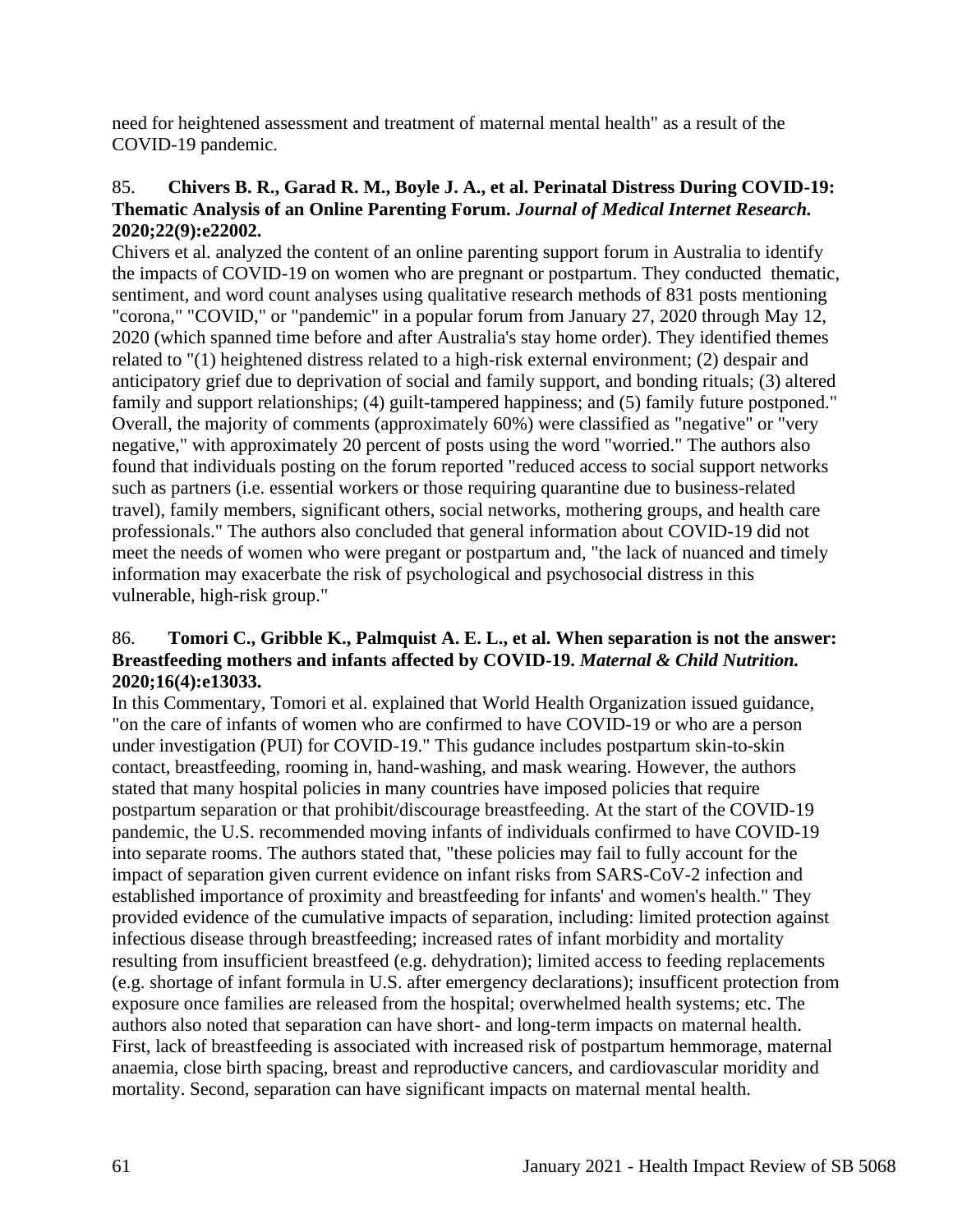Additionally, "current COVID-19 postpartum separation policies may exacerbate the negative effects of chronic unresolved grief and psycological distress associated with these recent and historical traumas" for communities experiencing structural inequities, including racism, poverty, and political marginalization.

## 87. **Officials Association of State and Territorial Health. Immigration Status Definitions. 2010.**

The Association of State and Territorial Health Officials (ASTHO)developed a resource of terminology used to describe the documentation status of immigrants in the United States. It is intended as a reference for state and territorial health agency officials, decision-makers, and staff about the eligibility and qualification of immigrants for federal and state programs. The definitions were compiled from the United States Citizenship and Immigration Services, Department of Health and Human Services, and Congressional Research Service. An Immigrant is defined as individuals that have entered the United States legally as well as those that have entered the United States without inspection. The document provides definitions for various immigration terms and statuses, including legal alien, illegal alien, undocumented individual, lawful permanent resident, parolee, asylee, refugee, non-immigrant, qualified immigrant, nonqualified immigrant, sponsor, public charge, native-born citizen, and naturalized citizen.

# 88. **Thiel de Bocanegra H., Carter-Pokras O., Ingleby J. D., et al. Addressing refugee health through evidence-based policies: a case study.** *Annals of Epidemiology.*  **2018;28(6):411-419.**

The American College of Epidemiology convened an international workgroup of experts in refugee health, epidemiology, policy, and program administration from the United States, Canada, and the European Union to examine literature published between 1999 and 2016 related to examples and challenges of providing health services to refugees. They organized their results by eight key lessons learned for epidemiologists: 1. Definitions for "refugee" and "asylum seeker" vary. 2. Efficent systems are needed to idenify health needs and begin integration into the health system upon arrival at port of entry. This should include questions about pregnancy, pregnancy intention, contraception needs, and chronic diseases. US federal policy only requires documentation of pregnancy status, and states can require more comprehensive assessments of reproductive health needs. 3. Data sources need to be linked in order to allow for ongoing monitoring of refugee health indicators, and data about refugee status should be collected consistently and in additional sources. 4. A "health in all policies" approach is needed to ensure health-promoting environments for refugees and asylum seekers. 5. Refugees and asylum seekers must have equitable access to health services. The authors cite evidence showing that migrants often lack information about how to navigate the health care system and do not recieve culturally appropriate care. 6. Health services for refugees and asylum seekers must be integrated into the existing health care system and be culturally appropriate. 7. Initiatives to improve access to care need to be evaluated. 8. Epidemiologists need training to engage with policymakers and the public.

## 89. **Perez-Escamilla R., Garcia J., Song D. Health Care Access Among Hispanic Immigrants: ¿Alguien esta escuchando? [Is anybody listening?].** *NAPA Bulletin.*  **2010;34(1):47-67.**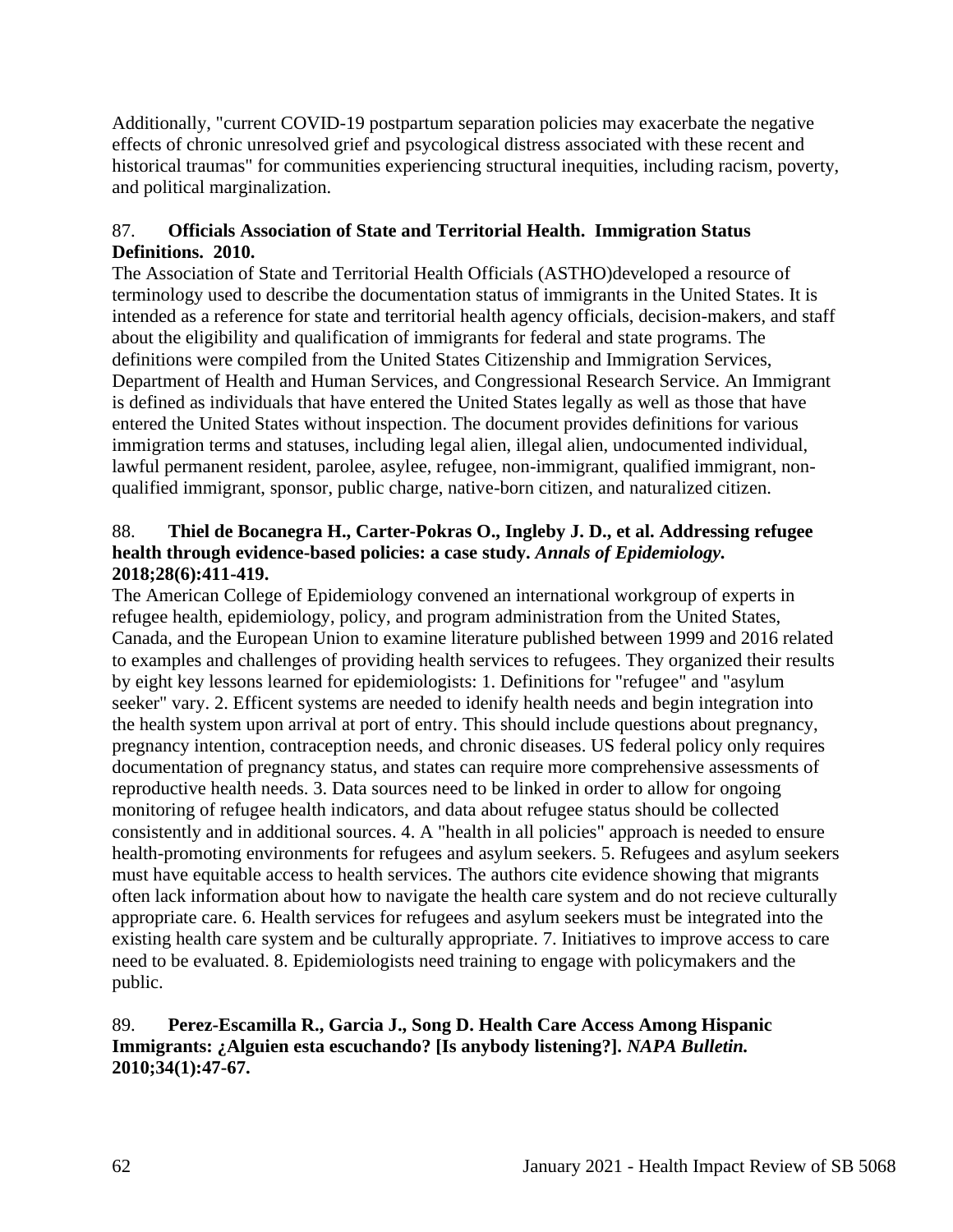Perez-Escamilla et al. completed a systematic literature review of 77 articles related to health care access for Hispanic immigrants in the United States. Major barriers to accessing health care included lack of health insurance, stigma, fear of deportation, and low English proficiency. For adolescents, parental citizenship and immigration status has also been identified as a barrier to accessing health care, even for children who are U.S. citizens. Eleven articles examined barriers to accessing women's health care. In addition to general barriers, the review found additional barriers specific to access of women's health services like mammography and prental care, including: lack of culturally competent services (including outreach practices), low self-efficacy, lack of social support, and mobility. The authors also note that, "deeply rooted cultural beliefs about the origin of health and disease within the context of limited access to health insurance may be associated with more prevalent use of traditional healing...as alternative means to access care." Studies have found that language differences, differences in cultural beliefs about health, and percieved discrimination may limited access to health care in the U.S. Based on their reivew, the authors note that "programs relying heavily on community health workers, also known as promotoras, have improved health care access."

## 90. **Wojnar D. M. Perinatal experiences of Somali couples in the United States.** *J Obstet Gynecol Neonatal Nurs.* **2015;44(3):358-369.**

Wojnar completed a literature review and conducted interviews with 48 Somali immigrants (26 women and 22 men) who had arrived in the United States within the past five years to understand their experience with perinatal care (care during and after birth). The review of literature cited past research that identified barriers to Somali immigrants accessing reproductive health care, including lack of transportation, limited access to interpretation services, lack of provider understanding of female genital cutting/circumcision, fear of Western medicine and procedures (e.g. cesarean section). All interviewees lived in the Pacific Northwest and had at least one child born in the United States. He found that access to perinatal care was complicated by lanaguage access, cultural beliefs and preferences (e.g. family size), fear of discrimination or bias, distrust of medical providers and practices, misinformation, limited access to resources, and exclusion of husbands from prenatal education and care. Recommendations to improve access include offering prenatal education in a culturally appopriate setting (ie. separate classes for men and women), training providers in culturally-appropriate care, and training providers in the care of patients with female genital cutting/circumcision.

# 91. **Profile of the Unauthorized Population: Washington. 2020; Available at: [https://www.migrationpolicy.org/data/unauthorized-immigrant-population/state/WA.](https://www.migrationpolicy.org/data/unauthorized-immigrant-population/state/WA) Accessed 12/28/2020.**

The Migration Policy Institute, in collaboration with Pennsylvania State University and Temple University, provides population estimates and sociodemographic characteristics for unauthorized immigrants living in the U.S. The Migration Policy Institute estimates that 240,000 (up from 229,000 in 2018) individuals who are undocumented live in Washington State. Of these individuals, 57% were born in Mexico, 67% are employed, 46% are female, 51% have incomes under 200% of the federal poverty level, and 46% are uninsured.

# 92. **Deferred Action for Childhood Arrivals (DACA) Recipients and Program Participation Rate, by State. 2020; Available at:**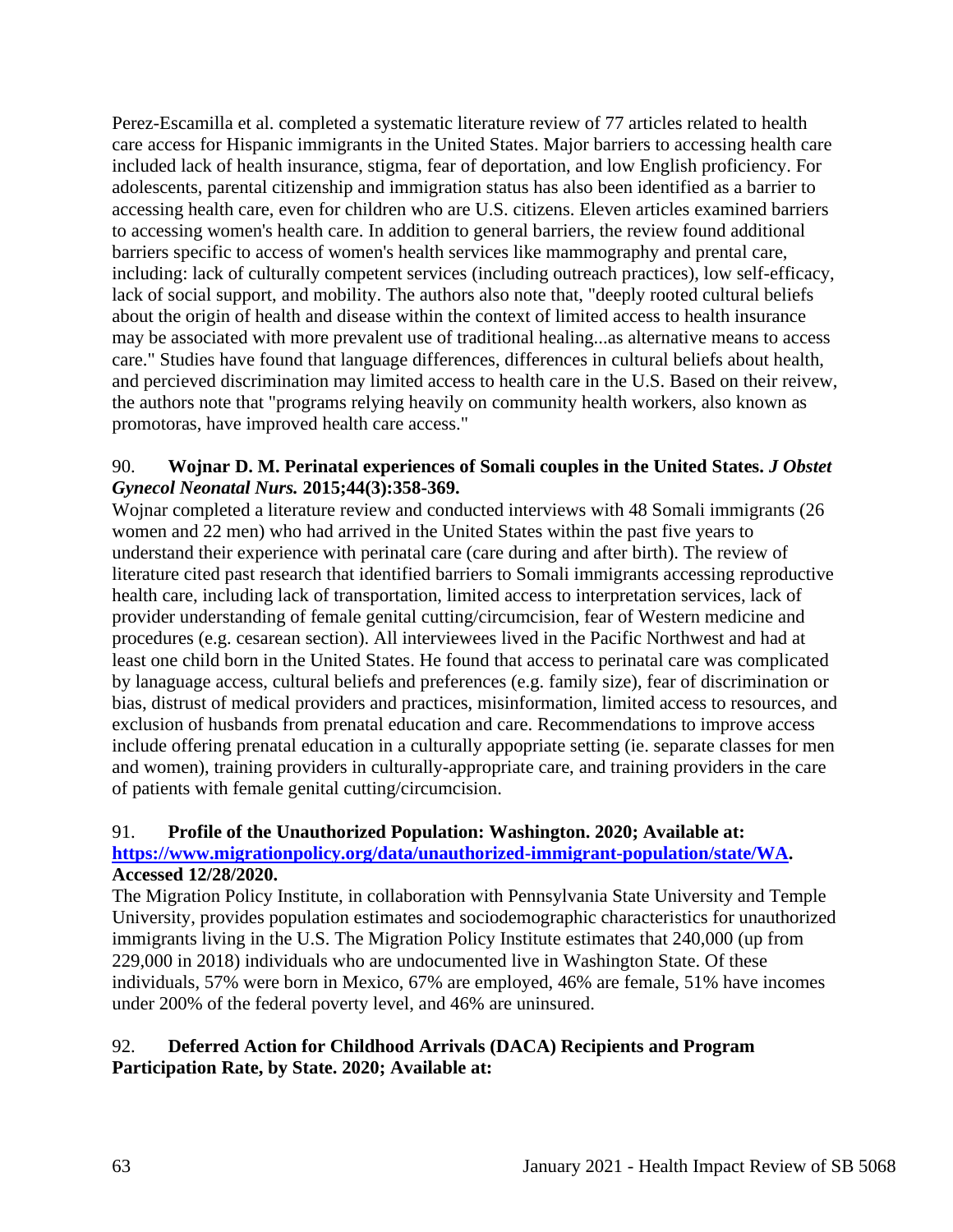## **[https://www.migrationpolicy.org/programs/data-hub/deferred-action-childhood-arrivals](https://www.migrationpolicy.org/programs/data-hub/deferred-action-childhood-arrivals-daca-profiles)[daca-profiles.](https://www.migrationpolicy.org/programs/data-hub/deferred-action-childhood-arrivals-daca-profiles) Accessed 12/28/2020.**

The Migration Policy Institute, in collaboration with Pennsylvania State University and Temple University, provides population estimates and sociodemographic characteristics for individuals who are undocuemnted living in the U.S. Nationally, Migration Policy Institute estimates that 1.3 million individuals are eligible for DACA, and 645,610 (48.5%) had DACA status in June 2020. For Washington State, they estimate that 32,000 individuals are eligible for DACA, and 16,160 (50%) had DACA status in June 2020. The percentage of individuals with DACA status is lower for the U.S. as a whole and for Washington State compared to 2018. This decrease is largely attributable to federal changes in September of 2017 that terminated DACA.

# 93. **Yen W. Washington State's Immigrant Population: 2010-2017. Washington State Health Services Research Project. Washington State Office of Finanical Management March 2019 2019.**

The Washington State Office of Financial Management (OFM) provided a summary of immigrants residing in Washington State between 2010 and 2017. Approximately 14% (1,000,000 individuals) of Washington State's population is immigrants, including naturalized citizens, legal immigrants, and individuals who are undocumented. This percentage has stayed relatively stable over time from 2010 to 2017. OFM provided information by four immigrantion status groups, including U.S.-born citizens, naturalized citizens, legal immigrants, and individuals who are undocumented. In 2017, approximately 3.5% (264,000 individuals) of Washington State's population included individuals who are undocumented. Adults 18 to 64 years of age made up the majority (90.4%) of individuals who are undocumented in Washington State. Approximately 40% of individuals who are undocumented had a family income below 200% of the federal poverty level.

## 94. **Bureau U.S. Census. Selected characteristics of people at specified levels of poverty in the past 12 months: 2013-2017 American Community Survey 5-year estimates. In: Bureau USC, ed2017.**

The U.S. Census Bureau provides percentages of Washingtonians living at less than 50%, 100%, and 125% of the federal poverty level.

## 95. **Bureau U.S. Census. Poverty status in 1999 of individuals: 2000 Census 2000 Summary File 3. In: Bureau USC, ed2000.**

The U.S. Census 2000 provided data about the number of Washingtonians living at various poverty levels in the state.

## 96. **Yen W. Washington State Health Services Research Project: Statewide Uninsured Rate Remailed Unchanged from 2018 to 2019. Research Brief. Washington State Office of Financial Management, Health Care Research Center; December 2020 2020.**

In this Research Brief, Washington State Office of Financial Management (OFM) describes trends in health coverage through 2019. Overall, Washington State's uninsured rate remained constant from 2018 to 2019 at approximately 6.1% uninsured. In addition, "no population group experienced a statistically signficant change in its uninsured rate between 2018 to 2019." OFM provides uninsured rates by age, sex, race/ethncity, and family income. The uninsured rates for the three lowest income groups remained approximately four times higher than the highest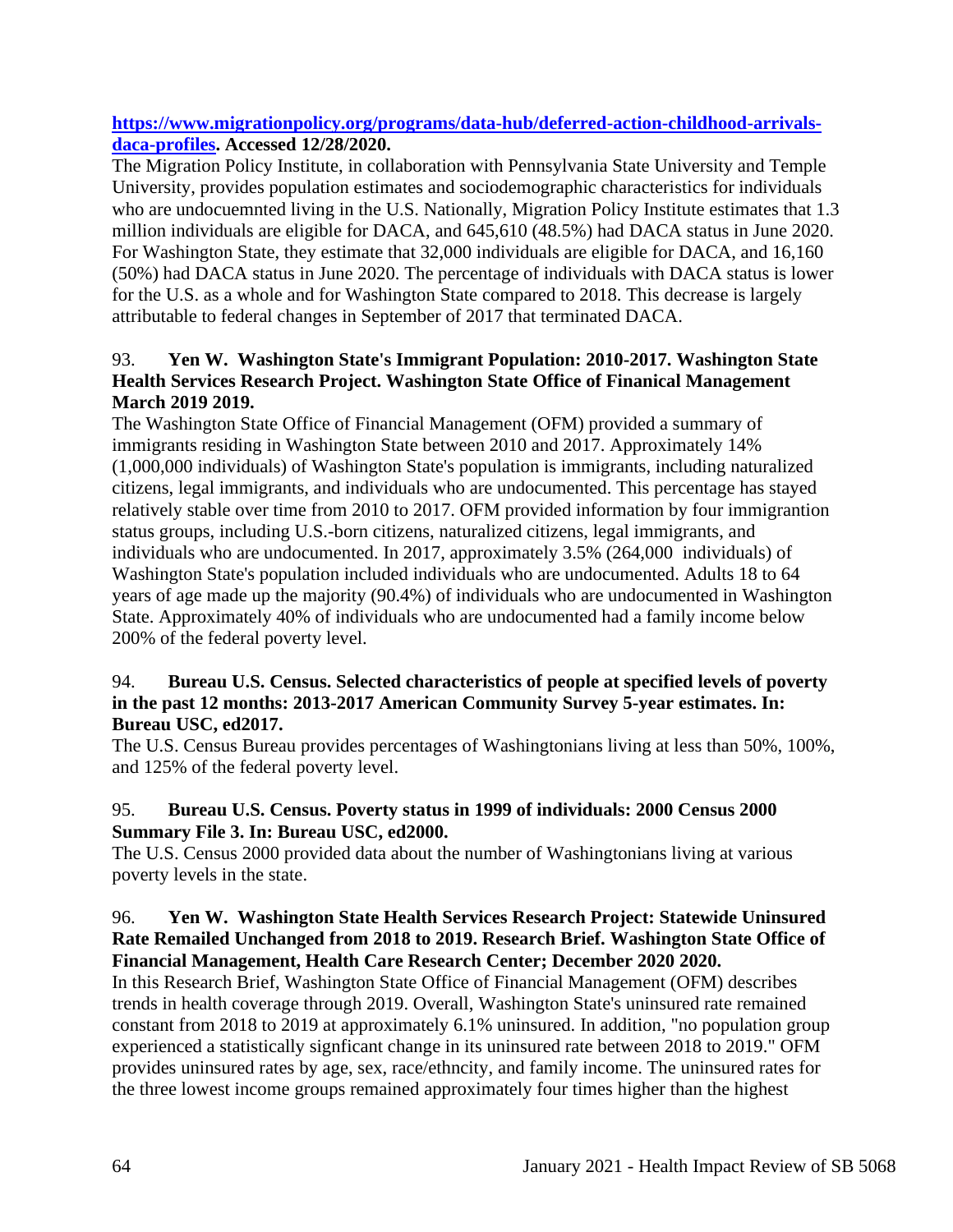income group. However, based on weekly estimates of uninsured rates during the COVID-19 pandemic, OFM estimated that the uninsured rate for 2020 is likely to be higher. OFM estimates suggest that the uninsured rate doubled in May 2020 compared to before the pandemic. As of December 2020, the rate has returned to pre-pandemic levels largely due to the increase in enrollment in Medicaid and, to a lesser degree, in Qualified Health Plans on the Exchange.

## 97. **Authority Washington State Health Care. Individual State Agency Fiscal Note: SB 6128, Extending coverage during the postpartum period. 2020.**

The Washington State Health Care Authority (HCA) submitted a fiscal note for SB 6128, Extending coverage during the postpartum period. HCA estimates a total of about \$26 million dollars per year to provide extended coverage to individuals who are postpartum in Washington State. This estimate includes anticipated costs for extending coverage for three groups of clients: individuals recieving coverage through Apple Health for Pregnant Women ("Pregnancy-Only" coverage); individuals recieving "Family Planning Only" coverage (one-year postpartum); and individuals on any other Apple Health plan ("Other Apple Health"). They estimated "total additional member months and average monthly cost for months 3-12 post pregnancy were estimated to be 117,521 and \$228.63, respectively."

#### 98. **Dennis A., Blanchard K., Cordova D., et al. What happens to the women who fall through the cracks of health care reform? Lessons from Massachusetts.** *Journal of Health Politics, Policy, and Law.* **2013;38(2):393-419.**

In 2006, Massachusetts created Commonwealth Care, which expanded coverage to people living in Massachusetts with an income at or below 300 percent of the federal poverty level, without access to employer-sponsored health insurance, and not eligible for other public insurance (including Medicaid). Under the Commonwealth Care program, primary and preventive services are covered, including family planning services, prescription contraceptives, and abortion care. This system served as a model for the Affordable Care Act. The authors evaluated the impact of Massachusetts heatlh care reform on the ability of low-income women to access health insurance and reproductive health services. They completed a review of all Commonwealth Care plans, conducted surveys with family planning staff from 12 Massachusetts Department of Public Health family planning clinics, completed in-depth interviews with 16 family planning staff, and held nine focus groups with low-income women. The authors found that, while access increased overall, immigrants, minors and young adults, and women living outside urban areas had less access to health services. The authors found four main barrires for immigrant women to access health care: lack of plan information available in Spanish, lack of insurance options avilable to immigrants, fear of deportation or other legal action, and lack of awareness about services available at public health clinics. The authors state the family planning clinics and other safetynet providers (defined as those that provide a significant level of care to low-income, uninsured, and vulnerable populations) can help to reduce barriers to access and "are critical for helping the newly insured navigate their insurance plans while also providing affordable services to those inelgible for subsidized plans or who are temporarily uninsured." The authors also state, "our results suggest that immigrants who do not qualify for coverage may be unaware that they can continue to get low- or reduced-cost care at safety net providers." They also support recommendations to simplify Medicaid eligibility forms and to extend the period between eligiblity checks to make it more likely that individuls recieve continuous coverage.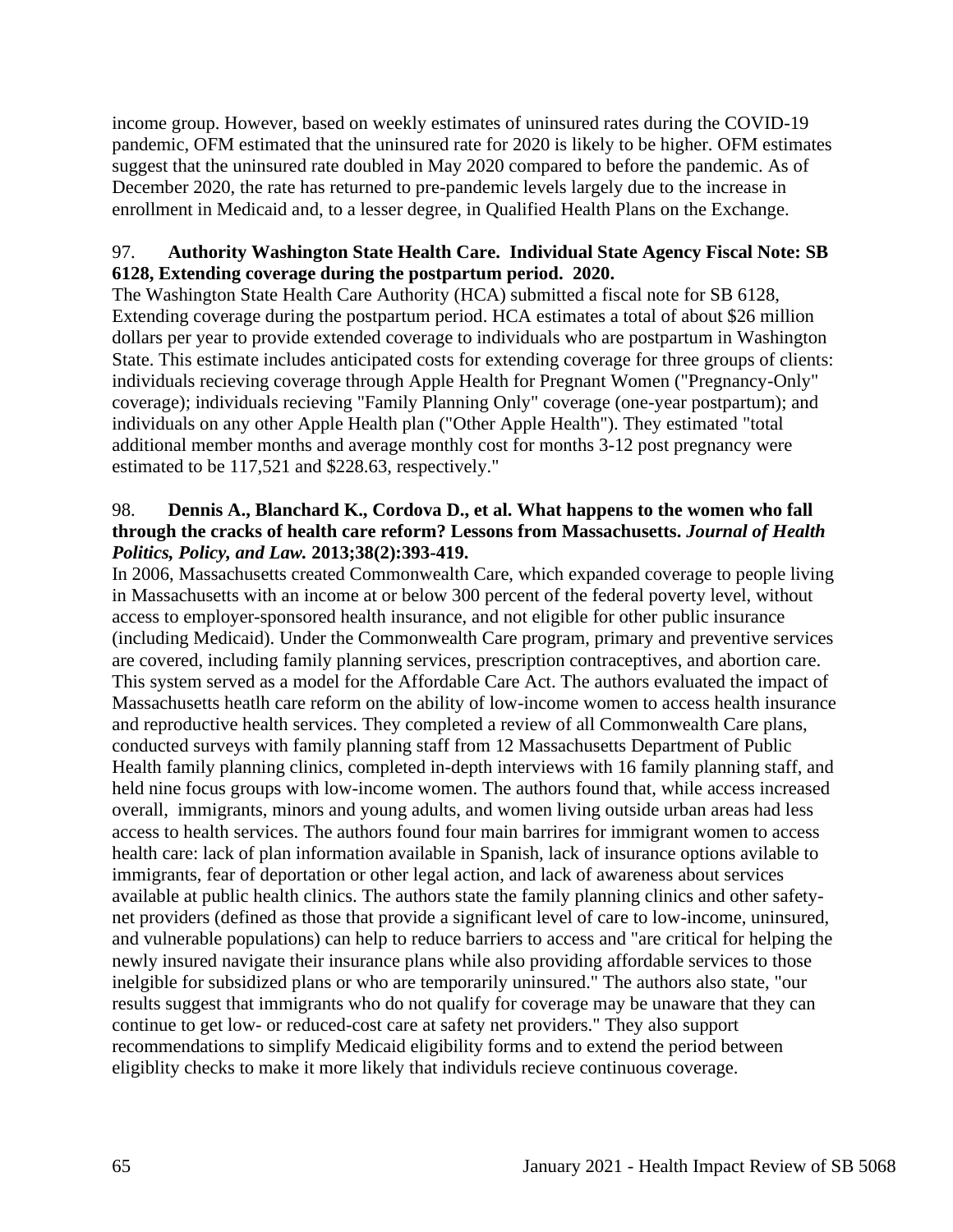#### 99. **Harvey S. M., Branch M. R., Hudson D., et al. Listening to immigrant latino men in rural Oregon: exploring connections between culture and sexual and reproductive health services.** *American Journal of Mens Health.* **2013;7(2):142-154.**

Harvey et. al. completed 49 in-depth interviews with male, 18-30 year old, Latino immigrants in rural Oregon to explore access to and use of reproductive health services. The authors cite previous research about barriers to Latino immigrants accessing health care generally, including cost of care, lack of health insurance, language barriers, fear of discrimination and stigma, lack of time to seek services, misinformation, and lack of knowledge about available services. Based on their in-depth interivews with male immigrants, the authors identified barriers to accessing reproductive health care at the individual and structural levels. Individual level barriers included lack of knowledge about services, care and treatment options, clinic locations, and financial assistance; low perception of risk; lack of understanding about what "family planning" entails; cultural norms and beliefs (including *machismo*-related beliefs); and fear and potential shame of diagnosis. The authors state, "when combined with a cultural history that has not embraced the male role in sexual and reproductive health, the cultural belief of *machismo* perpetuates the idea that Latino men do not have to be responsible for their own sexual health or that of their partner." Structurally, the authors identified the importance of *confianza* or privacy, confidentiality, and trust when interacting with providers and front desk staff at clinics. Other structural barriers included lack of formative sexual health education, lack of respect by clinic staff and providers, being treated differently or recieving different counseling due to racism, cost of care, unemployment, lack of health insurance, concerns about documentation, lack of bilingual and/or male providers, and lack of translators (especially male translators). Interviewees also talked about clinic-related barriers, including distance from the clinic, wait times, and clinic hours. The authors suggest that using promotores or other lay health workers to provide reproductive health education may not be successful with male immigrants, especially due to cultural beliefs and norms. They recommend provider training to improve culturally appropriate care, and to create a "client-provider partnership as a mechanism for Latino men to gain a sense of control over their own health by acting collaboratively."

#### 100. **Rich E. Policy Solutions to Improving Access to Coverage for Immigrants. National Family Planning and Reproductive Health Association; 2016.**

This report from the National Family Planning and Reproductive Health Association outlines policy solutions to improve access to health coverage for immigrants in the United States. The report states that access to health coverage and care for immigrants was strongly limited by the 1996 Personal Responsibility and Work Opportunity Reconciliation Act. The act prevented and delayed many immigrants from accessing federal health insurance coverage and care. Other barriers to accessing services include immigration status, limited English proficiency, socioeconomic status, geography, stigma, marginalization, reimbursement rates, provider shortages, and cultural competency. The report states that, without federal changes, states and safety-net providers will continue to be responsible for filling gaps in care. Recommendations to improve access include, establishing a State Basic Plan, which would provide coverage for the ten categories of essential health services outlined in the Affordable Care Act to low-income individuals who have completed or are in the five-year-bar and provide federal dollars for coverage; eliminate the five-year-bar on Medicaid and CHIP enrollment; allowing all immigrants regardless of status the opportunity to purchase marketplace plans with tax credits; and remove proof of citizenship requirements to enroll in health coverage.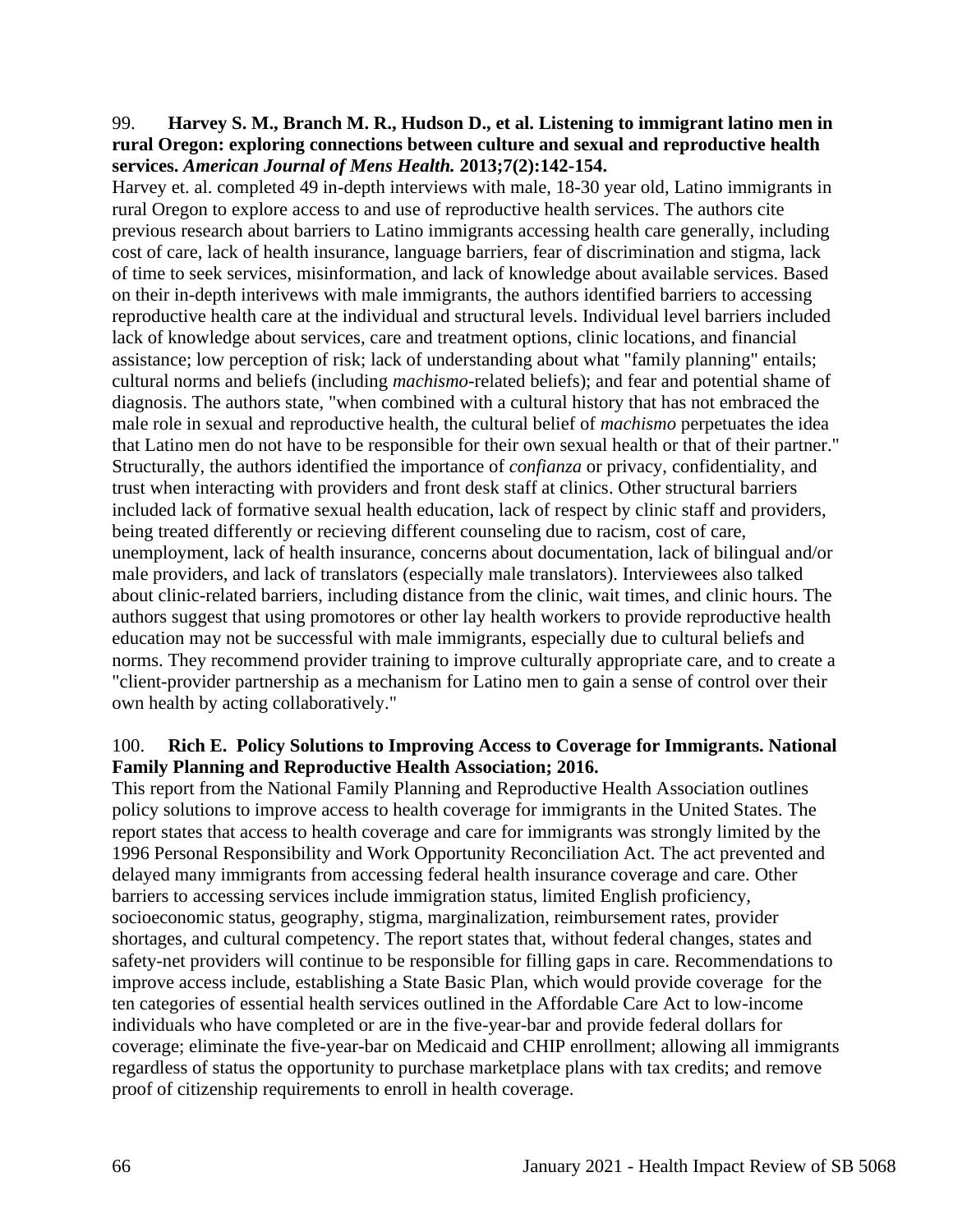#### 101. **Citizen and immigration status definitions. 2018; Available at:**

#### **[https://www.hca.wa.gov/health-care-services-supports/program-administration/citizen](https://www.hca.wa.gov/health-care-services-supports/program-administration/citizen-and-immigration-status-definitions)[and-immigration-status-definitions.](https://www.hca.wa.gov/health-care-services-supports/program-administration/citizen-and-immigration-status-definitions) Accessed June 2018.**

Washington State Health Care Authority defines four citizenship and immigration status groups for the purpose of health insurance coverage eligibility. In Washington State, the four eligibility groups include Lawfully Present "Qualified Alien," Lawfully Present "Unqualified Alien," Not Lawfully Present (Undocumented) Immigrant, and Citizen or U.S. National. For the purposes of insurance coverage, a Lawfully Present "Qualified Alien" includes any non-citizen presently permitted to remain in the U.S. and who has met or is exempt from the 5-year-bar to apply for federal health insurance (Medicaid and Children's Health Improvement Plan (CHIP)). In addition, certain immigrants are exempt from the 5-year-bar, including Hmong or Highland Laotian Tribe members born before May 8, 1975 and their spouses and unmarried dependent children under age 19; Cuban/Haitian individuals approved for the H aitian Family Reunification Parole program; and Iraqi and Afghan Special Immigrants. Lawfully Present "Qualified Aliens" are eligible to apply for federal health insurance (Medicaid and CHIP), to purchase and recieve subsides on the Exchanges, and to enroll in employer-sponsored health insurance. A Lawfully Present "Non-qualified alien" includes any non-citizen presently permitted to remain in the U.S. and who has not met or is not exempt from the 5-year-bar. These individuals are inelgible for federal health insurance, though they can access Alien Emergency Medical program coverage for certain emergencies and can access temporary 8-month coverage under the Refugee Medical Assistance program if they meet eligiblity requirements. "Non-qualified aliens" are also eligible to purchase and recieve subsidies on the Exchanges, and to enroll in employer-sponsored health insurance. In addition, in Washington State, "non-qualified alien" pregnant women and children can recieve a waiver from the state to enroll in Medicaid during the 5-year-bar. Lastly, not lawfully present (undocumented) immigrants are ineligible for federal health insurance and cannot purchase coverage on the Exchanges. They can access Alien Emergency Medical program coverage for certain emergencies. Undocumented immigrants include recipients of Deferred Action for Childhood Arrivals (DACA). In Washington State, undocumented pregnant women can receive a waiver from the state to receive Medicaid coverage during their pregnancy and three months postpartum.

#### 102. **Ostrach B., Cheyney M. Navigating social and institutional obstacles: Low-income women seeking abortion.** *Qualitative Health Research.* **2014;24(7):1006-1017.**

Ostrach and Cheyney completed surveys and key informant interviews with women seeking abortion care in Oregon to determine economic, logistical, and social barriers to seeking abortion care as well as strategies used to overcome barriers. They conducted 238 surveys and 11 semistructured interviews with women seeking care at one abortion clinic in Oregon. They also conducted 8 surveys and 4 interviews with clinic staff. About 70% of women surveyed lived at or below 185% of the federal poverty level. At the time of the study, women living in poverty in Oregon were eligible for publicly-funded abortion care, and 60% of women surveyed were aware that the state Medicaid program would pay for their care. Women identified many barriers to seeking abortion care, and experienced barriers in "deeply intertwined and synergistic ways that tended to complicate each other." Economic barriers included the cost of the procedure (even with Medicaid), cost of gas or transportation to the clinic, and cost of the meal clinic staff recommended eating before their first dose of antibiotics. Logistical barriers included difficulty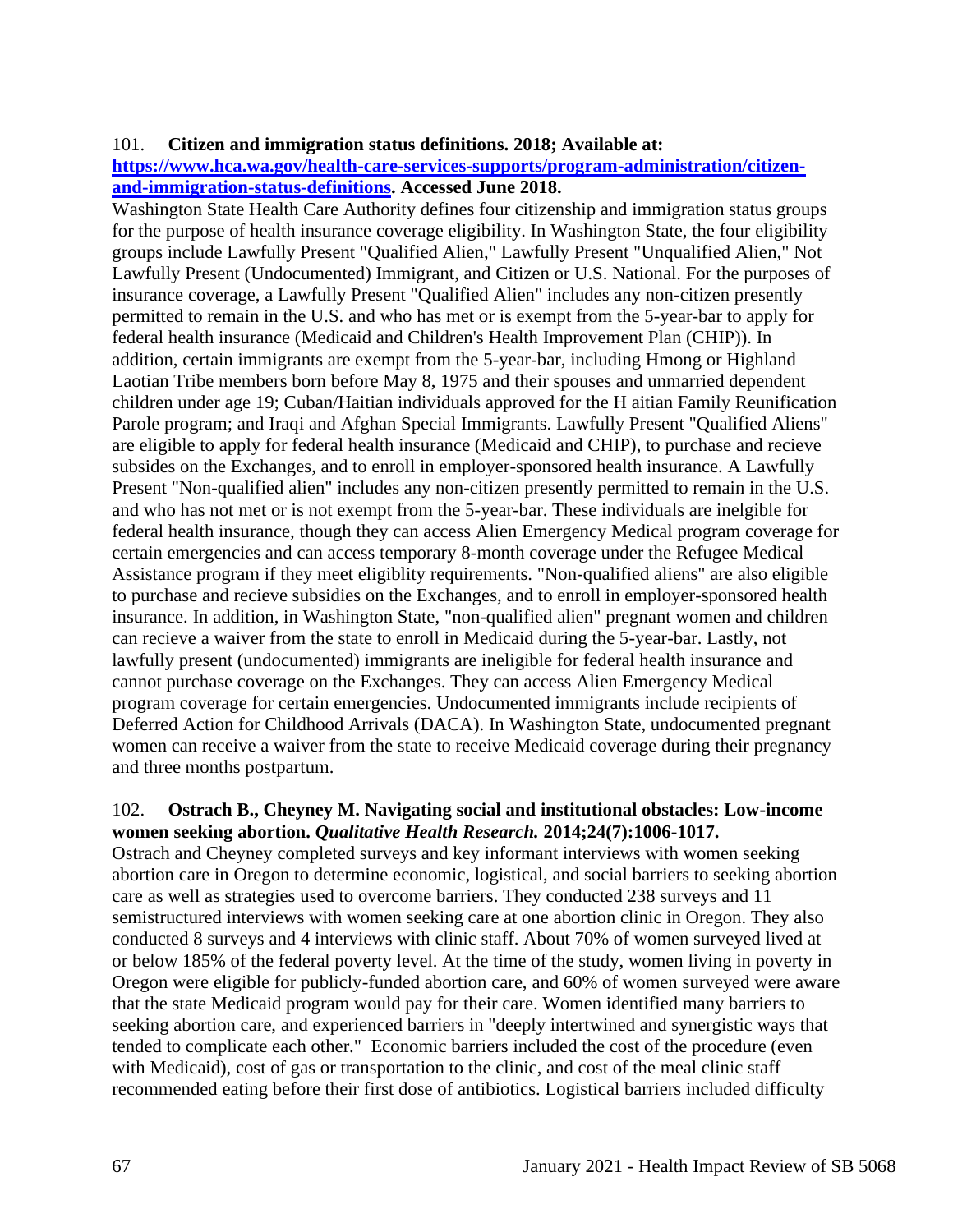in applying for Medicaid coverage, wait periods to recieve Medicaid coverage, requirements for multiple visits (especially when Medicaid delays pushed women into a later trimesester of pregnancy), travel arrangements (including need for someone to drive patients to and from their appointment), distance from the clinic, time off work or school, and childcare. Social barriers included uncertainty about the decision to seek an abortion, lack of social support, hostility from a partner or friend or family member, physical or psychological violence, intimate partner violence, harrassment from anti-abortion protesters, unresponsive case workers, and social stigma and judgement. Women who experienced social barriers tended to seek abortion later in the pregnancy and to encounter more barriers than women with social support. In addition, women of lower socioeconomic status reported experiencing more barriers and having greater difficultly in overcoming obstacles to abortion.

#### 103. **Churilla T., Egleston B., Dong Y., et al. Disparities in the management and outcome of cervical cancer in the United States according to health insurance status.** *Gynecologic oncology.* **2016;141(3):516-523.**

Churilla et al. aimed to characterize the presentation, management, and outcomes of patients with cervical cancer with regard to insurance status. The authors analyzed data from the National Cancer Institute Survival, Epidemiology, and End Results (SEER) database for women aged 18- 64 who were diagnosed with invasive cervical cancer between 2007-2011 (n=11,714). Among patients with early stage disease, uninsured patients were less likely to receive surgical management, however, after adjusting for clinical and demographic variables, this association was no longer significant. Among patients that presented with later stage disease, patients that were uninsured were significantly less likely to receive optimal radiation treatment and this association remained significant after adjusting for clinical and demographic variables. Further, patients with Medicaid or who were uninsured were more likely to present with advanced stage cervical cancer. Finally, overall survival at a median follow-up of 21 months was significantly higher among insured patients (86.6%) versus Medicaid (75.8%) or uninsured patients (73.0%). The authors conclude that health insurance remains an important barrier for receipt of treatment and outcomes for cervical cancer. The authors also suggest that further studies may be necessary in order to understand the impact that the Affordable Care Act may have on insurance coverage and cervical cancer care.

#### 104. **Inverso G., Mahal B. A., Aizer A. A., et al. Health insurance affects head and neck cancer treatment patterns and outcomes.** *Journal of oral and maxillofacial surgery : official journal of the American Association of Oral and Maxillofacial Surgeons.* **2016;74(6):1241- 1247.**

Inverso et al. conducted a retrospective study using Surveillance, Epidemiology, and End Results (SEER) data to examine the effect of insurance status on the stage of presentation, treatment, and survival among individuals with head and neck cancer. The cohort included 34,437 individuals diagnosed with head and neck cancer between 2007-2010 who were under the age of 65. Uninsured individuals were more likely to present with metastatic cancer than insured individuals, which remained significant even after adjustment for patient demographic data and socioeconomic factors (adjusted odds ratio, 1.60; CI, 1.30 to 1.96). Uninsured patients without metastatic cancer were more likely to not receive definitive treatment after adjusting for patient demographics, socioeconomic factors, and tumor characteristics (AOR, 1.64; 95% CI, 1.37 to 1.96). Head and neck cancer specific mortality was significantly lower among insured patients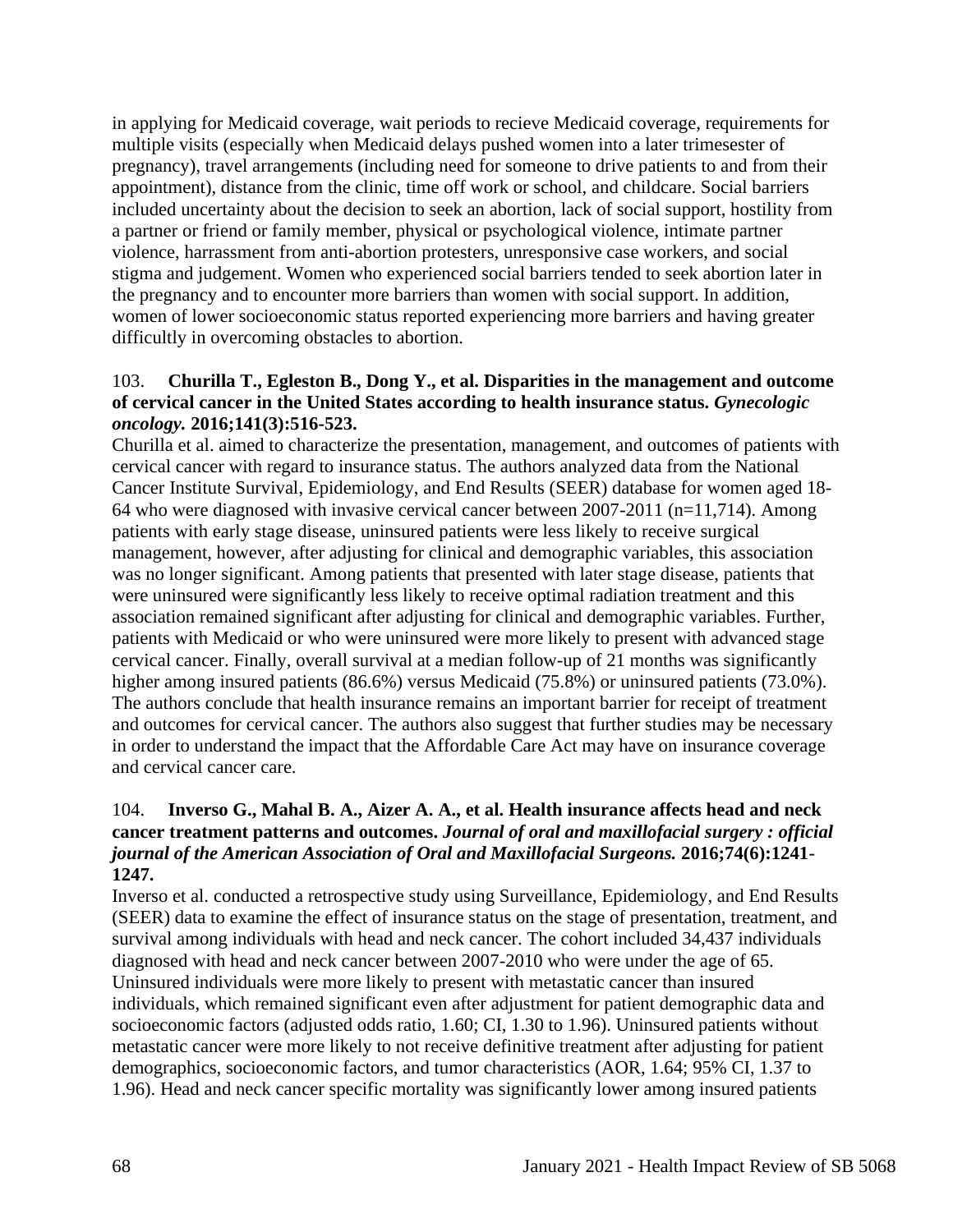and remained significant after adjustment. The authors conclude that this gap in treatment and outcomes for uninsured individuals should serve as a target for future health policy reform.

## 105. **Gelman A., Miller E., Schwarz E. B., et al. Racial disparities in human**

**papillomavirus vaccination: does access matter?** *J Adolesc Health.* **2013;53(6):756-762.** Gelman et al. used nationally representative data from the National Survey of Family Growth to assess HPV vaccination initiation in 2,168 females aged 15-24 years. Researchers performed a series of regression analyses to determine the independent effect of race/ethnicity on HPV vaccination. They found significant racial/ethnic disparities in HPV vaccination. US-born Hispanics, foreign-born Hispanics, and African Americans were less likely to have initiated vaccination than were whites  $(p<.001)$ . Sociodemographic characteristics and health care access measures (i.e., insurance status and whether the participant had a usual place for receiving health care) both independently reduced disparities for both US-born and foreign-born Hispanics. Adjusting for sociodemographic variables increased the odds of vaccination among Hispanics (AOR, .88; 95% CI, .48-1.63); adding health care access variables into the model further increased the odds of vaccination (AOR, 1.03; 95% CI, .54-2.00). However, African-Americans remained significantly less likely to have initiated vaccination after adjusting for sociodemographic factors and health care access measures (OR, .46, 95% CI, .27-78 ; AOR, .47, 95% CI, .27-82; and AOR, .51, 95% CI, .29-88, respectively). The disparity persists among younger (aged 15-18 years) and older (aged 19-24 years) African-Americans. Authors note that other analyses suggest that HPV vaccination patterns are changing rapidly among adolescent girls, with the greatest increase in vaccination initiation among Hispanics and African-Americans. Authors conclude that sociodemographic factors and health care access measures largely explain disparities in in HPV vaccination among Hispanics (US- and foreign-born), but further research is needed to understand disparities experienced by African-American adolescents.

#### 106. **Jadav S., Rajan S. S., Abughosh S., et al. The Role of Socioeconomic Status and Health Care Access in Breast Cancer Screening Compliance Among Hispanics.** *J Public Health Manag Pract.* **2015;21(5):467-476.**

Jadav et al. completed a retrospective pooled cross-sectional analysis of 2000-2010 Medical Expenditure Panel Survey data of women aged 40 years and older. Researchers used the Nonlinear Blinder--Oaxaca decomposition method to identify and quantify the contribution of each individual-level factor (predisposing characteristics: race/ethnicity, marital status, age; enabling characteristics: education, employment, income, insurance status, usual source of care, metropolitan statistical area, region; and need characteristics: health status and obesity) toward racial-ethnic disparities in breast cancer screening use among Hispanic versus non-Hispanic White (NHW) women. Authors cite evidence identifying lack of insurance coverage, cultural and linguistic differences, and underrepresentation of Hispanics in health care fields as significant barriers to health care access for Hispanics. Researchers used mammogram screening (MS) and breast cancer screening (BCS), defined as the receipt of both MS and a clinical breast exam, as outcome indicators. Hispanic women included in the study were statistically significantly younger, less likely to be married, less educated, less likely to be employed, more likely to be uninsured, less likely to have a usual source of care, more likely to live in urban areas, less likely to have a good health status, and predominantly overweight or obese, and had lower income as compared with the NHW women. Researchers found "the enabling characteristics (especially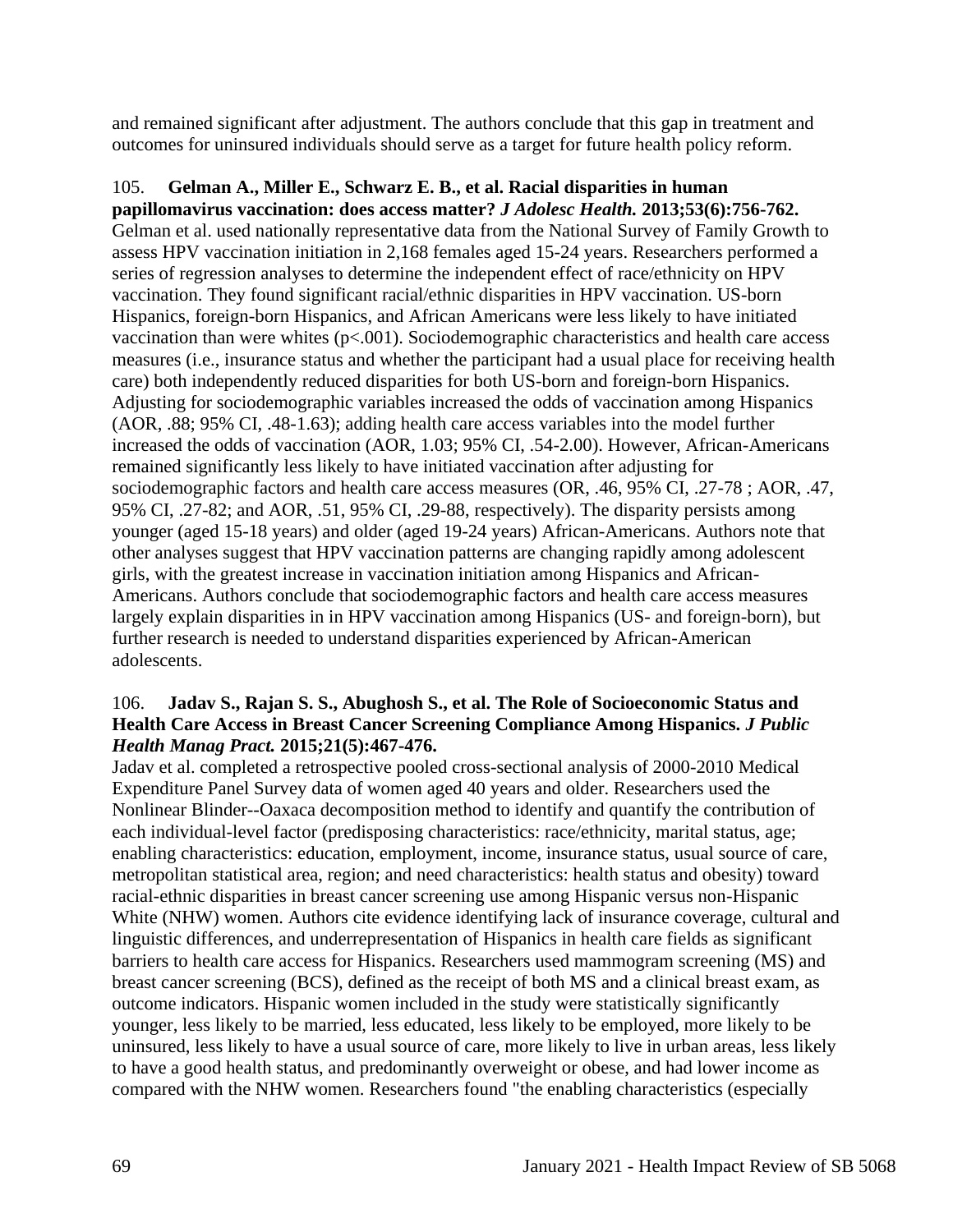education, income, insurance, and having a usual source of care) explained most of the disparities between Hispanics and NHWs." For example, the analysis indicates that "if Hispanic women were insured at the same rate as the NHW women, then the disparity in screening would have reduced by 76.8% for MS and 69.18% for BCS." Furthermore, "If the Hispanic women had similar access to usual source of care as the NHW women, this would have reduced the disparity in MS by 48.92% and BCS by 52.87%." The analysis suggests that if the Hispanic study participants had access to the same enabling resources as the NHWs, "the Hispanics might have a better compliance with screening guidelines than the NHWs." Researchers identified education, income, insurance, and having a usual source of care as the most important factors leading to breast cancer screening disparities between Hispanics and NHWs. Note, cultural beliefs, preferences, and provider characteristics were not incorporated into the analysis due to database limitations, yet they also influence screening rates.

#### 107. **Hoffman C., Paradise J. Health insurance and access to health care in the United States.** *Annals of the New York Academy of Sciences.* **2008;1136:149-160.**

Hoffman and Paradise present a synthesis of the literature from the late 1980's to 2006 regarding the evidence that health insurance is associated with access to health care in the United States. Articles are summarized in subgroups relating to access to primary care, acute and trauma care, managing chronic conditions, health outcomes, and premature mortality. The most relevant finding was that a number of studies indicated that uninsured adults reported greater unmet health needs and a large proportion of adults stated that the cost of insurance is the main reason for being uninsured. Further, uninsured adults were twice as likely to report that they, or a family member, skipped treatment, cut pills or did not fill a prescription medication some time in the last year because of cost. The authors indicate that there are great personal benefits to having health coverage although health insurance alone is not enough to eliminate disparities or equalize access to care across subgroups of Americans.

## 108. **Villarroel Maria A., Cohen Robin A. Health Insurance Continuity and Health Care**

**Access and Utilization, 2014. Hyattsville, MD: National Center for Health Statistics; 2016.** Villarroel et al. present a data brief from the National Center for Health Statistics using data from the 2014 National Health Interview Survey. Adults aged 18-64 who were insured for more than a year were more likely than those who were insured at the time of the interview but had a period of uninsurance in the past year to have a usual place for medical care (90.8% versus 73.6%). This difference was even greater when they compared those currently insured versus those currently uninsured but had a period of insurance in the past year and those uninsured for more than a year (57.8% and 44.3% respectively). Next, the authors found that having insurance for more than a year was associated with being more likely to have visited a doctor during the past year compared to those with any period of being uninsured. One in five adults in the sample reported an unmet medical need due to cost in the past year, and this was more likely to be reported by those with any period without health insurance than those with coverage for more than a year. Finally, persistent coverage was associated with a higher likelihood of having been vaccinated against the flu. The authors conclude that the presented data reflect the experiences of those without health insurance and the barriers they may face to receiving health services.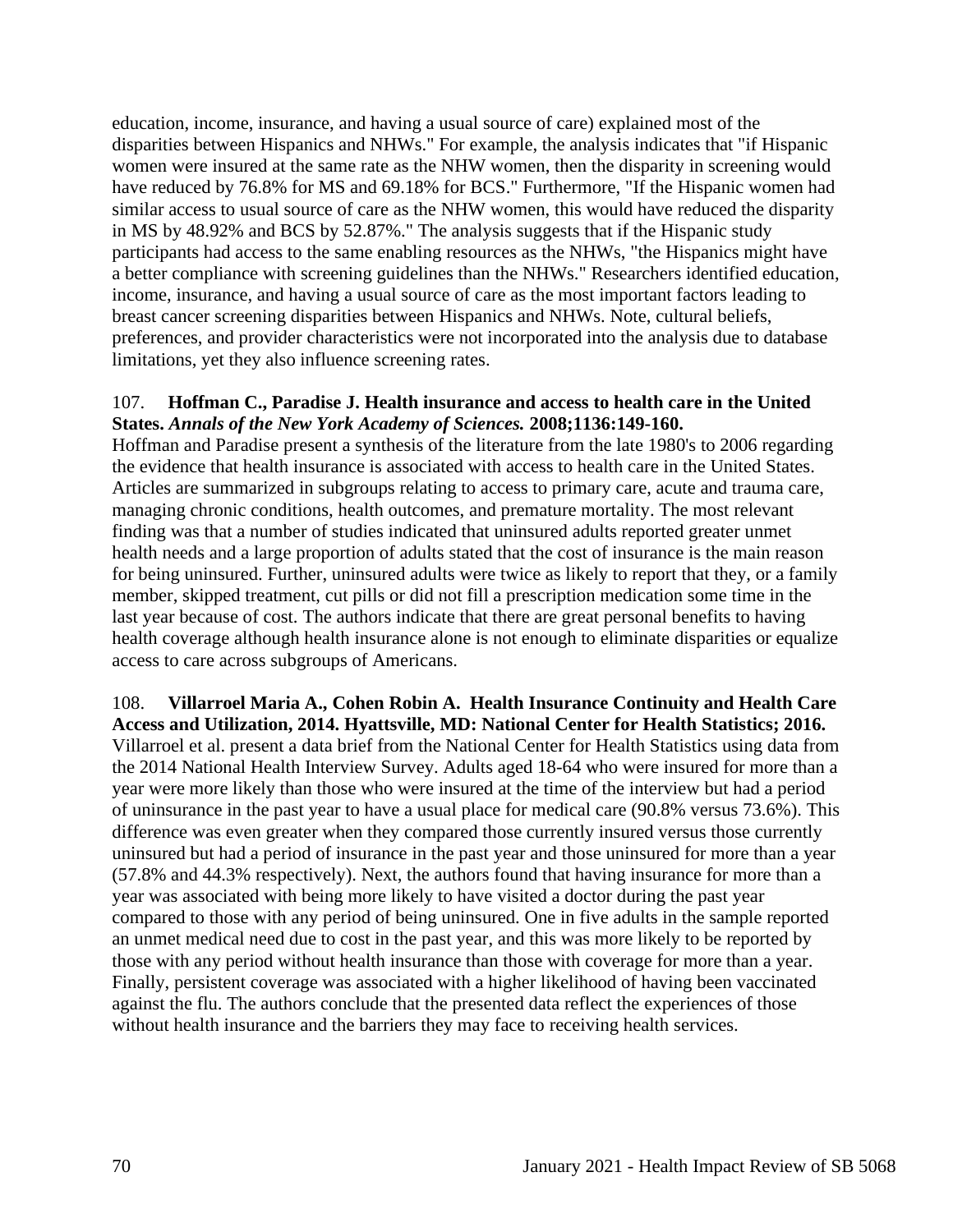#### 109. **Wang Tze-Fang, Shi Leiyu, Zhu Jinsheng. Race/ethnicity, insurance, income and access to care: the influence of health status.** *International Journal for Equity in Health.*  **2013;12(29).**

Wang et al. examined health care access disparities in relation to health status and the presence of functional limitations using data from the 2009 Family Core component of the National Health Interview Survey (NHIS). The authors limited the sample to adults who had visited a doctor or health care professional in the previous two weeks in order to attenuate the differences between those with and without health care experience. The main indictors analyzed with regards to access to care were defined as: (1) no usual place of care, (2) unable to get medical care, (3) delayed medical care, (4) unable to get dental care, (5) unable to get mental health care, and (6) unable to get prescription drugs. The main finding was that participants who were uninsured more frequently reported being unable to get medical care, dental care, mental health care, prescription drugs, and were more likely to have no usual place of care and delaying medical care than insured participants. Further, participants in the lowest income bracket (<\$20,000) had the largest proportion of participants reporting an inability to get medical care, dental care, mental health care, and prescription drugs as well as delaying medical care. In conclusion, the authors noted that insurance and health status were the two most important factors that were associated with access to care and that the Affordable Care Act is expected to contribute even further to reducing these disparities.

#### 110. **Centers for Disease Control and Prevention. Vital Signs: Health Insurance Coverage and Health Care Utilization- United States, 2006-2009 and January-March 2010. MMWR. 2010.**

In this Morbidity and Mortality Weekly Report (MMWR), published by the Centers for Disease Control and Prevention, the authors use data from the National Health Interview Survey (NHIS) to look at the association between lack of health insurance and delaying or forgoing health care. Data from NHIS was analyzed from 2006 through the first quarter of 2010 with an average participation rate of 82.2% in 2009. Data indicated that adults aged 18 to 64 who did not have health insurance for more than a year at the time of the survey were nearly six times as likely to not have a usual source of care compared to those who were continuously insured (55.2% versus 9.3%). Further, compared to those with continuous coverage and the same chronic conditions, persons without health insurance in the previous year were five to six times as likely to forgo needed care if they had hypertension (42.7% versus 6.7%), diabetes (47.5% versus 7.7%) and asthma (40.8% versus 8.0%). Even short periods of being uninsured showed meaningful differences. Currently insured persons who had a 1 to 3 month gap in coverage were twice as likely to not have a usual source of care (16.4% versus 9.3%) and three times as likely to delay seeking care due to the cost compared to those with continuous coverage (26.5% versus 7.1%). These differences in care seeking behavior persisted irrespective of family income level. The authors conclude that the requirements of the Affordable Care Act may help reduce the proportion of uninsured persons in the United States but that outreach will be necessary to increase enrollment and retention in programs such as Medicaid. They further conclude that continuous health care coverage will allow for increased access to preventative services and will reduce long-term health care costs down the line.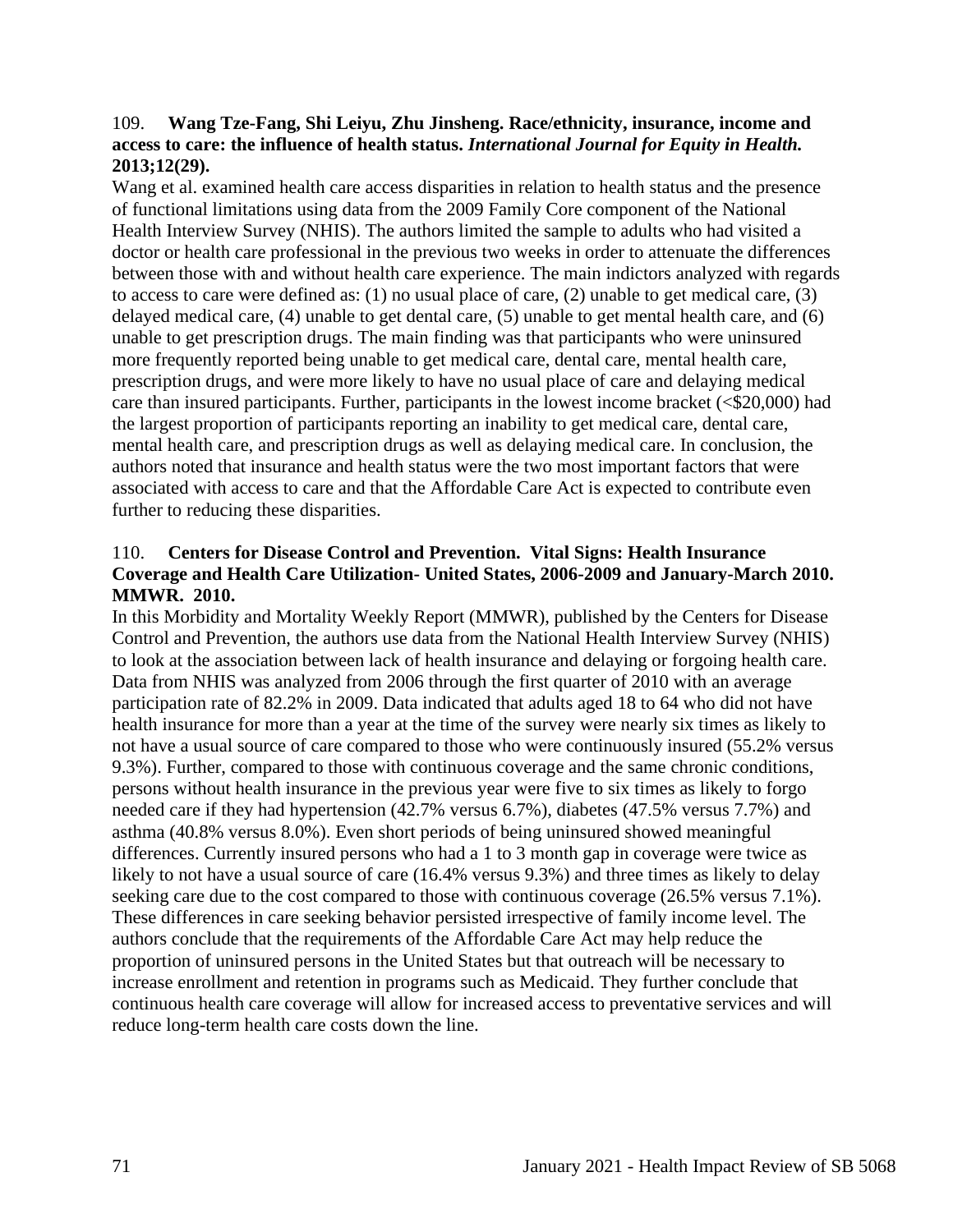#### 111. **Lu P. J., O'Halloran A., Williams W. W. Impact of health insurance status on vaccination coverage among adult populations.** *American journal of preventive medicine.*  **2015;48(6):647-661.**

Lu et al. analyzed data from the 2012 National Health Interview Survey (NHIS), which had a response rate of 61.2%. The authors used the data to estimate vaccination coverage among adults over the age of 18 by health insurance status for seven routinely recommended vaccines: influenza, pneumococcal (PPSV), tetanus and diptheria toxoid (Td) or tetnus, diptheria, and acellular pertussis (Tdap), hepatitis A (Hep A), hepatitis B (Hep B), herpes zoster (shingles), and human papillomavirus (HPV). Having health insurance was significantly associated with a greater likelihood of receiving the influenza vaccine, Td, Tdap, and PPSV, even after adjusting for age, gender, race/ethnicity, marital status, education, employment status, poverty level, number of physician contacts in the past year, usual source of care, self-reported health status, U.S.-born status, and region of residence. Further, vaccine coverage for influenza, PPSV, shingles, and HPV were two to three times higher among those with health insurance. Overall, individuals who reported having a regular physician were more likely to have received the recommended vaccines, regardless of their insurance status. The authors conclude that comprehensive strategies need to be tailored to improve vaccination coverage among adults, especially those without health insurance.

## 112. **Baicker Katherine, Taubman Sarah L., Allen Heidi L., et al. The Oregon Experiment — effects of Medicaid on clinical outcomes.** *New England Journal of Medicine.*  **2013;368(18):1713-1722.**

Baicker et al. examined the effects of health insurance coverage on health care use and health outcomes approximately 2 years after the Oregon Medicaid lottery. The Oregon Health Plan Standard is a Medicaid program for adults aged 19-64 who have an income below 100% of the federal poverty level. The program closed to new enrollment in 2004 but began a waiting list in 2008 to fill a limited number of new openings. Between March and September of 2008, approximately 30,000 people were selected through a lottery drawing from the waiting list of nearly 90,000 names. This lottery process allowed for a quasi-experimental approach to studying the effects of insurance on health with the use of a random assignment. The authors of this study interviewed a sample population of 12,229 people in Portland, Oregon, half of which were selected in the lottery and half of which were not, between September 2009 and December 2010. The findings indicated that Medicaid coverage did not have a significant effect on the prevalence or diagnosis of hypertension or high cholesterol levels but did increase the probability of a diagnosis for diabetes and the use of medications to control diabetes. Further, Medicaid coverage was associated with a substantial reduction in the risk of a positive screening for depression. Compared to those without coverage, Medicaid coverage was associated with a 7.84% increase in the proportion of people who indicated that their health was the same or better than 1 year previously. Finally, Medicaid coverage led to a reduction in financial strain from medical costs, and an increase in the number of prescription drugs received, office visits made in the previous year, perceived access to care, and use of preventative services such as cholesterol screening, mammograms, and pap smears in women. The authors conclude that while Medicaid coverage led to no significant improvements in measured physical health, it did increase access to and utilization of health care and can serve as evidence of the effects of expanding Medicaid to lowincome adults in the United States.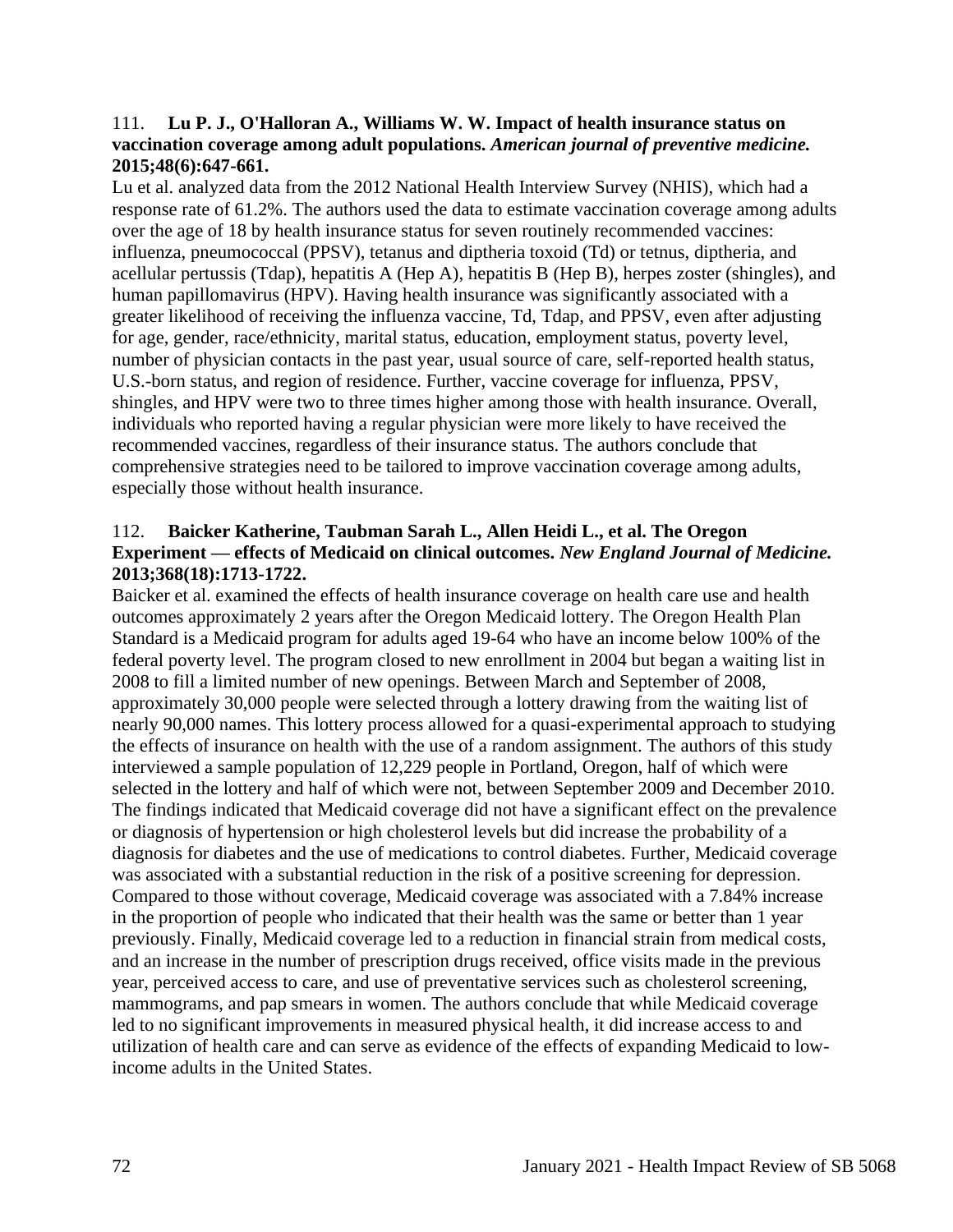#### 113. **Finkelstein Amy N., Taubman Sarah L., Wright Bill J., et al. The Oregon Health Insurance Experiment: evidence from the first year.** *Quarterly Journal of Economics.*  **2012;127(3):1057-1106.**

Finkelstein et al. utilize data from the Oregon Health Insurance Experiment to examine the effects of expanding access to public health insurance on health care utilization, financial strain, and health outcomes of low-income adults. The Oregon Health Plan Standard is a Medicaid program for adults aged 19-64 who have an income below 100% of the federal poverty level. The program closed to new enrollment in 2004 but began a waiting list in 2008 to fill a limited number of new openings. Between March and September of 2008, approximately 30,000 people were selected through a lottery drawing from the waiting list of nearly 90,000 names. This lottery process allowed for a quasi-experimental approach to studying the effects of insurance on health with the use of a random assignment. In this study, the authors obtained individual-level hospital discharge data for the entire state or Oregon from January 2008-September 2009. The authors matched this data to the lottery list based on information such as full name, zip code, and date of birth. In addition, the authors obtained credit records, mortality data from the Oregon Center of Health Statistics, and mailed out a supplemental survey to nearly all individuals selected through the lottery. In total, the authors were able to survey 29,834 individuals who were selected by the lottery and 45,088 who were not selected and acted as controls. The data indicate that enrollment in Medicaid is associated with an iincreased hospital admissions, outpatient visits, and prescription drug use, and increase in compliance with recommended preventative care, improvement in self-reported mental and physical health measures, perceived access to and quality of care, and overall well-being. Further, the authors found a decline in substantial out-of-pocket medical costs and total medical debts. The authors conclude that these results provide meaningful insights into the benefits of Medicaid but also call for a careful costbenefit analysis of Medicaid expansion taking into account the inputs provided in this study.

# 114. **Marino M., Bailey S. R., Gold R., et al. Receipt of preventive services after Oregon's randomized Medicaid experiment.** *American journal of preventive medicine.* **2016;50(2):161- 170.**

Marino et al. assessed the long-term impact of the Oregon Health Insurance Experiment on the receipt of 12 preventative care services. The Oregon Health Plan Standard is a Medicaid program for adults aged 19-64 who have an income below 100% of the federal poverty level. The program closed to new enrollment in 2004 but began a waiting list in 2008 to fill a limited number of new openings. Between March and September of 2008, approximately 30,000 people were selected through a lottery drawing from the waiting list of nearly 90,000 names. This lottery process allowed for a quasi-experimental approach to studying the effects of insurance on health with the use of a random assignment. In this study, the authors probabilistically matched individuals aged 19-64 who were selected from the lottery reservation list to an individual in the Oregon Community Health Information Network (OCHIN), which is a network of health systems that supports over 300 community health centers. The total sample included in this study was 4,049 patients selected by the lottery and 6,594 patients from OCHIN who were not selected. The primary outcomes of interest were whether or not the individual had received the following services in the post-lottery period: "...screenings for cervical, breast, and colorectal cancer (fecal occult blood testing and colonoscopy); screenings for diabetes (glucose and hemoglobin A1c [HbA1c]), hypertension, obesity, and smoking; lipid screening; chlamydia testing; and receipt of influenza vaccination." The results indicate that patients who were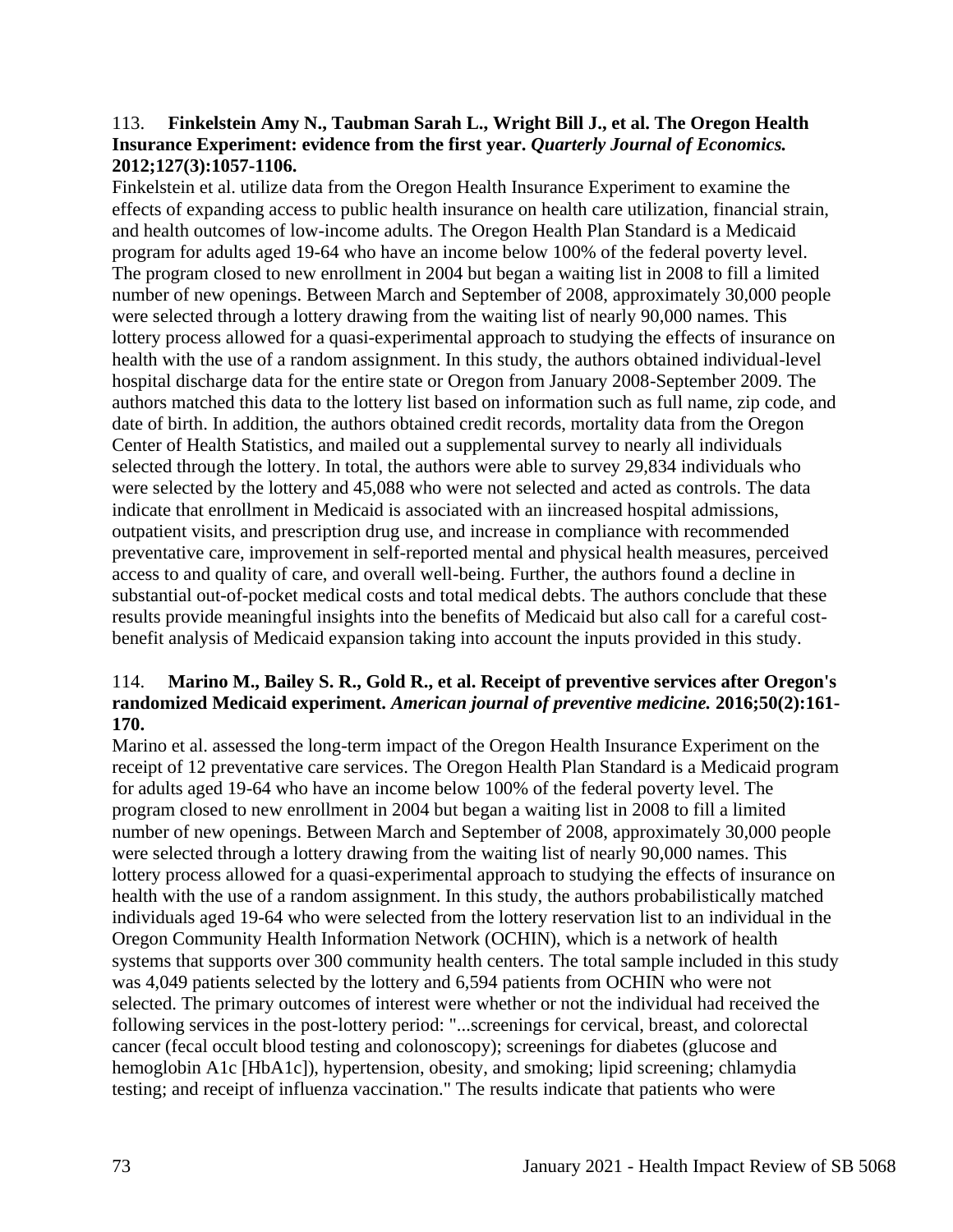selected by the lottery were significantly more likely to receive preventives screening services for BMI, blood pressure, smoking, Pap test, mammography, chlamydia and HbA1c. After adjusting for age and the number of chronic conditions diagnosed prior to the selection date, where appropriate, all of the previously mentioned services remained significant with the addition of fecal occult blood testing. The authors indicate that while community health centers provide quality health services for millions of uninsured and underinsured persons, continued efforts are needed to expand access to health insurance for vulnerable populations.

# 115. **Wherry L. R., Miller S. Early coverage, access, utilization, and health effects associated with the Affordable Care Act Medicaid expansions: a quasi-experimental study.**  *Annals of internal medicine.* **2016;164(12):795-803.**

Wherry et al. used data from the National Health Interview Survey (NHIS)from 2010 to 2014 to evaluate whether state Medicaid expansion was associated with changes in insurance coverage, access to and utilization of care, and self-reported health. The authors used data for adults aged 19-64 with incomes below 138% of the federal poverty level in states that did and did not expand Medicaid. Compared with nonexpansion states, respondents in expansion states reported significant increases in diagnoses of diabetes and high cholesterol but no differences in diagnoses of hypertension, access to care, health status, or mental health. Medicaid expansions were also associated with significant increases in visits to a general physician. The authors conclude that these data provide evidence that the Affordable Care Act Medicaid expansions are associated with an increase in insurance coverage and health care utilization and that fully understanding the impacts of the expansion are crucial to future policy debates.

# 116. **Ralph L. J., Brindis C. D. Access to reproductive healthcare for adolescents: establishing healthy behaviors at a critical juncture in the lifecourse.** *Curr Opin Obstet Gynecol.* **2010;22(5):369-374.**

Ralph and Brindis (2010) present a review of recent research on adolescent's access to reproductive healthcare, identifying a number of structural and perceived barriers: insurance status, primary care providers, adolescent's knowledge, and provider perceptions. Insurance status is a barrier to adolescents seeking care, with those uninsured receiving inconsistent and inadequate care. Among adolescents who do see a provider regularly, pediatricians are the main source (age  $\leq$ 14) or a large source (age  $\geq$ 14) of that care, yet the quality and comprehensiveness of reproductive services varies substantially, with most pediatricians not providing the full range of appropriate services. Adolescents often lack the knowledge to navigate the healthcare system, have a fear of disclosure of confidential information, and are uncertain about their ability to receive services without parental consent. Providers' limitations include perceive inadequacies in their training, lack of ability to provider confidential care, and concern about legal restrictions on confidentiality. Authors recommend that healthcare providers must play a critical role in providing care and developing new models for adolescents to access reproductive healthcare.

# 117. **Goodman M., Onwumere O., Milam L., et al. Reducing health disparities by removing cost, access, and knowledge barriers.** *Am J Obstet Gynecol.* **2017;216(4):382 e381- 382 e385.**

Goodman et al conducted a secondary analysis on the Contraceptive CHOICE Project database to determine the effect of removing barriers to access (cost, availability, and education) for longacting reversible contraception (LARC) among White and Black adolescent girls (aged 15-19).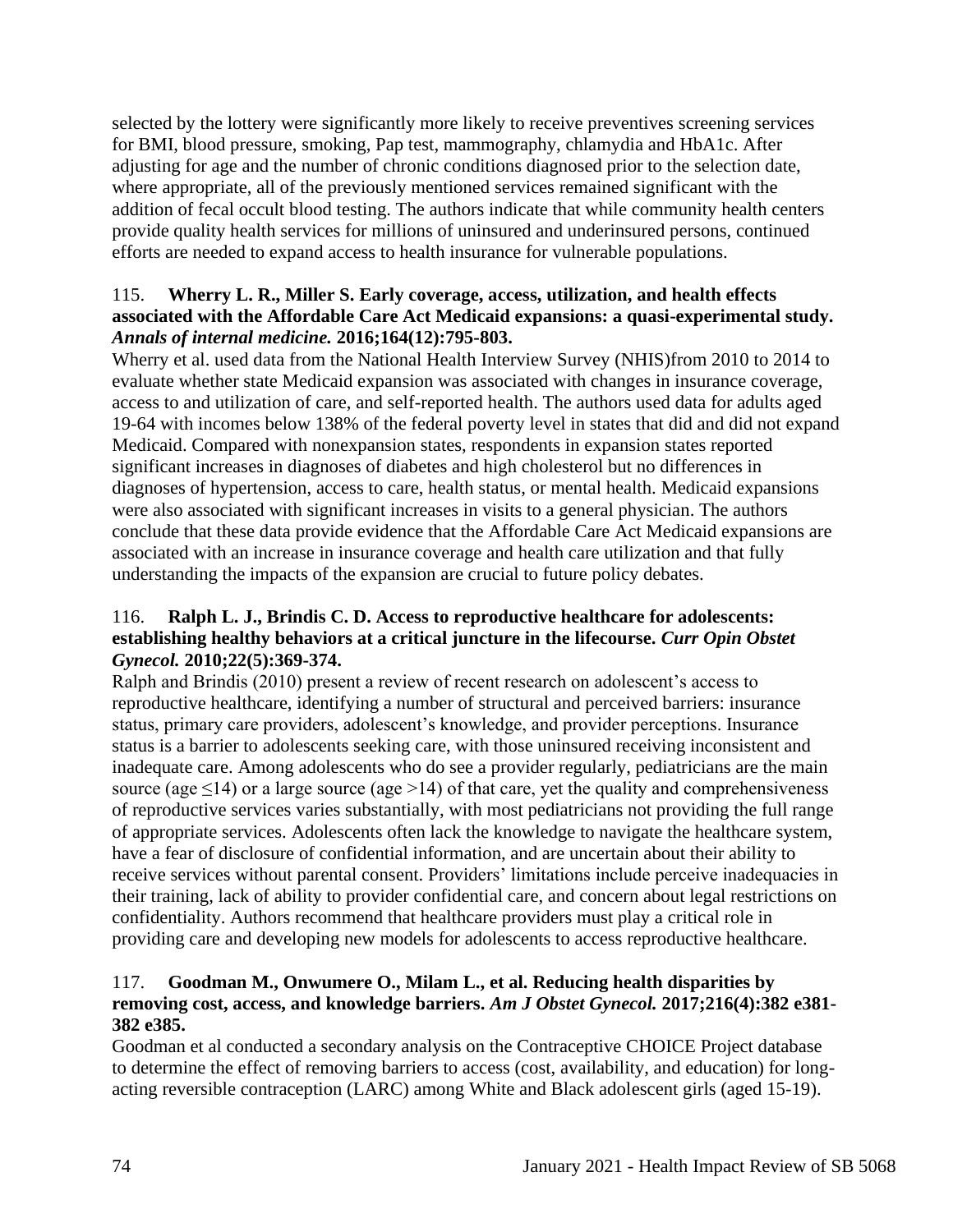The results revealed drastic reductions in overall pregnancy rates, and elimination of disparities due to race. The authors conducted secondary analysis of Contraceptive CHOICE Project database, and compared it with data from National Vital Statistics reports and National Survey of Family Growth. CHOICE is a longitudinal cohort study of sexually active girls and women ( $n =$ 9256) age 14-45 in St. Louis, MO. Authors selected girls age 15-19 for their analysis. Participants were informed and educated about long-acting reversible contraception (LARC), including the efficacy, side effects, benefits and risks associated with each method. Participants chose the method, and were offered same-day insertion at no cost. Analysis of the national data revealed a national decline in teen pregnancies, with larger decreases seen in White teens. On average, Black teens had 2.5 times the rate (RR, 2.5) of unintended pregnancy as White teens. In the CHOICE program, pregnancy rates were drastically lower than national averages among both Whites and Blacks: 18.2 pregnancies per 1000 in 2008-09 combined in CHOICE compared to 158.5 and 145.9 in 2008 and 2009 nationally. By 2012-2013, there was essentially no disparity in pregnancy rates by race in the CHOICE participants (RR, 0.95) compared to the national average (RR, 2.5) and compared to CHOICE participants at the beginning of the study (RR, 3.7). This analysis indicates that not only are cost, availability, and education barriers to accessing LARC, but that these barriers are more prevalent for Black teens that White. Eliminating these barriers is possible and will have a significant and large effect on teen pregnancy rates.

# 118. **Ferrer Harriet Batista, Trotter Caroline, Hickman Matthew, et al. Barriers and Facilitators to HPV vaccination of young women in high-income countries: a qualitative systematic review and evidence synthesis.** *Bio Medical Center Public Health.* **2014;14(700).** Ferrer et al conducted a qualitative systematic review and evidence synthesis to understand

factors affecting decision-making of HPV vaccination of young women. Forty-one studies were included in the review, with the majority from the US ( $n = 24$ ), and the rest in other high-income countries. Research was conducted in healthcare, community, school, and government settings, with participants including parents, healthcare professionals, and young women. The decision to vaccinate girls against HPV is largely influence by policymakers, physicians, and parents; girls themselves have very little influence over the decision. The authors grouped the influencing factors and barriers into the following groups: financial considerations, sexual mores (social norms and values surrounding sex), trust (in vaccination programs and providers), and consent. There were racial disparities in uptake of the HPV vaccine, with racial and ethnic minority girls receiving the vaccine less often. The authors postulate that in the US, African Americans may lack trust in healthcare professionals due to a history of racism and mistreatment. Judgments by healthcare professionals about whether or not to recommend the vaccine had an especially large impact on a young woman's access to the vaccine. This decision was based on cultural values, assumptions about the family's values, and race (providers are less likely to recommend to ethnic minorities). The authors recommend addressing the issues of provider recommendation and need for parental consent, as these were regarded as the largest barriers to vaccination.

# 119. **Swaine J. G., Dababnah S., Parish S. L., et al. Family caregivers' perspectives on barriers and facilitators of cervical and breast cancer screening for women with intellectual disability.** *Intellect Dev Disabil.* **2013;51(1):62-73.**

Swaine et al (2013) interviewed caretakers of women with intellectual disabilities about barriers to cancer screenings. The interviewers conducted 20-60min semi-structured qualitative interviews of female familial caregivers (n=32). The barriers were analyzed by screening type: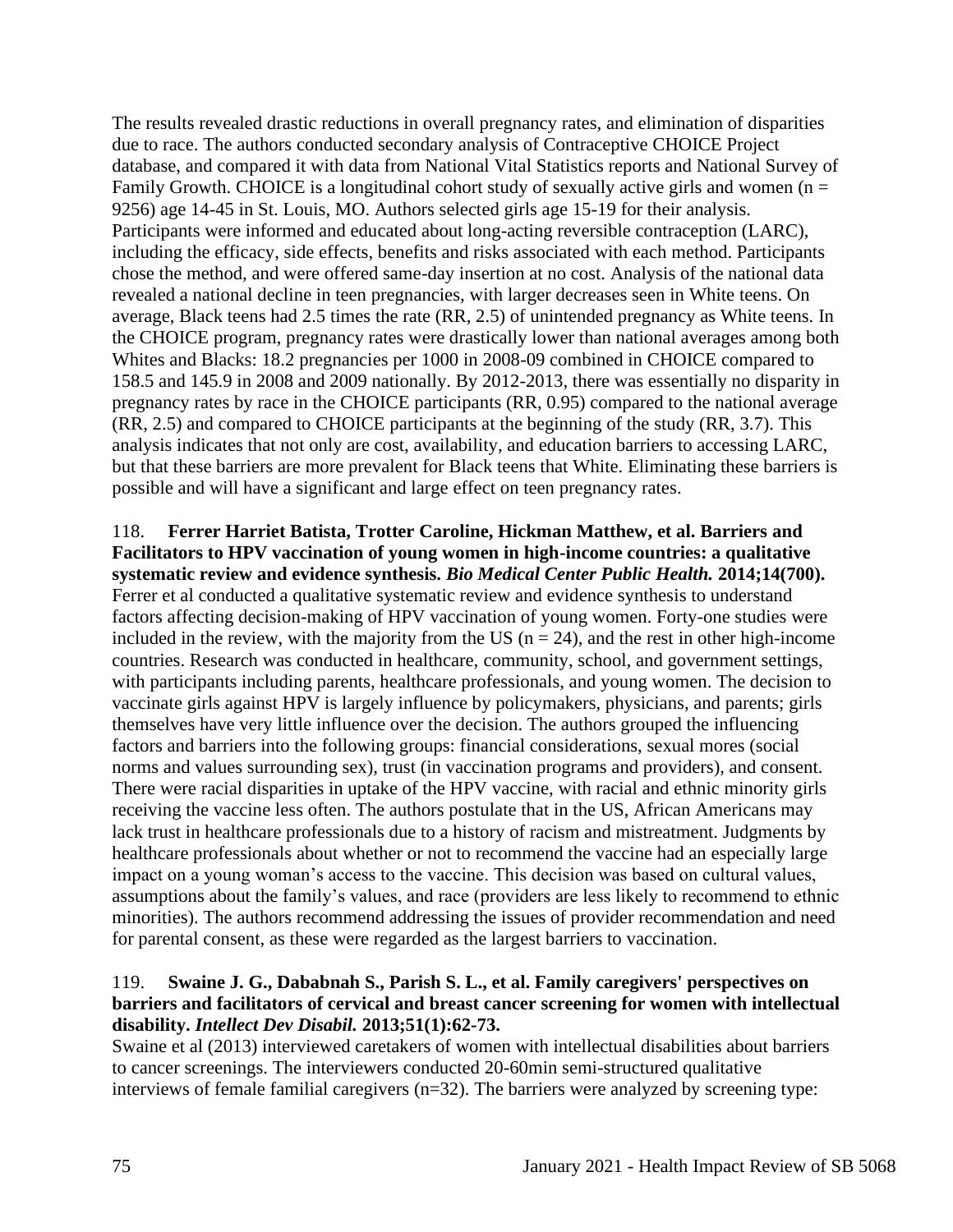breast exam, mammogram, pelvic exam and Pap test. Breast exams and mammography: The most common reason for not receiving a breast exam was the caretaker's belief that it was unnecessary. Of the women who were old enough to require a mammogram but had not received one, the caretaker reported that the woman was uncomfortable with the procedure or that the caretaker had not yet scheduled the exam. Pelvic exams and Pap tests: The most common reason for nonreceipt was lack of sexual activity, and belief that the test was unnecessary for women with intellectual disabilities. Many women with intellectual disabilities were uncomfortable with pelvic exams (due to embarrassment, feeling a lack of privacy, or fear of physical pain), but having a doctor or caregiver explain the procedure improved comfort. For receipt of healthcare in general, caretakers most commonly reported that issues with Medicare coverage prevented access.

### 120. **Nosek Margaret A., Simmons Darrell K. People with Disabilities as a Health Disparities Population: The Case of Sexual and Reproductive Health Disparities.**  *Californian Journal of Health Promotion.* **2007;5(Special Issue (Health Disparities & Social Justice)):68-81.**

Authors Nosek and Simmons (2007) look into the characteristics and causes of sexual health disparities in people with disabilities, and offer six recommendations. Many health disparities for those with disabilities are due to misconceptions both generally and held by health care providers. There is the assumption that all disabled people are unhealthy, public health should only focus on prevention of disabling conditions, and the lack of perceived need for a standard defininition of disability, among many others. Specifically in the context of sexual health, those who are disabled are perceived to be asexual, unable to have sex, and not in control of their sexual desires. Pregnancy is not perceived as an option or concern for disabled women. Disaprities may also be caused due to lack of access to the same formal education as nondisabled people, where many non-disabled people receive their sex education. Healthcare providers receive very little training on disability and especially lack knowledge of sexuality in the context of disability. Structural barriers also include lack of accessible facilities, limitations in insurance coverage/reimbursement, and insurance requirements such as seeing a primary care provider for a referral. The authors offer the following six approaches to eliminate such disparities: 1) include education on wellness in the context of disability in the formal education received by health care providers. 2) empower people with disabilities. 3) promote compliance with the ADA. 4) remove barriers to participation of people with disabilities in research and education. 5) recognize people with disabilities as a health disparities population and consider their issues in national health care policy. 6) improve media coverage of disability health issues and the portrayal of healthy and successful people with disabilities.

#### 121. **Gynecologists The American College of Obstetricians and, Gynecologists The American Congress of Obstetricians and. Increasing Access to Contraceptive Implants and Intrauterine Devices to Reduce Unintended Pregnancy. In: Group CoGPL-ARCW, ed. Washington, DC: The American College of Obstetricians and Gynecologists; 2018.**

This Committee Opinion from The American College of Obstetricians and Gynecologists's Committee on Gynecologic Practice's Long-Acting Reversible Contraception Working Group provides guidance to Obstetricians-gynecologists to encourage consideration of implants and intrauterine devices for all appropriate candidates, including nulliparous women and adolescents. The committee notes, "[t]he convenience and subsequent high continuation rates of LARC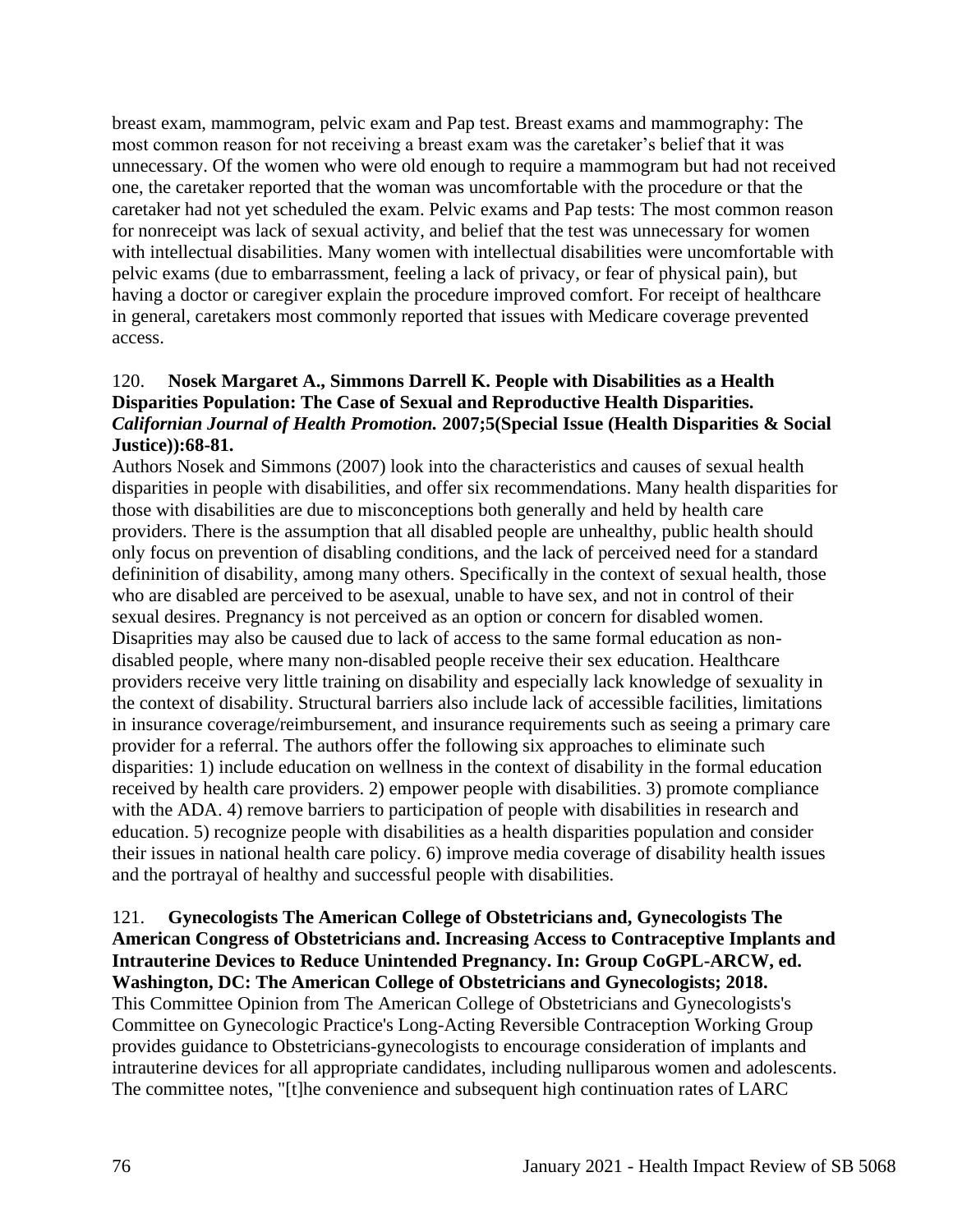placement immediately postpartum or after second-trimester abortion may outweigh the disadvantage of higher IUD explusion rates." Additionally, "[t]he uptake of immediate postpartum LARC has been slowed by the difficulties hospitals and obstetrician-gynecologists encounter in receiving reimbursement and payment for devices and services separate from the global fee for delivery."

### 122. **Mitra M., Smith L. D., Smeltzer S. C., et al. Barriers to providing maternity care to women with physical disabilities: Perspectives from health care practitioners.** *Disabil Health J.* **2017;10(3):445-450.**

Mitra et al (2017) conducted interviews in order to characterize providers' views of the barriers to providing maternity care to women with disabilities, as well as provide recommendations for reducing barriers. The authors conducted semi-structured phone interviews with 14 healthcare providers who provider maternity care to women with physical disabilities. The providers had an average of 22 years of experience in specialties including obstetrics/gynecology, maternal-fetal medicine, certified nurse midwifery, and medical genetics, and saw a varying volume of women with disabilities. Each interview lasted about 45min, and focused on both the perceptions of barriers to providing care to patients with disabilities for maternity care and birth, as well as perceptions on developing guidelines to address such barriers. The authors identified four levels of barriers: practitioner, clinical practice, system, and lack of scientific evidence. Practitioner: lack of training/education related to maternity care and general needs for women with disabilities, unwillingness or lack of confidence in providing services, inadequate coordination of care between providers. Clinical practice: inaccessible equipment and facilities, and lack of training/education of office staff related to maternity care for women with disabilities. System: lack of time, and insurance reimbursement policies (e.g. low payment rates and complex reimbursement processes). Lack of Scientific Evidence: lack of maternity practice guidelines for women with disabilities, lack of disability-specific clinical research, and lack of research on interactions between disability and pregnancy. The authors highlight the importance of not only making maternity clinics and equipment physically accessible to women with disabilities. More importantly, they emphasize the need for education and training of healthcare providers and clinic staff and further clinical research specifically on the effects of specific disabilities on pregnancy. Research and education should lead to the development of practice guidelines as well as reduction in provider biases. This study does not capture the perceptions of providers who choose not to or are unable to provide maternity care to women with disabilities, and thus may not accurately reflect barriers that prevent providers from providing this care.

# 123. **Nahata Leena, Quinn Gwendolyn P., Caltabellotta Nicole M., et al. Mental Health Concerns and Insurance Denials Among Transgender Adolescents.** *LGBT Health.*  **2017;4(3):188-193.**

Nahata et al. conducted a retrospective medical record review (2014-2016) to examine: "(1) the prevalence of mental health diagnoses, self-injurious behaviors, and school victimization and (2) rates of insurance coverage for hormone therapy, among a cohort of transgender adolescents at a large pediatric gender program, to understand access to recommended therapy." Researchers identified 79 records (51 transgender males, 28 transgender females) that met inclusion criteria (mean age: 15 years, range 9-18). According to authors, gonadotropin-releasing hormone (GnRH) analogues, or "puberty blockers," are often recommended in the early stages of puberty to "prevent or alleviate dysphoria, by averting permanent changes to the body that misalign with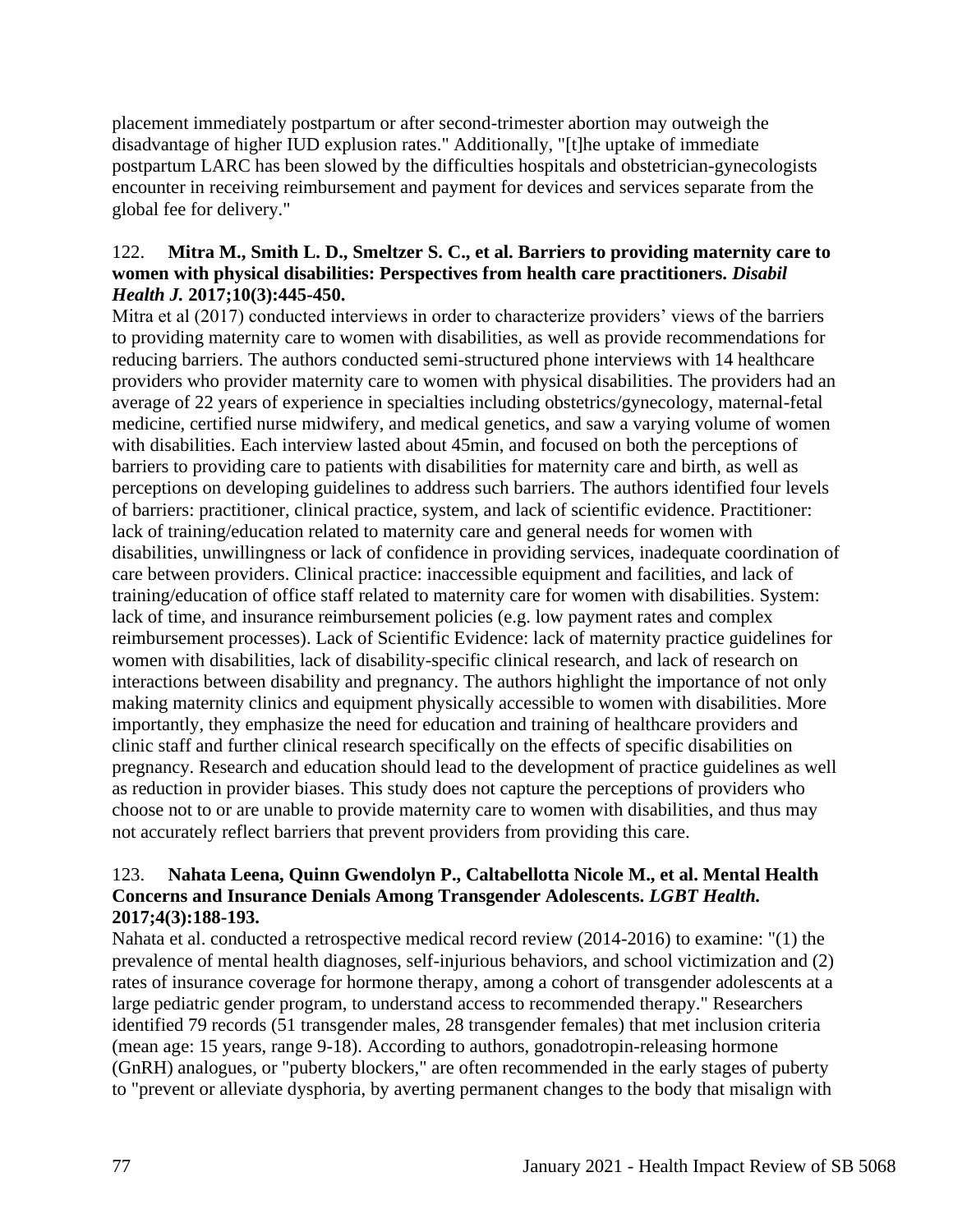identified gender." While long-term outcome data have not yet been collected in the U.S., "a Dutch group found that adolescents managed in a multidisciplinary healthcare setting with puberty suppression followed by gender affirming hormone therapy had similar mental health out comes to those observed in the general population." Data indicate decreases in depressive symptoms, reduced behavioral and emotional problems, and an improvement in general functioning among adolescents following administration of puberty blockers. Authors cite evidence that "socially transitioned prepubertal transgender children had similar mental health outcomes as age-matched controls." Review of medical records found 92.4% of patients had been diagnosed with one or more of the following mental health conditions: depression, anxiety, PTSD, eating disorders, ASD, and bipolar disorder. Additionally, 74.7% of subjects reported suicidal ideation, 55.7% exhibited self-harm, and 30.4% had a history of at least one suicide attempt. Of the 27 patients prescribed GnRH analogues, 8 (29.6%) received insurance coverage (median age: 15.3 years, range: 12.8-17.3 years) and began therapy. One patient who did not receive insurance coverage paid out of pocket. "Of the remaining 18 patients, 2 had no documented information about coverage and 16 were denied coverage (mean age: 15.3 years, range: 10.8-18.8 years) and could not start treatment." Of the 16 patients who were denied insurance coverage for GnRH analogues, "4 subsequently had documentation of beginning gender-affirming hormone therapy; the median time between...insurance denial and start date for hormone therapy was 9 months (range: 8-20 months)." Despite the cohort's high risk for suicide attempts, suicidal ideation, and self-harm and clear recommendations from professional organizations as to the importance of hormonal therapy, insurance companies denied access to puberty blockers for the majority of transgender adolescents in this study. Authors conclude, low insurance coverage rates and prohibitively high out-of-pocket costs for puberty suppression leaves many youth unable to access treatment.

### 124. **Kates Jen, Ranji Usha, Beamesderfer Adara, et al. Health and Access to Care and Coverage for Lesbian, Gay, Bisexual, and Transgender Individuals in the U.S.: The Henry J. Kaiser Family Foundation; 2015:1-27.**

This Kaiser Family Foundation issue brief provides an overview of the challenges sexual and gender minorities experience in accessing health care. The analysis categorizes barriers as structural, economic, or social and examples include gaps in insurance coverage, cost-related hurdles, and poor treatment from health care providers, respectively. Authors also discuss the intersection of sexual orientation and gender identity with other factors (e.g., sex, race/ethnicity, and class) that shape an individual's health, access to care, and experience with the health care system. The brief also details recent changes within the legal and policy landscape that have increased access to care and insurance for LGBT individuals and their families (i.e., passage of the Affordable Care Act [ACA]; the 2013 U.S. Supreme Court [Court] ruling on the Defense of Marriage Act [DOMA; U.S. v. Windsor]; and 2015 Court ruling recognizing same-sex marriages [Obergefell v. Hodges]). For example, prior to the Windsor ruling, "same-sex married couples were only able to obtain coverage for their spouse as a domestic partner, if their employer provided such coverage, and these benefits were considered taxable income." Evidence indicates 39% of firms that offered health insurance provided benefits to unmarried same-sex domestic partners in 2014, an 18% increase from 2009. The *Obergefell* and *Windsor* rulings mean that "married same-sex couples no longer face a higher tax burden at the federal and state levels." These rulings also expanded coverage to same-sex couples within federal and state insurance markets. However, neither decision is binding on employers. Therefore, "there remains some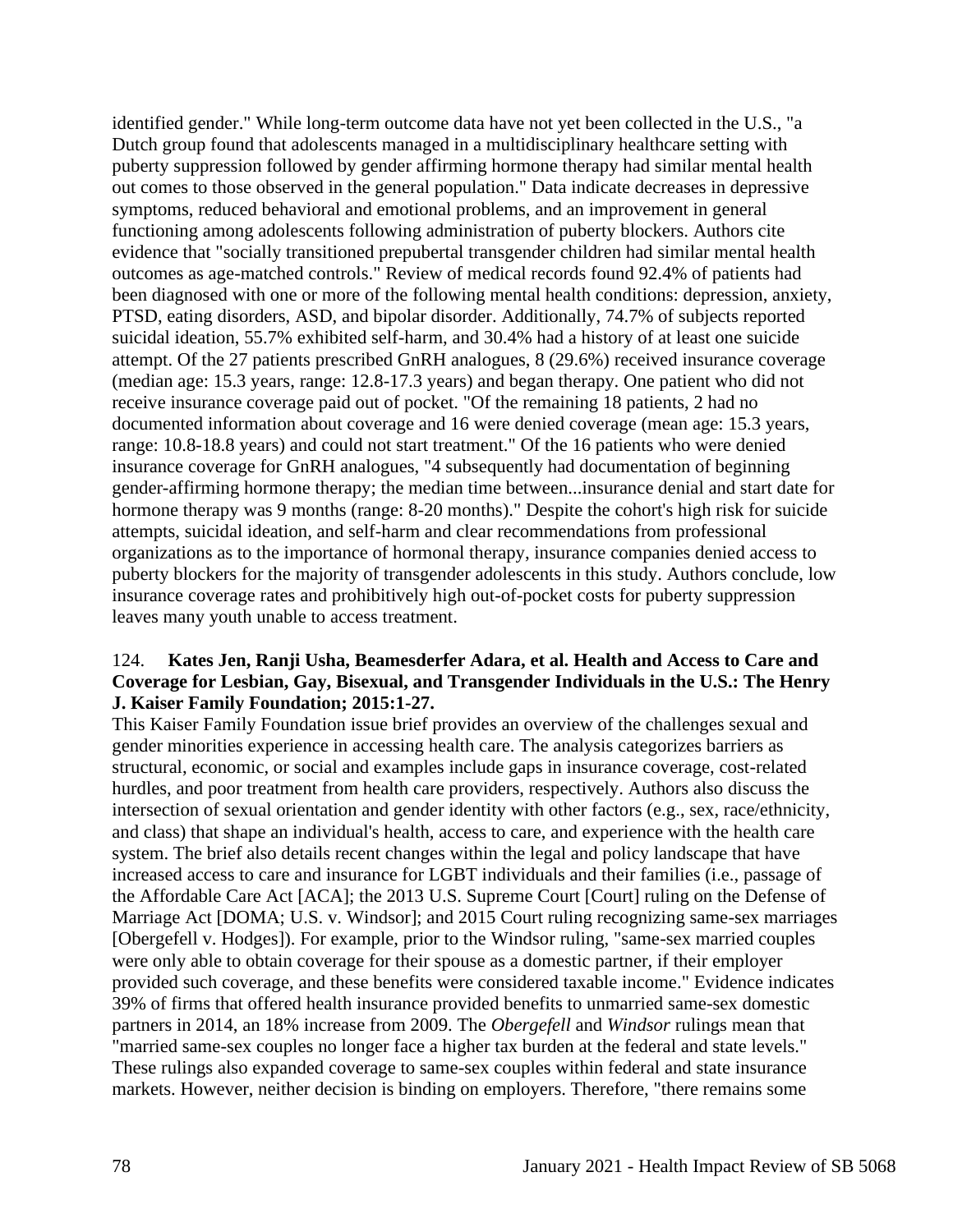question about whether employers can legally limit spousal coverage to opposite-sex spouses." According to many experts, offering health benefits to opposite-sex spouses but not to same-sex spouses would likely violate Title VII of the Civil Rights Act, which prohibits discrimination based on sex. Authors also discuss barriers to care experienced by the transgender population, which is much more likely to live in poverty and less likely to have health insurance than the general population. One survey found that 48% of transgender respondents had postponed or went without care when they were sick because they could not afford it. Additionally, authors found evidence that "many health plans include transgender-specific exclusions that deny transgender individuals coverage of services provided to non-transgender individuals, such a surgical treatment related to gender transition, mental health services, and hormone therapy."

### 125. **Puckett Jae A., Cleary Peter, Rossman Kinton, et al. Barriers to Gender-Affirming Care for Transgender and Gender Nonconforming Individuals.** *Sexuality Research and Social Policy: Journal of NSRC.* **2017(August).**

Puckett et al. examined rates of trans/gender nonconforming (TGNC) individuals pursuing or desiring to pursue different forms of gender-affirming care as well as qualitative responses regarding barriers encountered. Researchers conducted an analysis of data from an ongoing research study evaluating the impact of stigma on psychosocial issues effecting TGNC individuals. Data were collected during the baseline survey of the daily diary study and a onetime survey. Participants included 256 TGNC individuals (78.9% White, ages 16-73, Mean age = 28.4). Among participants, 61.3% were receiving hormone therapy, 22.7% had undergone top surgery (chest reconstruction), and 5.5% had undergone bottom surgery (vaginoplasty, phalloplasty, metoidioplasty, or other specific procedures). Authors cite evidence that TGNC individuals experience discrimination within health care setting in many forms, including "misgendering or being referred to as an inappropriate gender (e.g., being referred to as a man/male when a person is female identified) in providers' offices, unnecessarily invasive scrutiny into patients' personal lives, and outright denial of care to TGNC patients." GNC individuals face many of the barriers to care that transgender men and transgender women do, but lack of knowledge and education related to genderqueer or non-binary identities can limit patient access to quality care. Overall, 166 participants reported barriers to pursuing hormone therapy, 134 participants reported barriers to top surgery, 85 reported barriers to bottom surgery, and 22 reported barriers to puberty blockers (note, few participants considered puberty blockers, possibly due to age). Responses were grouped thematically into barriers. The financial cost of care was the most commonly cited barrier to receiving gender-affirming care (i.e., cost of lab work, doctor's visits, therapist visits to receive a letter of support for obtaining hormone therapy or surgeries). Insurance was the next most commonly endorsed barrier often coupled with challenges to employment. Even those with insurance experienced barriers including, having limited providers, having transgender specific exclusions, limiting the total expenditures on transgender-related healthcare to amounts below the cost of procedures. Limited availability of care (i.e., lack of competent providers willing to care for TGNC patients) often caused travelrelated challenges to access services. Other barriers discussed include: bias and stigma from medical professionals (i.e., physicians, nurses, office staff, pharmacy staff); lack of provider education (e.g., feel the need to educate their providers about care needs); unnecessary exams (e.g., breast exams); mental health professionals as "gatekeepers"; requirements related to diagnoses (e.g., Gender Identity Dysphoria) and letters of recommendation from a psychologist and psychiatrist; lack of social support and fear of repercussions (i.e., family); fear of ridicule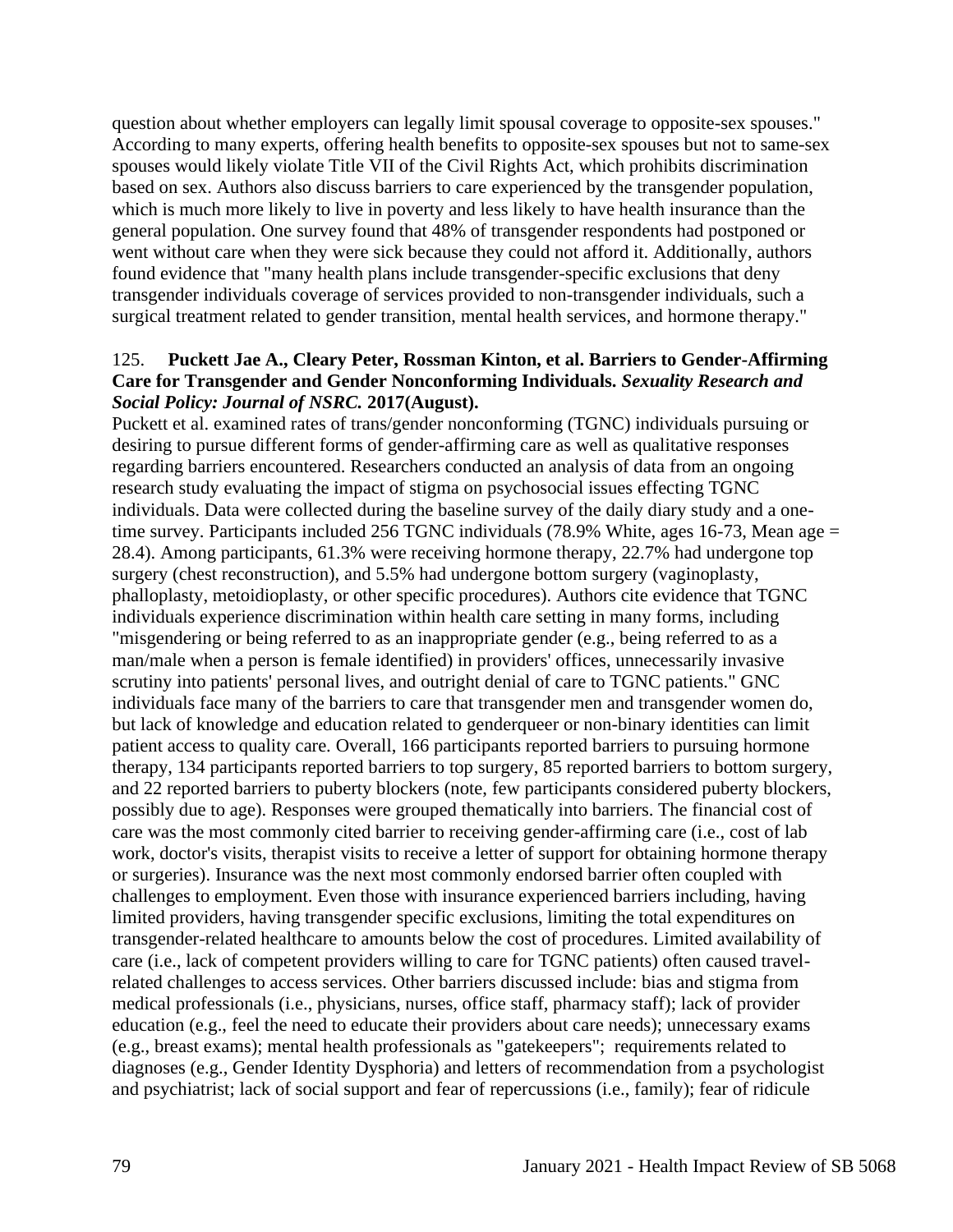and discrimination; concern about quality of outcomes; lack of information about genderaffirming care; having other medical issues also presents barriers; age and timing of care (e.g., parental consent requirements, physician bias, lack of knowledge of puberty blockers). Authors state that "[g]iven the benefits of gender-affirming care, it is important to assess and overcome the barriers that prohibit TGNC individuals from pursuing services, if they choose to do so." Authors recommend providers and frontline staff improve cultural competency to work with all patients (e.g., preferred language, resources, and protocol changes), professional organizations (e.g., institute guidelines for working with TGNC patients), state and federal polices (prohibit discrimination based on gender identity and expression), and health insurance (i.e., remove exclusions to gender-affirming care).

### 126. **Discrimination in America: Experiences and Views of LGBTQ Americans. National Public Radio, Robert Wood Johnson Foundation, Harvard T.H. Chan School of Public Health; 2017.**

This report is part of a series titled "Discrimination in America", which is based on a survey conducted for National Public Radio, the Robert Wood Johnson Foundation, and Harvard T.H. Chan School of Public Health. "The survey was conducted January 26 – April 9, 2017, among a nationally representative, probability-based telephone (cell and landline) sample of 3,453 adults age 18 or older." This report presents the results specifically for a nationally representative probability sample of 489 LGBTQ adults. "While many surveys have explored Americans' beliefs about discrimination, this survey asks people about their own personal experiences with discrimination." A subset of survey questions address discrimination experienced in health care settings. Overall, 18% of LGBTQ Americans report they have avoided doctors or health care out of concern they would be discriminated against. That experience was reported at a higher rate among transgender respondants (22%). Additionally, 31% of transgender individuals surveyed said they have no regular doctor or form of health care and 22% said they were currently uninsured. More broadly, 16% of LGBTQ Americans surveyed said they have been personally discriminated against when going to the doctor or health clinic because they are LGBTQ. Approximately a third of LGBTQ people surveyed said that transgender people in their area often experience discrimination whne going to a doctor or health clinic (31%). Moreover, "LGBTQ women are significantly more likely to say that both LGB and transgender people often face discrimination when going to a dotor or health clinic: 23% of LGBTQ women say that where they live, gay, lesbian, or bisexual people are often discriminated against when going to a doctor or health clinic, compared to only 7% of LGBTQ men." Additionally, 43% of LGBTQ women reported that transgender people are often discriminated against at the doctor or health clinic, while only 17% of LGBTQ men shared this perspective. Among transgender individuals, 20% said that transgender people often face discrimination when going to a doctor or health clinic and 10% report being personally discriminated against because they are transgender when accessing health care. In regards to the quality of available doctors or health care services in thier area, 11% of LGBTQ Americans surveyed said their community environment was worse than in other places to live and 35% reported it to be better than other places. Researchers report nonresponse bias and question wording and ordering as potential sources of non-sampling error. Researchers compensated by weighting sample data by cell phone/landline use and demographics (sex, age, education, and Census region) to reflect the true population.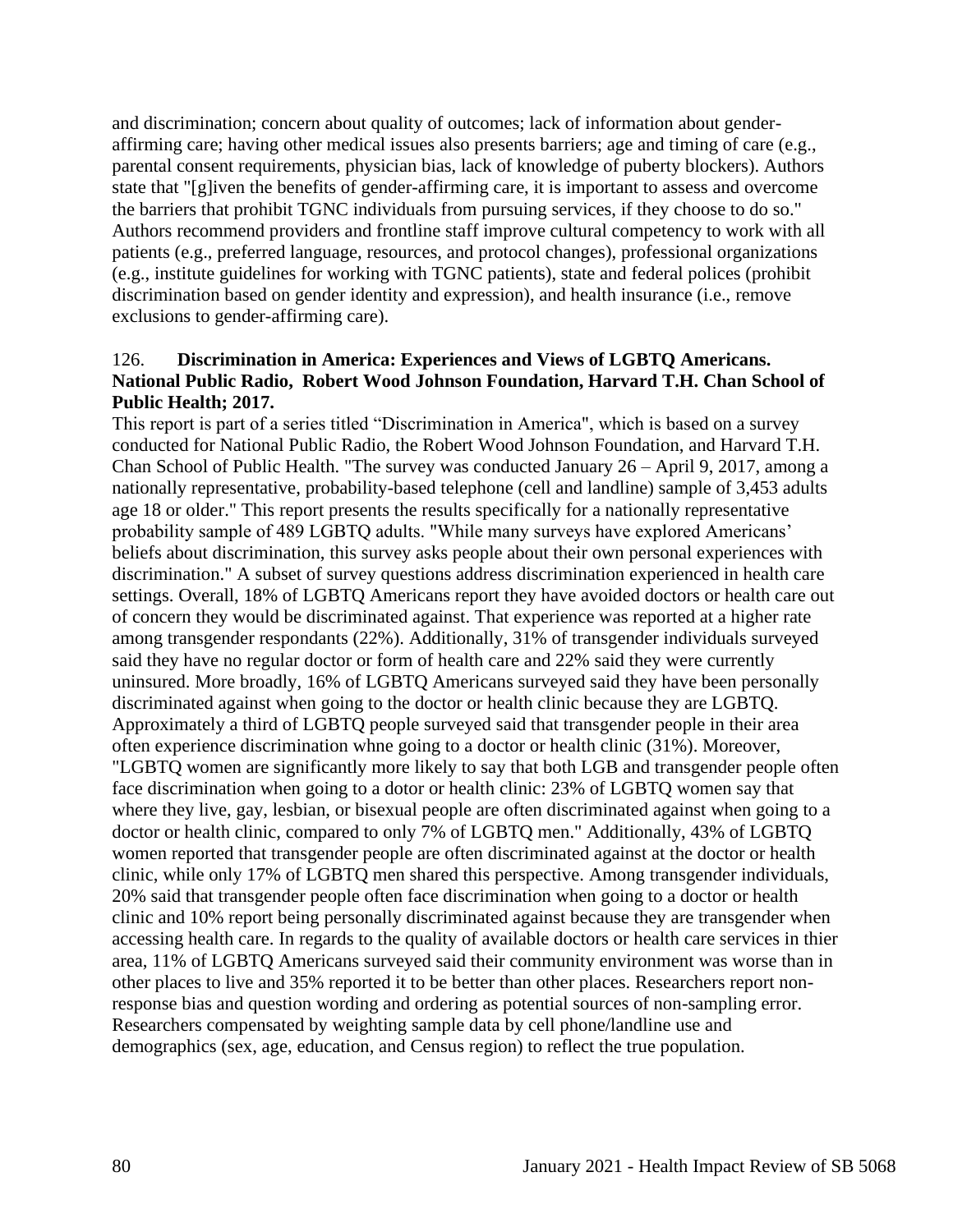#### 127. **Cawthon L. TAKE CHARGE: Health Insurance Survey.: Washington State Department of Social and Health Services, Services and Enterprise Support Administration, Research and Data Analysis Division.; 2015.**

The Washington State TAKE CHARGE program was created in 2001 to expand Medicaid coverage for family planning services to families living at or below 200% of the Federal Poverty Level. In 2015, the program completed a survey of women enrolled in TAKE CHARGE to determine the reasons women remained in TAKE CHARGE after the implementation of the Affordable Care Act instead of obtaining insurance coverage through the Washington Health Benefit Exchange or Medicaid expansion. They survyed 338 women (response rate= 18%) to describes gaps in health insurance coverage for family planning services. They survey concluded that: "A small number of women in Washington continue to have clear needs for family planning coverage that are not being met, except through the TAKE CHARGE family planning program. Limited assets and high debts are common problems in the United States that influence affordability of health insurance. Many women least able to afford health insurance are the same women with the greatest need to prevent unintended pregnancy." The main reasons women remained enrolled in TAKE CHARGE included: 1. Lack of employer-sponsored health insurance; 2. Difficulty navigating or getting information through Washington Health Benefit Exchange; 3. Cost of other health insurance plans; and 4. Cost of other bills, debt, and basic necessities taking precedence over paying for health insurance. The survey also found that 98% of TAKE CHARGE resondents stated that access to birth control and family planning services was a "very important" or "somewhat important" factor in choosing a health insurance plan, and were concerned that private insurers did not provide adequate coverage.

#### 128. **Taylor J. Promoting better maternal health outcomes by closing the Medicaid postpartum coverage gap. The Century Foundation The Commonwealth Fund; 2020.**

This report from the Century Foundation and Commonwealth Fund discuss inequities due to racism in maternal morbidity and mortality. The report states that, "because so many women of color are covered by Medicaid, and because many maternal deaths and health complications occur within one year after giving birth, extending postpartum coverage to at least one year is an essential tool to reduce maternal mortality, eliminate racial and ethnic health disparities, and advance health equity." The Century Foundation and Commonwealth Fund conducted key informant interviews in Illinois, New Jersey, and South Carolina with Medicaid directors, researchers, physicians, local elected officials, community-based health care workers, and individuals with pregnancy-related Medicaid coverage to understand the impact of Medicaid loss after 60 days postpartum.

#### 129. **Khazanchi R., Evans C.T., Marcelin J.R. Racism, Not Race, Drives Inequities Across the COVID-19 Continuum.** *JAMA Network Open.* **2020;3(9):1-3.**

In this commentary, Khazanchi, Evans, and Marcelin discuss inequities due to racism in COVID-19 morbidity, hospitalization, and mortality.

130. **Baumgartner J.C., Collins S.R., Radley D.C., et al. How the Affordable Care Act Has Narrowed Racial and Ethnic Disparities in Access to Health Care. Data Brief. The Commonwealth Fund; 2020.**